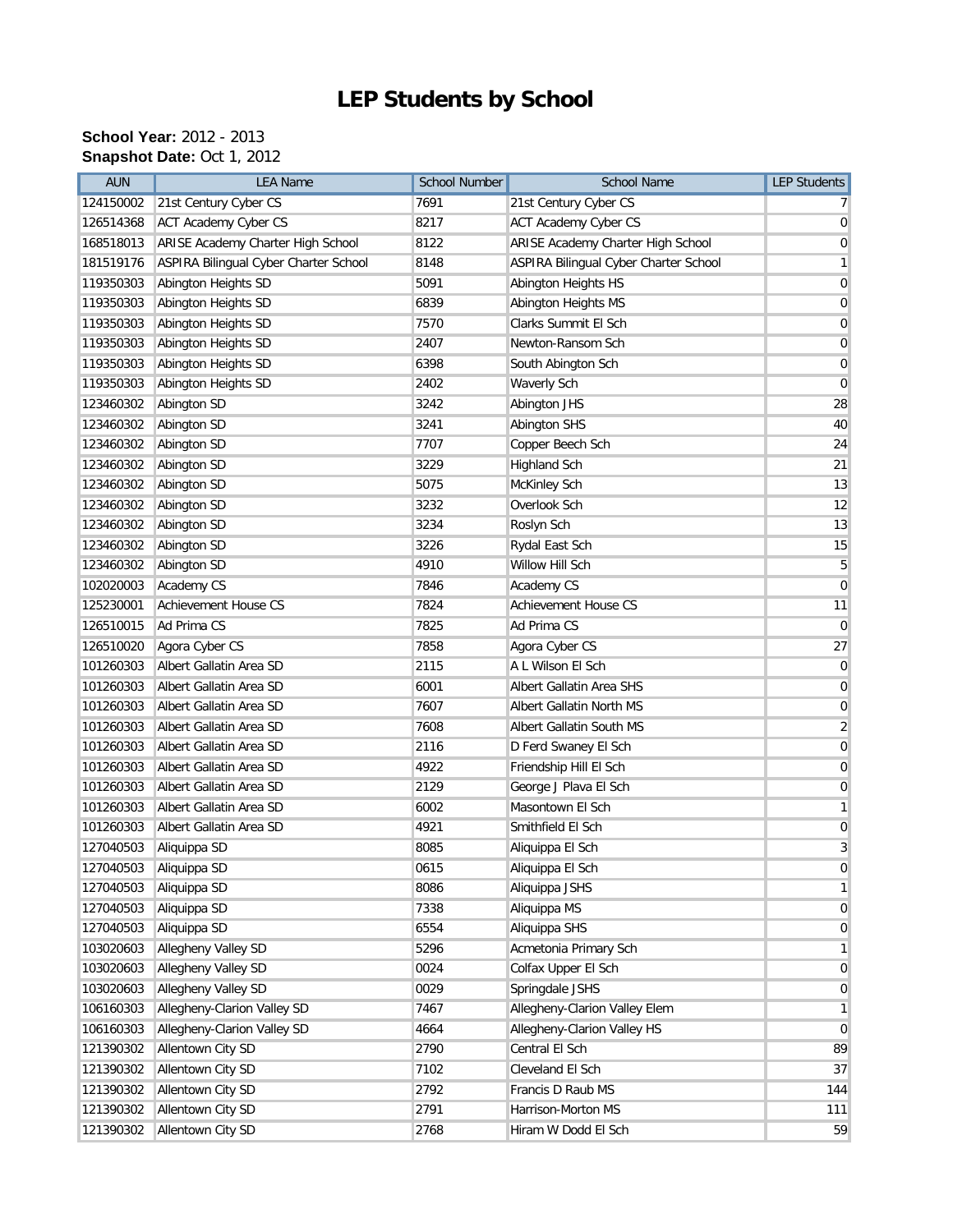| <b>AUN</b> | <b>LEA Name</b>                          | <b>School Number</b> | <b>School Name</b>                       | <b>LEP Students</b>     |
|------------|------------------------------------------|----------------------|------------------------------------------|-------------------------|
| 121390302  | Allentown City SD                        | 2773                 | Jackson El Sch                           |                         |
| 121390302  | Allentown City SD                        | 2774                 | Jefferson El Sch                         | 50                      |
| 121390302  | Allentown City SD                        | 2775                 | Lehigh Park El Sch                       | 15                      |
| 121390302  | Allentown City SD                        | 7131                 | Lincoln Early Chld Ctr                   | 25                      |
| 121390302  | Allentown City SD                        | 2795                 | Louis E Dieruff HS                       | 214                     |
| 121390302  | Allentown City SD                        | 8140                 | Luis A. Ramos El Sch                     | 68                      |
| 121390302  | Allentown City SD                        | 2777                 | McKinley El Sch                          | 43                      |
| 121390302  | Allentown City SD                        | 2778                 | Midway Manor Early Chld Ctr              | 0                       |
| 121390302  | Allentown City SD                        | 2779                 | Mosser El Sch                            | 71                      |
| 121390302  | Allentown City SD                        | 2780                 | Muhlenberg El Sch                        | 13                      |
| 121390302  | Allentown City SD                        | 2781                 | Ritter El Sch                            | 38                      |
| 121390302  | Allentown City SD                        | 2782                 | Roosevelt El Sch                         | 56                      |
| 121390302  | Allentown City SD                        | 6448                 | Sheridan El Sch                          | 67                      |
| 121390302  | Allentown City SD                        | 2793                 | South Mountain MS                        | 116                     |
| 121390302  | Allentown City SD                        | 4929                 | <b>Trexler MS</b>                        | 136                     |
| 121390302  | Allentown City SD                        | 2785                 | Union Terrace El Sch                     | 75                      |
| 121390302  | Allentown City SD                        | 2786                 | Washington El Sch                        | 73                      |
| 121390302  | Allentown City SD                        | 2794                 | William Allen HS                         | 401                     |
| 126512990  | Alliance for Progress CS                 | 7543                 | Alliance for Progress CS                 | $\mathbf 0$             |
| 108070502  | Altoona Area SD                          | 0913                 | Altoona Area HS                          | $\overline{2}$          |
| 108070502  | Altoona Area SD                          | 7986                 | Altoona Area Jr HS                       | 1                       |
| 108070502  | Altoona Area SD                          | 0891                 | Baker El Sch                             | $\overline{\mathbf{c}}$ |
| 108070502  | Altoona Area SD                          | 0912                 | D S Keith JHS                            | $\overline{0}$          |
| 108070502  | Altoona Area SD                          | 0908                 | Irving El Sch                            | $\mathbf 0$             |
| 108070502  | Altoona Area SD                          | 0895                 | Juniata El Sch                           | $\mathbf 0$             |
| 108070502  | Altoona Area SD                          | 0930                 | Juniata Gap El Sch                       | 0                       |
| 108070502  | Altoona Area SD                          | 7425                 | Kimmel Alternative School                | $\overline{0}$          |
| 108070502  | Altoona Area SD                          | 0933                 | Logan El Sch                             | 0                       |
| 108070502  | Altoona Area SD                          | 7199                 | Mowrie A Ebner El Sch                    | 0                       |
| 108070502  | Altoona Area SD                          | 0909                 | Penn-Lincoln El Sch                      | $\mathbf 0$             |
| 108070502  | Altoona Area SD                          | 0902                 | Pleasant Valley El Sch                   | 16                      |
| 108070502  | Altoona Area SD                          | 0911                 | Theodore Roosevelt JHS                   | 0                       |
| 108070502  | Altoona Area SD                          | 6708                 | Washington-Jefferson El Sch              | 0                       |
| 108070502  | Altoona Area SD                          | 5302                 | Wright El Sch                            | 0                       |
| 127040703  | Ambridge Area SD                         | 6555                 | Ambridge Area HS                         | 0                       |
| 127040703  | Ambridge Area SD                         | 0633                 | Ambridge Area JHS                        | 2                       |
| 127040703  | Ambridge Area SD                         | 0629                 | Economy El Sch                           | 0                       |
| 127040703  | Ambridge Area SD                         | 0661                 | Highland El Sch                          | $\overline{2}$          |
| 127040703  | Ambridge Area SD                         | 0632                 | State Street El Sch                      | $\mathbf 0$             |
| 113380303  | Annville-Cleona SD                       | 2725                 | Annville Cleona HS                       | 6                       |
| 113380303  | Annville-Cleona SD                       | 2724                 | Annville El Sch                          | 8                       |
| 113380303  | Annville-Cleona SD                       | 8178                 | Annville-Cleona MS                       | $\overline{2}$          |
| 113380303  | Annville-Cleona SD                       | 2723                 | Cleona El Sch                            | 3                       |
| 113380303  | Annville-Cleona SD                       | 2722                 | North Annville El Sch                    | $\mathbf 0$             |
| 114060503  | Antietam SD                              | 0820                 | Antietam MS/HS                           | 12                      |
| 114060503  | Antietam SD                              | 5205                 | Mt Penn El Sch                           | 10                      |
| 114060503  | Antietam SD                              | 7838                 | Mt Penn Primary Ctr                      | 2                       |
| 104510394  | Antonia Pantoja Community Charter School | 8031                 | Antonia Pantoja Community Charter School | 152                     |
| 128030603  | Apollo-Ridge SD                          | 7787                 | Apollo-Ridge Elem Sch                    | $\overline{2}$          |
| 128030603  | Apollo-Ridge SD                          | 2320                 | Apollo-Ridge HS                          | $\overline{0}$          |
| 128030603  | Apollo-Ridge SD                          | 6570                 | Apollo-Ridge MS                          | $\overline{0}$          |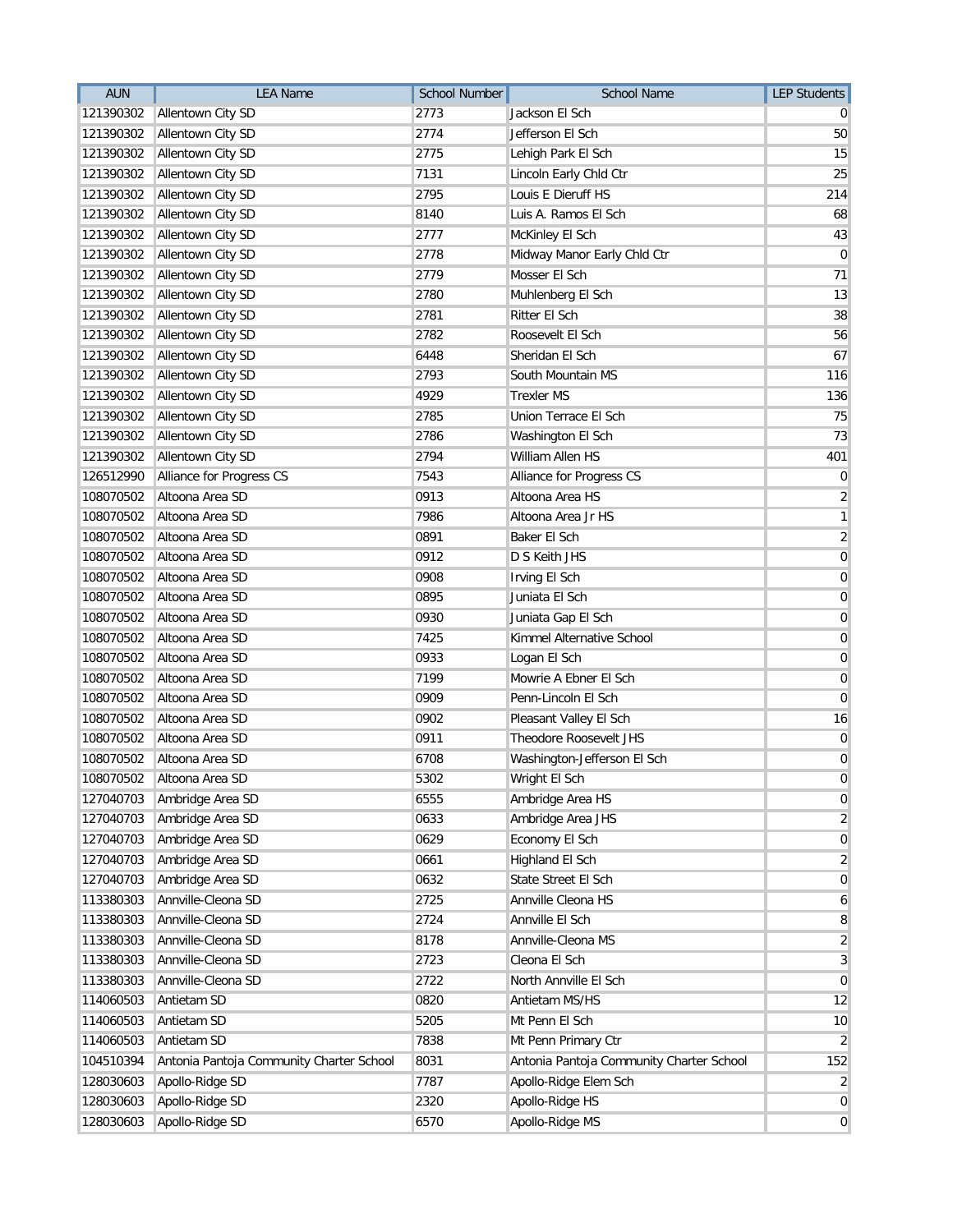| <b>AUN</b> | <b>LEA Name</b>             | <b>School Number</b> | <b>School Name</b>                  | <b>LEP Students</b> |
|------------|-----------------------------|----------------------|-------------------------------------|---------------------|
| 128030852  | Armstrong SD                | 0569                 | Dayton El Sch                       |                     |
| 128030852  | Armstrong SD                | 6573                 | East Franklin El Sch                | 0                   |
| 128030852  | Armstrong SD                | 6574                 | <b>Elderton El Sch</b>              | 0                   |
| 128030852  | Armstrong SD                | 0582                 | <b>Elderton JSHS</b>                | 0                   |
| 128030852  | Armstrong SD                | 6575                 | Ford City JSHS                      | 0                   |
| 128030852  | Armstrong SD                | 6572                 | Kittanning JHS                      | 0                   |
| 128030852  | Armstrong SD                | 0596                 | Kittanning SHS                      | $\mathbf 0$         |
| 128030852  | Armstrong SD                | 0580                 | Kittanning Twp El Sch               | 0                   |
| 128030852  | Armstrong SD                | 5002                 | Lenape El Sch                       | 0                   |
| 128030852  | Armstrong SD                | 6577                 | Shannock Valley El Sch              | 0                   |
| 128030852  | Armstrong SD                | 6642                 | West Hills El Sch                   | 0                   |
| 128030852  | Armstrong SD                | 7896                 | West Hills Intermediate Sch         | 0                   |
| 128030852  | Armstrong SD                | 7895                 | West Hills Primary Sch              | 1                   |
| 128030852  | Armstrong SD                | 7640                 | West Shamokin JSHS                  | 0                   |
| 121395927  | Arts Academy CS             | 8214                 | Arts Academy CS                     | 4                   |
| 117080503  | Athens Area SD              | 0958                 | Athens Area HS                      | 0                   |
| 117080503  | Athens Area SD              | 4918                 | Audrielle Lynch-Ellen Bustin El Sch | 0                   |
| 117080503  | Athens Area SD              | 0972                 | Gladys Burnham El Sch               | 0                   |
| 117080503  | Athens Area SD              | 6732                 | Harlan Rowe JHS                     | 0                   |
| 117080503  | Athens Area SD              | 8220                 | Harlan Rowe MS                      | 0                   |
| 117080503  | Athens Area SD              | 6362                 | Harriet Child El Sch                | 0                   |
| 117080503  | <b>Athens Area SD</b>       | 7211                 | <b>SRUMS</b>                        | 0                   |
| 117080503  | Athens Area SD              | 8219                 | SRU EI Sch                          | 0                   |
| 117080503  | Athens Area SD              | 0952                 | Sheshequin-Ulster El Sch            | $\mathbf 0$         |
| 109530304  | Austin Area SD              | 6221                 | Austin Area El Sch                  | 0                   |
| 109530304  | Austin Area SD              | 6222                 | <b>Austin Area JSHS</b>             | 0                   |
| 101630504  | Avella Area SD              | 4165                 | Avella Area JSHS                    | 0                   |
| 101630504  | Avella Area SD              | 7098                 | Avella El Center                    | 0                   |
| 124150003  | Avon Grove CS               | 7721                 | Avon Grove CS                       | 34                  |
| 124150503  | Avon Grove SD               | 1367                 | Avon Grove HS                       | 42                  |
| 124150503  | Avon Grove SD               | 1365                 | Avon Grove Intrmd Sch               | 137                 |
| 124150503  | Avon Grove SD               | 5216                 | Fred S Engle MS                     | 31                  |
| 124150503  | Avon Grove SD               | 7323                 | Penn London El Sch                  | 160                 |
| 103020753  | Avonworth SD                | 0034                 | Avonworth El Sch                    |                     |
| 103020753  | Avonworth SD                | 5199                 | Avonworth HS                        | 1                   |
| 103020753  | Avonworth SD                | 7669                 | Avonworth MS                        | 0                   |
| 127046517  | Baden Academy CS            | 8211                 | Baden Academy CS                    | 0                   |
| 110141003  | Bald Eagle Area SD          | 1335                 | <b>Bald Eagle Area JSHS</b>         | $\overline{0}$      |
| 110141003  | Bald Eagle Area SD          | 1333                 | Howard El Sch                       | $\mathbf 0$         |
| 110141003  | <b>Bald Eagle Area SD</b>   | 1334                 | Mountaintop Area El Sch             | 0                   |
| 110141003  | <b>Bald Eagle Area SD</b>   | 1331                 | Port Matilda El Sch                 | $\mathbf 0$         |
| 110141003  | <b>Bald Eagle Area SD</b>   | 1330                 | Wingate El Sch                      | $\mathbf 0$         |
| 103021102  | Baldwin-Whitehall SD        | 0050                 | <b>Baldwin SHS</b>                  | 77                  |
| 103021102  | <b>Baldwin-Whitehall SD</b> | 6787                 | Harrison MS                         | 55                  |
| 103021102  | Baldwin-Whitehall SD        | 0037                 | McAnnulty El Sch                    | 12                  |
| 103021102  | Baldwin-Whitehall SD        | 5194                 | Paynter El Sch                      | 62                  |
| 103021102  | Baldwin-Whitehall SD        | 0048                 | Whitehall El Sch                    | 18                  |
| 120480803  | Bangor Area SD              | 3434                 | Bangor Area HS                      | 3                   |
| 120480803  | Bangor Area SD              | 5257                 | Bangor Area MS                      | 1                   |
| 120480803  | Bangor Area SD              | 7301                 | DeFranco El Sch                     | 1                   |
| 120480803  | Bangor Area SD              | 5099                 | Five Points El Sch                  | 3                   |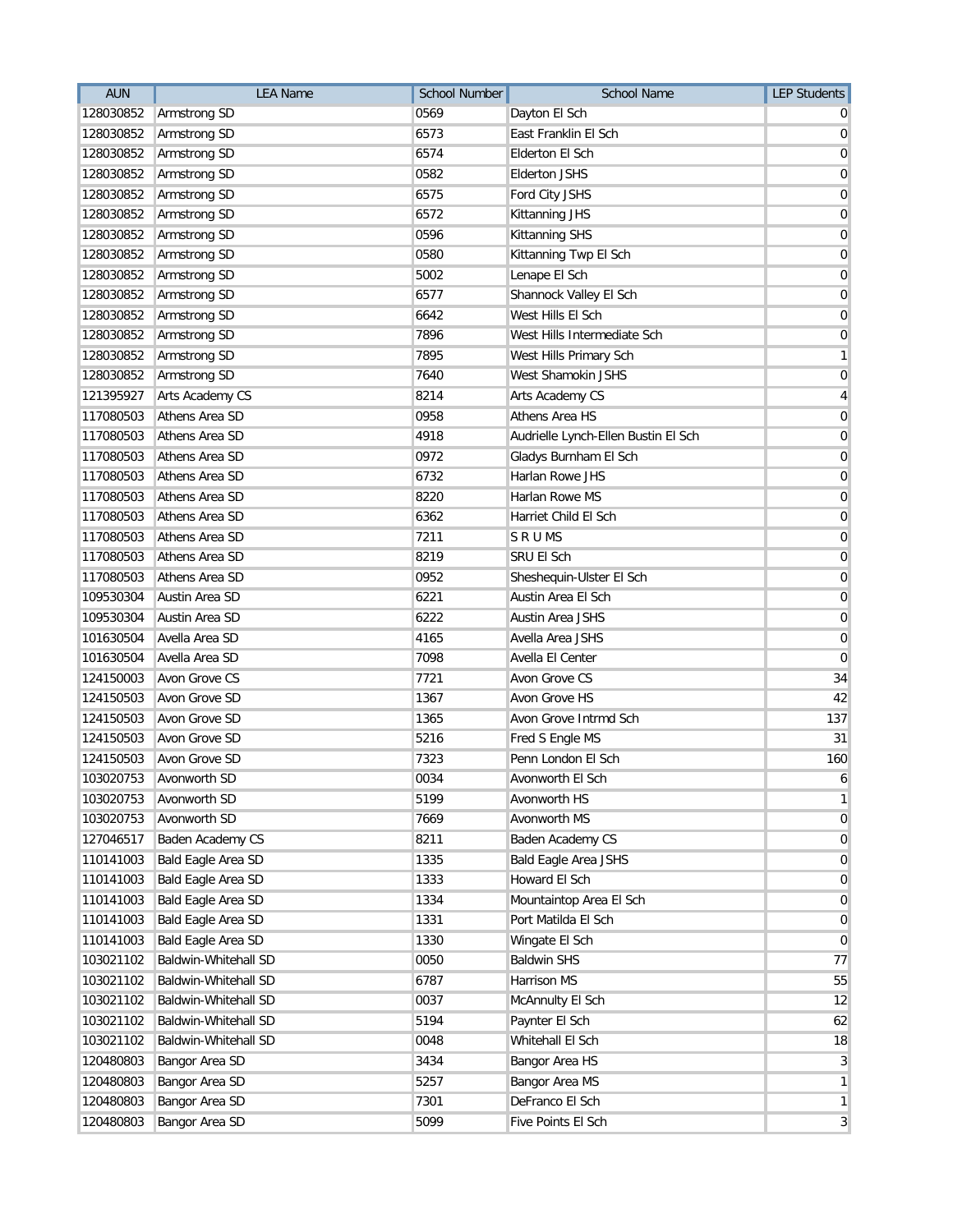| <b>AUN</b> | <b>LEA Name</b>                | <b>School Number</b> | <b>School Name</b>             | <b>LEP Students</b> |
|------------|--------------------------------|----------------------|--------------------------------|---------------------|
| 120480803  | Bangor Area SD                 | 3430                 | Washington El Sch              |                     |
| 118400001  | Bear Creek Community CS        | 7827                 | Bear Creek Community CS        | 0                   |
| 127040001  | Beaver Area Academic CS        | 7847                 | Beaver Area Academic CS        | 0                   |
| 127041203  | Beaver Area SD                 | 7386                 | Beaver Area MS                 | 2                   |
| 127041203  | Beaver Area SD                 | 0640                 | Beaver Area SHS                | 3                   |
| 127041203  | Beaver Area SD                 | 0639                 | College Square El Sch          | 0                   |
| 127041203  | Beaver Area SD                 | 8065                 | College Square El Sch          | 1                   |
| 127041203  | Beaver Area SD                 | 7823                 | Dutch Ridge El Sch             | 3                   |
| 108051003  | Bedford Area SD                | 7545                 | Bedford El Sch                 | 3                   |
| 108051003  | Bedford Area SD                | 7021                 | <b>Bedford MS</b>              | 1                   |
| 108051003  | Bedford Area SD                | 0726                 | <b>Bedford SHS</b>             | 4                   |
| 108051003  | Bedford Area SD                | 0742                 | Hyndman MSHS                   | 0                   |
| 108051003  | Bedford Area SD                | 0741                 | Hyndman/Londonderry El Sch     | $\mathbf 0$         |
| 107650603  | Belle Vernon Area SD           | 4930                 | Belle Vernon Area HS           | 0                   |
| 107650603  | Belle Vernon Area SD           | 4329                 | <b>Bellmar MS</b>              | 0                   |
| 107650603  | Belle Vernon Area SD           | 4328                 | Marion El Sch                  | 1                   |
| 107650603  | Belle Vernon Area SD           | 4325                 | Rostraver El Sch               | 5                   |
| 107650603  | Belle Vernon Area SD           | 4330                 | <b>Rostraver MS</b>            | 3                   |
| 110141103  | Bellefonte Area SD             | 1343                 | <b>Bellefonte Area HS</b>      | 6                   |
| 110141103  | Bellefonte Area SD             | 1342                 | <b>Bellefonte Area MS</b>      | $\overline{2}$      |
| 110141103  | Bellefonte Area SD             | 1341                 | Bellefonte El Sch              | $\overline{2}$      |
| 110141103  | Bellefonte Area SD             | 1339                 | Benner El Sch                  | 5                   |
| 110141103  | Bellefonte Area SD             | 1340                 | Marion-Walker El Sch           | 1                   |
| 110141103  | Bellefonte Area SD             | 6229                 | Pleasant Gap El Sch            | 11                  |
| 108071003  | Bellwood-Antis SD              | 7144                 | <b>Bellwood Antis MS</b>       | 5                   |
| 108071003  | Bellwood-Antis SD              | 0917                 | Bellwood-Antis HS              | 1                   |
| 108071003  | Bellwood-Antis SD              | 0914                 | Lewis M Myers El Sch           | 1                   |
| 126513070  | Belmont Academy Charter School | 7557                 | Belmont Academy Charter School | 0                   |
| 126510010  | Belmont Charter School         | 7750                 | <b>Belmont Charter School</b>  | 0                   |
| 122091002  | Bensalem Township SD           | 5211                 | <b>Belmont Hills El Sch</b>    | 24                  |
| 122091002  | Bensalem Township SD           | 4675                 | Benjamin Rush El Sch           | 53                  |
| 122091002  | Bensalem Township SD           | 5116                 | Bensalem Twp HS                | 61                  |
| 122091002  | Bensalem Township SD           | 6451                 | Cecelia Snyder MS              | 16                  |
| 122091002  | Bensalem Township SD           | 1006                 | Cornwells El Sch               | 11                  |
| 122091002  | Bensalem Township SD           | 7030                 | Robert K Shafer MS             | 20                  |
| 122091002  | Bensalem Township SD           | 6896                 | Russell C Struble El Sch       | 8                   |
| 122091002  | Bensalem Township SD           | 1008                 | Samuel K Faust El Sch          | 91                  |
| 122091002  | Bensalem Township SD           | 6788                 | Valley El Sch                  | 41                  |
| 116191004  | Benton Area SD                 | 1594                 | Appleman El Sch                | 2                   |
| 116191004  | Benton Area SD                 | 1595                 | Benton Area MSHS               | 0                   |
| 101630903  | Bentworth SD                   | 7987                 | Bentworth El Ctr               | $\mathbf 0$         |
| 101630903  | <b>Bentworth SD</b>            | 7494                 | Bentworth El Ctr               | 0                   |
| 101630903  | Bentworth SD                   | 7988                 | <b>Bentworth MS</b>            | 0                   |
| 101630903  | Bentworth SD                   | 4189                 | <b>Bentworth MS</b>            | $\overline{0}$      |
| 101630903  | Bentworth SD                   | 4188                 | <b>Bentworth SHS</b>           | $\mathbf 0$         |
| 108561003  | Berlin Brothersvalley SD       | 6206                 | Berlin Brothersvalley El Sch   | 0                   |
| 108561003  | Berlin Brothersvalley SD       | 7645                 | Berlin Brothersvalley MS       | 2                   |
| 108561003  | Berlin Brothersvalley SD       | 6207                 | Berlin Brothersvalley SHS      | $\overline{2}$      |
| 112011103  | Bermudian Springs SD           | 7302                 | Bermudian Springs El Sch       | 31                  |
| 112011103  | Bermudian Springs SD           | 0003                 | Bermudian Springs HS           | 23                  |
| 112011103  | Bermudian Springs SD           | 6921                 | Bermudian Springs MS           | 22                  |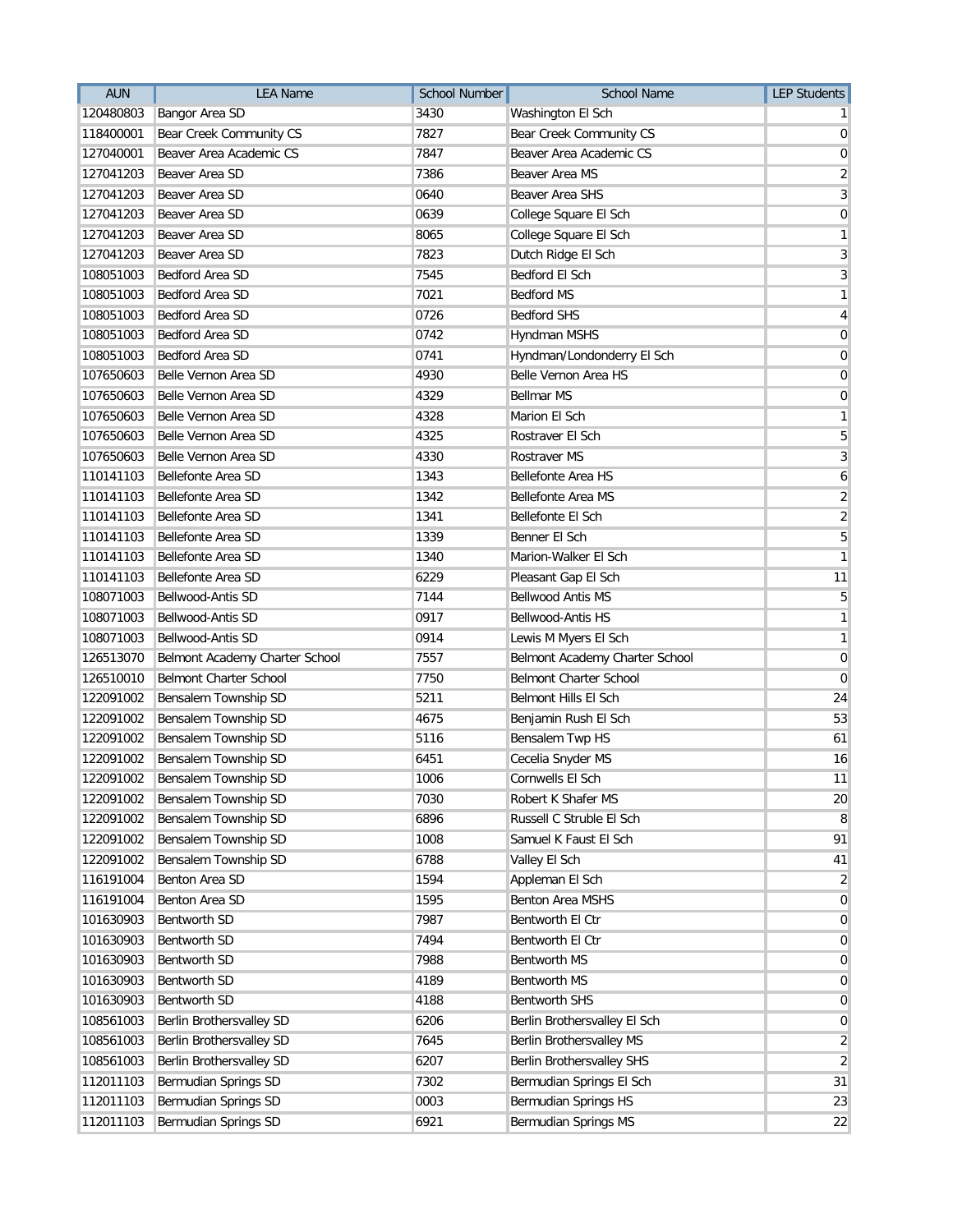| <b>AUN</b> | <b>LEA Name</b>          | <b>School Number</b> | <b>School Name</b>       | <b>LEP Students</b> |
|------------|--------------------------|----------------------|--------------------------|---------------------|
| 116191103  | Berwick Area SD          | 1605                 | Berwick Area HS          | 24                  |
| 116191103  | Berwick Area SD          | 6808                 | Berwick Area MS          | 11                  |
| 116191103  | Berwick Area SD          | 1602                 | Fourteenth Street El Sch | 5                   |
| 116191103  | Berwick Area SD          | 7372                 | Mulberry Street El Sch   | $\mathbf 0$         |
| 116191103  | Berwick Area SD          | 6349                 | Nescopeck El Sch         | $\mathbf 0$         |
| 116191103  | Berwick Area SD          | 1604                 | Orange Street El Sch     | 13                  |
| 116191103  | Berwick Area SD          | 1597                 | Salem El Sch             | 6                   |
| 103021252  | <b>Bethel Park SD</b>    | 4802                 | Abraham Lincoln El Sch   | 0                   |
| 103021252  | <b>Bethel Park SD</b>    | 7326                 | Benjamin Franklin El Sch | 0                   |
| 103021252  | <b>Bethel Park SD</b>    | 0055                 | Bethel Memorial El Sch   | 10                  |
| 103021252  | <b>Bethel Park SD</b>    | 0062                 | <b>Bethel Park HS</b>    | 5                   |
| 103021252  | <b>Bethel Park SD</b>    | 4902                 | George Washington El Sch | $\mathbf 0$         |
| 103021252  | <b>Bethel Park SD</b>    | 0061                 | Independence MS          | $\mathbf 0$         |
| 103021252  | Bethel Park SD           | 7327                 | Neil Armstrong 5-6 MS    | 1                   |
| 103021252  | <b>Bethel Park SD</b>    | 0060                 | William Penn El Sch      | 0                   |
| 120481002  | Bethlehem Area SD        | 5063                 | Asa Packer El Sch        | 13                  |
| 120481002  | Bethlehem Area SD        | 3464                 | <b>Broughal MS</b>       | 100                 |
| 120481002  | Bethlehem Area SD        | 3436                 | Calypso El Sch           | 8                   |
| 120481002  | Bethlehem Area SD        | 3453                 | Clearview El Sch         | 34                  |
| 120481002  | Bethlehem Area SD        | 6722                 | Donegan El Sch           | 90                  |
| 120481002  | Bethlehem Area SD        | 4956                 | East Hills MS            | 41                  |
| 120481002  | Bethlehem Area SD        | 3456                 | Farmersville El Sch      | 18                  |
| 120481002  | Bethlehem Area SD        | 6723                 | Fountain Hill El Sch     | 61                  |
| 120481002  | Bethlehem Area SD        | 4957                 | Freedom HS               | 77                  |
| 120481002  | Bethlehem Area SD        | 3458                 | Freemansburg El Sch      | 40                  |
| 120481002  | Bethlehem Area SD        | 3449                 | Governor Wolf El Sch     | 24                  |
| 120481002  | Bethlehem Area SD        | 3459                 | Hanover El Sch           | $\mathbf{1}$        |
| 120481002  | Bethlehem Area SD        | 3442                 | James Buchanan El Sch    | 10                  |
| 120481002  | Bethlehem Area SD        | 3465                 | Liberty HS               | 154                 |
| 120481002  | Bethlehem Area SD        | 3443                 | Lincoln El Sch           | 41                  |
| 120481002  | Bethlehem Area SD        | 3454                 | Marvine El Sch           | 71                  |
| 120481002  | Bethlehem Area SD        | 3455                 | Miller Heights El Sch    | 13                  |
| 120481002  | Bethlehem Area SD        | 3463                 | Nitschmann MS            | 4                   |
| 120481002  | Bethlehem Area SD        | 3462                 | Northeast MS             | 76                  |
| 120481002  | Bethlehem Area SD        | 3452                 | Spring Garden El Sch     | 28                  |
| 120481002  | Bethlehem Area SD        | 6633                 | Thomas Jefferson El Sch  | 22                  |
| 120481002  | Bethlehem Area SD        | 6634                 | William Penn El Sch      | 14                  |
| 101631003  | Bethlehem-Center SD      | 6975                 | Bethlehem-Center El Sch  | $\mathbf 0$         |
| 101631003  | Bethlehem-Center SD      | 5267                 | Bethlehem-Center MS      | $\overline{0}$      |
| 101631003  | Bethlehem-Center SD      | 4181                 | Bethlehem-Center SHS     | 0                   |
| 127041503  | Big Beaver Falls Area SD | 0649                 | Beaver Falls Area SHS    | $\mathbf 0$         |
| 127041503  | Big Beaver Falls Area SD | 0648                 | Beaver Falls MS          | 0                   |
| 127041503  | Big Beaver Falls Area SD | 0650                 | Big Beaver El Sch        | 0                   |
| 127041503  | Big Beaver Falls Area SD | 0642                 | Central El Sch           | $\overline{2}$      |
| 115210503  | <b>Big Spring SD</b>     | 1677                 | <b>Big Spring HS</b>     | 1                   |
| 115210503  | <b>Big Spring SD</b>     | 6326                 | <b>Big Spring MS</b>     | 1                   |
| 115210503  | <b>Big Spring SD</b>     | 1672                 | Frankford El Sch         | $\mathbf 0$         |
| 115210503  | <b>Big Spring SD</b>     | 1674                 | Mifflin El Sch           | 0                   |
| 115210503  | <b>Big Spring SD</b>     | 7951                 | Mount Rock Elem Sch      | 0                   |
| 115210503  | <b>Big Spring SD</b>     | 1676                 | Newville El Sch          | 0                   |
| 115210503  | <b>Big Spring SD</b>     | 7355                 | Oak Flat El Sch          | $\overline{0}$      |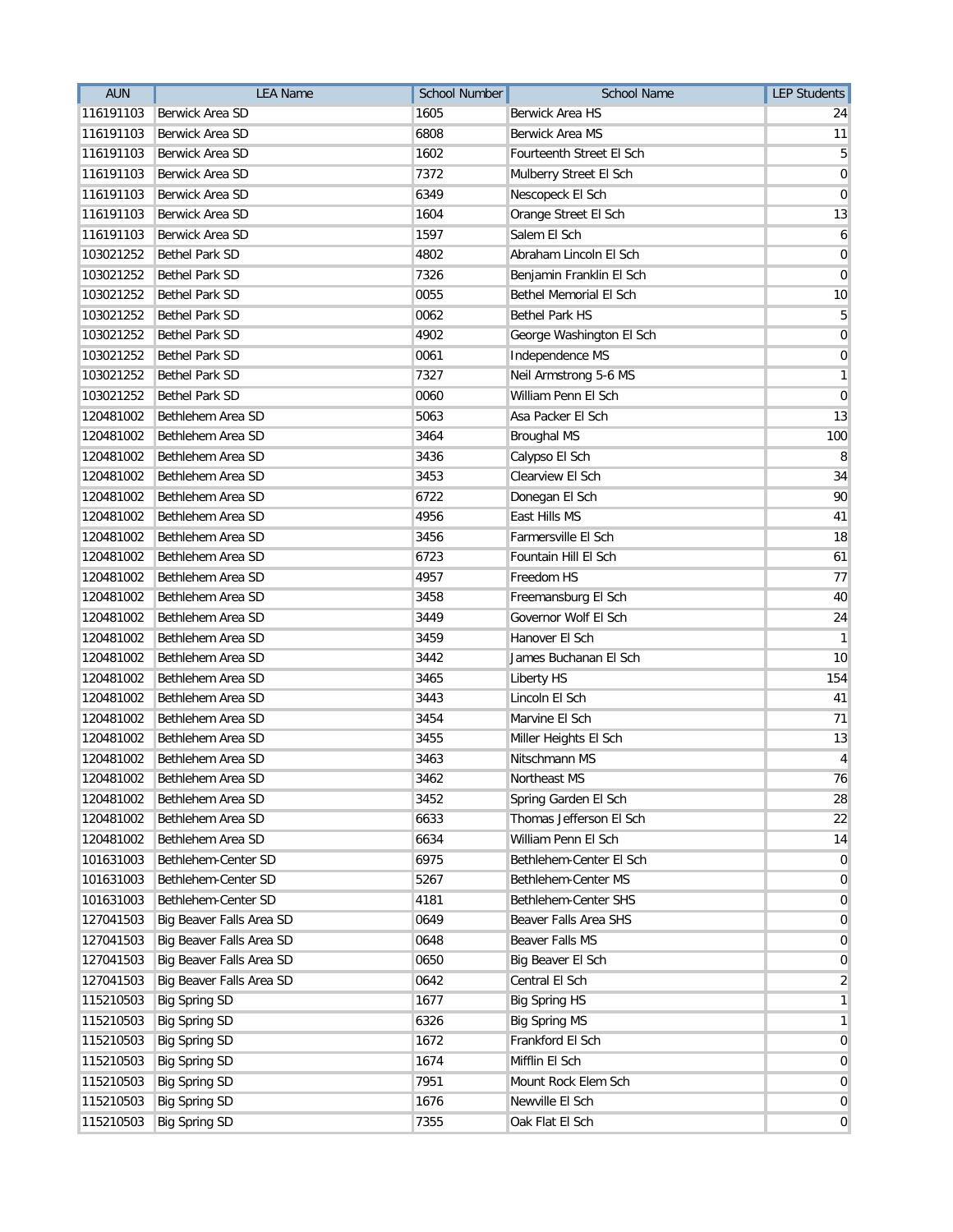| <b>AUN</b> | <b>LEA Name</b>                   | <b>School Number</b> | <b>School Name</b>                | <b>LEP Students</b>     |
|------------|-----------------------------------|----------------------|-----------------------------------|-------------------------|
| 115210503  | <b>Big Spring SD</b>              | 1675                 | Plainfield El Sch                 |                         |
| 126519476  | <b>Birney Preparatory Academy</b> | 8206                 | <b>Birney Preparatory Academy</b> | 12                      |
| 127041603  | <b>Blackhawk SD</b>               | 6707                 | <b>Blackhawk HS</b>               | 0                       |
| 127041603  | Blackhawk SD                      | 7127                 | Blackhawk Intermediate Sch        | 2                       |
| 127041603  | <b>Blackhawk SD</b>               | 6558                 | <b>Highland MS</b>                | 0                       |
| 127041603  | <b>Blackhawk SD</b>               | 6559                 | Northwestern Primary Sch          | 3                       |
| 127041603  | <b>Blackhawk SD</b>               | 6560                 | Patterson Primary Sch             | 1                       |
| 108110603  | <b>Blacklick Valley SD</b>        | 6828                 | Blacklick Valley El Ctr           | 0                       |
| 108110603  | <b>Blacklick Valley SD</b>        | 5135                 | <b>Blacklick Valley JSHS</b>      | 0                       |
| 128321103  | <b>Blairsville-Saltsburg SD</b>   | 7418                 | <b>Blairsville El Sch</b>         | 0                       |
| 128321103  | Blairsville-Saltsburg SD          | 2317                 | <b>Blairsville MS</b>             | $\overline{2}$          |
| 128321103  | Blairsville-Saltsburg SD          | 4706                 | <b>Blairsville SHS</b>            | 1                       |
| 128321103  | Blairsville-Saltsburg SD          | 2352                 | Saltsburg El Sch                  | 0                       |
| 128321103  | Blairsville-Saltsburg SD          | 2353                 | Saltsburg MS/HS                   | 1                       |
| 116191203  | Bloomsburg Area SD                | 1610                 | Beaver-Main El Sch                | 0                       |
| 116191203  | Bloomsburg Area SD                | 1612                 | Bloomsburg Area HS                | 3                       |
| 116191203  | Bloomsburg Area SD                | 1611                 | Bloomsburg Area MS                | 6                       |
| 116191203  | <b>Bloomsburg Area SD</b>         | 1606                 | Memorial El Sch                   | 14                      |
| 116191203  | Bloomsburg Area SD                | 1608                 | W W Evans Memorial El Sch         | $\mathbf 0$             |
| 129540803  | <b>Blue Mountain SD</b>           | 7419                 | Blue Mountain El Cressona Sch     | 1                       |
| 129540803  | <b>Blue Mountain SD</b>           | 4659                 | Blue Mountain El East Sch         | 1                       |
| 129540803  | <b>Blue Mountain SD</b>           | 3887                 | Blue Mountain El West Sch         | $\overline{\mathbf{c}}$ |
| 129540803  | <b>Blue Mountain SD</b>           | 3891                 | <b>Blue Mountain HS</b>           | 1                       |
| 129540803  | <b>Blue Mountain SD</b>           | 5263                 | <b>Blue Mountain MS</b>           | $\mathbf 0$             |
| 119581003  | <b>Blue Ridge SD</b>              | 6891                 | Blue Ridge El Sch                 | 10                      |
| 119581003  | <b>Blue Ridge SD</b>              | 4034                 | <b>Blue Ridge HS</b>              | 1                       |
| 119581003  | <b>Blue Ridge SD</b>              | 7400                 | <b>Blue Ridge MS</b>              | $\sqrt{2}$              |
| 114060753  | Boyertown Area SD                 | 6804                 | Boyertown Area JHS-East           | 0                       |
| 114060753  | Boyertown Area SD                 | 6305                 | Boyertown Area JHS-West           | 1                       |
| 114060753  | Boyertown Area SD                 | 6306                 | Boyertown Area SHS                | $\overline{2}$          |
| 114060753  | Boyertown Area SD                 | 6307                 | Boyertown El Sch                  | 11                      |
| 114060753  | Boyertown Area SD                 | 0762                 | Colebrookdale El Sch              | 0                       |
| 114060753  | Boyertown Area SD                 | 0763                 | Earl El Sch                       | 0                       |
| 114060753  | Boyertown Area SD                 | 0754                 | Gilbertsville El Sch              | 0                       |
| 114060753  | Boyertown Area SD                 | 0755                 | New Hanover-Upper Frederick El    | 0                       |
| 114060753  | Boyertown Area SD                 | 0761                 | Pine Forge El Sch                 | 0                       |
| 114060753  | Boyertown Area SD                 | 0766                 | Washington El Sch                 | 0                       |
| 185515523  | Boys Latin of Philadelphia CS     | 7981                 | Boys Latin of Philadelphia CS     | 0                       |
| 109420803  | Bradford Area SD                  | 4691                 | <b>Bradford Area HS</b>           | 1                       |
| 109420803  | Bradford Area SD                  | 3092                 | Floyd C Fretz MS                  | 0                       |
| 109420803  | Bradford Area SD                  | 7037                 | George Blaisdell El Sch           | 1                       |
| 109420803  | Bradford Area SD                  | 7281                 | School Street El Sch              | 1                       |
| 114060853  | Brandywine Heights Area SD        | 0768                 | Brandywine Heights El Sch         | 0                       |
| 114060853  | Brandywine Heights Area SD        | 6308                 | <b>Brandywine Heights HS</b>      | 0                       |
| 114060853  | Brandywine Heights Area SD        | 6309                 | <b>Brandywine Heights MS</b>      | 0                       |
| 114060853  | Brandywine Heights Area SD        | 8191                 | Brandywine Intrmd Sch             | 1                       |
| 114060853  | Brandywine Heights Area SD        | 0769                 | Longswamp El Sch                  | 0                       |
| 114060853  | Brandywine Heights Area SD        | 8111                 | Longswamp El Sch                  | 0                       |
| 114060853  | Brandywine Heights Area SD        | 0770                 | Rockland Center El Sch            | $\mathbf 0$             |
| 103021453  | Brentwood Borough SD              | 7342                 | <b>Brentwood MS</b>               | 1                       |
| 103021453  | Brentwood Borough SD              | 0070                 | <b>Brentwood SHS</b>              | 3                       |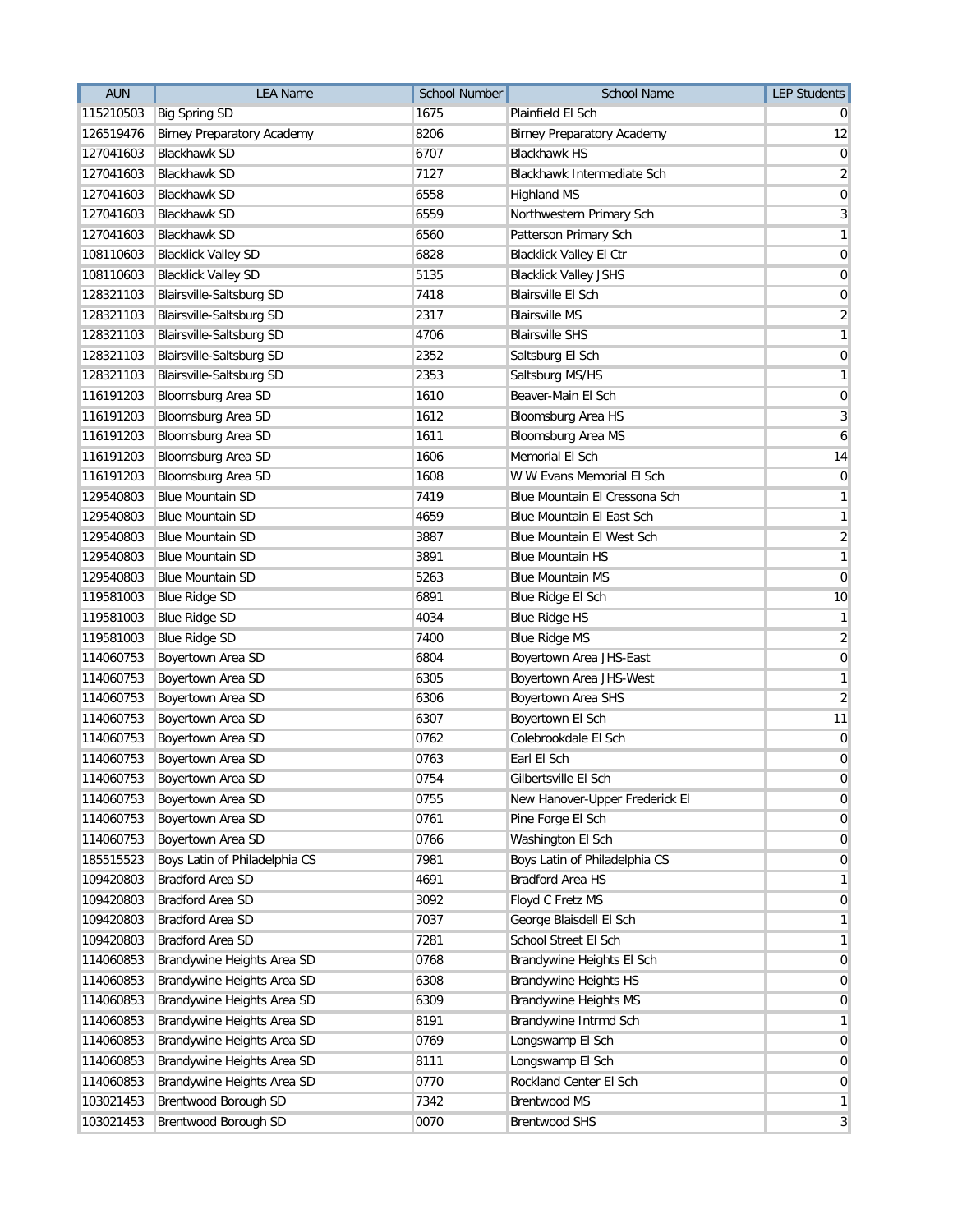| <b>AUN</b> | <b>LEA Name</b>                           | <b>School Number</b> | <b>School Name</b>                        | <b>LEP Students</b>     |
|------------|-------------------------------------------|----------------------|-------------------------------------------|-------------------------|
| 103021453  | Brentwood Borough SD                      | 0069                 | Elroy Avenue El Sch                       | 10                      |
| 103021453  | Brentwood Borough SD                      | 0068                 | Moore Sch                                 | 0                       |
| 122091303  | <b>Bristol Borough SD</b>                 | 1014                 | <b>Bristol HS</b>                         | 8                       |
| 122091303  | <b>Bristol Borough SD</b>                 | 1013                 | Warren Snyder-John Birotti El Sch         | 9                       |
| 122091303  | <b>Bristol Borough SD</b>                 | 7743                 | Warren Snyder-John Girotti MS             | 5                       |
| 122091352  | <b>Bristol Township SD</b>                | 5305                 | Armstrong MS                              | 9                       |
| 122091352  | <b>Bristol Township SD</b>                | 1021                 | Barton El Sch                             | 16                      |
| 122091352  | <b>Bristol Township SD</b>                | 1015                 | Buchanan El Sch                           | 14                      |
| 122091352  | <b>Bristol Township SD</b>                | 1017                 | Devine El Sch                             | 10                      |
| 122091352  | <b>Bristol Township SD</b>                | 1020                 | Emerson El Sch                            | 9                       |
| 122091352  | <b>Bristol Township SD</b>                | 1018                 | Fitch El Sch                              | 6                       |
| 122091352  | <b>Bristol Township SD</b>                | 7451                 | Franklin MS                               | $\overline{0}$          |
| 122091352  | <b>Bristol Township SD</b>                | 1023                 | Lafayette El Sch                          | 24                      |
| 122091352  | <b>Bristol Township SD</b>                | 1024                 | Lincoln El Sch                            | 25                      |
| 122091352  | <b>Bristol Township SD</b>                | 1022                 | Maple Shade El Sch                        | 19                      |
| 122091352  | <b>Bristol Township SD</b>                | 1027                 | Roosevelt MS                              | 25                      |
| 122091352  | <b>Bristol Township SD</b>                | 1029                 | <b>Truman SHS</b>                         | 70                      |
| 122091352  | <b>Bristol Township SD</b>                | 1025                 | Washington El Sch                         | 9                       |
| 106330703  | Brockway Area SD                          | 5148                 | Brockway Area Elementary Sch              | $\mathbf 0$             |
| 106330703  | Brockway Area SD                          | 2362                 | Brockway Area JSHS                        | 0                       |
| 106330803  | Brookville Area SD                        | 6162                 | <b>Brookville JSHS</b>                    | 1                       |
| 106330803  | Brookville Area SD                        | 5231                 | Hickory Grove El Sch                      | 0                       |
| 106330803  | Brookville Area SD                        | 6163                 | Northside El Sch                          | 0                       |
| 106330803  | Brookville Area SD                        | 2368                 | Pinecreek El Sch                          | 0                       |
| 101260803  | Brownsville Area SD                       | 4818                 | <b>Brownsville Area HS</b>                | $\mathbf 0$             |
| 101260803  | Brownsville Area SD                       | 2154                 | <b>Brownsville Area MS</b>                | $\mathbf 0$             |
| 101260803  | Brownsville Area SD                       | 2153                 | Cardale El Sch                            | $\mathbf 0$             |
| 101260803  | Brownsville Area SD                       | 4725                 | Central El Sch                            | 0                       |
| 101260803  | Brownsville Area SD                       | 8221                 | Central El Sch                            | 0                       |
| 101260803  | Brownsville Area SD                       | 5145                 | Cox-Donahey El Sch                        | 0                       |
| 122093460  | <b>Bucks County Montessori CS</b>         | 7670                 | <b>Bucks County Montessori CS</b>         | 0                       |
| 122091457  | <b>Bucks County Technical High School</b> | 1030                 | <b>Bucks County Technical High School</b> | 0                       |
| 101631203  | Burgettstown Area SD                      | 7477                 | Burgettstown El Ctr                       | 0                       |
|            | 101631203 Burgettstown Area SD            | 4195                 | Burgettstown MS/HS                        | 1                       |
| 107650703  | <b>Burrell SD</b>                         | 4333                 | Bon Air El Sch                            | $\overline{\mathbf{c}}$ |
| 107650703  | <b>Burrell SD</b>                         | 4340                 | <b>Burrell HS</b>                         | 1                       |
| 107650703  | <b>Burrell SD</b>                         | 4339                 | Charles A Huston MS                       | 2                       |
| 107650703  | <b>Burrell SD</b>                         | 4336                 | Stewart El Sch                            | $\overline{2}$          |
| 104101252  | <b>Butler Area SD</b>                     | 1135                 | Broad St Sch                              | 4                       |
| 104101252  | <b>Butler Area SD</b>                     | 6690                 | <b>Butler Area IHS</b>                    | 4                       |
| 104101252  | <b>Butler Area SD</b>                     | 6119                 | <b>Butler Area JHS</b>                    | 5                       |
| 104101252  | <b>Butler Area SD</b>                     | 1147                 | <b>Butler Area SHS</b>                    | 0                       |
| 104101252  | <b>Butler Area SD</b>                     | 1137                 | Center Avenue Sch                         | 7                       |
| 104101252  | <b>Butler Area SD</b>                     | 1148                 | Center Twp Sch                            | 3                       |
| 104101252  | <b>Butler Area SD</b>                     | 1149                 | Clearfield El Sch                         | 0                       |
| 104101252  | <b>Butler Area SD</b>                     | 1150                 | Connoquenessing El Sch                    | $\mathbf 0$             |
| 104101252  | <b>Butler Area SD</b>                     | 1134                 | Emily Brittain El Sch                     | 0                       |
| 104101252  | <b>Butler Area SD</b>                     | 1138                 | Mcquistion El Sch                         | 0                       |
| 104101252  | <b>Butler Area SD</b>                     | 1143                 | Meridian Sch                              | 0                       |
| 104101252  | <b>Butler Area SD</b>                     | 1142                 | Northwest Sch                             | 7                       |
| 104101252  | <b>Butler Area SD</b>                     | 1165                 | Oakland Twp Sch                           | $\overline{0}$          |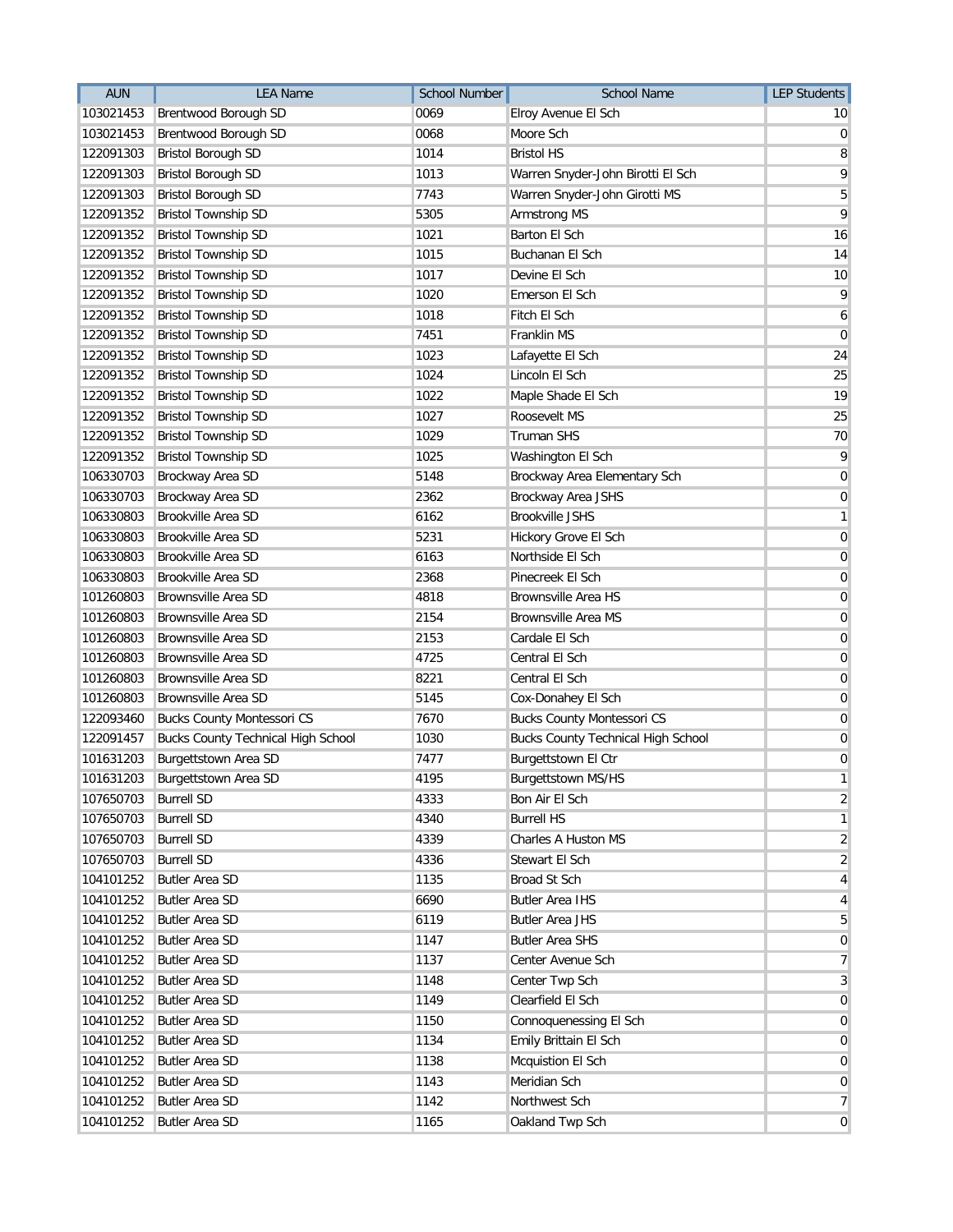| <b>AUN</b> | <b>LEA Name</b>                     | <b>School Number</b> | <b>School Name</b>                  | <b>LEP Students</b> |
|------------|-------------------------------------|----------------------|-------------------------------------|---------------------|
| 104101252  | <b>Butler Area SD</b>               | 1184                 | Summit El Sch                       |                     |
| 101631503  | California Area SD                  | 7221                 | California Area El Sch              | 1                   |
| 101631503  | California Area SD                  | 8051                 | California Area Intermediate MS     | 0                   |
| 101631503  | California Area SD                  | 6939                 | California Area MS                  | 0                   |
| 101631503  | California Area SD                  | 4203                 | California Area SHS                 | 0                   |
| 108111203  | Cambria Heights SD                  | 7347                 | Cambria Heights El Sch              | 1                   |
| 108111203  | Cambria Heights SD                  | 1199                 | Cambria Heights MS                  | $\mathbf 0$         |
| 108111203  | Cambria Heights SD                  | 5212                 | Cambria Heights SHS                 | 1                   |
| 109122703  | Cameron County SD                   | 1299                 | Cameron County JSHS                 | 0                   |
| 109122703  | Cameron County SD                   | 1298                 | Woodland El Sch                     | 0                   |
| 115211003  | Camp Hill SD                        | 7509                 | Camp Hill MS                        | 7                   |
| 115211003  | Camp Hill SD                        | 1682                 | Camp Hill SHS                       | 7                   |
| 115211003  | Camp Hill SD                        | 1678                 | Eisenhower El Sch                   | 6                   |
| 115211003  | Camp Hill SD                        | 1681                 | Eisenhower El Sch                   | 0                   |
| 115211003  | Camp Hill SD                        | 1680                 | Hoover El Sch                       | 8                   |
| 101631703  | Canon-McMillan SD                   | 4211                 | Borland Manor El Sch                | $\overline{2}$      |
| 101631703  | Canon-McMillan SD                   | 4217                 | Canon-McMillan SHS                  | 5                   |
| 101631703  | Canon-McMillan SD                   | 7217                 | Canonsburg MS                       | 1                   |
| 101631703  | Canon-McMillan SD                   | 4205                 | Cecil El Sch                        | 0                   |
| 101631703  | Canon-McMillan SD                   | 7216                 | Cecil Intrmd Sch                    | 0                   |
| 101631703  | Canon-McMillan SD                   | 4207                 | First Street El Sch                 | $\overline{2}$      |
| 101631703  | Canon-McMillan SD                   | 4938                 | Hills-Hendersonville El Sch         | 3                   |
| 101631703  | Canon-McMillan SD                   | 4210                 | Muse El Sch                         | $\mathbf 0$         |
| 101631703  | Canon-McMillan SD                   | 7764                 | North Strabane Intrmd Sch           | $\overline{0}$      |
| 101631703  | Canon-McMillan SD                   | 4937                 | South Central El                    | 5                   |
| 101631703  | Canon-McMillan SD                   | 4214                 | Wylandville El Sch                  | $\overline{2}$      |
| 117081003  | Canton Area SD                      | 5303                 | Canton Area El Sch                  | $\sqrt{2}$          |
| 117081003  | Canton Area SD                      | 0988                 | Canton JSHS                         | 0                   |
| 121131507  | Carbon Career & Technical Institute | 4870                 | Carbon Career & Technical Institute | 1                   |
| 119351303  | Carbondale Area SD                  | 2420                 | Carbondale Area JSHS                | 0                   |
| 119351303  | Carbondale Area SD                  | 7457                 | Carbondale El Sch                   | 0                   |
| 102023180  | <b>Career Connections CHS</b>       | 7577                 | <b>Career Connections CHS</b>       | 0                   |
| 115211103  | Carlisle Area SD                    | 1692                 | <b>Bellaire El Sch</b>              | 18                  |
| 115211103  | Carlisle Area SD                    | 1694                 | Carlisle Area HS                    | 26                  |
| 115211103  | Carlisle Area SD                    | 1689                 | Crestview El Sch                    | 2                   |
| 115211103  | Carlisle Area SD                    | 1691                 | Hamilton El Sch                     | 23                  |
| 115211103  | Carlisle Area SD                    | 7011                 | Lamberton MS                        | $\overline{0}$      |
| 115211103  | Carlisle Area SD                    | 1683                 | Letort El Sch                       | $\overline{0}$      |
| 115211103  | Carlisle Area SD                    | 1690                 | Mooreland El Sch                    | 22                  |
| 115211103  | Carlisle Area SD                    | 1686                 | Mt Holly Springs El Sch             | 0                   |
| 115211103  | Carlisle Area SD                    | 1687                 | North Dickinson El Sch              | 0                   |
| 115211103  | Carlisle Area SD                    | 7010                 | Wilson MS                           | 25                  |
| 103021603  | Carlynton SD                        | 0079                 | Carlynton JSHS                      | 6                   |
| 103021603  | Carlynton SD                        | 0077                 | Carnegie El Sch                     | $\overline{7}$      |
| 103021603  | Carlynton SD                        | 0078                 | Crafton El Sch                      | $\mathbf 0$         |
| 101301303  | Carmichaels Area SD                 | 7315                 | Carmichaels Area El Ctr             | 0                   |
| 101301303  | Carmichaels Area SD                 | 7112                 | Carmichaels Area JSHS               | 0                   |
| 121391303  | Catasauqua Area SD                  | 2797                 | Catasauqua MS                       | 8                   |
| 121391303  | Catasauqua Area SD                  | 2798                 | Catasauqua SHS                      | 3                   |
| 121391303  | Catasauqua Area SD                  | 6593                 | Francis H Sheckler El Sch           | 6                   |
| 122092002  | Centennial SD                       | 8222                 | Davis El Sch                        | 3                   |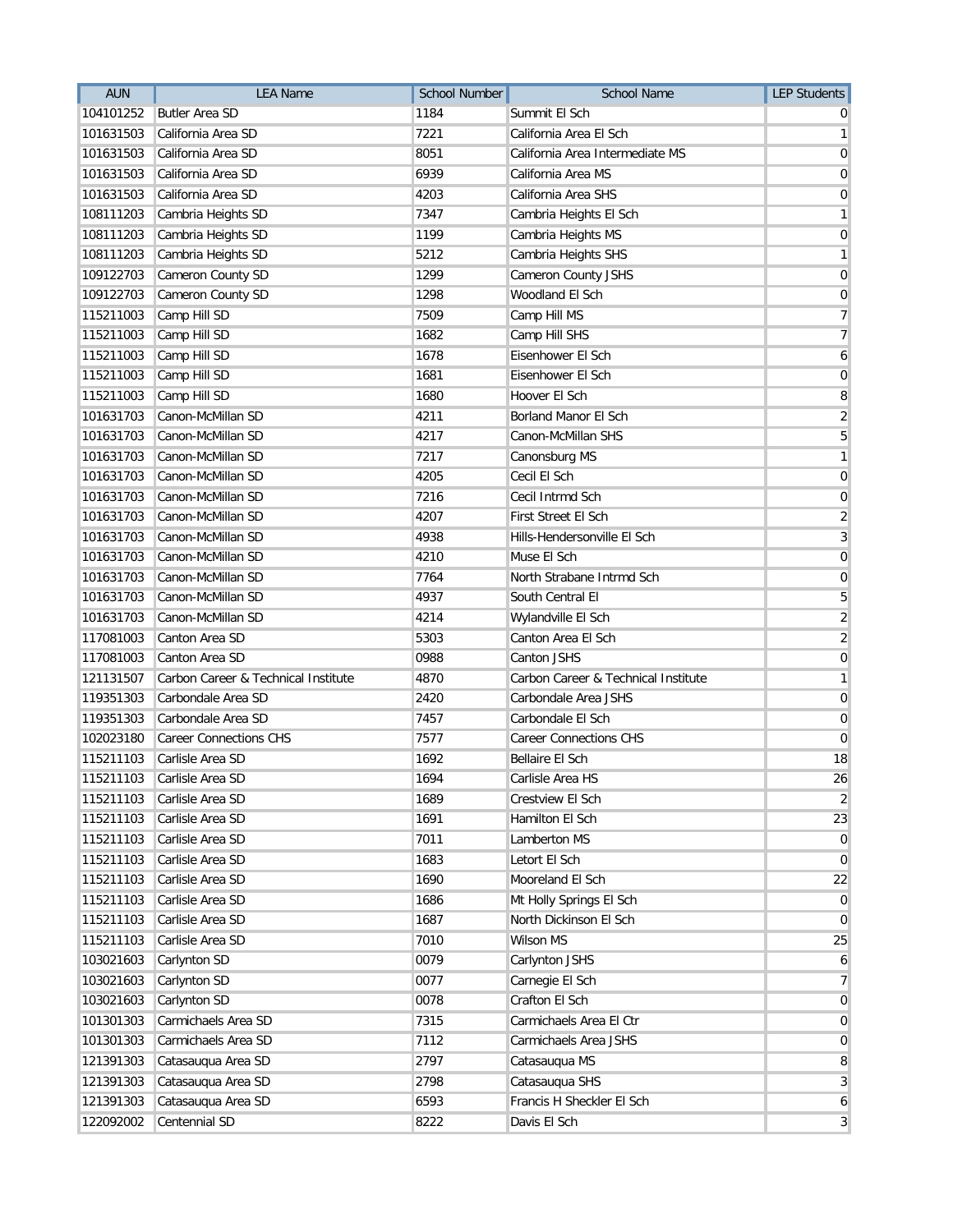| <b>AUN</b> | <b>LEA Name</b>                          | <b>School Number</b> | <b>School Name</b>                   | <b>LEP Students</b> |
|------------|------------------------------------------|----------------------|--------------------------------------|---------------------|
| 122092002  | Centennial SD                            | 1039                 | Davis El Sch                         |                     |
| 122092002  | Centennial SD                            | 7271                 | Klinger MS                           | 23                  |
| 122092002  | Centennial SD                            | 1034                 | Leary El Sch                         | 0                   |
| 122092002  | Centennial SD                            | 7274                 | Log College MS                       | 17                  |
| 122092002  | Centennial SD                            | 1038                 | Longstreth El Sch                    | 0                   |
| 122092002  | Centennial SD                            | 5007                 | McDonald El Sch                      | 84                  |
| 122092002  | Centennial SD                            | 4676                 | Stackpole El Sch                     | 0                   |
| 122092002  | Centennial SD                            | 1040                 | William Tennent HS                   | 27                  |
| 122092002  | Centennial SD                            | 5210                 | Willow Dale El Sch                   | 0                   |
| 122092002  | Centennial SD                            | 8200                 | Willow Dale El Sch                   | 56                  |
| 127041903  | Center Area SD                           | 5003                 | Center Area MS                       | 0                   |
| 127041903  | Center Area SD                           | 0654                 | Center Area SHS                      | $\overline{0}$      |
| 127041903  | Center Area SD                           | 7949                 | Center Grange Primary School         | $\mathbf 0$         |
| 127041903  | Center Area SD                           | 5300                 | Todd Lane El Sch                     | $\mathbf 0$         |
| 122090001  | Center for Student Learning CS at Pennsb | 7726                 | Center for Student Lrng CS Pennsbury | $\mathbf 0$         |
| 122092102  | <b>Central Bucks SD</b>                  | 4683                 | Barclay El Sch                       | 3                   |
| 122092102  | <b>Central Bucks SD</b>                  | 7796                 | Bridge Valley El Sch                 | 0                   |
| 122092102  | Central Bucks SD                         | 1044                 | Buckingham El Sch                    | $\mathbf 0$         |
| 122092102  | Central Bucks SD                         | 1081                 | <b>Butler El Sch</b>                 | 1                   |
| 122092102  | Central Bucks SD                         | 5133                 | Central Bucks HS-East                | 0                   |
| 122092102  | Central Bucks SD                         | 7790                 | Central Bucks HS-South               | $\mathbf 0$         |
| 122092102  | Central Bucks SD                         | 1043                 | <b>Central Bucks HS-West</b>         | 18                  |
| 122092102  | <b>Central Bucks SD</b>                  | 7435                 | Cold Spring El Sch                   | 0                   |
| 122092102  | Central Bucks SD                         | 4852                 | Doyle El Sch                         | $\mathbf 0$         |
| 122092102  | Central Bucks SD                         | 1048                 | Gayman El Sch                        | $\overline{0}$      |
| 122092102  | Central Bucks SD                         | 7653                 | Groveland El Sch                     | 40                  |
| 122092102  | Central Bucks SD                         | 5307                 | <b>Holicong MS</b>                   | $\mathbf 0$         |
| 122092102  | Central Bucks SD                         | 7520                 | Jamison El Sch                       | 0                   |
| 122092102  | Central Bucks SD                         | 1047                 | Kutz El Sch                          | 0                   |
| 122092102  | Central Bucks SD                         | 1041                 | Lenape MS                            | 0                   |
| 122092102  | Central Bucks SD                         | 1057                 | Linden El Sch                        | 1                   |
| 122092102  | Central Bucks SD                         | 7654                 | Mill Creek El Sch                    | 31                  |
| 122092102  | Central Bucks SD                         | 5306                 | Pine Run El Sch                      | $\mathbf 0$         |
| 122092102  | Central Bucks SD                         | 1042                 | Tamanend MS                          | 0                   |
| 122092102  | Central Bucks SD                         | 1131                 | Titus El Sch                         | 0                   |
| 122092102  | Central Bucks SD                         | 7715                 | <b>Tohickon MS</b>                   | 23                  |
| 122092102  | Central Bucks SD                         | 4678                 | Unami MS                             | $\mathbf 0$         |
| 122092102  | Central Bucks SD                         | 1132                 | Warwick El Sch                       | 0                   |
| 108111303  | Central Cambria SD                       | 6646                 | Cambria El Sch                       | $\overline{0}$      |
| 108111303  | Central Cambria SD                       | 1208                 | Central Cambria HS                   | 1                   |
| 108111303  | Central Cambria SD                       | 1202                 | Central Cambria MS                   | 0                   |
| 108111303  | Central Cambria SD                       | 1205                 | Jackson El Sch                       | 0                   |
| 116191503  | Central Columbia SD                      | 7201                 | Central Columbia El Sch              | 1                   |
| 116191503  | Central Columbia SD                      | 5390                 | Central Columbia MS                  | $\mathbf{1}$        |
| 116191503  | Central Columbia SD                      | 1619                 | Central Columbia SHS                 | 0                   |
| 115221402  | Central Dauphin SD                       | 1744                 | Central Dauphin East MS              | 54                  |
| 115221402  | Central Dauphin SD                       | 1746                 | Central Dauphin East SHS             | 101                 |
| 115221402  | Central Dauphin SD                       | 7820                 | Central Dauphin MS                   | 0                   |
| 115221402  | Central Dauphin SD                       | 1745                 | Central Dauphin SHS                  | 0                   |
| 115221402  | Central Dauphin SD                       | 1812                 | Chamber Hill El Sch                  | 0                   |
| 115221402  | Central Dauphin SD                       | 7306                 | Lawnton El Sch                       | $\overline{0}$      |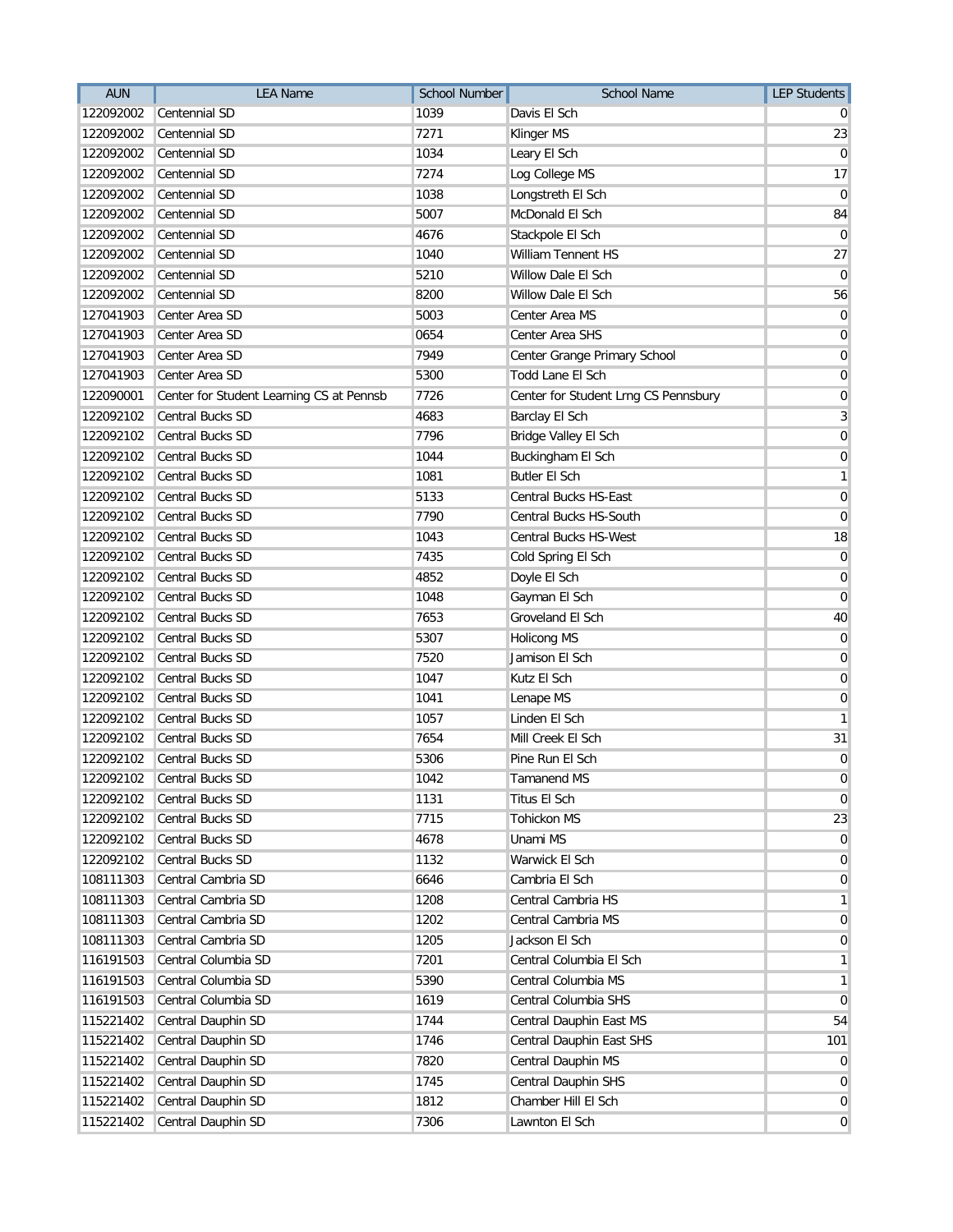| <b>AUN</b> | <b>LEA Name</b>                          | <b>School Number</b> | <b>School Name</b>                    | <b>LEP Students</b> |
|------------|------------------------------------------|----------------------|---------------------------------------|---------------------|
| 115221402  | Central Dauphin SD                       | 1777                 | Linglestown El Sch                    |                     |
| 115221402  | Central Dauphin SD                       | 6783                 | Linglestown MS                        | 0                   |
| 115221402  | Central Dauphin SD                       | 1791                 | Middle Paxton El Sch                  | 0                   |
| 115221402  | Central Dauphin SD                       | 1782                 | Mountain View El Sch                  | 0                   |
| 115221402  | Central Dauphin SD                       | 1781                 | North Side El Sch                     | 43                  |
| 115221402  | Central Dauphin SD                       | 1795                 | Paxtang El Sch                        | 28                  |
| 115221402  | Central Dauphin SD                       | 1778                 | Paxtonia El Sch                       | 0                   |
| 115221402  | Central Dauphin SD                       | 1779                 | Phillips El Sch                       | 49                  |
| 115221402  | Central Dauphin SD                       | 1811                 | Rutherford El Sch                     | 41                  |
| 115221402  | Central Dauphin SD                       | 1780                 | South Side El Sch                     | 25                  |
| 115221402  | Central Dauphin SD                       | 1742                 | Swatara MS                            | 34                  |
| 115221402  | Central Dauphin SD                       | 5320                 | Tri-Community El Sch                  | 45                  |
| 115221402  | Central Dauphin SD                       | 1817                 | West Hanover El Sch                   | $\mathbf 0$         |
| 111291304  | Central Fulton SD                        | 2248                 | McConnellsburg El Sch                 | $\overline{2}$      |
| 111291304  | Central Fulton SD                        | 6252                 | McConnellsburg HS                     | 0                   |
| 111291304  | <b>Central Fulton SD</b>                 | 7734                 | McConnellsburg MS                     | 0                   |
| 101301403  | Central Greene SD                        | 6010                 | Miller MS                             | 0                   |
| 101301403  | Central Greene SD                        | 2269                 | Perry El Sch                          | $\mathbf 0$         |
| 101301403  | Central Greene SD                        | 7476                 | Waynesburg Central El School          | 0                   |
| 101301403  | Central Greene SD                        | 5118                 | Waynesburg Central HS                 | 3                   |
| 108070001  | Central PA Digital Learning Foundation C | 7720                 | Central PA Digital Lrng Foundation CS | 0                   |
| 127042003  | Central Valley SD                        | 8045                 | Center Grange Primary School          | 1                   |
| 127042003  | Central Valley SD                        | 8044                 | Central Valley HS                     | $\overline{2}$      |
| 127042003  | Central Valley SD                        | 8043                 | Central Valley MS                     | 3                   |
| 127042003  | Central Valley SD                        | 8042                 | Monaca JSHS                           | $\mathbf 0$         |
| 127042003  | Central Valley SD                        | 8046                 | Todd Lane El Sch                      | 1                   |
| 112671303  | Central York SD                          | 4545                 | Central York HS                       | 21                  |
| 112671303  | Central York SD                          | 4544                 | <b>Central York MS</b>                | 13                  |
| 112671303  | Central York SD                          | 4537                 | Hayshire El Sch                       | 8                   |
| 112671303  | Central York SD                          | 4540                 | North Hills El Sch                    | 10                  |
| 112671303  | Central York SD                          | 4539                 | Roundtown El Sch                      | 7                   |
| 112671303  | Central York SD                          | 7696                 | Sinking Springs El Sch                | 4                   |
| 112671303  | <b>Central York SD</b>                   | 5088                 | Stony Brook El Sch                    | 12                  |
| 110143060  | Centre Learning Community CS             | 7552                 | Centre Learning Community CS          | $\mathbf{1}$        |
| 112281302  | Chambersburg Area SD                     | 8047                 | Benjamin Chambers El Sch              | 52                  |
| 112281302  | Chambersburg Area SD                     | 2192                 | Buchanan El Sch                       | 25                  |
| 112281302  | Chambersburg Area SD                     | 8244                 | Chambersburg Area Career Magnet Sch   | 9                   |
| 112281302  | Chambersburg Area SD                     | 2190                 | Chambersburg Area MS - North          | 29                  |
| 112281302  | Chambersburg Area SD                     | 6615                 | Chambersburg Area MS - South          | 76                  |
| 112281302  | Chambersburg Area SD                     | 2191                 | Chambersburg Area SHS                 | 86                  |
| 112281302  | Chambersburg Area SD                     | 2193                 | Coldbrook El Sch                      | 0                   |
| 112281302  | Chambersburg Area SD                     | 2210                 | Duffield El Sch                       | $\overline{0}$      |
| 112281302  | Chambersburg Area SD                     | 4825                 | Falling Spring El Sch                 | 10                  |
| 112281302  | Chambersburg Area SD                     | 6273                 | Fayetteville El Sch                   | 9                   |
| 112281302  | Chambersburg Area SD                     | 2198                 | Gordy El Sch                          | $\overline{0}$      |
| 112281302  | Chambersburg Area SD                     | 2208                 | Grandview El Sch                      | 8                   |
| 112281302  | Chambersburg Area SD                     | 2215                 | Guilford Hills El Sch                 | 3                   |
| 112281302  | Chambersburg Area SD                     | 6274                 | Hamilton Heights El Sch               | 18                  |
| 112281302  | Chambersburg Area SD                     | 6275                 | King Street El Sch                    | $\overline{0}$      |
| 112281302  | Chambersburg Area SD                     | 2225                 | Lurgan El Sch                         | $\overline{0}$      |
| 112281302  | Chambersburg Area SD                     | 6276                 | Marion El Sch                         | 11                  |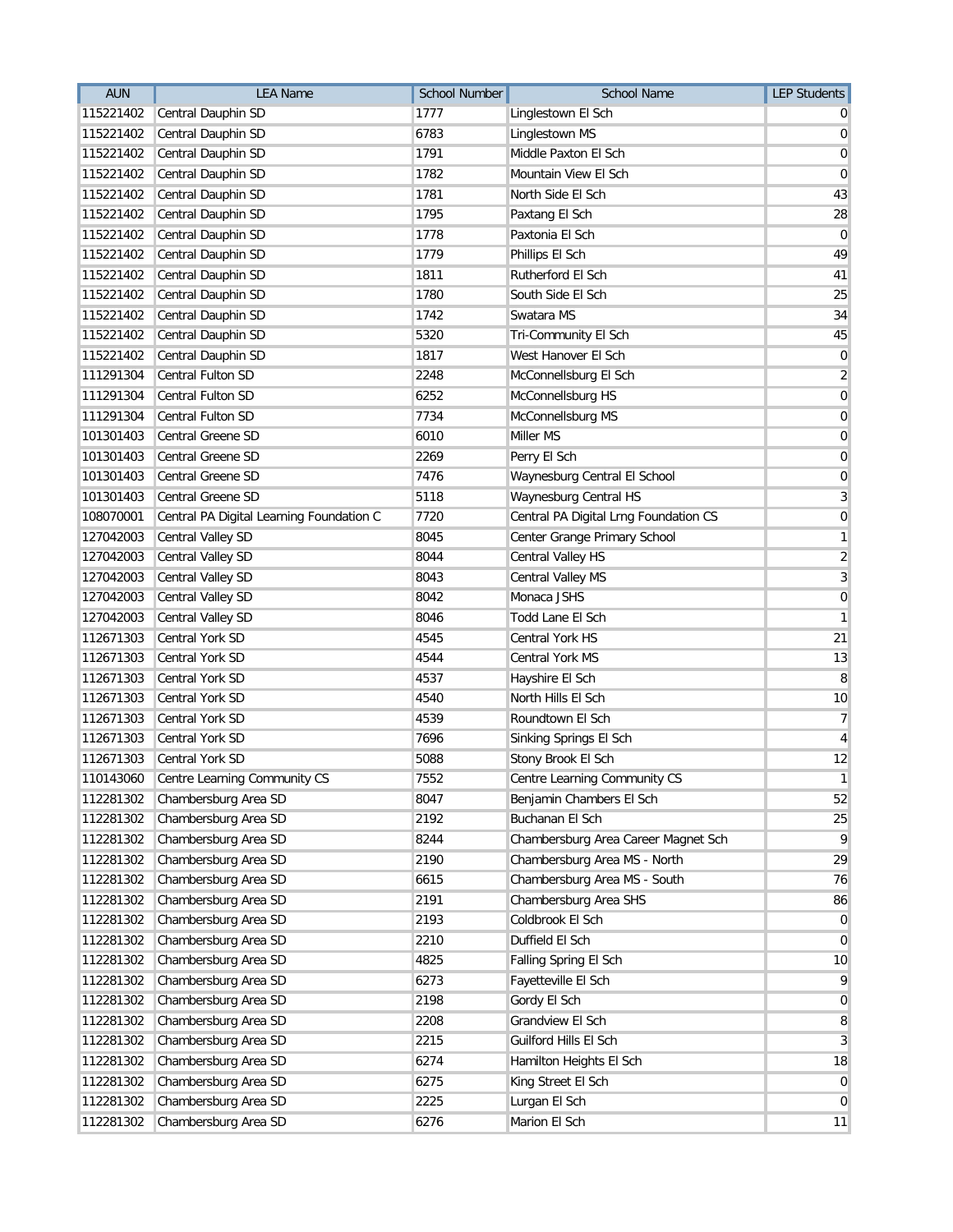| 112281302<br>Chambersburg Area SD<br>2212<br>New Franklin El Sch<br>11<br>112281302<br>Chambersburg Area SD<br>2209<br>Scotland El Sch<br>16<br>112281302<br>Chambersburg Area SD<br>6277<br>Sharpe El Sch<br>0<br>Chambersburg Area SD<br>2216<br>South Hamilton El Sch<br>112281302<br>8<br>112281302<br>Chambersburg Area SD<br>2196<br>Stevens El Sch<br>68<br>Charleroi SD<br>7258<br>Charleroi Area El Ctr<br>$\overline{2}$<br>101631803<br>101631803<br>Charleroi SD<br>Charleroi Area HS<br>$\mathbf{1}$<br>4715<br>Charleroi SD<br>7157<br>$\mathbf{1}$<br>101631803<br>Charleroi Area MS<br>7578<br>126513190<br>Charter High School for Architecture and<br>Charter High School for Architecture and<br>$\overline{0}$<br>Chartiers Valley SD<br>6706<br>Chartiers Valley HS<br>103021752<br>4<br>103021752<br><b>Chartiers Valley SD</b><br>7415<br>Chartiers Valley Intrmd School<br>17<br>Chartiers Valley MS<br>$\overline{7}$<br>103021752<br><b>Chartiers Valley SD</b><br>0094<br>103021752<br>Chartiers Valley SD<br>Chartiers Valley Primary Sch<br>33<br>7445<br>$\overline{2}$<br>101631903<br>Chartiers-Houston SD<br>4234<br>Allison Park El Sch<br>101631903<br>Chartiers-Houston SD<br>4235<br>Chartiers-Houston JSHS<br>1<br>Cheltenham Township SD<br>5250<br>Cedarbrook MS<br>3<br>123461302<br>30<br>123461302<br>Cheltenham Township SD<br>3250<br>Cheltenham El Sch<br>Cheltenham Township SD<br>123461302<br>3260<br>Cheltenham HS<br>7<br>3257<br><b>Elkins Park Sch</b><br>9<br>123461302<br>Cheltenham Township SD<br>Cheltenham Township SD<br>123461302<br>3256<br>Glenside El Sch<br>$\overline{0}$<br>123461302<br>Cheltenham Township SD<br>3252<br>Myers El Sch<br>$\mathbf 0$<br>123461302<br>Cheltenham Township SD<br>Wyncote El Sch<br>3255<br>21<br>Chester CS for the Arts<br>8258<br>125236827<br>Chester CS for the Arts<br>0<br>7514<br>Chester Co Family Academy CS<br>18<br>124152880<br>Chester Co Family Academy CS<br><b>Chester Community CS</b><br>7539<br><b>Chester Community CS</b><br>144<br>125232950<br>Chester County Technical College High Sc<br>7293<br>124151607<br>Chester County Technical College High Sc<br>$\overline{4}$<br>Chester-Upland SD<br>6492<br>125231232<br><b>Chester HS</b><br>44<br>Chester-Upland SD<br>8022<br>Chester HS - Crozier Allied Health Campu<br>125231232<br>0<br>8023<br>125231232<br>Chester-Upland SD<br>Chester HS - Science and Discovery Campu<br>0<br>125231232<br>Chester-Upland SD<br>8250<br>Chester Upland STEM HS<br>6<br>125231232<br>Chester-Upland SD<br>8020<br>Chester Upland Sch of Arts<br>$\mathbf 0$<br>Chester-Upland SD<br>Columbus El Sch<br>125231232<br>6491<br>18<br>125231232<br>Chester-Upland SD<br>1838<br><b>Edward A Parry MS</b><br>$\overline{0}$<br>125231232<br>1958<br>8<br>Chester-Upland SD<br>Main Street Sch<br>Showalter Intermediate<br>125231232<br>Chester-Upland SD<br>31<br>8248<br>Chester-Upland SD<br>1835<br>Showalter MS<br>125231232<br>$\overline{0}$<br>Chester-Upland SD<br>6499<br><b>Smedley MS</b><br>125231232<br>$\overline{0}$<br>Smedley MS<br>125231232<br>Chester-Upland SD<br>8019<br>$\overline{0}$<br>125231232<br>Chester-Upland SD<br>Stetser El Sch<br>1829<br>5<br>125231232<br>Chester-Upland SD<br>8021<br>The Village at Chester Upland<br>$\overline{0}$<br>125231232<br>Chester-Upland SD<br>8249<br>Toby Farms Intermediate School<br>3<br>Chester-Upland SD<br>1842<br>Toby Farms Sch<br>125231232<br>$\overline{0}$<br>Wetherill Prep Acad Comm Service Learnin<br>125231232<br>Chester-Upland SD<br>7911<br>$\overline{0}$<br>Chestnut Ridge Central El Sch<br>108051503<br>Chestnut Ridge SD<br>0730<br>$\overline{0}$<br>Chestnut Ridge SD<br>0729<br>Chestnut Ridge MS<br>108051503<br>1<br>Chestnut Ridge SD<br>108051503<br>0732<br>Chestnut Ridge SHS<br>$\mathbf{1}$<br>108051503<br>Chestnut Ridge SD<br>0731<br>New Paris Center El Sch<br>$\mathbf{1}$<br>Chichester SD<br>Boothwyn El Sch<br>125231303<br>1843<br>4<br>Chichester SD<br>Chichester MS<br>125231303<br>7276<br>6<br>125231303<br>Chichester SD<br>1849<br>Chichester SHS<br>6<br>125231303<br>5322<br>Hilltop El Sch<br>Chichester SD<br>6 | <b>AUN</b> | <b>LEA Name</b> | <b>School Number</b> | <b>School Name</b> | <b>LEP Students</b> |
|--------------------------------------------------------------------------------------------------------------------------------------------------------------------------------------------------------------------------------------------------------------------------------------------------------------------------------------------------------------------------------------------------------------------------------------------------------------------------------------------------------------------------------------------------------------------------------------------------------------------------------------------------------------------------------------------------------------------------------------------------------------------------------------------------------------------------------------------------------------------------------------------------------------------------------------------------------------------------------------------------------------------------------------------------------------------------------------------------------------------------------------------------------------------------------------------------------------------------------------------------------------------------------------------------------------------------------------------------------------------------------------------------------------------------------------------------------------------------------------------------------------------------------------------------------------------------------------------------------------------------------------------------------------------------------------------------------------------------------------------------------------------------------------------------------------------------------------------------------------------------------------------------------------------------------------------------------------------------------------------------------------------------------------------------------------------------------------------------------------------------------------------------------------------------------------------------------------------------------------------------------------------------------------------------------------------------------------------------------------------------------------------------------------------------------------------------------------------------------------------------------------------------------------------------------------------------------------------------------------------------------------------------------------------------------------------------------------------------------------------------------------------------------------------------------------------------------------------------------------------------------------------------------------------------------------------------------------------------------------------------------------------------------------------------------------------------------------------------------------------------------------------------------------------------------------------------------------------------------------------------------------------------------------------------------------------------------------------------------------------------------------------------------------------------------------------------------------------------------------------------------------------------------------------------------------------------------------------------------------------------------------------------------------------------------------------------------------------------------------------------------------------------------------------------------------------------------------------------------------------------------------------------------------------------------------------------------------------------------------------------------------------------------------------------------------------------------------------------------------------------------------------------------------------------------------------------------------|------------|-----------------|----------------------|--------------------|---------------------|
|                                                                                                                                                                                                                                                                                                                                                                                                                                                                                                                                                                                                                                                                                                                                                                                                                                                                                                                                                                                                                                                                                                                                                                                                                                                                                                                                                                                                                                                                                                                                                                                                                                                                                                                                                                                                                                                                                                                                                                                                                                                                                                                                                                                                                                                                                                                                                                                                                                                                                                                                                                                                                                                                                                                                                                                                                                                                                                                                                                                                                                                                                                                                                                                                                                                                                                                                                                                                                                                                                                                                                                                                                                                                                                                                                                                                                                                                                                                                                                                                                                                                                                                                                                                                              |            |                 |                      |                    |                     |
|                                                                                                                                                                                                                                                                                                                                                                                                                                                                                                                                                                                                                                                                                                                                                                                                                                                                                                                                                                                                                                                                                                                                                                                                                                                                                                                                                                                                                                                                                                                                                                                                                                                                                                                                                                                                                                                                                                                                                                                                                                                                                                                                                                                                                                                                                                                                                                                                                                                                                                                                                                                                                                                                                                                                                                                                                                                                                                                                                                                                                                                                                                                                                                                                                                                                                                                                                                                                                                                                                                                                                                                                                                                                                                                                                                                                                                                                                                                                                                                                                                                                                                                                                                                                              |            |                 |                      |                    |                     |
|                                                                                                                                                                                                                                                                                                                                                                                                                                                                                                                                                                                                                                                                                                                                                                                                                                                                                                                                                                                                                                                                                                                                                                                                                                                                                                                                                                                                                                                                                                                                                                                                                                                                                                                                                                                                                                                                                                                                                                                                                                                                                                                                                                                                                                                                                                                                                                                                                                                                                                                                                                                                                                                                                                                                                                                                                                                                                                                                                                                                                                                                                                                                                                                                                                                                                                                                                                                                                                                                                                                                                                                                                                                                                                                                                                                                                                                                                                                                                                                                                                                                                                                                                                                                              |            |                 |                      |                    |                     |
|                                                                                                                                                                                                                                                                                                                                                                                                                                                                                                                                                                                                                                                                                                                                                                                                                                                                                                                                                                                                                                                                                                                                                                                                                                                                                                                                                                                                                                                                                                                                                                                                                                                                                                                                                                                                                                                                                                                                                                                                                                                                                                                                                                                                                                                                                                                                                                                                                                                                                                                                                                                                                                                                                                                                                                                                                                                                                                                                                                                                                                                                                                                                                                                                                                                                                                                                                                                                                                                                                                                                                                                                                                                                                                                                                                                                                                                                                                                                                                                                                                                                                                                                                                                                              |            |                 |                      |                    |                     |
|                                                                                                                                                                                                                                                                                                                                                                                                                                                                                                                                                                                                                                                                                                                                                                                                                                                                                                                                                                                                                                                                                                                                                                                                                                                                                                                                                                                                                                                                                                                                                                                                                                                                                                                                                                                                                                                                                                                                                                                                                                                                                                                                                                                                                                                                                                                                                                                                                                                                                                                                                                                                                                                                                                                                                                                                                                                                                                                                                                                                                                                                                                                                                                                                                                                                                                                                                                                                                                                                                                                                                                                                                                                                                                                                                                                                                                                                                                                                                                                                                                                                                                                                                                                                              |            |                 |                      |                    |                     |
|                                                                                                                                                                                                                                                                                                                                                                                                                                                                                                                                                                                                                                                                                                                                                                                                                                                                                                                                                                                                                                                                                                                                                                                                                                                                                                                                                                                                                                                                                                                                                                                                                                                                                                                                                                                                                                                                                                                                                                                                                                                                                                                                                                                                                                                                                                                                                                                                                                                                                                                                                                                                                                                                                                                                                                                                                                                                                                                                                                                                                                                                                                                                                                                                                                                                                                                                                                                                                                                                                                                                                                                                                                                                                                                                                                                                                                                                                                                                                                                                                                                                                                                                                                                                              |            |                 |                      |                    |                     |
|                                                                                                                                                                                                                                                                                                                                                                                                                                                                                                                                                                                                                                                                                                                                                                                                                                                                                                                                                                                                                                                                                                                                                                                                                                                                                                                                                                                                                                                                                                                                                                                                                                                                                                                                                                                                                                                                                                                                                                                                                                                                                                                                                                                                                                                                                                                                                                                                                                                                                                                                                                                                                                                                                                                                                                                                                                                                                                                                                                                                                                                                                                                                                                                                                                                                                                                                                                                                                                                                                                                                                                                                                                                                                                                                                                                                                                                                                                                                                                                                                                                                                                                                                                                                              |            |                 |                      |                    |                     |
|                                                                                                                                                                                                                                                                                                                                                                                                                                                                                                                                                                                                                                                                                                                                                                                                                                                                                                                                                                                                                                                                                                                                                                                                                                                                                                                                                                                                                                                                                                                                                                                                                                                                                                                                                                                                                                                                                                                                                                                                                                                                                                                                                                                                                                                                                                                                                                                                                                                                                                                                                                                                                                                                                                                                                                                                                                                                                                                                                                                                                                                                                                                                                                                                                                                                                                                                                                                                                                                                                                                                                                                                                                                                                                                                                                                                                                                                                                                                                                                                                                                                                                                                                                                                              |            |                 |                      |                    |                     |
|                                                                                                                                                                                                                                                                                                                                                                                                                                                                                                                                                                                                                                                                                                                                                                                                                                                                                                                                                                                                                                                                                                                                                                                                                                                                                                                                                                                                                                                                                                                                                                                                                                                                                                                                                                                                                                                                                                                                                                                                                                                                                                                                                                                                                                                                                                                                                                                                                                                                                                                                                                                                                                                                                                                                                                                                                                                                                                                                                                                                                                                                                                                                                                                                                                                                                                                                                                                                                                                                                                                                                                                                                                                                                                                                                                                                                                                                                                                                                                                                                                                                                                                                                                                                              |            |                 |                      |                    |                     |
|                                                                                                                                                                                                                                                                                                                                                                                                                                                                                                                                                                                                                                                                                                                                                                                                                                                                                                                                                                                                                                                                                                                                                                                                                                                                                                                                                                                                                                                                                                                                                                                                                                                                                                                                                                                                                                                                                                                                                                                                                                                                                                                                                                                                                                                                                                                                                                                                                                                                                                                                                                                                                                                                                                                                                                                                                                                                                                                                                                                                                                                                                                                                                                                                                                                                                                                                                                                                                                                                                                                                                                                                                                                                                                                                                                                                                                                                                                                                                                                                                                                                                                                                                                                                              |            |                 |                      |                    |                     |
|                                                                                                                                                                                                                                                                                                                                                                                                                                                                                                                                                                                                                                                                                                                                                                                                                                                                                                                                                                                                                                                                                                                                                                                                                                                                                                                                                                                                                                                                                                                                                                                                                                                                                                                                                                                                                                                                                                                                                                                                                                                                                                                                                                                                                                                                                                                                                                                                                                                                                                                                                                                                                                                                                                                                                                                                                                                                                                                                                                                                                                                                                                                                                                                                                                                                                                                                                                                                                                                                                                                                                                                                                                                                                                                                                                                                                                                                                                                                                                                                                                                                                                                                                                                                              |            |                 |                      |                    |                     |
|                                                                                                                                                                                                                                                                                                                                                                                                                                                                                                                                                                                                                                                                                                                                                                                                                                                                                                                                                                                                                                                                                                                                                                                                                                                                                                                                                                                                                                                                                                                                                                                                                                                                                                                                                                                                                                                                                                                                                                                                                                                                                                                                                                                                                                                                                                                                                                                                                                                                                                                                                                                                                                                                                                                                                                                                                                                                                                                                                                                                                                                                                                                                                                                                                                                                                                                                                                                                                                                                                                                                                                                                                                                                                                                                                                                                                                                                                                                                                                                                                                                                                                                                                                                                              |            |                 |                      |                    |                     |
|                                                                                                                                                                                                                                                                                                                                                                                                                                                                                                                                                                                                                                                                                                                                                                                                                                                                                                                                                                                                                                                                                                                                                                                                                                                                                                                                                                                                                                                                                                                                                                                                                                                                                                                                                                                                                                                                                                                                                                                                                                                                                                                                                                                                                                                                                                                                                                                                                                                                                                                                                                                                                                                                                                                                                                                                                                                                                                                                                                                                                                                                                                                                                                                                                                                                                                                                                                                                                                                                                                                                                                                                                                                                                                                                                                                                                                                                                                                                                                                                                                                                                                                                                                                                              |            |                 |                      |                    |                     |
|                                                                                                                                                                                                                                                                                                                                                                                                                                                                                                                                                                                                                                                                                                                                                                                                                                                                                                                                                                                                                                                                                                                                                                                                                                                                                                                                                                                                                                                                                                                                                                                                                                                                                                                                                                                                                                                                                                                                                                                                                                                                                                                                                                                                                                                                                                                                                                                                                                                                                                                                                                                                                                                                                                                                                                                                                                                                                                                                                                                                                                                                                                                                                                                                                                                                                                                                                                                                                                                                                                                                                                                                                                                                                                                                                                                                                                                                                                                                                                                                                                                                                                                                                                                                              |            |                 |                      |                    |                     |
|                                                                                                                                                                                                                                                                                                                                                                                                                                                                                                                                                                                                                                                                                                                                                                                                                                                                                                                                                                                                                                                                                                                                                                                                                                                                                                                                                                                                                                                                                                                                                                                                                                                                                                                                                                                                                                                                                                                                                                                                                                                                                                                                                                                                                                                                                                                                                                                                                                                                                                                                                                                                                                                                                                                                                                                                                                                                                                                                                                                                                                                                                                                                                                                                                                                                                                                                                                                                                                                                                                                                                                                                                                                                                                                                                                                                                                                                                                                                                                                                                                                                                                                                                                                                              |            |                 |                      |                    |                     |
|                                                                                                                                                                                                                                                                                                                                                                                                                                                                                                                                                                                                                                                                                                                                                                                                                                                                                                                                                                                                                                                                                                                                                                                                                                                                                                                                                                                                                                                                                                                                                                                                                                                                                                                                                                                                                                                                                                                                                                                                                                                                                                                                                                                                                                                                                                                                                                                                                                                                                                                                                                                                                                                                                                                                                                                                                                                                                                                                                                                                                                                                                                                                                                                                                                                                                                                                                                                                                                                                                                                                                                                                                                                                                                                                                                                                                                                                                                                                                                                                                                                                                                                                                                                                              |            |                 |                      |                    |                     |
|                                                                                                                                                                                                                                                                                                                                                                                                                                                                                                                                                                                                                                                                                                                                                                                                                                                                                                                                                                                                                                                                                                                                                                                                                                                                                                                                                                                                                                                                                                                                                                                                                                                                                                                                                                                                                                                                                                                                                                                                                                                                                                                                                                                                                                                                                                                                                                                                                                                                                                                                                                                                                                                                                                                                                                                                                                                                                                                                                                                                                                                                                                                                                                                                                                                                                                                                                                                                                                                                                                                                                                                                                                                                                                                                                                                                                                                                                                                                                                                                                                                                                                                                                                                                              |            |                 |                      |                    |                     |
|                                                                                                                                                                                                                                                                                                                                                                                                                                                                                                                                                                                                                                                                                                                                                                                                                                                                                                                                                                                                                                                                                                                                                                                                                                                                                                                                                                                                                                                                                                                                                                                                                                                                                                                                                                                                                                                                                                                                                                                                                                                                                                                                                                                                                                                                                                                                                                                                                                                                                                                                                                                                                                                                                                                                                                                                                                                                                                                                                                                                                                                                                                                                                                                                                                                                                                                                                                                                                                                                                                                                                                                                                                                                                                                                                                                                                                                                                                                                                                                                                                                                                                                                                                                                              |            |                 |                      |                    |                     |
|                                                                                                                                                                                                                                                                                                                                                                                                                                                                                                                                                                                                                                                                                                                                                                                                                                                                                                                                                                                                                                                                                                                                                                                                                                                                                                                                                                                                                                                                                                                                                                                                                                                                                                                                                                                                                                                                                                                                                                                                                                                                                                                                                                                                                                                                                                                                                                                                                                                                                                                                                                                                                                                                                                                                                                                                                                                                                                                                                                                                                                                                                                                                                                                                                                                                                                                                                                                                                                                                                                                                                                                                                                                                                                                                                                                                                                                                                                                                                                                                                                                                                                                                                                                                              |            |                 |                      |                    |                     |
|                                                                                                                                                                                                                                                                                                                                                                                                                                                                                                                                                                                                                                                                                                                                                                                                                                                                                                                                                                                                                                                                                                                                                                                                                                                                                                                                                                                                                                                                                                                                                                                                                                                                                                                                                                                                                                                                                                                                                                                                                                                                                                                                                                                                                                                                                                                                                                                                                                                                                                                                                                                                                                                                                                                                                                                                                                                                                                                                                                                                                                                                                                                                                                                                                                                                                                                                                                                                                                                                                                                                                                                                                                                                                                                                                                                                                                                                                                                                                                                                                                                                                                                                                                                                              |            |                 |                      |                    |                     |
|                                                                                                                                                                                                                                                                                                                                                                                                                                                                                                                                                                                                                                                                                                                                                                                                                                                                                                                                                                                                                                                                                                                                                                                                                                                                                                                                                                                                                                                                                                                                                                                                                                                                                                                                                                                                                                                                                                                                                                                                                                                                                                                                                                                                                                                                                                                                                                                                                                                                                                                                                                                                                                                                                                                                                                                                                                                                                                                                                                                                                                                                                                                                                                                                                                                                                                                                                                                                                                                                                                                                                                                                                                                                                                                                                                                                                                                                                                                                                                                                                                                                                                                                                                                                              |            |                 |                      |                    |                     |
|                                                                                                                                                                                                                                                                                                                                                                                                                                                                                                                                                                                                                                                                                                                                                                                                                                                                                                                                                                                                                                                                                                                                                                                                                                                                                                                                                                                                                                                                                                                                                                                                                                                                                                                                                                                                                                                                                                                                                                                                                                                                                                                                                                                                                                                                                                                                                                                                                                                                                                                                                                                                                                                                                                                                                                                                                                                                                                                                                                                                                                                                                                                                                                                                                                                                                                                                                                                                                                                                                                                                                                                                                                                                                                                                                                                                                                                                                                                                                                                                                                                                                                                                                                                                              |            |                 |                      |                    |                     |
|                                                                                                                                                                                                                                                                                                                                                                                                                                                                                                                                                                                                                                                                                                                                                                                                                                                                                                                                                                                                                                                                                                                                                                                                                                                                                                                                                                                                                                                                                                                                                                                                                                                                                                                                                                                                                                                                                                                                                                                                                                                                                                                                                                                                                                                                                                                                                                                                                                                                                                                                                                                                                                                                                                                                                                                                                                                                                                                                                                                                                                                                                                                                                                                                                                                                                                                                                                                                                                                                                                                                                                                                                                                                                                                                                                                                                                                                                                                                                                                                                                                                                                                                                                                                              |            |                 |                      |                    |                     |
|                                                                                                                                                                                                                                                                                                                                                                                                                                                                                                                                                                                                                                                                                                                                                                                                                                                                                                                                                                                                                                                                                                                                                                                                                                                                                                                                                                                                                                                                                                                                                                                                                                                                                                                                                                                                                                                                                                                                                                                                                                                                                                                                                                                                                                                                                                                                                                                                                                                                                                                                                                                                                                                                                                                                                                                                                                                                                                                                                                                                                                                                                                                                                                                                                                                                                                                                                                                                                                                                                                                                                                                                                                                                                                                                                                                                                                                                                                                                                                                                                                                                                                                                                                                                              |            |                 |                      |                    |                     |
|                                                                                                                                                                                                                                                                                                                                                                                                                                                                                                                                                                                                                                                                                                                                                                                                                                                                                                                                                                                                                                                                                                                                                                                                                                                                                                                                                                                                                                                                                                                                                                                                                                                                                                                                                                                                                                                                                                                                                                                                                                                                                                                                                                                                                                                                                                                                                                                                                                                                                                                                                                                                                                                                                                                                                                                                                                                                                                                                                                                                                                                                                                                                                                                                                                                                                                                                                                                                                                                                                                                                                                                                                                                                                                                                                                                                                                                                                                                                                                                                                                                                                                                                                                                                              |            |                 |                      |                    |                     |
|                                                                                                                                                                                                                                                                                                                                                                                                                                                                                                                                                                                                                                                                                                                                                                                                                                                                                                                                                                                                                                                                                                                                                                                                                                                                                                                                                                                                                                                                                                                                                                                                                                                                                                                                                                                                                                                                                                                                                                                                                                                                                                                                                                                                                                                                                                                                                                                                                                                                                                                                                                                                                                                                                                                                                                                                                                                                                                                                                                                                                                                                                                                                                                                                                                                                                                                                                                                                                                                                                                                                                                                                                                                                                                                                                                                                                                                                                                                                                                                                                                                                                                                                                                                                              |            |                 |                      |                    |                     |
|                                                                                                                                                                                                                                                                                                                                                                                                                                                                                                                                                                                                                                                                                                                                                                                                                                                                                                                                                                                                                                                                                                                                                                                                                                                                                                                                                                                                                                                                                                                                                                                                                                                                                                                                                                                                                                                                                                                                                                                                                                                                                                                                                                                                                                                                                                                                                                                                                                                                                                                                                                                                                                                                                                                                                                                                                                                                                                                                                                                                                                                                                                                                                                                                                                                                                                                                                                                                                                                                                                                                                                                                                                                                                                                                                                                                                                                                                                                                                                                                                                                                                                                                                                                                              |            |                 |                      |                    |                     |
|                                                                                                                                                                                                                                                                                                                                                                                                                                                                                                                                                                                                                                                                                                                                                                                                                                                                                                                                                                                                                                                                                                                                                                                                                                                                                                                                                                                                                                                                                                                                                                                                                                                                                                                                                                                                                                                                                                                                                                                                                                                                                                                                                                                                                                                                                                                                                                                                                                                                                                                                                                                                                                                                                                                                                                                                                                                                                                                                                                                                                                                                                                                                                                                                                                                                                                                                                                                                                                                                                                                                                                                                                                                                                                                                                                                                                                                                                                                                                                                                                                                                                                                                                                                                              |            |                 |                      |                    |                     |
|                                                                                                                                                                                                                                                                                                                                                                                                                                                                                                                                                                                                                                                                                                                                                                                                                                                                                                                                                                                                                                                                                                                                                                                                                                                                                                                                                                                                                                                                                                                                                                                                                                                                                                                                                                                                                                                                                                                                                                                                                                                                                                                                                                                                                                                                                                                                                                                                                                                                                                                                                                                                                                                                                                                                                                                                                                                                                                                                                                                                                                                                                                                                                                                                                                                                                                                                                                                                                                                                                                                                                                                                                                                                                                                                                                                                                                                                                                                                                                                                                                                                                                                                                                                                              |            |                 |                      |                    |                     |
|                                                                                                                                                                                                                                                                                                                                                                                                                                                                                                                                                                                                                                                                                                                                                                                                                                                                                                                                                                                                                                                                                                                                                                                                                                                                                                                                                                                                                                                                                                                                                                                                                                                                                                                                                                                                                                                                                                                                                                                                                                                                                                                                                                                                                                                                                                                                                                                                                                                                                                                                                                                                                                                                                                                                                                                                                                                                                                                                                                                                                                                                                                                                                                                                                                                                                                                                                                                                                                                                                                                                                                                                                                                                                                                                                                                                                                                                                                                                                                                                                                                                                                                                                                                                              |            |                 |                      |                    |                     |
|                                                                                                                                                                                                                                                                                                                                                                                                                                                                                                                                                                                                                                                                                                                                                                                                                                                                                                                                                                                                                                                                                                                                                                                                                                                                                                                                                                                                                                                                                                                                                                                                                                                                                                                                                                                                                                                                                                                                                                                                                                                                                                                                                                                                                                                                                                                                                                                                                                                                                                                                                                                                                                                                                                                                                                                                                                                                                                                                                                                                                                                                                                                                                                                                                                                                                                                                                                                                                                                                                                                                                                                                                                                                                                                                                                                                                                                                                                                                                                                                                                                                                                                                                                                                              |            |                 |                      |                    |                     |
|                                                                                                                                                                                                                                                                                                                                                                                                                                                                                                                                                                                                                                                                                                                                                                                                                                                                                                                                                                                                                                                                                                                                                                                                                                                                                                                                                                                                                                                                                                                                                                                                                                                                                                                                                                                                                                                                                                                                                                                                                                                                                                                                                                                                                                                                                                                                                                                                                                                                                                                                                                                                                                                                                                                                                                                                                                                                                                                                                                                                                                                                                                                                                                                                                                                                                                                                                                                                                                                                                                                                                                                                                                                                                                                                                                                                                                                                                                                                                                                                                                                                                                                                                                                                              |            |                 |                      |                    |                     |
|                                                                                                                                                                                                                                                                                                                                                                                                                                                                                                                                                                                                                                                                                                                                                                                                                                                                                                                                                                                                                                                                                                                                                                                                                                                                                                                                                                                                                                                                                                                                                                                                                                                                                                                                                                                                                                                                                                                                                                                                                                                                                                                                                                                                                                                                                                                                                                                                                                                                                                                                                                                                                                                                                                                                                                                                                                                                                                                                                                                                                                                                                                                                                                                                                                                                                                                                                                                                                                                                                                                                                                                                                                                                                                                                                                                                                                                                                                                                                                                                                                                                                                                                                                                                              |            |                 |                      |                    |                     |
|                                                                                                                                                                                                                                                                                                                                                                                                                                                                                                                                                                                                                                                                                                                                                                                                                                                                                                                                                                                                                                                                                                                                                                                                                                                                                                                                                                                                                                                                                                                                                                                                                                                                                                                                                                                                                                                                                                                                                                                                                                                                                                                                                                                                                                                                                                                                                                                                                                                                                                                                                                                                                                                                                                                                                                                                                                                                                                                                                                                                                                                                                                                                                                                                                                                                                                                                                                                                                                                                                                                                                                                                                                                                                                                                                                                                                                                                                                                                                                                                                                                                                                                                                                                                              |            |                 |                      |                    |                     |
|                                                                                                                                                                                                                                                                                                                                                                                                                                                                                                                                                                                                                                                                                                                                                                                                                                                                                                                                                                                                                                                                                                                                                                                                                                                                                                                                                                                                                                                                                                                                                                                                                                                                                                                                                                                                                                                                                                                                                                                                                                                                                                                                                                                                                                                                                                                                                                                                                                                                                                                                                                                                                                                                                                                                                                                                                                                                                                                                                                                                                                                                                                                                                                                                                                                                                                                                                                                                                                                                                                                                                                                                                                                                                                                                                                                                                                                                                                                                                                                                                                                                                                                                                                                                              |            |                 |                      |                    |                     |
|                                                                                                                                                                                                                                                                                                                                                                                                                                                                                                                                                                                                                                                                                                                                                                                                                                                                                                                                                                                                                                                                                                                                                                                                                                                                                                                                                                                                                                                                                                                                                                                                                                                                                                                                                                                                                                                                                                                                                                                                                                                                                                                                                                                                                                                                                                                                                                                                                                                                                                                                                                                                                                                                                                                                                                                                                                                                                                                                                                                                                                                                                                                                                                                                                                                                                                                                                                                                                                                                                                                                                                                                                                                                                                                                                                                                                                                                                                                                                                                                                                                                                                                                                                                                              |            |                 |                      |                    |                     |
|                                                                                                                                                                                                                                                                                                                                                                                                                                                                                                                                                                                                                                                                                                                                                                                                                                                                                                                                                                                                                                                                                                                                                                                                                                                                                                                                                                                                                                                                                                                                                                                                                                                                                                                                                                                                                                                                                                                                                                                                                                                                                                                                                                                                                                                                                                                                                                                                                                                                                                                                                                                                                                                                                                                                                                                                                                                                                                                                                                                                                                                                                                                                                                                                                                                                                                                                                                                                                                                                                                                                                                                                                                                                                                                                                                                                                                                                                                                                                                                                                                                                                                                                                                                                              |            |                 |                      |                    |                     |
|                                                                                                                                                                                                                                                                                                                                                                                                                                                                                                                                                                                                                                                                                                                                                                                                                                                                                                                                                                                                                                                                                                                                                                                                                                                                                                                                                                                                                                                                                                                                                                                                                                                                                                                                                                                                                                                                                                                                                                                                                                                                                                                                                                                                                                                                                                                                                                                                                                                                                                                                                                                                                                                                                                                                                                                                                                                                                                                                                                                                                                                                                                                                                                                                                                                                                                                                                                                                                                                                                                                                                                                                                                                                                                                                                                                                                                                                                                                                                                                                                                                                                                                                                                                                              |            |                 |                      |                    |                     |
|                                                                                                                                                                                                                                                                                                                                                                                                                                                                                                                                                                                                                                                                                                                                                                                                                                                                                                                                                                                                                                                                                                                                                                                                                                                                                                                                                                                                                                                                                                                                                                                                                                                                                                                                                                                                                                                                                                                                                                                                                                                                                                                                                                                                                                                                                                                                                                                                                                                                                                                                                                                                                                                                                                                                                                                                                                                                                                                                                                                                                                                                                                                                                                                                                                                                                                                                                                                                                                                                                                                                                                                                                                                                                                                                                                                                                                                                                                                                                                                                                                                                                                                                                                                                              |            |                 |                      |                    |                     |
|                                                                                                                                                                                                                                                                                                                                                                                                                                                                                                                                                                                                                                                                                                                                                                                                                                                                                                                                                                                                                                                                                                                                                                                                                                                                                                                                                                                                                                                                                                                                                                                                                                                                                                                                                                                                                                                                                                                                                                                                                                                                                                                                                                                                                                                                                                                                                                                                                                                                                                                                                                                                                                                                                                                                                                                                                                                                                                                                                                                                                                                                                                                                                                                                                                                                                                                                                                                                                                                                                                                                                                                                                                                                                                                                                                                                                                                                                                                                                                                                                                                                                                                                                                                                              |            |                 |                      |                    |                     |
|                                                                                                                                                                                                                                                                                                                                                                                                                                                                                                                                                                                                                                                                                                                                                                                                                                                                                                                                                                                                                                                                                                                                                                                                                                                                                                                                                                                                                                                                                                                                                                                                                                                                                                                                                                                                                                                                                                                                                                                                                                                                                                                                                                                                                                                                                                                                                                                                                                                                                                                                                                                                                                                                                                                                                                                                                                                                                                                                                                                                                                                                                                                                                                                                                                                                                                                                                                                                                                                                                                                                                                                                                                                                                                                                                                                                                                                                                                                                                                                                                                                                                                                                                                                                              |            |                 |                      |                    |                     |
|                                                                                                                                                                                                                                                                                                                                                                                                                                                                                                                                                                                                                                                                                                                                                                                                                                                                                                                                                                                                                                                                                                                                                                                                                                                                                                                                                                                                                                                                                                                                                                                                                                                                                                                                                                                                                                                                                                                                                                                                                                                                                                                                                                                                                                                                                                                                                                                                                                                                                                                                                                                                                                                                                                                                                                                                                                                                                                                                                                                                                                                                                                                                                                                                                                                                                                                                                                                                                                                                                                                                                                                                                                                                                                                                                                                                                                                                                                                                                                                                                                                                                                                                                                                                              |            |                 |                      |                    |                     |
|                                                                                                                                                                                                                                                                                                                                                                                                                                                                                                                                                                                                                                                                                                                                                                                                                                                                                                                                                                                                                                                                                                                                                                                                                                                                                                                                                                                                                                                                                                                                                                                                                                                                                                                                                                                                                                                                                                                                                                                                                                                                                                                                                                                                                                                                                                                                                                                                                                                                                                                                                                                                                                                                                                                                                                                                                                                                                                                                                                                                                                                                                                                                                                                                                                                                                                                                                                                                                                                                                                                                                                                                                                                                                                                                                                                                                                                                                                                                                                                                                                                                                                                                                                                                              |            |                 |                      |                    |                     |
|                                                                                                                                                                                                                                                                                                                                                                                                                                                                                                                                                                                                                                                                                                                                                                                                                                                                                                                                                                                                                                                                                                                                                                                                                                                                                                                                                                                                                                                                                                                                                                                                                                                                                                                                                                                                                                                                                                                                                                                                                                                                                                                                                                                                                                                                                                                                                                                                                                                                                                                                                                                                                                                                                                                                                                                                                                                                                                                                                                                                                                                                                                                                                                                                                                                                                                                                                                                                                                                                                                                                                                                                                                                                                                                                                                                                                                                                                                                                                                                                                                                                                                                                                                                                              |            |                 |                      |                    |                     |
|                                                                                                                                                                                                                                                                                                                                                                                                                                                                                                                                                                                                                                                                                                                                                                                                                                                                                                                                                                                                                                                                                                                                                                                                                                                                                                                                                                                                                                                                                                                                                                                                                                                                                                                                                                                                                                                                                                                                                                                                                                                                                                                                                                                                                                                                                                                                                                                                                                                                                                                                                                                                                                                                                                                                                                                                                                                                                                                                                                                                                                                                                                                                                                                                                                                                                                                                                                                                                                                                                                                                                                                                                                                                                                                                                                                                                                                                                                                                                                                                                                                                                                                                                                                                              |            |                 |                      |                    |                     |
|                                                                                                                                                                                                                                                                                                                                                                                                                                                                                                                                                                                                                                                                                                                                                                                                                                                                                                                                                                                                                                                                                                                                                                                                                                                                                                                                                                                                                                                                                                                                                                                                                                                                                                                                                                                                                                                                                                                                                                                                                                                                                                                                                                                                                                                                                                                                                                                                                                                                                                                                                                                                                                                                                                                                                                                                                                                                                                                                                                                                                                                                                                                                                                                                                                                                                                                                                                                                                                                                                                                                                                                                                                                                                                                                                                                                                                                                                                                                                                                                                                                                                                                                                                                                              |            |                 |                      |                    |                     |
|                                                                                                                                                                                                                                                                                                                                                                                                                                                                                                                                                                                                                                                                                                                                                                                                                                                                                                                                                                                                                                                                                                                                                                                                                                                                                                                                                                                                                                                                                                                                                                                                                                                                                                                                                                                                                                                                                                                                                                                                                                                                                                                                                                                                                                                                                                                                                                                                                                                                                                                                                                                                                                                                                                                                                                                                                                                                                                                                                                                                                                                                                                                                                                                                                                                                                                                                                                                                                                                                                                                                                                                                                                                                                                                                                                                                                                                                                                                                                                                                                                                                                                                                                                                                              |            |                 |                      |                    |                     |
|                                                                                                                                                                                                                                                                                                                                                                                                                                                                                                                                                                                                                                                                                                                                                                                                                                                                                                                                                                                                                                                                                                                                                                                                                                                                                                                                                                                                                                                                                                                                                                                                                                                                                                                                                                                                                                                                                                                                                                                                                                                                                                                                                                                                                                                                                                                                                                                                                                                                                                                                                                                                                                                                                                                                                                                                                                                                                                                                                                                                                                                                                                                                                                                                                                                                                                                                                                                                                                                                                                                                                                                                                                                                                                                                                                                                                                                                                                                                                                                                                                                                                                                                                                                                              |            |                 |                      |                    |                     |
|                                                                                                                                                                                                                                                                                                                                                                                                                                                                                                                                                                                                                                                                                                                                                                                                                                                                                                                                                                                                                                                                                                                                                                                                                                                                                                                                                                                                                                                                                                                                                                                                                                                                                                                                                                                                                                                                                                                                                                                                                                                                                                                                                                                                                                                                                                                                                                                                                                                                                                                                                                                                                                                                                                                                                                                                                                                                                                                                                                                                                                                                                                                                                                                                                                                                                                                                                                                                                                                                                                                                                                                                                                                                                                                                                                                                                                                                                                                                                                                                                                                                                                                                                                                                              |            |                 |                      |                    |                     |
|                                                                                                                                                                                                                                                                                                                                                                                                                                                                                                                                                                                                                                                                                                                                                                                                                                                                                                                                                                                                                                                                                                                                                                                                                                                                                                                                                                                                                                                                                                                                                                                                                                                                                                                                                                                                                                                                                                                                                                                                                                                                                                                                                                                                                                                                                                                                                                                                                                                                                                                                                                                                                                                                                                                                                                                                                                                                                                                                                                                                                                                                                                                                                                                                                                                                                                                                                                                                                                                                                                                                                                                                                                                                                                                                                                                                                                                                                                                                                                                                                                                                                                                                                                                                              |            |                 |                      |                    |                     |
|                                                                                                                                                                                                                                                                                                                                                                                                                                                                                                                                                                                                                                                                                                                                                                                                                                                                                                                                                                                                                                                                                                                                                                                                                                                                                                                                                                                                                                                                                                                                                                                                                                                                                                                                                                                                                                                                                                                                                                                                                                                                                                                                                                                                                                                                                                                                                                                                                                                                                                                                                                                                                                                                                                                                                                                                                                                                                                                                                                                                                                                                                                                                                                                                                                                                                                                                                                                                                                                                                                                                                                                                                                                                                                                                                                                                                                                                                                                                                                                                                                                                                                                                                                                                              |            |                 |                      |                    |                     |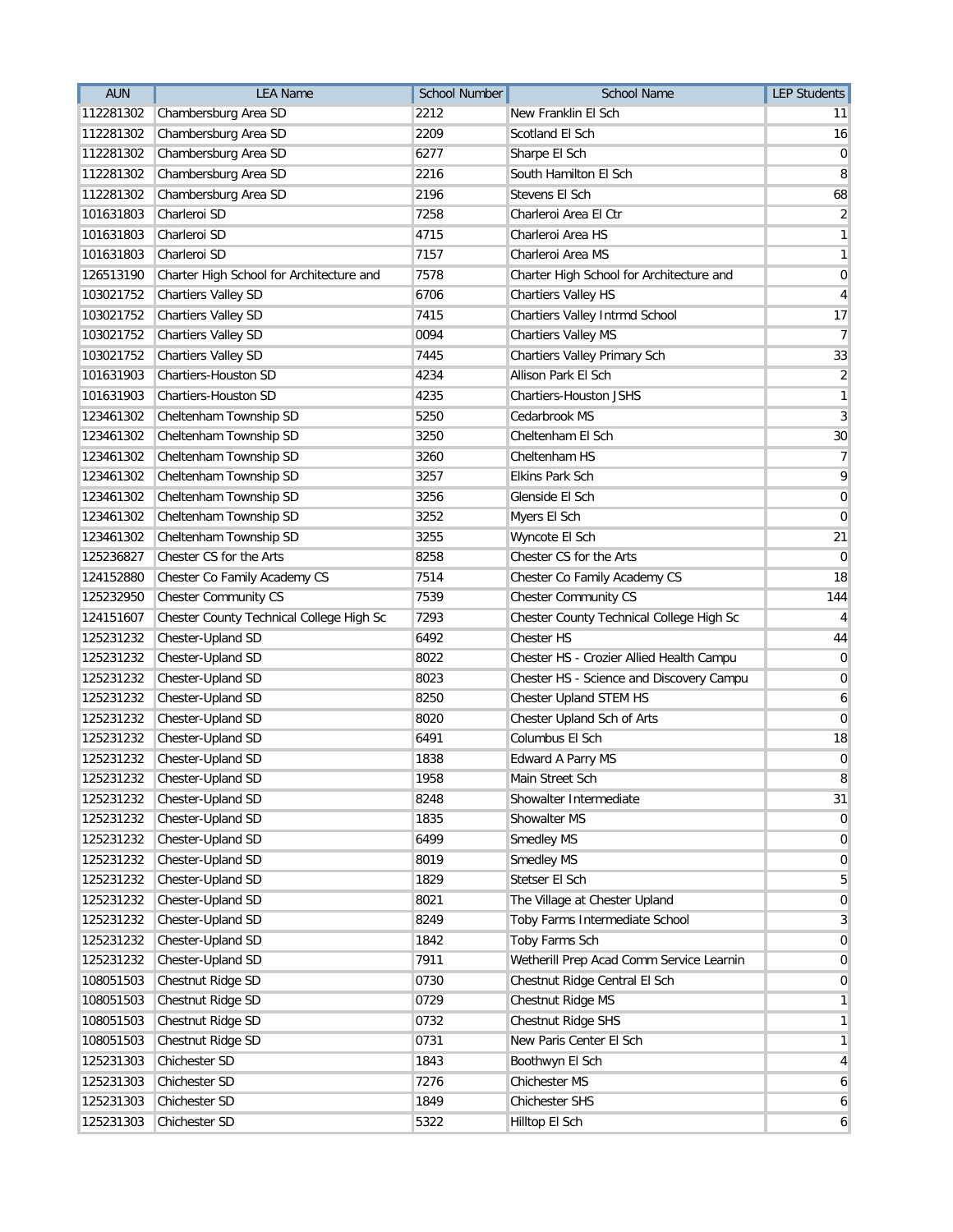| <b>AUN</b> | <b>LEA Name</b>           | <b>School Number</b> | <b>School Name</b>             | <b>LEP Students</b> |
|------------|---------------------------|----------------------|--------------------------------|---------------------|
| 125231303  | Chichester SD             | 1847                 | Linwood El Sch                 |                     |
| 125231303  | Chichester SD             | 1893                 | Marcus Hook El Sch             | 6                   |
| 126513160  | Christopher Columbus CS   | 7575                 | Christopher Columbus CS        | 38                  |
| 102020001  | City CHS                  | 7727                 | City CHS                       | 0                   |
| 103021903  | Clairton City SD          | 7371                 | Clairton El Sch                | 5                   |
| 103021903  | Clairton City SD          | 7156                 | <b>Clairton HS</b>             | 0                   |
| 103021903  | Clairton City SD          | 7370                 | <b>Clairton MS</b>             | 0                   |
| 103021903  | Clairton City SD          | 8094                 | Clairton MS/HS                 | 1                   |
| 106161203  | Clarion Area SD           | 5217                 | Clarion Area El Sch            | 0                   |
| 106161203  | Clarion Area SD           | 1475                 | <b>Clarion Area JSHS</b>       | 0                   |
| 106161703  | Clarion-Limestone Area SD | 1480                 | Clarion-Limestone Area JSHS    | 0                   |
| 106161703  | Clarion-Limestone Area SD | 1479                 | Clarion-Limestone El Sch       | $\overline{0}$      |
| 108071504  | Claysburg-Kimmel SD       | 7374                 | Claysburg-Kimmel El Sch        | 0                   |
| 108071504  | Claysburg-Kimmel SD       | 0921                 | Claysburg-Kimmel HS            | $\mathbf 0$         |
| 110171003  | Clearfield Area SD        | 1507                 | Bradford Twp El Sch            | $\overline{0}$      |
| 110171003  | Clearfield Area SD        | 1521                 | Centre El Sch                  | 0                   |
| 110171003  | Clearfield Area SD        | 6236                 | Clearfield Area HS             | 1                   |
| 110171003  | Clearfield Area SD        | 6649                 | Clearfield Area MS             | 1                   |
| 110171003  | Clearfield Area SD        | 7537                 | Clearfield El Sch              | 1                   |
| 110171003  | Clearfield Area SD        | 7761                 | Girard-Goshen El Sch           | 0                   |
| 124151902  | Coatesville Area SD       | 1376                 | Caln El Sch                    | 42                  |
| 124151902  | Coatesville Area SD       | 5012                 | Coatesville Area SHS           | 39                  |
| 124151902  | Coatesville Area SD       | 1385                 | Coatesville IHS                | 0                   |
| 124151902  | Coatesville Area SD       | 1374                 | East Fallowfield El Sch        | 10                  |
| 124151902  | Coatesville Area SD       | 1377                 | Friendship El Sch              | 19                  |
| 124151902  | Coatesville Area SD       | 6472                 | Gordon EL Sch                  | $\mathbf 0$         |
| 124151902  | Coatesville Area SD       | 7989                 | <b>Gordon Education Center</b> | 0                   |
| 124151902  | Coatesville Area SD       | 1375                 | Kings Highway El Sch           | 10                  |
| 124151902  | Coatesville Area SD       | 6473                 | North Brandywine MS            | 14                  |
| 124151902  | Coatesville Area SD       | 1370                 | Rainbow El Sch                 | 28                  |
| 124151902  | Coatesville Area SD       | 7334                 | Reeceville El Sch              | 28                  |
| 124151902  | Coatesville Area SD       | 7767                 | Scott MS                       | 17                  |
| 124151902  | Coatesville Area SD       | 6474                 | South Brandywine MS            | 29                  |
| 113361303  | Cocalico SD               | 2510                 | Adamstown El Sch               | 12                  |
| 113361303  | Cocalico SD               | 6289                 | Cocalico MS                    | 8                   |
| 113361303  | Cocalico SD               | 6290                 | Cocalico SHS                   | 6                   |
| 113361303  | Cocalico SD               | 2506                 | Denver El Sch                  | 8                   |
| 113361303  | Cocalico SD               | 5053                 | Reamstown El Sch               | 12                  |
| 113361303  | Cocalico SD               | 2508                 | Schoeneck El Sch               | $\mathbf 0$         |
| 124153320  | Collegium CS              | 7628                 | Collegium CS                   | 90                  |
| 123461602  | Colonial SD               | 7143                 | Colonial El Sch                | 10                  |
| 123461602  | Colonial SD               | 5077                 | Colonial MS                    | 8                   |
| 123461602  | Colonial SD               | 3261                 | Conshohocken El Sch            | 19                  |
| 123461602  | Colonial SD               | 4711                 | Plymouth El Sch                | 15                  |
| 123461602  | Colonial SD               | 3333                 | Plymouth-Whitemarsh SHS        | 14                  |
| 123461602  | Colonial SD               | 3332                 | Ridge Park El Sch              | 17                  |
| 123461602  | Colonial SD               | 3411                 | Whitemarsh El Sch              | 9                   |
| 113361503  | Columbia Borough SD       | 2515                 | Columbia JSHS                  | 17                  |
| 113361503  | Columbia Borough SD       | 7056                 | Park El Sch                    | 13                  |
| 113361503  | Columbia Borough SD       | 2514                 | Taylor El Sch                  | $\mathbf{1}$        |
| 116191757  | Columbia-Montour AVTS     | 5178                 | Columbia-Montour AVTS          | $\mathbf 0$         |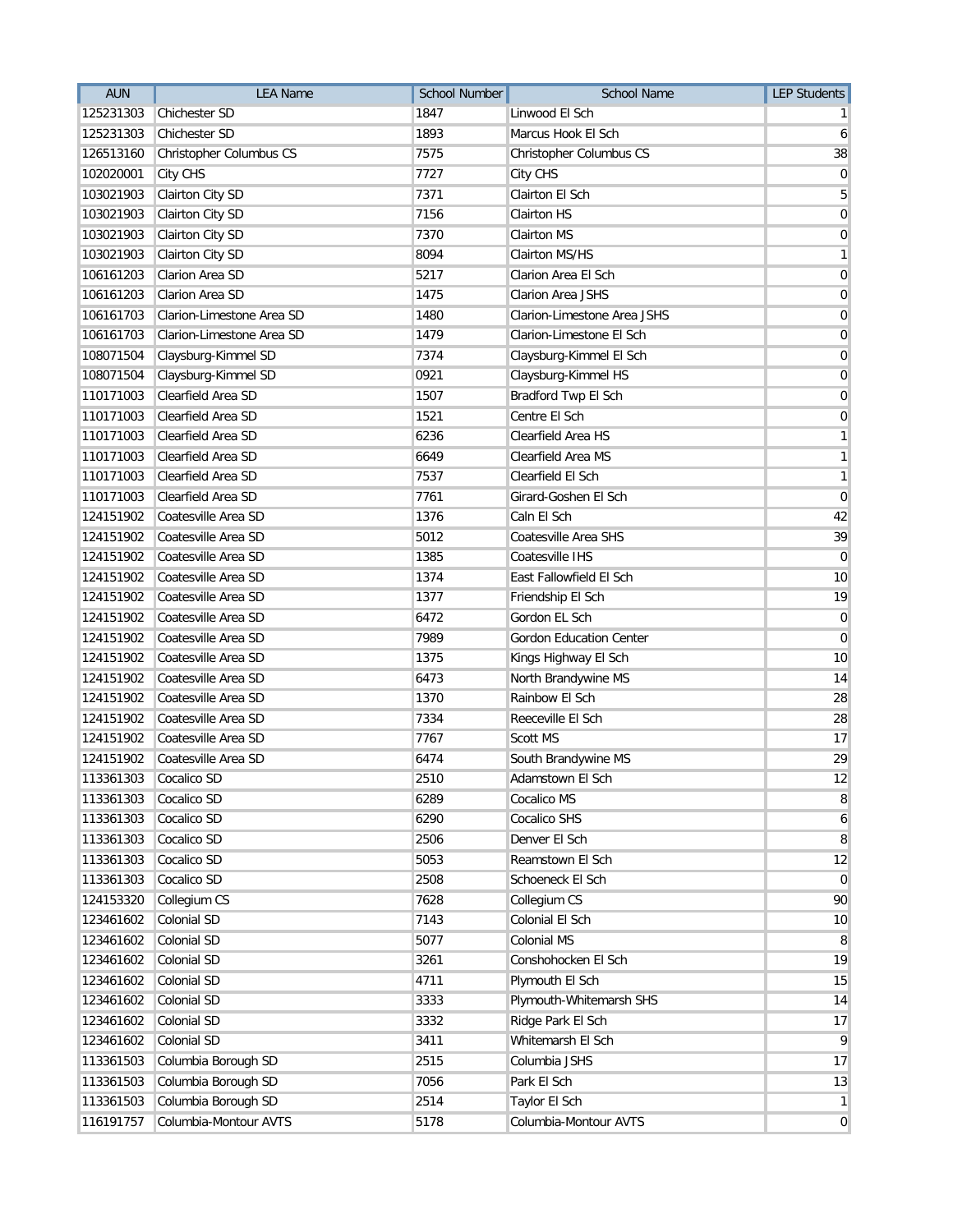| <b>AUN</b> | <b>LEA Name</b>                          | <b>School Number</b> | <b>School Name</b>                       | <b>LEP Students</b> |
|------------|------------------------------------------|----------------------|------------------------------------------|---------------------|
| 104431304  | Commodore Perry SD                       | 6122                 | Commodore Perry JSHS                     |                     |
| 104431304  | Commodore Perry SD                       | 7450                 | Commodore Perry Sch                      | 0                   |
| 115220002  | Commonwealth Connections Academy CS      | 7774                 | Commonwealth Connections Academy CS      | 18                  |
| 126512840  | Community Academy of Philadelphia CS     | 7510                 | Community Academy of Philadelphia CS     | 77                  |
| 108561803  | Conemaugh Township Area SD               | 3977                 | Conemaugh Twp Area El Sch                | $\overline{2}$      |
| 108561803  | Conemaugh Township Area SD               | 3978                 | Conemaugh Twp Area MS/SHS                | $\mathbf 0$         |
| 108561803  | Conemaugh Township Area SD               | 3976                 | Conemaugh Twp Area Primary Sch           | $\mathbf 0$         |
| 108111403  | Conemaugh Valley SD                      | 5213                 | Conemaugh Valley El Sch                  | 0                   |
| 108111403  | Conemaugh Valley SD                      | 5136                 | Conemaugh Valley JSHS                    | 1                   |
| 108111403  | Conemaugh Valley SD                      | 1218                 | East Taylor El Sch                       | $\mathbf 0$         |
| 113361703  | Conestoga Valley SD                      | 2517                 | Brownstown El Sch                        | 14                  |
| 113361703  | Conestoga Valley SD                      | 2531                 | Conestoga Valley MS                      | 23                  |
| 113361703  | Conestoga Valley SD                      | 2532                 | Conestoga Valley SHS                     | 41                  |
| 113361703  | Conestoga Valley SD                      | 5113                 | Fritz El Sch                             | 30                  |
| 113361703  | Conestoga Valley SD                      | 2522                 | Leola El Sch                             | 37                  |
| 113361703  | Conestoga Valley SD                      | 2523                 | Penn Johns El Sch                        | $\mathbf 0$         |
| 113361703  | Conestoga Valley SD                      | 2521                 | Smoketown El Sch                         | 22                  |
| 112011603  | Conewago Valley SD                       | 6268                 | Conewago Twp El Sch                      | 4                   |
| 112011603  | Conewago Valley SD                       | 7822                 | Conewago Valley Intrmd Sch               | 18                  |
| 112011603  | Conewago Valley SD                       | 6267                 | New Oxford El Sch                        | 29                  |
| 112011603  | Conewago Valley SD                       | 6898                 | New Oxford MS                            | 9                   |
| 112011603  | Conewago Valley SD                       | 0017                 | New Oxford SHS                           | 16                  |
| 105201033  | Conneaut SD                              | 7110                 | Alice Schafer El Sch                     | $\mathbf 0$         |
| 105201033  | Conneaut SD                              | 8224                 | Conneaut Area Senior High                | $\mathbf 0$         |
| 105201033  | Conneaut SD                              | 1637                 | Conneaut Lake HS                         | $\mathbf 0$         |
| 105201033  | Conneaut SD                              | 8225                 | Conneaut Lake MS                         | 0                   |
| 105201033  | Conneaut SD                              | 6132                 | Conneaut Lake-Sadsbury El Sch            | $\mathbf 0$         |
| 105201033  | Conneaut SD                              | 6133                 | Conneaut Valley El Sch                   | 1                   |
| 105201033  | Conneaut SD                              | 1639                 | Conneaut Valley HS                       | 0                   |
| 105201033  | Conneaut SD                              | 8226                 | Conneaut Valley MS                       | $\mathbf 0$         |
| 105201033  | Conneaut SD                              | 1644                 | Linesville HS                            | $\boldsymbol{0}$    |
| 101266007  | Connellsville Area Career & Technical Ce | 6643                 | Connellsville Area Career & Technical Ce | 0                   |
| 101261302  | Connellsville Area SD                    | 2097                 | <b>Bullskin El Sch</b>                   | 0                   |
| 101261302  | Connellsville Area SD                    | 5047                 | Clifford N Pritts El Sch                 | 0                   |
| 101261302  | Connellsville Area SD                    | 2105                 | Connellsville Area JHS                   | 0                   |
| 101261302  | Connellsville Area SD                    | 5228                 | Connellsville Area SHS                   | 3                   |
| 101261302  | Connellsville Area SD                    | 2113                 | Connellsville JHS West                   | 0                   |
| 101261302  | Connellsville Area SD                    | 2103                 | Connellsville Twp El Sch                 | 0                   |
| 101261302  | Connellsville Area SD                    | 2107                 | Dunbar Boro El Sch                       | 0                   |
| 101261302  | Connellsville Area SD                    | 5048                 | Dunbar Twp El Sch                        | 2                   |
| 101261302  | Connellsville Area SD                    | 4819                 | South Side El Sch                        | 1                   |
| 101261302  | Connellsville Area SD                    | 2172                 | Springfield El Sch                       | 0                   |
| 101261302  | Connellsville Area SD                    | 4939                 | Zachariah Connell El Sch                 | 0                   |
| 114061103  | Conrad Weiser Area SD                    | 7284                 | Conrad Weiser East El Sch                | 10                  |
| 114061103  | Conrad Weiser Area SD                    | 0777                 | Conrad Weiser HS                         | 7                   |
| 114061103  | Conrad Weiser Area SD                    | 7651                 | Conrad Weiser MS                         | 2                   |
| 114061103  | Conrad Weiser Area SD                    | 5203                 | Conrad Weiser West El Sch                | 5                   |
| 103022103  | Cornell SD                               | 6944                 | Cornell El Sch                           | 2                   |
| 103022103  | Cornell SD                               | 8087                 | Cornell HS                               | 1                   |
| 103022103  | Cornell SD                               | 6945                 | Cornell JHS                              | 0                   |
| 103022103  | Cornell SD                               | 6946                 | Cornell SHS                              | 0                   |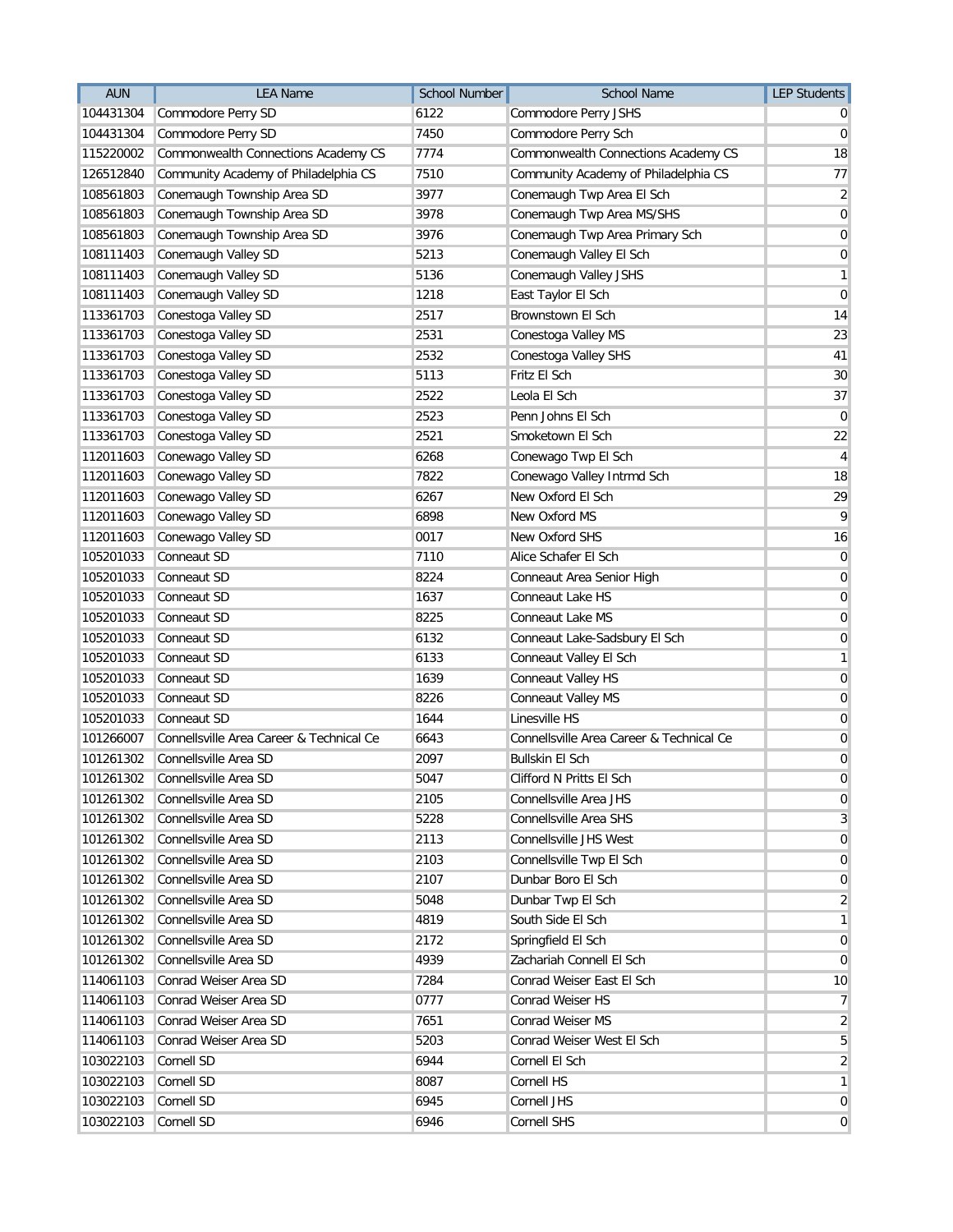| <b>AUN</b> | <b>LEA Name</b>               | <b>School Number</b> | <b>School Name</b>            | <b>LEP Students</b> |
|------------|-------------------------------|----------------------|-------------------------------|---------------------|
| 113381303  | Cornwall-Lebanon SD           | 4800                 | Cedar Crest HS                | 44                  |
| 113381303  | Cornwall-Lebanon SD           | 6301                 | Cedar Crest MS                | 35                  |
| 113381303  | Cornwall-Lebanon SD           | 6302                 | Cornwall El Sch               | 8                   |
| 113381303  | Cornwall-Lebanon SD           | 2728                 | Ebenezer El Sch               | 16                  |
| 113381303  | Cornwall-Lebanon SD           | 2729                 | South Lebanon El Sch          | 20                  |
| 113381303  | Cornwall-Lebanon SD           | 7300                 | Union Canal El Sch            | 16                  |
| 105251453  | Corry Area SD                 | 1997                 | Columbus El Sch               | $\mathbf 0$         |
| 105251453  | Corry Area SD                 | 1996                 | Concord El Sch                | 0                   |
| 105251453  | Corry Area SD                 | 1994                 | Conelway El Sch               | 0                   |
| 105251453  | Corry Area SD                 | 1998                 | Corry Area HS                 | 0                   |
| 105251453  | Corry Area SD                 | 7793                 | Corry Area MS                 | 0                   |
| 105251453  | Corry Area SD                 | 7935                 | Corry El Sch                  | 1                   |
| 105251453  | Corry Area SD                 | 6141                 | Sparta El Sch                 | $\mathbf 0$         |
| 105251453  | Corry Area SD                 | 1993                 | Wright El Sch                 | 0                   |
| 109531304  | Coudersport Area SD           | 3868                 | Coudersport Area El Sch       | 3                   |
| 109531304  | Coudersport Area SD           | 3869                 | Coudersport Area JSHS         | 3                   |
| 122092353  | Council Rock SD               | 1088                 | Churchville El Sch            | 17                  |
| 122092353  | Council Rock SD               | 5096                 | Council Rock HS North         | 17                  |
| 122092353  | Council Rock SD               | 7749                 | Council Rock HS South         | 17                  |
| 122092353  | Council Rock SD               | 1086                 | Goodnoe El Sch                | 6                   |
| 122092353  | Council Rock SD               | 7208                 | Hillcrest El Sch              | 36                  |
| 122092353  | Council Rock SD               | 4680                 | Holland El Sch                | 14                  |
| 122092353  | Council Rock SD               | 6833                 | <b>Holland MS</b>             | 2                   |
| 122092353  | Council Rock SD               | 7657                 | Maureen M Welch El Sch        | 11                  |
| 122092353  | Council Rock SD               | 7432                 | Newtown El Sch                | 6                   |
| 122092353  | Council Rock SD               | 6453                 | Newtown MS                    | 9                   |
| 122092353  | Council Rock SD               | 1087                 | Richboro El Sch               | 16                  |
| 122092353  | Council Rock SD               | 6454                 | Richboro MS                   | 11                  |
| 122092353  | Council Rock SD               | 5308                 | Rolling Hills El Sch          | 14                  |
| 122092353  | Council Rock SD               | 1130                 | Sol Feinstone El Sch          | 11                  |
| 122092353  | Council Rock SD               | 1133                 | Wrightstown El Sch            | 8                   |
| 106611303  | Cranberry Area SD             | 4098                 | Cranberry Area JSHS           | 0                   |
| 106611303  | Cranberry Area SD             | 6595                 | Cranberry El Sch              | $\mathbf 0$         |
|            | 106611303 Cranberry Area SD   | 4095                 | Pinegrove El Sch              | 0                   |
| 106611303  | Cranberry Area SD             | 4094                 | Rockland El Sch               | 0                   |
| 105201352  | Crawford Central SD           | 5037                 | Cochranton El Sch             | 0                   |
| 105201352  | Crawford Central SD           | 1632                 | Cochranton JSHS               | 0                   |
| 105201352  | Crawford Central SD           | 1645                 | East End El Sch               | $\mathbf{0}$        |
| 105201352  | Crawford Central SD           | 1651                 | First District El Sch         | $\overline{0}$      |
| 105201352  | Crawford Central SD           | 1654                 | Meadville Area SHS            | 1                   |
| 105201352  | Crawford Central SD           | 1653                 | Meadville MS                  | 2                   |
| 105201352  | Crawford Central SD           | 1650                 | Neason Hill El Sch            | 7                   |
| 105201352  | Crawford Central SD           | 6135                 | Second District El Sch        | 0                   |
| 105201352  | Crawford Central SD           | 7194                 | West End El Sch               | 1                   |
| 118401403  | Crestwood SD                  | 2860                 | Crestwood HS                  | 1                   |
| 118401403  | Crestwood SD                  | 7655                 | Crestwood MS                  | $\overline{2}$      |
| 118401403  | Crestwood SD                  | 2858                 | Fairview El Sch               | 5                   |
| 118401403  | Crestwood SD                  | 5341                 | Rice El Sch                   | 3                   |
| 112673300  | Crispus Attucks Youthbuild CS | 7624                 | Crispus Attucks Youthbuild CS | $\overline{0}$      |
| 115211603  | <b>Cumberland Valley SD</b>   | 1701                 | <b>Cumberland Valley HS</b>   | 30                  |
| 115211603  | <b>Cumberland Valley SD</b>   | 6714                 | Eagle View MS                 | 15                  |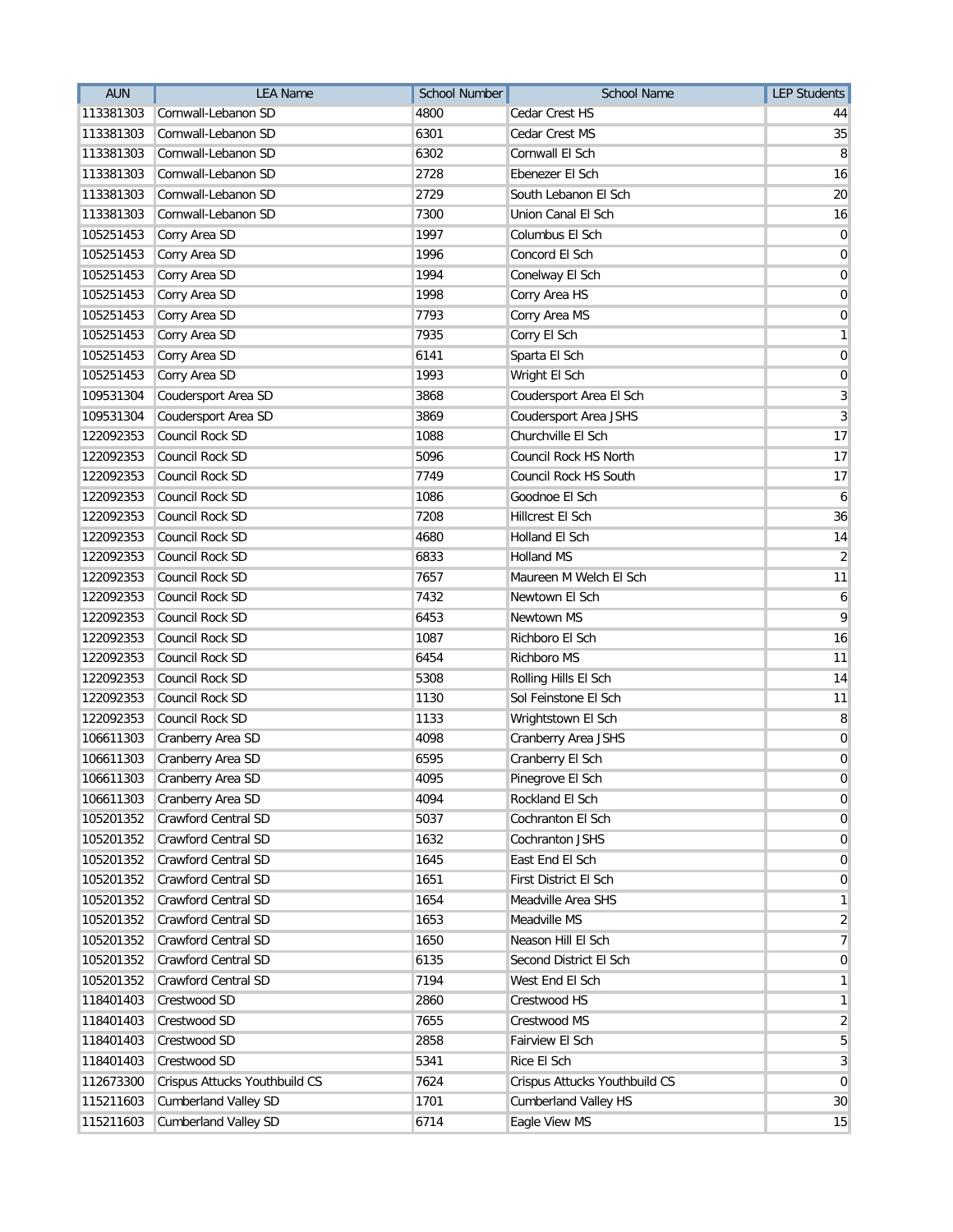| <b>AUN</b> | <b>LEA Name</b>                 | <b>School Number</b> | <b>School Name</b>               | <b>LEP Students</b>     |
|------------|---------------------------------|----------------------|----------------------------------|-------------------------|
| 115211603  | Cumberland Valley SD            | 4849                 | Good Hope MS                     | 15                      |
| 115211603  | <b>Cumberland Valley SD</b>     | 1700                 | Green Ridge El Sch               | 22                      |
| 115211603  | <b>Cumberland Valley SD</b>     | 5020                 | Hampden El Sch                   | 19                      |
| 115211603  | <b>Cumberland Valley SD</b>     | 1697                 | Middlesex El Sch                 | 0                       |
| 115211603  | <b>Cumberland Valley SD</b>     | 1698                 | Monroe El Sch                    | $\overline{0}$          |
| 115211603  | <b>Cumberland Valley SD</b>     | 1696                 | Shaull El Sch                    | $\overline{2}$          |
| 115211603  | <b>Cumberland Valley SD</b>     | 1699                 | Silver Spring El Sch             | 14                      |
| 115211603  | <b>Cumberland Valley SD</b>     | 1695                 | Sporting Hill El Sch             | 24                      |
| 110171803  | Curwensville Area SD            | 6238                 | Curwensville Area El Sch         | 0                       |
| 110171803  | Curwensville Area SD            | 1529                 | Curwensville Area JSHS           | 1                       |
| 110171803  | Curwensville Area SD            | 6613                 | Penn-Grampian El Sch             | $\overline{0}$          |
| 118401603  | Dallas SD                       | 2868                 | Dallas El Sch                    | $\mathbf 0$             |
| 118401603  | Dallas SD                       | 5150                 | Dallas MS                        | $\overline{0}$          |
| 118401603  | Dallas SD                       | 2869                 | Dallas SHS                       | 1                       |
| 118401603  | Dallas SD                       | 7596                 | Wycallis El Sch                  | 3                       |
| 112671603  | Dallastown Area SD              | 8132                 | Dallastown Area Intermediate Sch | 15                      |
| 112671603  | Dallastown Area SD              | 6598                 | Dallastown Area MS               | 12                      |
| 112671603  | Dallastown Area SD              | 4553                 | Dallastown Area SHS              | 10                      |
| 112671603  | Dallastown Area SD              | 4546                 | Dallastown El Sch                | $\mathbf 0$             |
| 112671603  | Dallastown Area SD              | 4701                 | Leaders Heights El Sch           | 0                       |
| 112671603  | Dallastown Area SD              | 4547                 | Loganville-Springfield El Sch    | 4                       |
| 112671603  | Dallastown Area SD              | 4551                 | Ore Valley El Sch                | 41                      |
| 112671603  | Dallastown Area SD              | 4549                 | York Twp El Sch                  | 18                      |
| 114061503  | Daniel Boone Area SD            | 7729                 | Amity Intrmd Ctr                 | $\mathbf 0$             |
| 114061503  | Daniel Boone Area SD            | 0781                 | Amity Primary Ctr                | 1                       |
| 114061503  | Daniel Boone Area SD            | 7272                 | Birdsboro El Ctr                 | 3                       |
| 114061503  | Daniel Boone Area SD            | 4810                 | Daniel Boone Area HS             | 4                       |
| 114061503  | Daniel Boone Area SD            | 7544                 | Daniel Boone Area MS             | 3                       |
| 114061503  | Daniel Boone Area SD            | 8007                 | Monocacy El Ctr                  | 7                       |
| 114061503  | Daniel Boone Area SD            | 0780                 | Monocacy Kdg Ctr                 | $\overline{0}$          |
| 116471803  | Danville Area SD                | 3424                 | Danville Area MS                 | $\overline{\mathbf{c}}$ |
| 116471803  | Danville Area SD                | 3425                 | Danville Area SHS                | 0                       |
| 116471803  | Danville Area SD                | 8059                 | Danville El Sch                  | 0                       |
| 116471803  | Danville Area SD                | 6846                 | Danville El Sch                  | 0                       |
| 116471803  | Danville Area SD                | 8201                 | Danville Primary Sch             | 4                       |
| 116471803  | Danville Area SD                | 4833                 | Liberty-Valley El Sch            | 4                       |
| 116471803  | Danville Area SD                | 3419                 | Mahoning-Cooper El Sch           | 0                       |
| 116471803  | Danville Area SD                | 8060                 | Mahoning-Cooper El Sch           | $\mathbf{0}$            |
| 116471803  | Danville Area SD                | 8061                 | Riverside El Sch                 | 0                       |
| 116471803  | Danville Area SD                | 3421                 | Riverside El Sch                 | 0                       |
| 115221607  | Dauphin County Technical School | 5278                 | Dauphin County Technical School  | 13                      |
| 103022253  | Deer Lakes SD                   | 0511                 | Curtisville Pri Ctr              | 2                       |
| 103022253  | Deer Lakes SD                   | 0513                 | Deer Lakes HS                    | 1                       |
| 103022253  | Deer Lakes SD                   | 7595                 | Deer Lakes MS                    | $\overline{2}$          |
| 103022253  | Deer Lakes SD                   | 6695                 | East Union Intrmd Sch            | 5                       |
| 126513470  | Delaware Valley CHS             | 7671                 | Delaware Valley CHS              | 0                       |
| 120522003  | Delaware Valley SD              | 7162                 | Delaware Valley El Sch           | 6                       |
| 120522003  | Delaware Valley SD              | 5261                 | Delaware Valley HS               | 3                       |
| 120522003  | Delaware Valley SD              | 3865                 | Delaware Valley MS               | 3                       |
| 120522003  | Delaware Valley SD              | 3864                 | Dingman-Delaware El Sch          | $\overline{2}$          |
| 120522003  | Delaware Valley SD              | 7408                 | Dingman-Delaware MS              | $\overline{2}$          |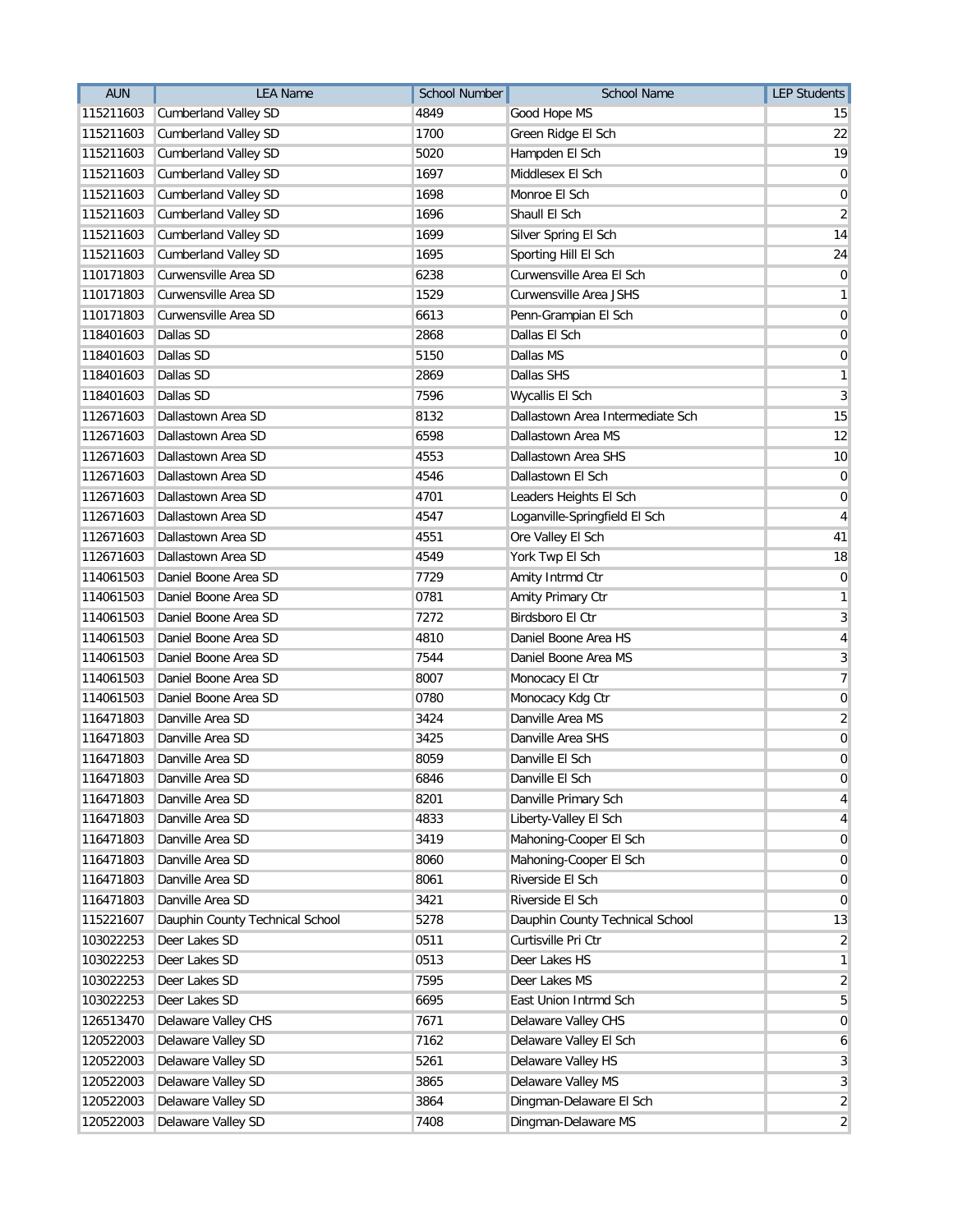| <b>AUN</b> | <b>LEA Name</b>           | <b>School Number</b> | <b>School Name</b>           | <b>LEP Students</b> |
|------------|---------------------------|----------------------|------------------------------|---------------------|
| 120522003  | Delaware Valley SD        | 7625                 | Dingman-Delaware Primary Sch |                     |
| 120522003  | Delaware Valley SD        | 3866                 | Shohola El Sch               | 2                   |
| 107651603  | Derry Area SD             | 4351                 | Derry Area MS                | 0                   |
| 107651603  | Derry Area SD             | 4352                 | Derry Area SHS               | 0                   |
| 107651603  | Derry Area SD             | 6927                 | Grandview El Sch             | 4                   |
| 107651603  | Derry Area SD             | 4344                 | Loyalhanna El Sch            | 0                   |
| 107651603  | Derry Area SD             | 4346                 | New Derry El Sch             | 0                   |
| 115221753  | Derry Township SD         | 7731                 | Hershey Early Childhood Ctr  | 9                   |
| 115221753  | Derry Township SD         | 4801                 | <b>Hershey HS</b>            | 11                  |
| 115221753  | Derry Township SD         | 7186                 | Hershey Intrmd El Sch        | 6                   |
| 115221753  | Derry Township SD         | 6678                 | <b>Hershey MS</b>            | 6                   |
| 115221753  | Derry Township SD         | 1749                 | Hershey Primary El Sch       | 9                   |
| 126510011  | Discovery Charter School  | 7775                 | Discovery Charter School     | $\mathbf 0$         |
| 113362203  | Donegal SD                | 8228                 | Donegal Intermediate School  | 9                   |
| 113362203  | Donegal SD                | 7165                 | Donegal JH                   | 8                   |
| 113362203  | Donegal SD                | 8011                 | Donegal Kindergarten Center  | 0                   |
| 113362203  | Donegal SD                | 7786                 | Donegal Primary School       | 18                  |
| 113362203  | Donegal SD                | 2539                 | Donegal SHS                  | 16                  |
| 113362203  | Donegal SD                | 6291                 | Maytown El Sch               | 0                   |
| 113362203  | Donegal SD                | 5234                 | Riverview El Sch             | 0                   |
| 112671803  | Dover Area SD             | 4554                 | Dover Area El Sch            | 0                   |
| 112671803  | Dover Area SD             | 8229                 | Dover Area El Sch            | 7                   |
| 112671803  | Dover Area SD             | 4558                 | Dover Area HS                | 4                   |
| 112671803  | Dover Area SD             | 6283                 | Dover Area Intrmd Sch        | 3                   |
| 112671803  | Dover Area SD             | 4555                 | Kralltown El Sch             | $\mathbf 0$         |
| 112671803  | Dover Area SD             | 4557                 | Leib El Sch                  | 5                   |
| 112671803  | Dover Area SD             | 7555                 | North Salem El Sch           | 5                   |
| 112671803  | Dover Area SD             | 4556                 | Weigelstown El Sch           | 12                  |
| 124152003  | Downingtown Area SD       | 1391                 | Beaver Creek El Sch          | 8                   |
| 124152003  | Downingtown Area SD       | 7266                 | Bradford Hgts El Sch         | 7                   |
| 124152003  | Downingtown Area SD       | 1431                 | Brandywine-Wallace El Sch    | 1                   |
| 124152003  | Downingtown Area SD       | 7517                 | Downington MS                | 9                   |
| 124152003  | Downingtown Area SD       | 7759                 | Downingtown HS East Campus   | 10                  |
| 124152003  | Downingtown Area SD       | 1387                 | Downingtown HS West Campus   | 6                   |
| 124152003  | Downingtown Area SD       | 8174                 | Downingtown STEM Academy     | 0                   |
| 124152003  | Downingtown Area SD       | 5011                 | East Ward El Sch             | 8                   |
| 124152003  | Downingtown Area SD       | 6476                 | Lionville El Sch             | 9                   |
| 124152003  | Downingtown Area SD       | 7516                 | Lionville MS                 | 12                  |
| 124152003  | Downingtown Area SD       | 1432                 | Pickering Valley El Sch      | 13                  |
| 124152003  | Downingtown Area SD       | 7265                 | Shamona Creek El Sch         | 2                   |
| 124152003  | Downingtown Area SD       | 7990                 | Springton Manor El Sch       | 0                   |
| 124152003  | Downingtown Area SD       | 6621                 | Uwchlan Hills El Sch         | 1                   |
| 124152003  | Downingtown Area SD       | 6477                 | West Bradford El Sch         | 4                   |
| 107653040  | Dr Robert Ketterer CS Inc | 7550                 | Dr Robert Ketterer CS Inc.   | $\mathbf 0$         |
| 106172003  | Dubois Area SD            | 2385                 | C G Johnson El Sch           | 0                   |
| 106172003  | Dubois Area SD            | 1541                 | Dubois Area MS               | 3                   |
| 106172003  | Dubois Area SD            | 6156                 | Dubois Area SHS              | 3                   |
| 106172003  | Dubois Area SD            | 6919                 | Highland Street El Sch       | 0                   |
| 106172003  | Dubois Area SD            | 6157                 | Juniata El Sch               | 0                   |
| 106172003  | Dubois Area SD            | 1530                 | Luthersburg El Sch           | 0                   |
| 106172003  | Dubois Area SD            | 1532                 | Oklahoma El Sch              | $\mathbf{1}$        |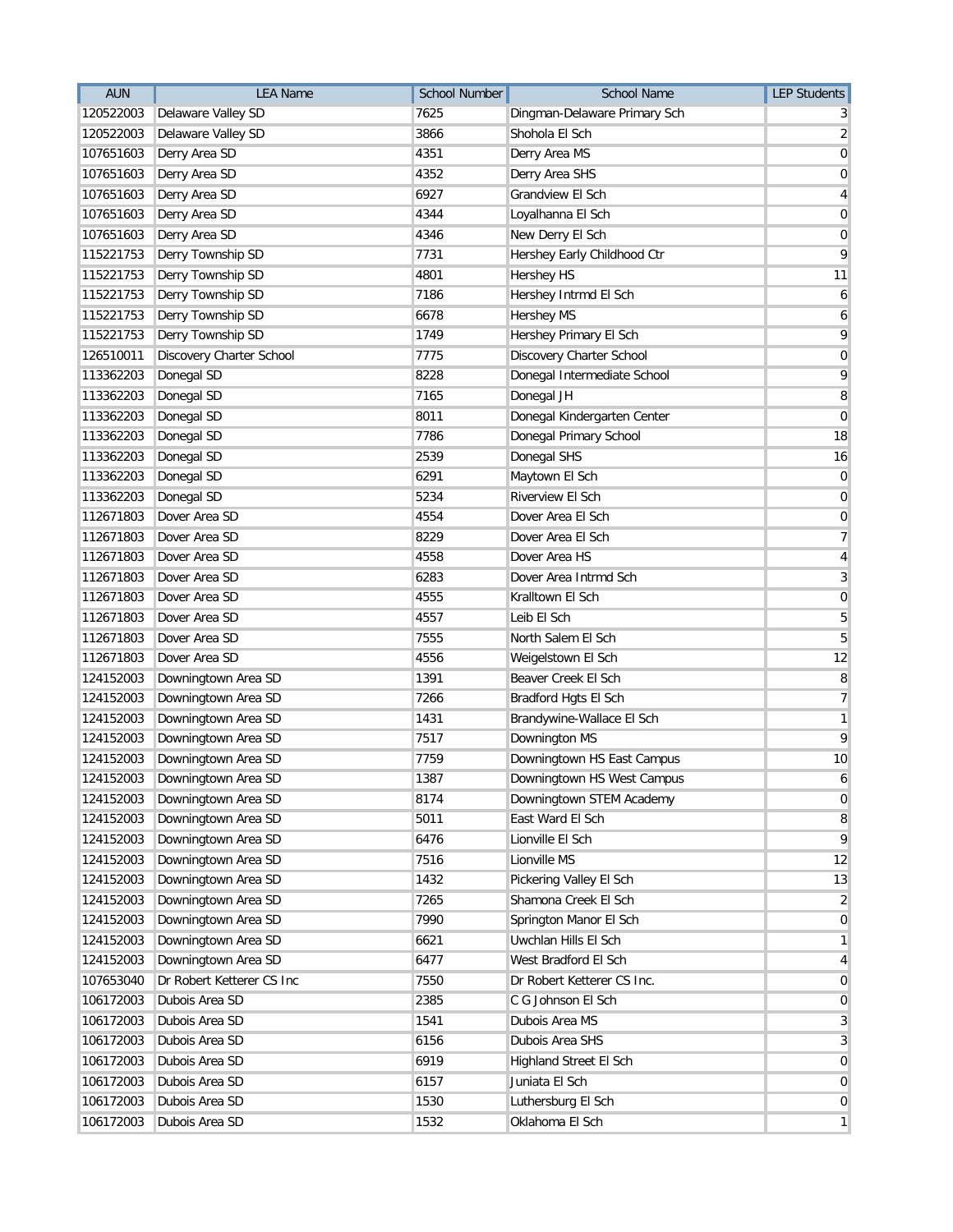| <b>AUN</b> | <b>LEA Name</b>             | <b>School Number</b> | <b>School Name</b>           | <b>LEP Students</b>     |
|------------|-----------------------------|----------------------|------------------------------|-------------------------|
| 106172003  | Dubois Area SD              | 1540                 | Penfield El Sch              |                         |
| 106172003  | Dubois Area SD              | 2389                 | Sykesville El Sch            | 0                       |
| 106172003  | Dubois Area SD              | 6918                 | Wasson Avenue El Sch         | $\overline{\mathbf{c}}$ |
| 119352203  | Dunmore SD                  | 6591                 | Dunmore El Ctr               | 3                       |
| 119352203  | Dunmore SD                  | 2429                 | Dunmore HS                   | $\mathbf 0$             |
| 119352203  | Dunmore SD                  | 7712                 | Dunmore MS                   | $\overline{2}$          |
| 103022503  | Duquesne City SD            | 7908                 | Duquesne El Sch              | 0                       |
| 103022503  | Duquesne City SD            | 7109                 | Duquesne El Sch              | 0                       |
| 103022503  | Duquesne City SD            | 8215                 | Duquesne JHS                 | 0                       |
| 103022803  | East Allegheny SD           | 7991                 | Early Childhood Center       | 0                       |
| 103022803  | East Allegheny SD           | 5193                 | East Allegheny HS            | 1                       |
| 103022803  | East Allegheny SD           | 0542                 | Green Valley Primary Sch     | $\overline{2}$          |
| 103022803  | East Allegheny SD           | 7926                 | Logan MS                     | $\mathbf 0$             |
| 103022803  | East Allegheny SD           | 6100                 | Westinghouse El Sch          | 0                       |
| 117412003  | East Lycoming SD            | 3021                 | Carl G Renn El Sch           | $\mathbf 0$             |
| 117412003  | East Lycoming SD            | 3018                 | George A Ferrell El Sch      | 0                       |
| 117412003  | East Lycoming SD            | 6364                 | Hughesville JSHS             | 0                       |
| 117412003  | East Lycoming SD            | 3019                 | Joseph C Ashkar El Sch       | 1                       |
| 121392303  | East Penn SD                | 2799                 | Alburtis El Sch              | 10                      |
| 121392303  | East Penn SD                | 2809                 | Emmaus HS                    | 29                      |
| 121392303  | East Penn SD                | 7560                 | Eyer MS                      | 4                       |
| 121392303  | East Penn SD                | 2808                 | Jefferson El Sch             | 9                       |
| 121392303  | East Penn SD                | 2802                 | Lincoln El Sch               | 10                      |
| 121392303  | East Penn SD                | 2803                 | Lower Macungie El Sch        | $\overline{0}$          |
| 121392303  | East Penn SD                | 7559                 | Lower Macungie MS            | 19                      |
| 121392303  | East Penn SD                | 2804                 | Macungie El Sch              | $\overline{2}$          |
| 121392303  | East Penn SD                | 5239                 | Shoemaker El Sch             | 16                      |
| 121392303  | East Penn SD                | 4827                 | Wescosville El Sch           | 34                      |
| 121392303  | East Penn SD                | 8133                 | Willow Lane El Sch           | 19                      |
| 115212503  | East Pennsboro Area SD      | 5220                 | East Pennsboro Area MS       | 11                      |
| 115212503  | East Pennsboro Area SD      | 1707                 | East Pennsboro Area SHS      | $\overline{7}$          |
| 115212503  | East Pennsboro Area SD      | 1705                 | East Pennsboro El Sch        | 9                       |
| 115212503  | East Pennsboro Area SD      | 4850                 | West Creek Hills El Sch      | 31                      |
| 120452003  | East Stroudsburg Area SD    | 7536                 | <b>Bushkill El Sch</b>       | 16                      |
| 120452003  | East Stroudsburg Area SD    | 6798                 | East Stroudsburg El Sch      | 0                       |
| 120452003  | East Stroudsburg Area SD    | 8016                 | East Stroudsburg El Sch      | 13                      |
| 120452003  | East Stroudsburg Area SD    | 7641                 | East Stroudsburg SHS North   | 8                       |
| 120452003  | East Stroudsburg Area SD    | 6935                 | East Stroudsburg SHS South   | 21                      |
| 120452003  | East Stroudsburg Area SD    | 3204                 | J M Hill El Sch              | 14                      |
| 120452003  | East Stroudsburg Area SD    | 7366                 | J T Lambert Intermediate Sch | 6                       |
| 120452003  | East Stroudsburg Area SD    | 7642                 | Lehman Intermediate Sch      | 11                      |
| 120452003  | East Stroudsburg Area SD    | 3201                 | Middle Smithfield El Sch     | 10                      |
| 120452003  | East Stroudsburg Area SD    | 7411                 | Resica El Sch                | $\overline{2}$          |
| 120452003  | East Stroudsburg Area SD    | 3202                 | Smithfield El Sch            | 10                      |
| 113362303  | Eastern Lancaster County SD | 2552                 | Blue Ball El Sch             | $\overline{0}$          |
| 113362303  | Eastern Lancaster County SD | 2500                 | Brecknock El Sch             | 36                      |
| 113362303  | Eastern Lancaster County SD | 4926                 | Caernarvon El Sch            | 0                       |
| 113362303  | Eastern Lancaster County SD | 7209                 | Garden Spot MS               | 8                       |
| 113362303  | Eastern Lancaster County SD | 2554                 | Garden Spot SHS              | 16                      |
| 113362303  | Eastern Lancaster County SD | 4707                 | New Holland Elementary       | $\mathbf 0$             |
| 113382303  | Eastern Lebanon County SD   | 8137                 | ELCO Intermd Sch             | $\mathbf{1}$            |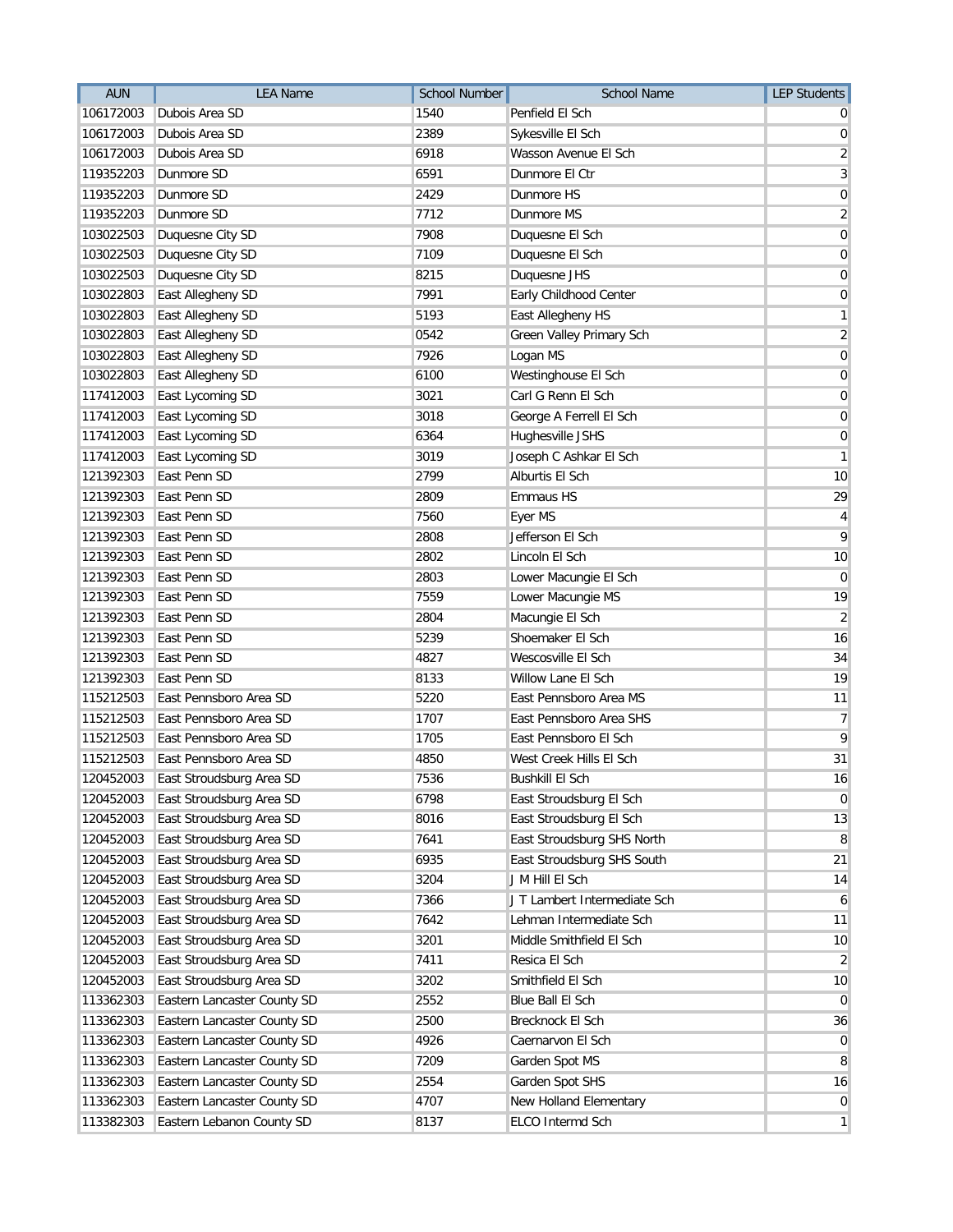| <b>AUN</b> | <b>LEA Name</b>                          | <b>School Number</b> | <b>School Name</b>                       | <b>LEP Students</b> |
|------------|------------------------------------------|----------------------|------------------------------------------|---------------------|
| 113382303  | Eastern Lebanon County SD                | 6612                 | Eastern Lebanon Co MS                    | 3                   |
| 113382303  | Eastern Lebanon County SD                | 2740                 | Eastern Lebanon Co SHS                   | $\overline{2}$      |
| 113382303  | Eastern Lebanon County SD                | 6611                 | Fort Zeller El Sch                       | 4                   |
| 113382303  | Eastern Lebanon County SD                | 2735                 | Jackson El Sch                           | 0                   |
| 113382303  | Eastern Lebanon County SD                | 2739                 | Myerstown El Sch                         | 0                   |
| 113382303  | Eastern Lebanon County SD                | 2738                 | Schaefferstown El Sch                    | 0                   |
| 177518712  | Eastern University Academy Charter Schoo | 8127                 | Eastern University Academy Charter Schoo | 1                   |
| 112672203  | Eastern York SD                          | 4559                 | Canadochly El Sch                        | 1                   |
| 112672203  | Eastern York SD                          | 4564                 | Eastern York HS                          | 4                   |
| 112672203  | Eastern York SD                          | 7439                 | Eastern York MS                          | $\overline{2}$      |
| 112672203  | Eastern York SD                          | 6285                 | Kreutz Creek El Sch                      | $\sqrt{2}$          |
| 112672203  | Eastern York SD                          | 4563                 | Wrightsville El Sch                      | $\overline{2}$      |
| 120483302  | Easton Area SD                           | 4915                 | Cheston El Sch                           | 41                  |
| 120483302  | Easton Area SD                           | 3482                 | Easton Area HS                           | 63                  |
| 120483302  | Easton Area SD                           | 7008                 | Easton Area MS Campus Grades 5-6         | 32                  |
| 120483302  | Easton Area SD                           | 6925                 | Easton Area MS Campus Grades 7-8         | 44                  |
| 120483302  | Easton Area SD                           | 3477                 | Forks El Sch                             | 7                   |
| 120483302  | Easton Area SD                           | 3478                 | March El Sch                             | 26                  |
| 120483302  | Easton Area SD                           | 3473                 | Palmer El Sch                            | 18                  |
| 120483302  | Easton Area SD                           | 5350                 | Paxinosa El Sch                          | 96                  |
| 120483302  | Easton Area SD                           | 8058                 | Shawnee El Sch                           | 10                  |
| 120483302  | Easton Area SD                           | 5064                 | Tracy El Sch                             | 5                   |
| 126519119  | Education Plus Academy Cyber CS          | 8223                 | Education Plus Academy Cyber CS          | $\mathbf 0$         |
| 103023153  | Elizabeth Forward SD                     | 0136                 | Central El Sch                           | $\overline{0}$      |
| 103023153  | Elizabeth Forward SD                     | 0140                 | Elizabeth El Sch                         | $\mathbf 0$         |
| 103023153  | Elizabeth Forward SD                     | 4804                 | Elizabeth Forward MS                     | $\mathbf 0$         |
| 103023153  | Elizabeth Forward SD                     | 0144                 | <b>Elizabeth Forward SHS</b>             | 0                   |
| 103023153  | Elizabeth Forward SD                     | 8115                 | Greenock El Sch                          | 1                   |
| 103023153  | Elizabeth Forward SD                     | 7495                 | Greenock El Sch                          | 0                   |
| 103023153  | Elizabeth Forward SD                     | 0142                 | Mt Vernon El Sch                         | 0                   |
| 103023153  | <b>Elizabeth Forward SD</b>              | 0139                 | William Penn El Sch                      | $\mathbf 0$         |
| 113362403  | Elizabethtown Area SD                    | 2555                 | Bainbridge El Sch                        | 0                   |
| 113362403  | Elizabethtown Area SD                    | 8190                 | Bear Creek School                        | 12                  |
| 113362403  | Elizabethtown Area SD                    | 2561                 | East High Street El Sch                  | 23                  |
| 113362403  | Elizabethtown Area SD                    | 6862                 | Elizabethtown Area MS                    | 4                   |
| 113362403  | Elizabethtown Area SD                    | 2562                 | Elizabethtown Area SHS                   | 12                  |
| 113362403  | Elizabethtown Area SD                    | 2557                 | Fairview El Sch                          | 0                   |
| 113362403  | Elizabethtown Area SD                    | 2558                 | Mill Road El Sch                         | $\overline{0}$      |
| 113362403  | Elizabethtown Area SD                    | 2559                 | Rheems El Sch                            | $\overline{0}$      |
| 119582503  | Elk Lake SD                              | 6417                 | Elk Lake El Sch                          | 5                   |
| 119582503  | Elk Lake SD                              | 6418                 | Elk Lake JSHS                            | 6                   |
| 104372003  | Ellwood City Area SD                     | 8166                 | Hartman Intrmd Sch                       | 2                   |
| 104372003  | Ellwood City Area SD                     | 2674                 | Hartman Sch                              | 0                   |
| 104372003  | Ellwood City Area SD                     | 2675                 | Lincoln JSHS                             | $\mathbf{1}$        |
| 104372003  | Ellwood City Area SD                     | 8167                 | North Side Primary School                | 3                   |
| 104372003  | Ellwood City Area SD                     | 2664                 | North Side Sch                           | 0                   |
| 104372003  | Ellwood City Area SD                     | 8165                 | Perry Lower Intrmd Sch                   | 1                   |
| 104372003  | Ellwood City Area SD                     | 2668                 | Perry Twp Sch                            | 0                   |
| 104372003  | Ellwood City Area SD                     | 2665                 | Walnut Ridge Sch                         | $\overline{0}$      |
| 199025446  | Environmental Charter School at Frick Pa | 8028                 | Environmental Charter School at Frick Pa | $\overline{0}$      |
| 113362603  | Ephrata Area SD                          | 2564                 | Akron El Sch                             | 15                  |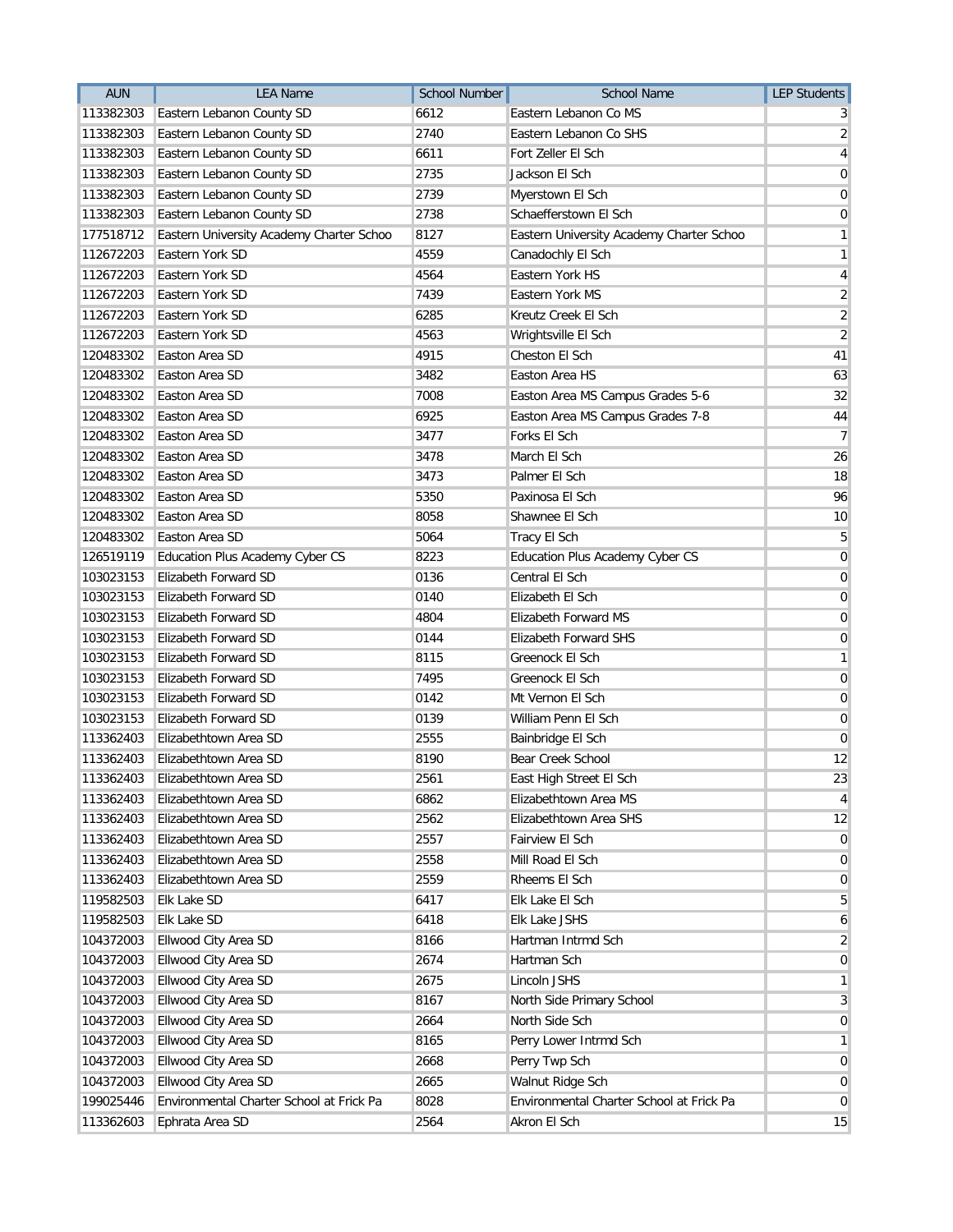| <b>AUN</b> | <b>LEA Name</b>                          | <b>School Number</b> | <b>School Name</b>                       | <b>LEP Students</b> |
|------------|------------------------------------------|----------------------|------------------------------------------|---------------------|
| 113362603  | Ephrata Area SD                          | 2568                 | Clay El Sch                              | 21                  |
| 113362603  | Ephrata Area SD                          | 6712                 | Ephrata MS                               | 29                  |
| 113362603  | Ephrata Area SD                          | 6293                 | Ephrata SHS                              | 9                   |
| 113362603  | Ephrata Area SD                          | 2563                 | <b>Fulton El Sch</b>                     | 15                  |
| 113362603  | Ephrata Area SD                          | 2570                 | Highland El Sch                          | 21                  |
| 113362603  | Ephrata Area SD                          | 8104                 | Washington Educational Center            | 0                   |
| 105252602  | Erie City SD                             | 7842                 | <b>AEP/Transition Sch</b>                | $\mathbf 0$         |
| 105252602  | Erie City SD                             | 2000                 | Burton El Sch                            | 0                   |
| 105252602  | Erie City SD                             | 7294                 | Central HS                               | 46                  |
| 105252602  | Erie City SD                             | 2001                 | Cleveland El Sch                         | 38                  |
| 105252602  | Erie City SD                             | 2021                 | Connell El Sch                           | 17                  |
| 105252602  | Erie City SD                             | 2003                 | Diehl El Sch                             | 94                  |
| 105252602  | Erie City SD                             | 2026                 | East SHS                                 | 259                 |
| 105252602  | Erie City SD                             | 2004                 | Edison El Sch                            | 42                  |
| 105252602  | Erie City SD                             | 2022                 | Emerson-Gridley El Sch                   | 29                  |
| 105252602  | Erie City SD                             | 2007                 | Glenwood El Sch                          | $\mathbf 0$         |
| 105252602  | Erie City SD                             | 2009                 | Harding El Sch                           | 17                  |
| 105252602  | Erie City SD                             | 2010                 | Irving El Sch                            | 0                   |
| 105252602  | Erie City SD                             | 2011                 | Jefferson El Sch                         | 47                  |
| 105252602  | Erie City SD                             | 2013                 | Lincoln El Sch                           | 20                  |
| 105252602  | Erie City SD                             | 2016                 | McKinley El Sch                          | 87                  |
| 105252602  | Erie City SD                             | 7515                 | Northwest PA Collegiate Academy          | 0                   |
| 105252602  | Erie City SD                             | 7912                 | P E A C E Sch of Excellence              | 0                   |
| 105252602  | Erie City SD                             | 2018                 | Perry El Sch                             | 15                  |
| 105252602  | Erie City SD                             | 7035                 | Pfeiffer-Burleigh El Sch                 | 163                 |
| 105252602  | Erie City SD                             | 2024                 | Roosevelt MS                             | 37                  |
| 105252602  | Erie City SD                             | 2027                 | <b>Strong Vincent HS</b>                 | 57                  |
| 105252602  | Erie City SD                             | 6959                 | Wayne MS                                 | 106                 |
| 105252602  | Erie City SD                             | 2025                 | <b>Wilson MS</b>                         | 92                  |
| 105257512  | Erie Rise Leadership Academy Charter Sch | 8163                 | Erie Rise Leadership Academy Charter Sch | 0                   |
| 124150001  | Erin Dudley Forbes CS                    | 7680                 | Erin Dudley Forbes CS                    | 0                   |
| 126513440  | Esperanza Academy Charter High School    | 7665                 | Esperanza Academy Charter High School    | 123                 |
| 126511563  | Esperanza Cyber CS                       | 8216                 | Esperanza Cyber CS                       | 20                  |
|            | 126513100 Eugenio Maria De Hostos CS     | 7564                 | Eugenio Maria DE Hostos CS               | 64                  |
| 108053003  | Everett Area SD                          | 0735                 | Breezewood El Sch                        | 0                   |
| 108053003  | Everett Area SD                          | 0737                 | Chaneysville-Cove El Sch                 | 0                   |
| 108053003  | Everett Area SD                          | 7006                 | Everett Area El Sch                      | 0                   |
| 108053003  | Everett Area SD                          | 7897                 | Everett Area HS                          | $\overline{0}$      |
| 108053003  | Everett Area SD                          | 7898                 | Everett Area MS                          | $\overline{0}$      |
| 108053003  | Everett Area SD                          | 0734                 | Mann-Monroe El Sch                       | 0                   |
| 120450003  | <b>Evergreen Community CS</b>            | 7866                 | <b>Evergreen Community CS</b>            | 0                   |
| 114062003  | Exeter Township SD                       | 0787                 | Exeter Twp JHS                           | 2                   |
| 114062003  | Exeter Township SD                       | 0788                 | <b>Exeter Twp SHS</b>                    | $\overline{7}$      |
| 114062003  | <b>Exeter Township SD</b>                | 6731                 | Jacksonwald El Sch                       | 6                   |
| 114062003  | Exeter Township SD                       | 0786                 | Lorane El Sch                            | 9                   |
| 114062003  | Exeter Township SD                       | 0783                 | Owatin Creek El Sch                      | 6                   |
| 114062003  | Exeter Township SD                       | 7755                 | <b>Reiffton Sch</b>                      | 2                   |
| 112013054  | Fairfield Area SD                        | 6270                 | Fairfield Area El Sch                    | $\overline{2}$      |
| 112013054  | Fairfield Area SD                        | 6269                 | Fairfield Area HS                        | $\mathbf 0$         |
| 112013054  | Fairfield Area SD                        | 7322                 | Fairfield Area MS                        | 0                   |
| 105253303  | Fairview SD                              | 7466                 | Fairview El Sch                          | 8                   |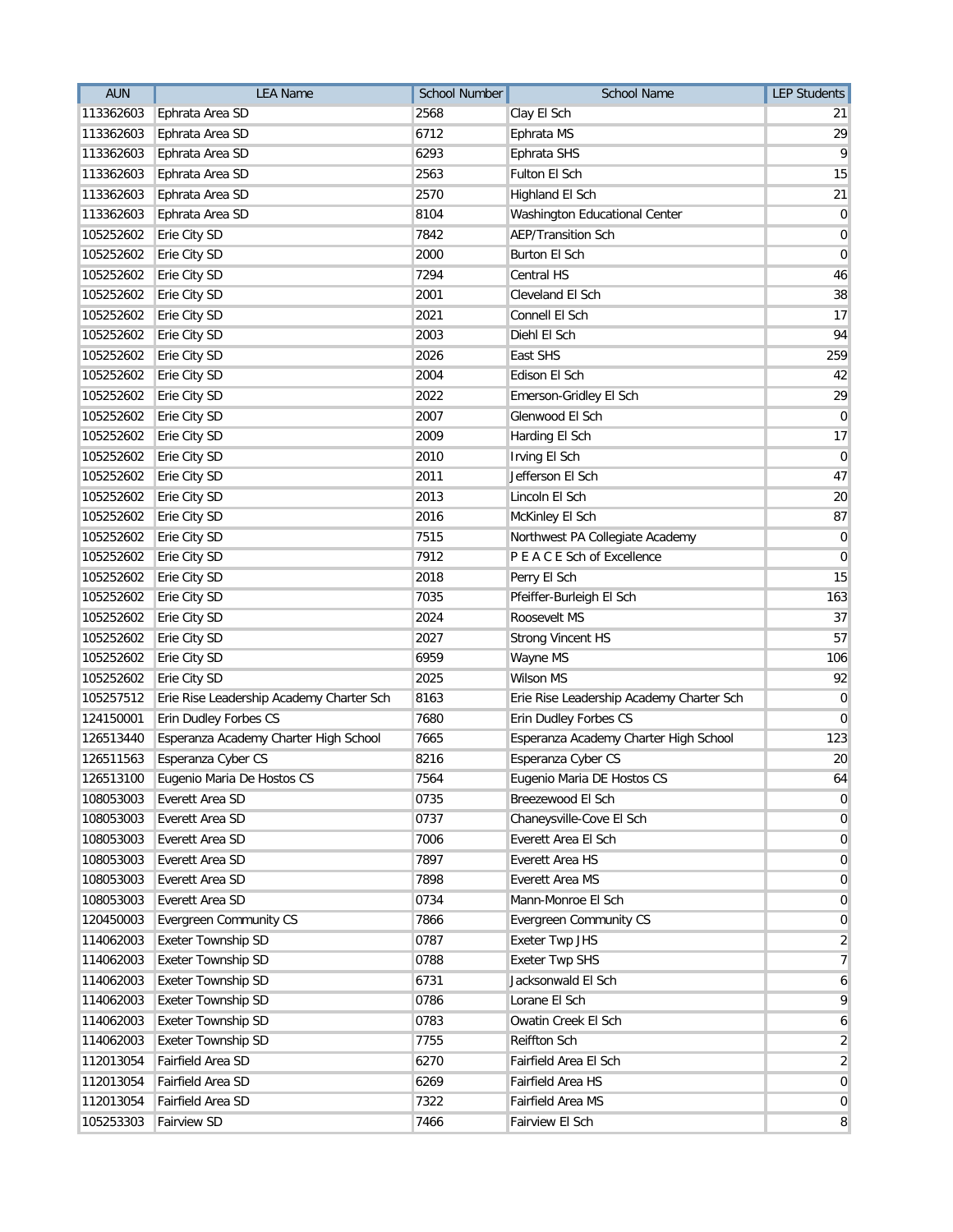| <b>AUN</b> | <b>LEA Name</b>                 | <b>School Number</b> | <b>School Name</b>              | <b>LEP Students</b>     |
|------------|---------------------------------|----------------------|---------------------------------|-------------------------|
| 105253303  | <b>Fairview SD</b>              | 6737                 | Fairview HS                     |                         |
| 105253303  | <b>Fairview SD</b>              | 2032                 | <b>Fairview MS</b>              | 4                       |
| 112282004  | Fannett-Metal SD                | 6826                 | Fannett-Metal El Sch            | 0                       |
| 112282004  | <b>Fannett-Metal SD</b>         | 7508                 | <b>Fannett-Metal MS</b>         | 0                       |
| 112282004  | Fannett-Metal SD                | 2201                 | <b>Fannett-Metal SHS</b>        | 0                       |
| 104432503  | Farrell Area SD                 | 7119                 | <b>Farrell Area ES/LMS</b>      | 0                       |
| 104432503  | Farrell Area SD                 | 5248                 | <b>Farrell Area HS/UMS</b>      | $\mathbf 0$             |
| 119350001  | Fell CS                         | 7746                 | Fell CS                         | 0                       |
| 108112003  | Ferndale Area SD                | 1225                 | Ferndale Area JSHS              | $\overline{\mathbf{c}}$ |
| 108112003  | Ferndale Area SD                | 1223                 | Ferndale El Sch                 | 1                       |
| 100510000  | First Phila CS For Literacy     | 7744                 | First Phila CS For Literacy     | 0                       |
| 114062503  | Fleetwood Area SD               | 0791                 | Andrew Maier El Sch             | 8                       |
| 114062503  | Fleetwood Area SD               | 0789                 | Fleetwood El Sch                | $\Omega$                |
| 114062503  | Fleetwood Area SD               | 6311                 | <b>Fleetwood MS</b>             | 11                      |
| 114062503  | Fleetwood Area SD               | 5023                 | <b>Fleetwood SHS</b>            | 13                      |
| 114062503  | Fleetwood Area SD               | 0860                 | Richmond El Sch                 | 0                       |
| 114062503  | Fleetwood Area SD               | 8057                 | Willow Creek El Sch             | 9                       |
| 126510021  | Folk Arts-Cultural Treasures CS | 7857                 | Folk Arts-Cultural Treasures CS | 81                      |
| 111292304  | Forbes Road SD                  | 6840                 | Forbes Road El Sch              | 0                       |
| 111292304  | Forbes Road SD                  | 2246                 | Forbes Road JSHS                | $\mathbf 0$             |
| 106272003  | Forest Area SD                  | 6160                 | East Forest El Sch              | 0                       |
| 106272003  | Forest Area SD                  | 6159                 | <b>East Forest JSHS</b>         | 0                       |
| 106272003  | Forest Area SD                  | 6701                 | West Forest El Sch              | 0                       |
| 106272003  | Forest Area SD                  | 6161                 | West Forest JSHS                | 0                       |
| 119583003  | Forest City Regional SD         | 6420                 | Forest City Regional El Sch     | 1                       |
| 119583003  | Forest City Regional SD         | 6419                 | Forest City Regional HS         | $\mathbf 0$             |
| 108112203  | <b>Forest Hills SD</b>          | 6899                 | Forest Hills El Sch             | 0                       |
| 108112203  | Forest Hills SD                 | 1191                 | Forest Hills HS                 | 0                       |
| 108112203  | Forest Hills SD                 | 1287                 | Forest Hills MS                 | 0                       |
| 101632403  | Fort Cherry SD                  | 7187                 | Fort Cherry El Ctr              | 1                       |
| 101632403  | Fort Cherry SD                  | 4242                 | Fort Cherry JSHS                | 1                       |
| 105253553  | Fort LeBoeuf SD                 | 5328                 | Fort LeBoeuf MS                 | 1                       |
| 105253553  | Fort LeBoeuf SD                 | 2037                 | Fort LeBoeuf SHS                | 0                       |
|            | 105253553 Fort LeBoeuf SD       | 5226                 | Mill Village El Sch             | 0                       |
| 105253553  | Fort LeBoeuf SD                 | 2036                 | Robison El Sch                  | 3                       |
| 105253553  | Fort LeBoeuf SD                 | 2035                 | Waterford El Sch                | 0                       |
| 103023912  | Fox Chapel Area SD              | 0147                 | Dorseyville MS                  | 7                       |
| 103023912  | Fox Chapel Area SD              | 0149                 | Fairview El Sch                 | $\overline{2}$          |
| 103023912  | Fox Chapel Area SD              | 0156                 | Fox Chapel Area HS              | 8                       |
| 103023912  | Fox Chapel Area SD              | 6780                 | Hartwood El Sch                 | 7                       |
| 103023912  | Fox Chapel Area SD              | 0153                 | Kerr El Sch                     | 5                       |
| 103023912  | Fox Chapel Area SD              | 0461                 | OHara El Sch                    | 11                      |
| 106612203  | Franklin Area SD                | 4667                 | Central El Sch                  | $\mathbf{1}$            |
| 106612203  | Franklin Area SD                | 4106                 | Franklin Area HS                | $\sqrt{3}$              |
| 106612203  | Franklin Area SD                | 6984                 | Franklin Area MS                | $\overline{\mathbf{c}}$ |
| 106612203  | Franklin Area SD                | 4103                 | Polk El Sch                     | 0                       |
| 106612203  | Franklin Area SD                | 4101                 | Sandycreek El Sch               | 2                       |
| 106612203  | Franklin Area SD                | 4104                 | Seventh Street El Sch           | $\mathbf 0$             |
| 106612203  | Franklin Area SD                | 4102                 | Utica El Sch                    | $\mathbf 0$             |
| 106612203  | Franklin Area SD                | 6166                 | Victory El Sch                  | $\mathbf{1}$            |
| 107652603  | Franklin Regional SD            | 7602                 | Franklin Regional MS            | 5                       |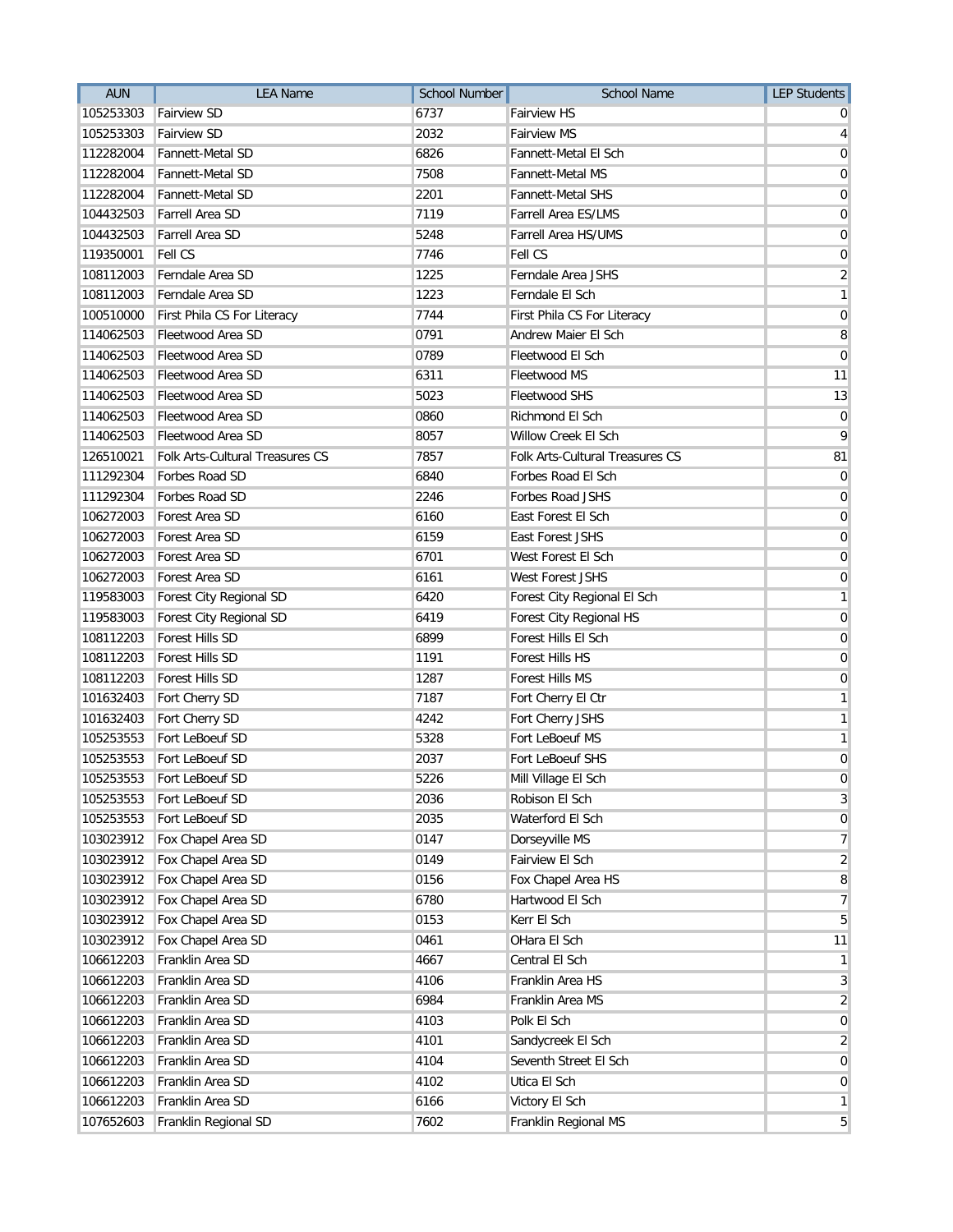| <b>AUN</b> | <b>LEA Name</b>                          | <b>School Number</b> | <b>School Name</b>                       | <b>LEP Students</b> |
|------------|------------------------------------------|----------------------|------------------------------------------|---------------------|
| 107652603  | Franklin Regional SD                     | 4360                 | Franklin Regional SHS                    |                     |
| 107652603  | Franklin Regional SD                     | 7163                 | Heritage El Sch                          | 7                   |
| 107652603  | Franklin Regional SD                     | 4354                 | Newlonsburg El Sch                       | $\overline{2}$      |
| 107652603  | Franklin Regional SD                     | 4357                 | Sloan El Sch                             | 5                   |
| 126513450  | Franklin Towne CHS                       | 7666                 | Franklin Towne CHS                       | 0                   |
| 147513703  | Franklin Towne Charter Elementary School | 8123                 | Franklin Towne Charter Elementary School | 0                   |
| 101262903  | Frazier SD                               | 6687                 | Central El Sch                           | 1                   |
| 101262903  | Frazier SD                               | 2126                 | Frazier HS                               | 0                   |
| 101262903  | Frazier SD                               | 7176                 | <b>Frazier MS</b>                        | 0                   |
| 101262903  | Frazier SD                               | 6686                 | Perry El Sch                             | 0                   |
| 127042853  | Freedom Area SD                          | 7052                 | Big Knob El Sch                          | 0                   |
| 127042853  | Freedom Area SD                          | 7050                 | Conway El Sch                            | $\mathbf 0$         |
| 127042853  | Freedom Area SD                          | 7865                 | Freedom Area Intrmd Sch                  | 0                   |
| 127042853  | Freedom Area SD                          | 6564                 | Freedom Area MS                          | 0                   |
| 127042853  | Freedom Area SD                          | 6563                 | Freedom Area SHS                         | 1                   |
| 128033053  | Freeport Area SD                         | 0591                 | <b>Buffalo El Sch</b>                    | 0                   |
| 128033053  | Freeport Area SD                         | 0593                 | Freeport Area JHS                        | 0                   |
| 128033053  | Freeport Area SD                         | 0594                 | Freeport Area SHS                        | $\overline{2}$      |
| 128033053  | Freeport Area SD                         | 0590                 | Freeport Kdg Ctr                         | $\mathbf 0$         |
| 128033053  | Freeport Area SD                         | 0592                 | South Buffalo El Sch                     | 0                   |
| 126513270  | Freire CS                                | 7586                 | <b>Freire CS</b>                         | 8                   |
| 126517648  | Frontier Virtual Charter High School     | 8159                 | Frontier Virtual Charter High School     | 0                   |
| 109532804  | Galeton Area SD                          | 6223                 | Galeton Area Sch                         | $\mathbf 0$         |
| 125234103  | Garnet Valley SD                         | 7714                 | Bethel Springs El Sch                    | 15                  |
| 125234103  | Garnet Valley SD                         | 6506                 | Concord El Sch                           | $\overline{7}$      |
| 125234103  | Garnet Valley SD                         | 7486                 | Garnet Valley El Sch                     | 9                   |
| 125234103  | Garnet Valley SD                         | 1869                 | <b>Garnet Valley HS</b>                  | $\overline{7}$      |
| 125234103  | Garnet Valley SD                         | 7313                 | <b>Garnet Valley MS</b>                  | 7                   |
| 103024102  | Gateway SD                               | 0161                 | Dr Cleveland Steward Jr El Sch           | 5                   |
| 103024102  | Gateway SD                               | 0157                 | Evergreen El Sch                         | 12                  |
| 103024102  | Gateway SD                               | 0167                 | Gateway MS                               | $\mathbf{1}$        |
| 103024102  | Gateway SD                               | 0170                 | <b>Gateway SHS</b>                       | 14                  |
| 103024102  | Gateway SD                               | 0169                 | Moss Side MS                             | 3                   |
| 103024102  | <b>Gateway SD</b>                        | 0168                 | Pitcairn El Sch                          | 0                   |
| 103024102  | Gateway SD                               | 5191                 | Ramsey El Sch                            | 11                  |
| 103024102  | Gateway SD                               | 0165                 | University Park El Sch                   | 6                   |
| 105253903  | General McLane SD                        | 2038                 | Edinboro El Sch                          | $\overline{2}$      |
| 105253903  | General McLane SD                        | 2040                 | General McLane HS                        | 3                   |
| 105253903  | General McLane SD                        | 5225                 | James W Parker MS                        | 3                   |
| 105253903  | General McLane SD                        | 2039                 | McKean El Sch                            | $\overline{0}$      |
| 126513260  | Germantown Settlement CS                 | 7585                 | Germantown Settlement CS                 | 0                   |
| 112013753  | Gettysburg Area SD                       | 0009                 | Eisenhower El Sch                        | 0                   |
| 112013753  | Gettysburg Area SD                       | 0006                 | Franklin Twp El Sch                      | $\mathbf 0$         |
| 112013753  | Gettysburg Area SD                       | 8176                 | Franklin Twp El Sch                      | 17                  |
| 112013753  | Gettysburg Area SD                       | 6271                 | Gettysburg Area HS                       | 16                  |
| 112013753  | Gettysburg Area SD                       | 0010                 | Gettysburg Area MS                       | 14                  |
| 112013753  | Gettysburg Area SD                       | 5126                 | James Gettys El Sch                      | 11                  |
| 112013753  | Gettysburg Area SD                       | 7592                 | Lincoln El Sch                           | 34                  |
| 197010542  | Gettysburg Montessori Charter School     | 8147                 | Gettysburg Montessori Charter School     | $\mathbf 0$         |
| 129544907  | Gillingham Charter School                | 8161                 | Gillingham Charter School                | 0                   |
| 105254053  | Girard SD                                | 2042                 | Elk Valley El Sch                        | $\mathbf{1}$        |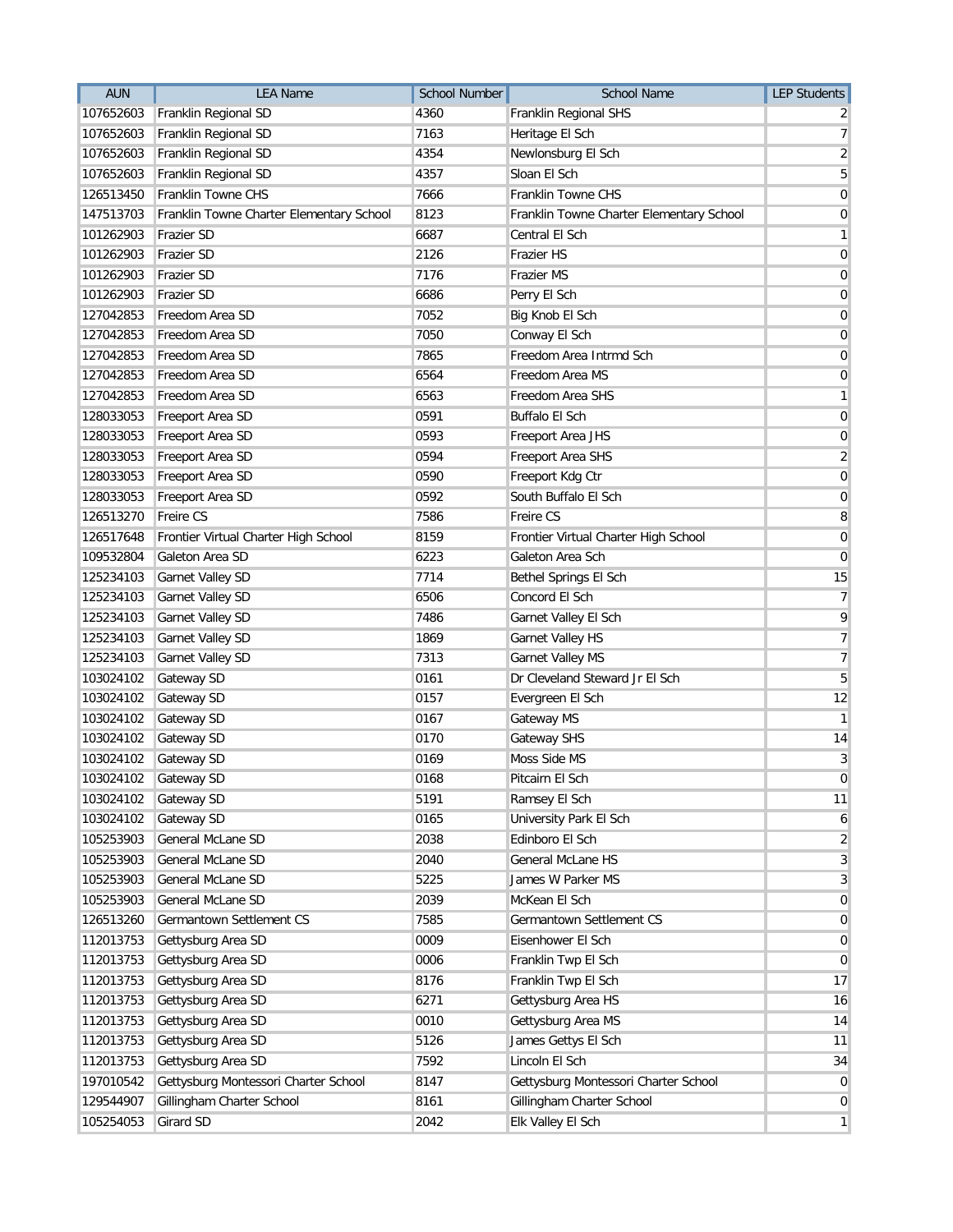| <b>AUN</b> | <b>LEA Name</b>              | <b>School Number</b> | <b>School Name</b>            | <b>LEP Students</b>     |
|------------|------------------------------|----------------------|-------------------------------|-------------------------|
| 105254053  | Girard SD                    | 2043                 | Girard HS                     |                         |
| 105254053  | <b>Girard SD</b>             | 6777                 | Rice Avenue MS                | 0                       |
| 110173003  | Glendale SD                  | 6952                 | Glendale El Sch               | 0                       |
| 110173003  | Glendale SD                  | 5219                 | Glendale JSHS                 | 0                       |
| 126513380  | Global Leadership Academy CS | 7639                 | Global Leadership Academy CS  | 6                       |
| 114063003  | Governor Mifflin SD          | 0793                 | Brecknock El Sch              | 0                       |
| 114063003  | Governor Mifflin SD          | 0794                 | Cumru El Sch                  | $\mathbf 0$             |
| 114063003  | Governor Mifflin SD          | 0801                 | <b>Governor Mifflin MS</b>    | $\overline{7}$          |
| 114063003  | Governor Mifflin SD          | 0802                 | <b>Governor Mifflin SHS</b>   | 15                      |
| 114063003  | Governor Mifflin SD          | 6794                 | Intermediate Sch              | 17                      |
| 114063003  | Governor Mifflin SD          | 8096                 | Mifflin Park El Sch           | 27                      |
| 124153510  | Graystone Academy CS         | 7728                 | Graystone Academy CS          | 66                      |
| 124153503  | <b>Great Valley SD</b>       | 1368                 | Charlestown El Sch            | 1                       |
| 124153503  | <b>Great Valley SD</b>       | 7695                 | General Wayne El Sch          | 5                       |
| 124153503  | <b>Great Valley SD</b>       | 1424                 | <b>Great Valley HS</b>        | 9                       |
| 124153503  | <b>Great Valley SD</b>       | 1422                 | <b>Great Valley MS</b>        | 10                      |
| 124153503  | <b>Great Valley SD</b>       | 6479                 | Kathryn D. Markley El Sch     | 19                      |
| 124153503  | <b>Great Valley SD</b>       | 1461                 | Sugartown El Sch              | 25                      |
| 108112502  | Greater Johnstown SD         | 5315                 | East Side El Sch              | 4                       |
| 108112502  | Greater Johnstown SD         | 1252                 | Greater Johnstown MS          | 2                       |
| 108112502  | Greater Johnstown SD         | 1251                 | Greater Johnstown SHS         | 6                       |
| 108112502  | Greater Johnstown SD         | 1250                 | West Side El Sch              | 7                       |
| 107653102  | Greater Latrobe SD           | 4379                 | Baggaley El Sch               | 2                       |
| 107653102  | Greater Latrobe SD           | 6957                 | <b>Greater Latrobe JHS</b>    | 1                       |
| 107653102  | Greater Latrobe SD           | 4845                 | Greater Latrobe SHS           | 1                       |
| 107653102  | Greater Latrobe SD           | 4386                 | Latrobe El Sch                | 1                       |
| 107653102  | <b>Greater Latrobe SD</b>    | 4380                 | Mountain View El Sch          | 1                       |
| 118402603  | Greater Nanticoke Area SD    | 7768                 | <b>GNA El Ctr</b>             | 1                       |
| 118402603  | Greater Nanticoke Area SD    | 7610                 | Greater Nanticoke Area Ed Ctr | 4                       |
| 118402603  | Greater Nanticoke Area SD    | 5242                 | Greater Nanticoke Area SHS    | $\overline{7}$          |
| 118402603  | Greater Nanticoke Area SD    | 2933                 | J F Kennedy El Sch            | 1                       |
| 118402603  | Greater Nanticoke Area SD    | 2939                 | K M Smith El Sch              | $\overline{\mathbf{c}}$ |
| 126510005  | Green Woods CS               | 7748                 | Green Woods CS                | 0                       |
| 112283003  | Greencastle-Antrim SD        | 2202                 | Greencastle-Antrim El Sch     | 6                       |
| 112283003  | Greencastle-Antrim SD        | 5117                 | Greencastle-Antrim MS         | $\overline{2}$          |
| 112283003  | Greencastle-Antrim SD        | 7427                 | Greencastle-Antrim Pri Sch    | 3                       |
| 112283003  | Greencastle-Antrim SD        | 2206                 | Greencastle-Antrim SHS        | $\overline{2}$          |
| 107653203  | Greensburg Salem SD          | 7329                 | Amos K Hutchinson El Sch      | 6                       |
| 107653203  | Greensburg Salem SD          | 4373                 | Greensburg-Salem HS           | $\overline{0}$          |
| 107653203  | Greensburg Salem SD          | 4372                 | Greensburg-Salem MS           | 0                       |
| 107653203  | Greensburg Salem SD          | 5166                 | Metzgar El Sch                | $\overline{0}$          |
| 107653203  | Greensburg Salem SD          | 5165                 | Nicely El Sch                 | 0                       |
| 104432803  | Greenville Area SD           | 3135                 | East El Sch                   | 1                       |
| 104432803  | Greenville Area SD           | 3137                 | Greenville JSHS               | $\overline{2}$          |
| 104432803  | Greenville Area SD           | 3133                 | Hempfield El Sch              | $\overline{2}$          |
| 115503004  | Greenwood SD                 | 7062                 | Greenwood El Sch              | $\overline{0}$          |
| 115503004  | Greenwood SD                 | 6341                 | Greenwood HS                  | 0                       |
| 115503004  | Greenwood SD                 | 7468                 | Greenwood MS                  | 0                       |
| 104432903  | Grove City Area SD           | 6125                 | George Jr Republic HS         | 19                      |
| 104432903  | Grove City Area SD           | 7316                 | George Jr Republic MS         | 0                       |
| 104432903  | Grove City Area SD           | 3145                 | Grove City Area HS            | $\mathbf{0}$            |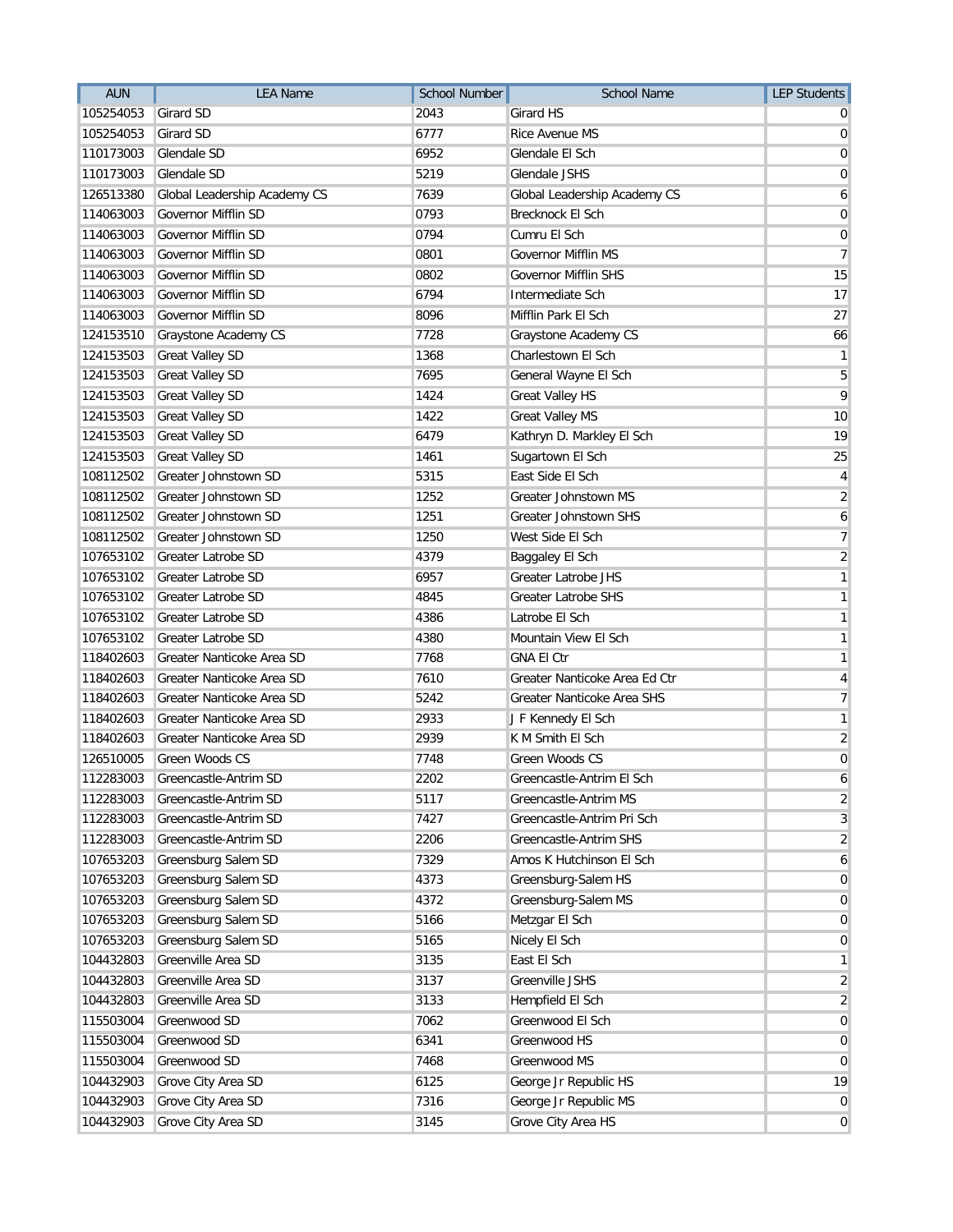| <b>AUN</b> | <b>LEA Name</b>           | <b>School Number</b> | <b>School Name</b>              | <b>LEP Students</b>     |
|------------|---------------------------|----------------------|---------------------------------|-------------------------|
| 104432903  | Grove City Area SD        | 3144                 | Grove City Area MS              |                         |
| 104432903  | Grove City Area SD        | 8202                 | Grove City Area MS              | 0                       |
| 104432903  | Grove City Area SD        | 3143                 | Highland El Sch                 | 1                       |
| 104432903  | Grove City Area SD        | 6844                 | Hillview El Sch                 | 1                       |
| 104432903  | Grove City Area SD        | 7120                 | Washington Kdg Ctr              | 0                       |
| 108057079  | HOPE for Hyndman CS       | 8154                 | HOPE for Hyndman Charter School | 0                       |
| 115222504  | Halifax Area SD           | 1753                 | Enders-Fisherville El Sch       | 1                       |
| 115222504  | Halifax Area SD           | 5038                 | Halifax Area El Sch             | $\mathbf 0$             |
| 115222504  | Halifax Area SD           | 6330                 | <b>Halifax Area HS</b>          | 0                       |
| 115222504  | Halifax Area SD           | 6331                 | Halifax Area MS                 | 0                       |
| 114063503  | Hamburg Area SD           | 0808                 | Hamburg Area HS                 | 7                       |
| 114063503  | Hamburg Area SD           | 7447                 | Hamburg Area Middle School      | 7                       |
| 114063503  | Hamburg Area SD           | 0807                 | Hamburg El Sch                  | 0                       |
| 114063503  | Hamburg Area SD           | 0809                 | Perry El Sch                    | $\overline{2}$          |
| 114063503  | Hamburg Area SD           | 0804                 | <b>Strausstown El Sch</b>       | $\overline{0}$          |
| 114063503  | Hamburg Area SD           | 7992                 | <b>Tilden El Center</b>         | 3                       |
| 114063503  | Hamburg Area SD           | 0806                 | Upper Bern El Sch               | 0                       |
| 103024603  | Hampton Township SD       | 0175                 | Central El Sch                  | 1                       |
| 103024603  | Hampton Township SD       | 5190                 | Hampton HS                      | $\overline{\mathbf{c}}$ |
| 103024603  | Hampton Township SD       | 0179                 | Hampton MS                      | 3                       |
| 103024603  | Hampton Township SD       | 0178                 | Poff El Sch                     | $\mathbf 0$             |
| 103024603  | Hampton Township SD       | 0176                 | Wyland El Sch                   | 10                      |
| 118403003  | Hanover Area SD           | 2891                 | Hanover Area JSHS               | 11                      |
| 118403003  | Hanover Area SD           | 7007                 | Hanover Area Memorial El Sch    | 9                       |
| 118403003  | Hanover Area SD           | 8199                 | Hanover Green El Sch            | 1                       |
| 118403003  | Hanover Area SD           | 2887                 | Hanover Green El Sch            | $\mathbf 0$             |
| 118403003  | Hanover Area SD           | 2888                 | Lee Park El Sch                 | 5                       |
| 118403003  | Hanover Area SD           | 2889                 | Lyndwood El Sch                 | 0                       |
| 112672803  | Hanover Public SD         | 4565                 | Clearview El Sch                | 9                       |
| 112672803  | Hanover Public SD         | 4570                 | Hanover MS                      | 34                      |
| 112672803  | Hanover Public SD         | 4571                 | <b>Hanover SHS</b>              | 25                      |
| 112672803  | Hanover Public SD         | 4566                 | Hanover Street El Sch           | 39                      |
| 112672803  | Hanover Public SD         | 4568                 | Washington El Sch               | 12                      |
| 105254353  | Harbor Creek SD           | 2047                 | Clark El Sch                    | 0                       |
| 105254353  | Harbor Creek SD           | 2048                 | Harbor Creek Junior HS          | 1                       |
| 105254353  | Harbor Creek SD           | 7948                 | Harbor Creek Senior HS          | 1                       |
| 105254353  | Harbor Creek SD           | 2046                 | Klein El Sch                    | 2                       |
| 105254353  | Harbor Creek SD           | 5227                 | Rolling Ridge El Sch            | $\overline{0}$          |
| 126513290  | Hardy Williams Academy CS | 7588                 | Hardy Williams Academy CS       | 1                       |
| 110173504  | Harmony Area SD           | 7195                 | Harmony Area El Sch             | $\overline{0}$          |
| 110173504  | Harmony Area SD           | 1547                 | Harmony Area HS                 | 0                       |
| 110173504  | Harmony Area SD           | 7196                 | Harmony Area MS                 | 0                       |
| 115222752  | Harrisburg City SD        | 7899                 | ACTS @ William Penn School      | $\overline{0}$          |
| 115222752  | Harrisburg City SD        | 1764                 | Benjamin Franklin Sch           | 26                      |
| 115222752  | Harrisburg City SD        | 1769                 | Camp Curtin Sch                 | 47                      |
| 115222752  | Harrisburg City SD        | 7900                 | Career Technology Academy       | $\overline{0}$          |
| 115222752  | Harrisburg City SD        | 1765                 | Downey Sch                      | 30                      |
| 115222752  | Harrisburg City SD        | 1766                 | Foose Sch                       | 100                     |
| 115222752  | Harrisburg City SD        | 1757                 | Hamilton Sch                    | $\overline{0}$          |
| 115222752  | Harrisburg City SD        | 6333                 | Harrisburg HS                   | 208                     |
| 115222752  | Harrisburg City SD        | 7902                 | Harrisburg HS - SciTech Cmp     | 9                       |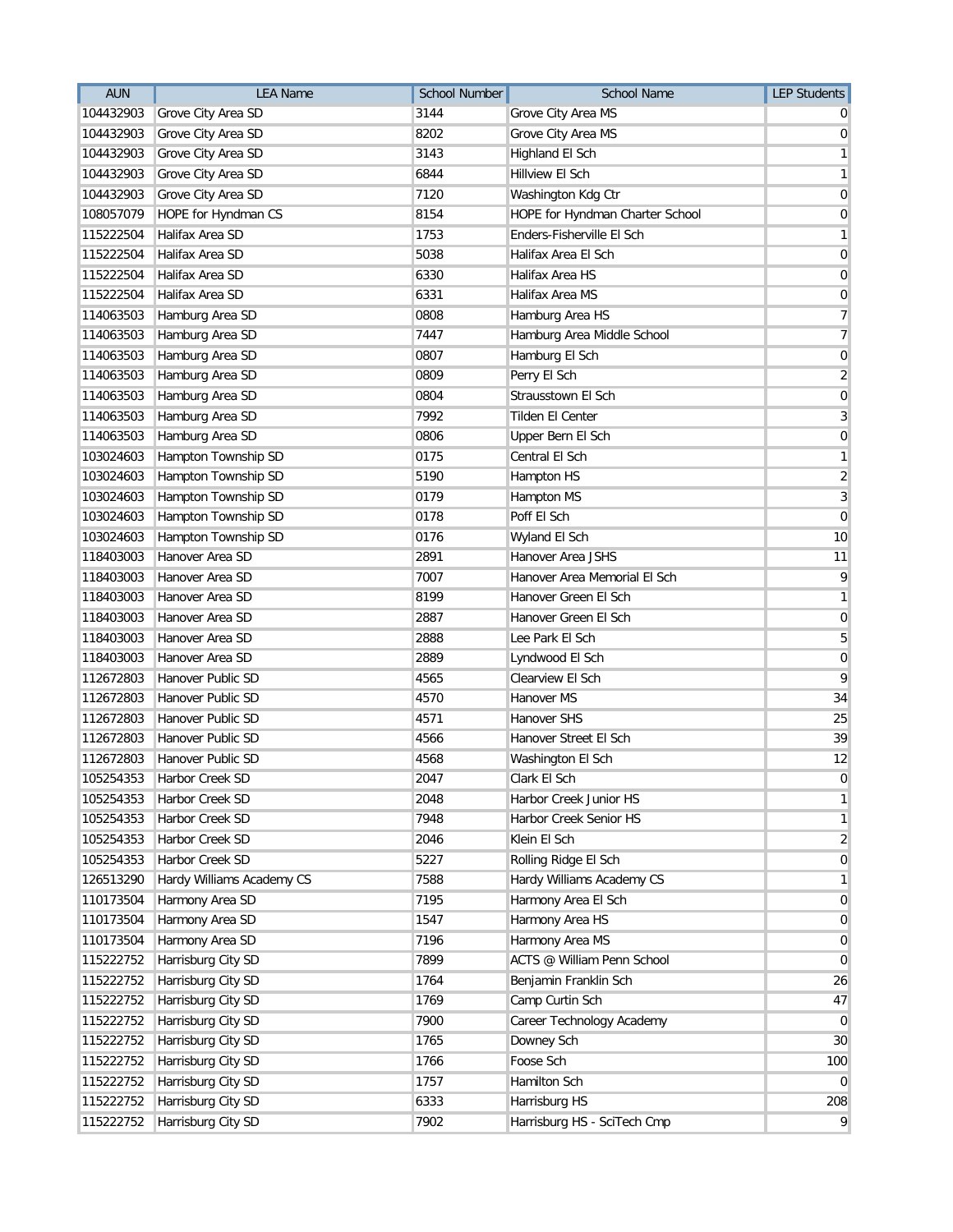| <b>AUN</b> | <b>LEA Name</b>                | <b>School Number</b> | School Name                    | <b>LEP Students</b> |
|------------|--------------------------------|----------------------|--------------------------------|---------------------|
| 115222752  | Harrisburg City SD             | 1758                 | Lincoln Sch                    |                     |
| 115222752  | Harrisburg City SD             | 1759                 | Marshall Sch                   | 93                  |
| 115222752  | Harrisburg City SD             | 7901                 | Math Science Academy           | $\overline{2}$      |
| 115222752  | Harrisburg City SD             | 1767                 | Melrose Sch                    | 34                  |
| 115222752  | Harrisburg City SD             | 7623                 | Rowland Sch                    | 97                  |
| 115222752  | Harrisburg City SD             | 7667                 | Scott Sch                      | 76                  |
| 115222752  | Harrisburg City SD             | 1761                 | Shimmell Sch                   | 0                   |
| 115222752  | Harrisburg City SD             | 1762                 | Steele Sch                     | $\mathbf 0$         |
| 115222752  | Harrisburg City SD             | 7959                 | Steele Sch                     | $\mathbf 0$         |
| 115222752  | Harrisburg City SD             | 7464                 | William Penn Sch               | 0                   |
| 123463603  | Hatboro-Horsham SD             | 5079                 | Blair Mill El Sch              | 11                  |
| 123463603  | Hatboro-Horsham SD             | 3268                 | Crooked Billet El Sch          | 6                   |
| 123463603  | Hatboro-Horsham SD             | 3271                 | <b>Hallowell El Sch</b>        | 4                   |
| 123463603  | Hatboro-Horsham SD             | 3272                 | Hatboro-Horsham SHS            | 9                   |
| 123463603  | Hatboro-Horsham SD             | 6639                 | Keith Valley MS                | $\overline{2}$      |
| 123463603  | Hatboro-Horsham SD             | 7600                 | Limekiln-Simmons El Sch        | $\overline{3}$      |
| 123463603  | Hatboro-Horsham SD             | 3267                 | Pennypack El Sch               | 3                   |
| 123463603  | Hatboro-Horsham SD             | 3270                 | Simmons El Sch                 | 1                   |
| 125234502  | Haverford Township SD          | 1871                 | Chatham Park El Sch            | 1                   |
| 125234502  | Haverford Township SD          | 1876                 | Chestnutwold El Sch            | 3                   |
| 125234502  | Haverford Township SD          | 1877                 | Coopertown El Sch              | $\overline{4}$      |
| 125234502  | Haverford Township SD          | 1878                 | <b>Haverford MS</b>            | 11                  |
| 125234502  | Haverford Township SD          | 1879                 | <b>Haverford SHS</b>           | 6                   |
| 125234502  | Haverford Township SD          | 1874                 | Lynnewood El Sch               | 5                   |
| 125234502  | Haverford Township SD          | 1875                 | Manoa El Sch                   | 8                   |
| 118403302  | Hazleton Area SD               | 7605                 | Arthur Street El Sch           | $\Omega$            |
| 118403302  | Hazleton Area SD               | 7937                 | Arthur Street El Sch           | 64                  |
| 118403302  | Hazleton Area SD               | 8100                 | Arthur Street El Sch Annex     | 0                   |
| 118403302  | Hazleton Area SD               | 7661                 | Drums EI/MS                    | 4                   |
| 118403302  | Hazleton Area SD               | 6718                 | Freeland EI/MS                 | 21                  |
| 118403302  | Hazleton Area SD               | 4855                 | Hazle El Sch                   | $\mathbf 0$         |
| 118403302  | Hazleton Area SD               | 7348                 | <b>Hazleton Area HS</b>        | 457                 |
| 118403302  | Hazleton Area SD               | 7936                 | <b>Hazleton EI/MS</b>          | 191                 |
| 118403302  | Hazleton Area SD               | 6930                 | Heights Terrace El/MS          | 265                 |
| 118403302  | Hazleton Area SD               | 7004                 | McAdoo-Kelayres El Sch         | 0                   |
| 118403302  | Hazleton Area SD               | 8245                 | McAdoo-Kelayres El/MS          | 55                  |
| 118403302  | Hazleton Area SD               | 7340                 | Valley El/MS                   | 2                   |
| 118403302  | Hazleton Area SD               | 7569                 | West Hazleton El/MS            | 170                 |
| 134677866  | Helen Thackston Charter School | 8041                 | Helen Thackston Charter School | 86                  |
| 113363103  | Hempfield SD                   | 5236                 | Centerville El Sch             | 31                  |
| 113363103  | Hempfield SD                   | 5055                 | Centerville MS                 | 23                  |
| 113363103  | Hempfield SD                   | 2574                 | East Petersburg El Sch         | 14                  |
| 113363103  | Hempfield SD                   | 2577                 | Farmdale El Sch                | 4                   |
| 113363103  | Hempfield SD                   | 2578                 | <b>Hempfield SHS</b>           | 72                  |
| 113363103  | Hempfield SD                   | 6294                 | Landisville Intrmd Ctr         | 10                  |
| 113363103  | Hempfield SD                   | 7421                 | Landisville MS                 | 15                  |
| 113363103  | Hempfield SD                   | 7442                 | Landisville Pri Ctr            | 24                  |
| 113363103  | Hempfield SD                   | 2576                 | Mountville El Sch              | 21                  |
| 113363103  | Hempfield SD                   | 2575                 | Rohrerstown El Sch             | 54                  |
| 107653802  | Hempfield Area SD              | 6851                 | Bovard El Sch                  | $\overline{0}$      |
| 107653802  | Hempfield Area SD              | 7747                 | Crossroads Sch                 | $\mathbf{0}$        |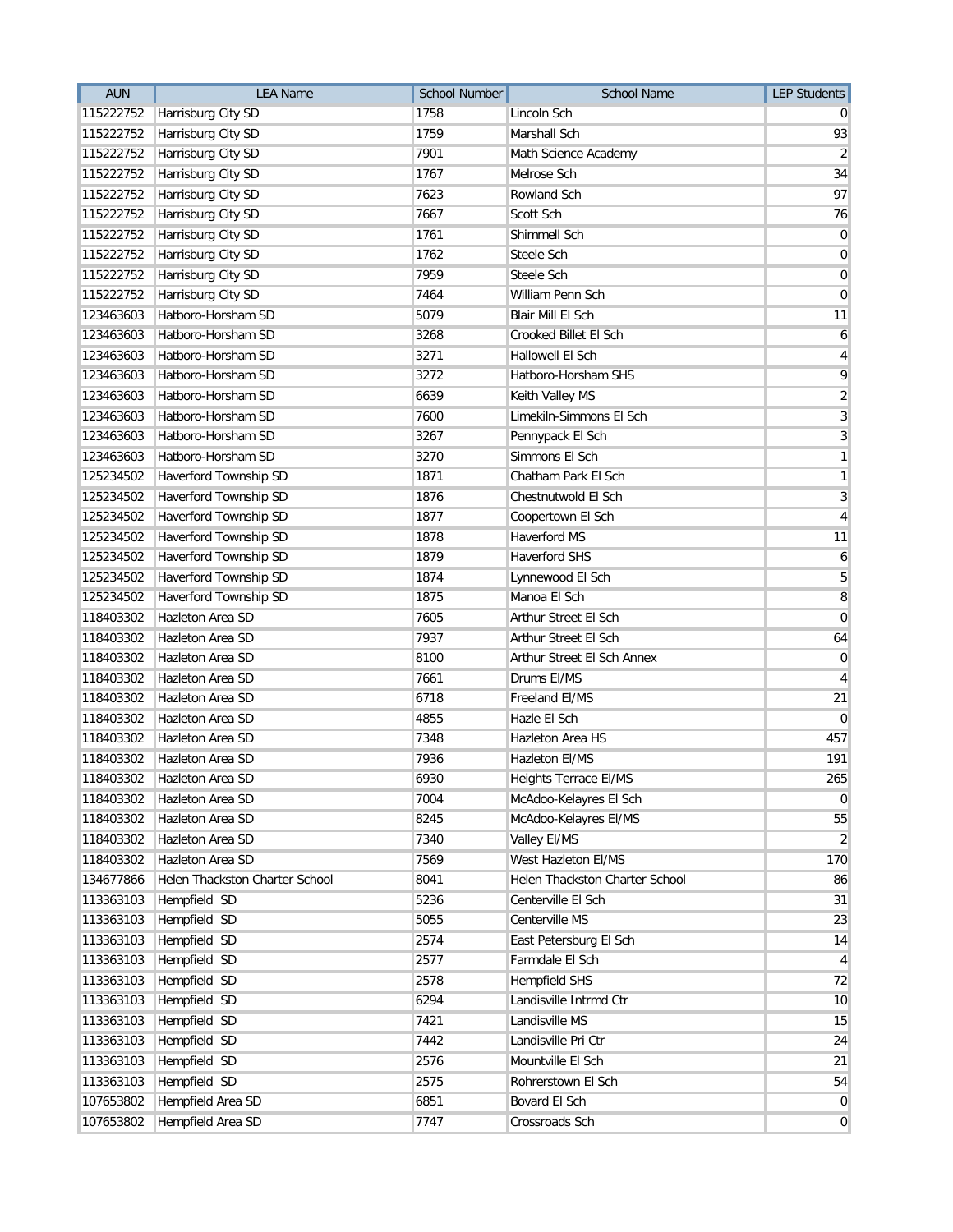| <b>AUN</b> | <b>LEA Name</b>                         | <b>School Number</b> | School Name                             | <b>LEP Students</b>     |
|------------|-----------------------------------------|----------------------|-----------------------------------------|-------------------------|
| 107653802  | Hempfield Area SD                       | 4393                 | East Hempfield El Sch                   |                         |
| 107653802  | Hempfield Area SD                       | 4389                 | Fort Allen El Sch                       | 5                       |
| 107653802  | Hempfield Area SD                       | 7268                 | Harrold MS                              | $\overline{\mathbf{c}}$ |
| 107653802  | Hempfield Area SD                       | 4404                 | Hempfield Area SHS                      | $\sqrt{2}$              |
| 107653802  | Hempfield Area SD                       | 4394                 | Maxwell El Sch                          | 0                       |
| 107653802  | Hempfield Area SD                       | 5359                 | Stanwood El Sch                         | 0                       |
| 107653802  | Hempfield Area SD                       | 7269                 | Wendover MS                             | 0                       |
| 107653802  | Hempfield Area SD                       | 4399                 | West Hempfield El Sch                   | 0                       |
| 107653802  | Hempfield Area SD                       | 7270                 | West Hempfield MS                       | 0                       |
| 107653802  | Hempfield Area SD                       | 4400                 | West Point El Sch                       | 0                       |
| 104433303  | Hermitage SD                            | 3146                 | Artman El Sch                           | 7                       |
| 104433303  | Hermitage SD                            | 5247                 | Delahunty MS                            | $\mathbf 0$             |
| 104433303  | Hermitage SD                            | 8069                 | Delahunty MS                            | 1                       |
| 104433303  | Hermitage SD                            | 8070                 | Hermitage MS                            | 0                       |
| 104433303  | Hermitage SD                            | 3149                 | Hermitage MS                            | 0                       |
| 104433303  | Hermitage SD                            | 3150                 | <b>Hickory HS</b>                       | $\overline{\mathbf{c}}$ |
| 104433303  | Hermitage SD                            | 3147                 | Karen A. Ionta El Sch                   | 2                       |
| 103024753  | <b>Highlands SD</b>                     | 0182                 | Fairmount Primary Center                | 1                       |
| 103024753  | <b>Highlands SD</b>                     | 0180                 | Fawn Primary Center                     | $\boldsymbol{0}$        |
| 103024753  | <b>Highlands SD</b>                     | 0191                 | Grandview Upper El Sch                  | 0                       |
| 103024753  | <b>Highlands SD</b>                     | 8198                 | Heights Early Childhood Center          | 0                       |
| 103024753  | <b>Highlands SD</b>                     | 0190                 | Heights El Sch                          | 0                       |
| 103024753  | <b>Highlands SD</b>                     | 7202                 | <b>Highlands MS</b>                     | 1                       |
| 103024753  | <b>Highlands SD</b>                     | 5153                 | <b>Highlands SHS</b>                    | 1                       |
| 108073503  | Hollidaysburg Area SD                   | 0888                 | Allegheny El Sch #1                     | $\boldsymbol{0}$        |
| 108073503  | Hollidaysburg Area SD                   | 7097                 | Charles W Longer El Sch                 | 0                       |
| 108073503  | Hollidaysburg Area SD                   | 7381                 | Foot of Ten El Sch                      | 10                      |
| 108073503  | Hollidaysburg Area SD                   | 6195                 | Frankstown El Sch                       | 6                       |
| 108073503  | Hollidaysburg Area SD                   | 0927                 | Hollidaysburg Area JHS                  | 0                       |
| 108073503  | Hollidaysburg Area SD                   | 5207                 | Hollidaysburg Area SHS                  | 1                       |
| 128323303  | Homer-Center SD                         | 6797                 | Homer-Center El Sch                     | 0                       |
| 128323303  | Homer-Center SD                         | 2331                 | Homer-Center JSHS                       | 0                       |
| 126510003  | Hope CS                                 | 7723                 | Hope CS                                 | $\mathbf 0$             |
| 127044103  | Hopewell Area SD                        | 0672                 | Hopewell El Sch                         | 1                       |
| 127044103  | Hopewell Area SD                        | 0674                 | <b>Hopewell JHS</b>                     | 0                       |
| 127044103  | Hopewell Area SD                        | 0675                 | <b>Hopewell SHS</b>                     | 1                       |
| 127044103  | <b>Hopewell Area SD</b>                 | 0671                 | Independence El Sch                     | 1                       |
| 127044103  | Hopewell Area SD                        | 7280                 | Margaret Ross El Sch                    | 0                       |
| 127044103  | Hopewell Area SD                        | 0669                 | Raccoon El Sch                          | $\overline{0}$          |
| 119355028  | Howard Gardner Multiple Intelligence CS | 8209                 | Howard Gardner Multiple Intelligence CS | 0                       |
| 111312503  | Huntingdon Area SD                      | 2298                 | Brady-Henderson Mill Creek El           | 0                       |
| 111312503  | Huntingdon Area SD                      | 5333                 | Huntingdon Area MS                      | 4                       |
| 111312503  | Huntingdon Area SD                      | 2305                 | Huntingdon Area SHS                     | 3                       |
| 111312503  | Huntingdon Area SD                      | 2303                 | Jackson-Miller El Sch                   | 0                       |
| 111312503  | Huntingdon Area SD                      | 7525                 | Southside El Sch                        | $\overline{2}$          |
| 111312503  | Huntingdon Area SD                      | 7620                 | Standing Stone El Sch                   | 4                       |
| 114060392  | I-LEAD Charter School                   | 8155                 | I-LEAD Charter School                   | 31                      |
| 126513200  | Imani Education Circle CS               | 7579                 | Imani Educationl Circle CS              | 2                       |
| 126512980  | Imhotep Institute CHS                   | 7542                 | Imhotep Institute CHS                   | 1                       |
| 126513510  | Independence CS                         | 7683                 | Independence CS                         | 41                      |
| 128323703  | Indiana Area SD                         | 2314                 | Ben Franklin El Sch                     | 9                       |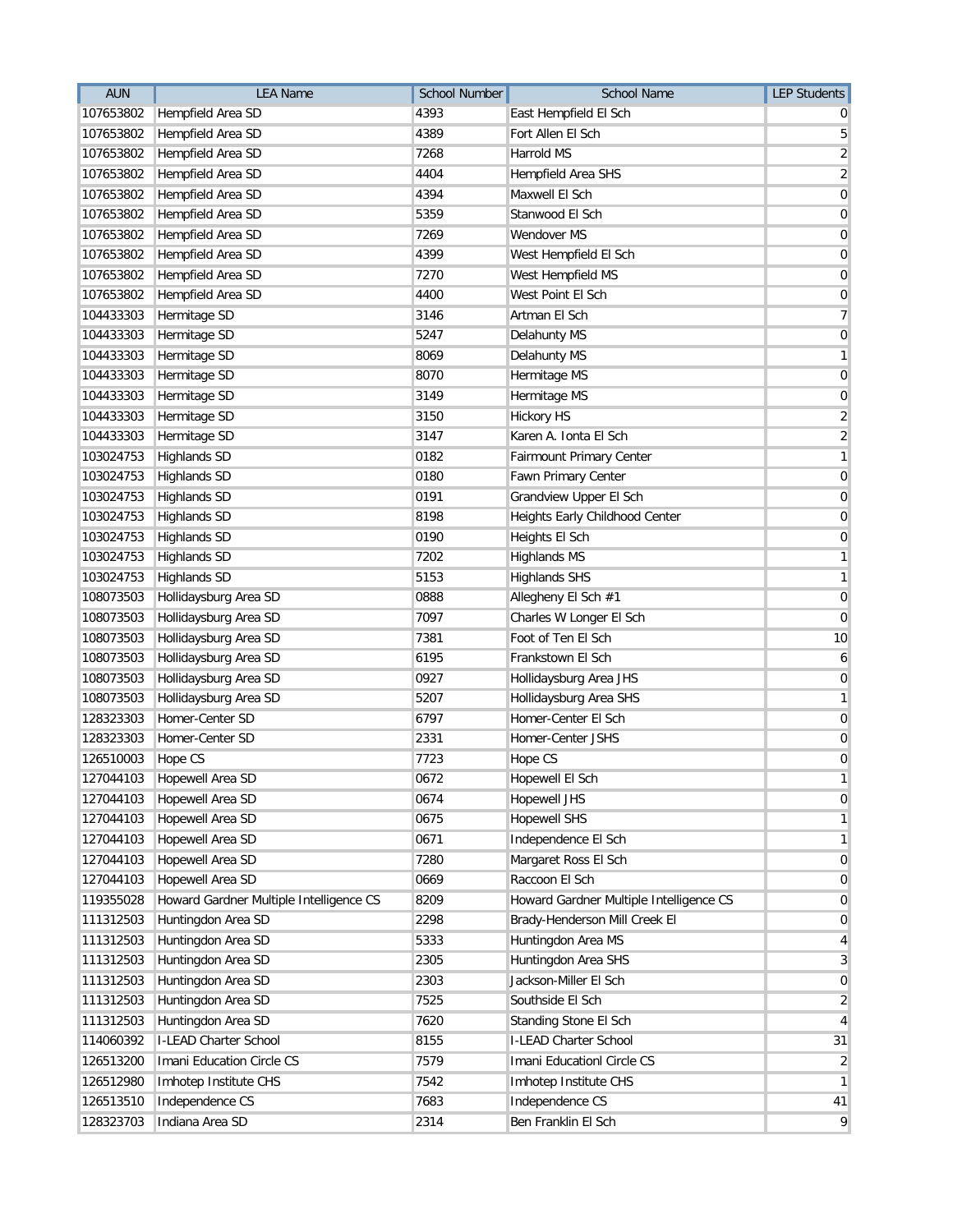| <b>AUN</b> | <b>LEA Name</b>                | <b>School Number</b> | <b>School Name</b>             | <b>LEP Students</b>     |
|------------|--------------------------------|----------------------|--------------------------------|-------------------------|
| 128323703  | Indiana Area SD                | 4964                 | East Pike El Sch               |                         |
| 128323703  | Indiana Area SD                | 2321                 | Eisenhower El Sch              | 14                      |
| 128323703  | Indiana Area SD                | 2322                 | Horace Mann El Sch             | 15                      |
| 128323703  | Indiana Area SD                | 2324                 | Indiana Area JHS               | 11                      |
| 128323703  | Indiana Area SD                | 2325                 | Indiana Area SHS               | 7                       |
| 115220001  | <b>Infinity CS</b>             | 7765                 | Infinity CS                    | $\mathbf 0$             |
| 125235103  | Interboro SD                   | 1881                 | Glenolden Sch                  | 5                       |
| 125235103  | Interboro SD                   | 1885                 | <b>Interboro SHS</b>           | $\overline{\mathbf{c}}$ |
| 125235103  | Interboro SD                   | 7643                 | Kindergarten Academy           | $\sqrt{2}$              |
| 125235103  | Interboro SD                   | 1883                 | Norwood Sch                    | $\overline{\mathbf{c}}$ |
| 125235103  | Interboro SD                   | 6508                 | Prospect Park Sch              | 9                       |
| 125235103  | Interboro SD                   | 4847                 | <b>Tinicum Sch</b>             | 3                       |
| 105256553  | <b>Iroquois SD</b>             | 2052                 | Iroquois El Sch                | $\overline{2}$          |
| 105256553  | <b>Iroquois SD</b>             | 4817                 | <b>Iroquois JSHS</b>           | 0                       |
| 105256553  | <b>Iroquois SD</b>             | 2051                 | Wesleyville El Sch             | $\mathbf 0$             |
| 104433604  | Jamestown Area SD              | 6127                 | Jamestown Area El Sch          | 0                       |
| 104433604  | Jamestown Area SD              | 6126                 | Jamestown Area JSHS            | 0                       |
| 107654103  | Jeannette City SD              | 8024                 | Jeannette McKee El Sch         | 0                       |
| 107654103  | Jeannette City SD              | 7405                 | Jeannette McKee EI/MS          | 0                       |
| 107654103  | Jeannette City SD              | 8025                 | Jeannette McKee MS             | 0                       |
| 107654103  | Jeannette City SD              | 4412                 | Jeannette SHS                  | 0                       |
| 106333407  | Jefferson County-DuBois AVTS   | 5180                 | Jefferson County-DuBois AVTS   | 0                       |
| 101303503  | Jefferson-Morgan SD            | 7029                 | Jefferson-Morgan El Sch        | 1                       |
| 101303503  | Jefferson-Morgan SD            | 2280                 | Jefferson-Morgan MS/HS         | $\overline{0}$          |
| 123463803  | Jenkintown SD                  | 3276                 | Jenkintown El Sch              | 16                      |
| 123463803  | Jenkintown SD                  | 3277                 | Jenkintown HS                  | 0                       |
| 123463803  | Jenkintown SD                  | 7598                 | Jenkintown MS                  | 0                       |
| 123463803  | Jenkintown SD                  | 8049                 | Jenkintown Middle/High School  | 2                       |
| 117414003  | Jersey Shore Area SD           | 3031                 | Avis El Sch                    | 0                       |
| 117414003  | Jersey Shore Area SD           | 5243                 | Jersey Shore Area El Sch       | 0                       |
| 117414003  | Jersey Shore Area SD           | 3034                 | Jersey Shore Area SHS          | 1                       |
| 117414003  | Jersey Shore Area SD           | 3033                 | Jersey Shore MS                | 0                       |
| 117414003  | Jersey Shore Area SD           | 6988                 | Nippenose Valley El Sch        | $\mathbf 0$             |
|            | 117414003 Jersey Shore Area SD | 5060                 | Salladasburg El Sch            | 0                       |
| 121135003  | Jim Thorpe Area SD             | 1307                 | Jim Thorpe Area SHS            | 4                       |
| 121135003  | Jim Thorpe Area SD             | 6965                 | L B Morris El Sch              | $\overline{2}$          |
| 121135003  | Jim Thorpe Area SD             | 7785                 | Penn/Kidder Campus             | 3                       |
| 133513315  | John B. Stetson Charter School | 8149                 | John B. Stetson Charter School | 193                     |
| 109243503  | Johnsonburg Area SD            | 5326                 | Johnsonburg Area El Sch        | $\overline{0}$          |
| 109243503  | Johnsonburg Area SD            | 6218                 | Johnsonburg Area HS            | $\overline{0}$          |
| 111343603  | Juniata County SD              | 2394                 | East Juniata JSHS              | 0                       |
| 111343603  | Juniata County SD              | 2390                 | Fayette Twp El Sch             | 0                       |
| 111343603  | Juniata County SD              | 4947                 | Fermanagh-Mifflintown El Sch   | 37                      |
| 111343603  | Juniata County SD              | 6255                 | Juniata SHS                    | 10                      |
| 111343603  | Juniata County SD              | 2399                 | Lack-Tuscarora El Sch          | $\mathbf 0$             |
| 111343603  | Juniata County SD              | 2391                 | Monroe Twp El Sch              | $\mathbf 0$             |
| 111343603  | Juniata County SD              | 2395                 | Mountain View El Sch           | 0                       |
| 111343603  | Juniata County SD              | 2392                 | Susquehanna Twp El Sch         | 0                       |
| 111343603  | Juniata County SD              | 2393                 | Thompsontown-Delaware El Sch   | $\overline{0}$          |
| 111343603  | Juniata County SD              | 7220                 | Tuscarora MS                   | 0                       |
| 111343603  | Juniata County SD              | 2400                 | Tuscarora Valley El Sch        | $\overline{0}$          |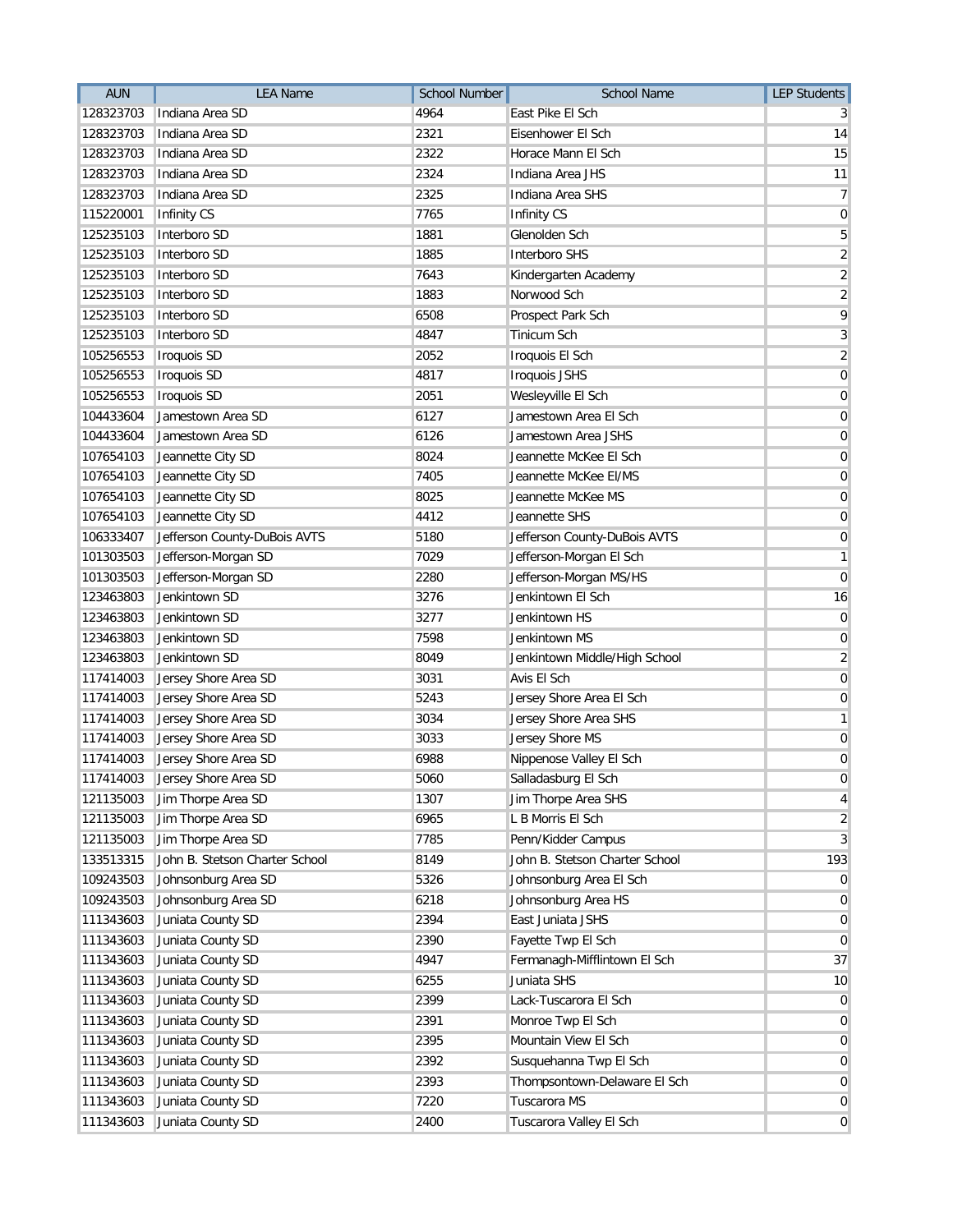| <b>AUN</b> | <b>LEA Name</b>                          | <b>School Number</b> | <b>School Name</b>                       | <b>LEP Students</b> |
|------------|------------------------------------------|----------------------|------------------------------------------|---------------------|
| 111343603  | Juniata County SD                        | 2396                 | Walker Twp El Sch                        |                     |
| 111312804  | Juniata Valley SD                        | 5230                 | Juniata Valley El Sch                    | 0                   |
| 111312804  | Juniata Valley SD                        | 2308                 | Juniata Valley JSHS                      | 0                   |
| 126510013  | KIPP Philadelphia Charter School         | 7776                 | KIPP Philadelphia Charter School         | 3                   |
| 172510793  | KIPP West Philadelphia Preparatory Chart | 8124                 | KIPP West Philadelphia Preparatory Chart | 0                   |
| 109422303  | Kane Area SD                             | 5244                 | Kane Area El Sch                         | 0                   |
| 109422303  | Kane Area SD                             | 5245                 | Kane Area HS                             | $\mathbf 0$         |
| 109422303  | Kane Area SD                             | 3100                 | Kane Area MS                             | 0                   |
| 109422303  | Kane Area SD                             | 3099                 | Mt Jewett El Sch                         | 0                   |
| 104103603  | Karns City Area SD                       | 4906                 | Bruin El Sch                             | 0                   |
| 104103603  | Karns City Area SD                       | 1153                 | Chicora El Sch                           | $\mathbf 0$         |
| 104103603  | Karns City Area SD                       | 1154                 | Karns City HS                            | 0                   |
| 104103603  | Karns City Area SD                       | 7396                 | Sugarcreek El Sch                        | 0                   |
| 124154003  | Kennett Consolidated SD                  | 8172                 | Bancroft El Sch                          | 97                  |
| 124154003  | Kennett Consolidated SD                  | 1401                 | Greenwood El Sch                         | 94                  |
| 124154003  | Kennett Consolidated SD                  | 6482                 | Kennett HS                               | 113                 |
| 124154003  | Kennett Consolidated SD                  | 6834                 | Kennett MS                               | 94                  |
| 124154003  | Kennett Consolidated SD                  | 6481                 | Mary D Lang El Sch                       | 0                   |
| 124154003  | Kennett Consolidated SD                  | 8171                 | Mary D Lang Kdg Ctr                      | 62                  |
| 124154003  | Kennett Consolidated SD                  | 1400                 | New Garden El Sch                        | 94                  |
| 106166503  | Keystone SD                              | 6694                 | Keystone El Sch                          | 0                   |
| 106166503  | Keystone SD                              | 1486                 | Keystone JSHS                            | 0                   |
| 110183602  | Keystone Central SD                      | 7795                 | <b>Bucktail Area MS</b>                  | 0                   |
| 110183602  | Keystone Central SD                      | 6241                 | <b>Bucktail HS</b>                       | $\mathbf 0$         |
| 110183602  | Keystone Central SD                      | 7589                 | Central Mountain HS                      | $\overline{2}$      |
| 110183602  | Keystone Central SD                      | 7590                 | Central Mountain MS                      | 4                   |
| 110183602  | Keystone Central SD                      | 4815                 | Dickey El Sch                            | 0                   |
| 110183602  | Keystone Central SD                      | 1568                 | Lamar Twp El Sch                         | 0                   |
| 110183602  | Keystone Central SD                      | 4917                 | Liberty-Curtin El Sch                    | 0                   |
| 110183602  | Keystone Central SD                      | 1570                 | Mill Hall El Sch                         | $\mathbf 0$         |
| 110183602  | Keystone Central SD                      | 6242                 | Renovo El Sch                            | $\mathbf 0$         |
| 110183602  | Keystone Central SD                      | 6245                 | Robb El Sch                              | 10                  |
| 110183602  | Keystone Central SD                      | 7474                 | Sugar Valley El Sch                      | 0                   |
| 110183602  | Keystone Central SD                      | 1588                 | Woodward El Sch                          | 0                   |
| 104432830  | Keystone Education Center CS             | 7506                 | Keystone Education Center CS             | 0                   |
| 103025002  | Keystone Oaks SD                         | 7461                 | Dormont El Sch                           | 8                   |
| 103025002  | Keystone Oaks SD                         | 0203                 | Fred L Aiken El Sch                      | $\overline{2}$      |
| 103025002  | Keystone Oaks SD                         | 5112                 | Keystone Oaks HS                         | 15                  |
| 103025002  | Keystone Oaks SD                         | 7462                 | Keystone Oaks MS                         | 6                   |
| 103025002  | Keystone Oaks SD                         | 0204                 | Myrtle Ave Sch                           | 19                  |
| 126510017  | Khepera CS                               | 7826                 | Khepera CS                               | 0                   |
| 107654403  | Kiski Area SD                            | 7190                 | Allegheny-Hyde Park El Sch               | 0                   |
| 107654403  | Kiski Area SD                            | 6177                 | Bell Avon El Sch                         | 0                   |
| 107654403  | Kiski Area SD                            | 4431                 | Kiski Area HS                            | 0                   |
| 107654403  | Kiski Area SD                            | 7189                 | Kiski Area IHS                           | 1                   |
| 107654403  | Kiski Area SD                            | 4415                 | Laurel Point El Sch                      | 0                   |
| 107654403  | Kiski Area SD                            | 4516                 | Mamont El Sch                            | 4                   |
| 107654403  | Kiski Area SD                            | 4519                 | North Washington El Sch                  | $\overline{0}$      |
| 107654403  | Kiski Area SD                            | 7191                 | Vandergrift El Sch                       | 0                   |
| 107654403  | Kiski Area SD                            | 4520                 | Washington El Sch                        | 0                   |
| 114064003  | Kutztown Area SD                         | 6314                 | Albany El Sch                            | $\overline{0}$      |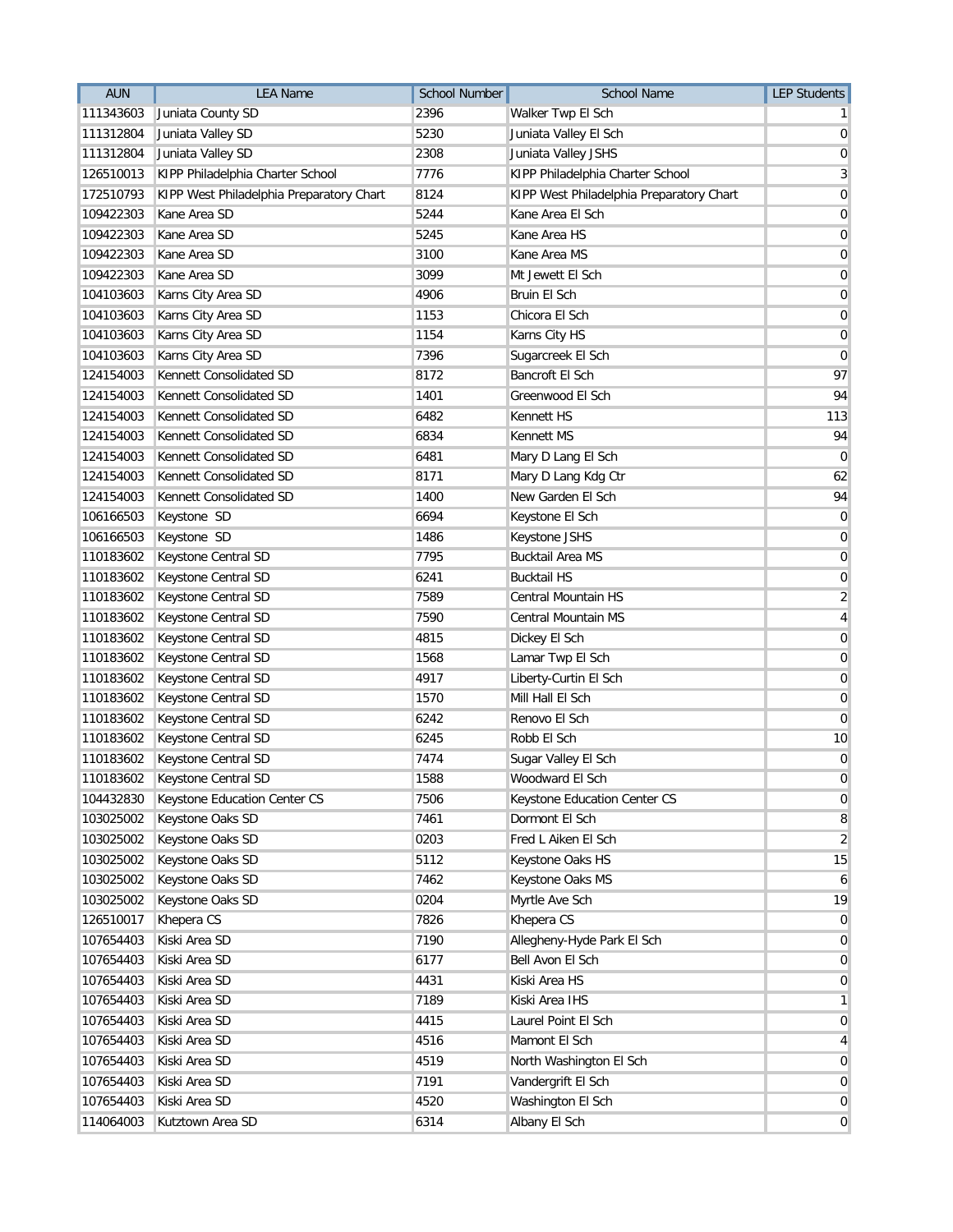| <b>AUN</b> | <b>LEA Name</b>                        | <b>School Number</b> | <b>School Name</b>                     | <b>LEP Students</b>     |
|------------|----------------------------------------|----------------------|----------------------------------------|-------------------------|
| 114064003  | Kutztown Area SD                       | 8095                 | Albany El Sch                          |                         |
| 114064003  | Kutztown Area SD                       | 0810                 | Greenwich-Lenhartsville El Sch         | 0                       |
| 114064003  | Kutztown Area SD                       | 6315                 | Kutztown Area MS                       | 0                       |
| 114064003  | Kutztown Area SD                       | 0816                 | Kutztown Area SHS                      | 0                       |
| 114064003  | Kutztown Area SD                       | 6316                 | Kutztown El Sch                        | 3                       |
| 114064003  | Kutztown Area SD                       | 0812                 | Maxatawny El Sch                       | 0                       |
| 113362940  | La Academia Partnership Charter School | 7538                 | La Academia Partnership Charter School | 32                      |
| 126513110  | Laboratory CS                          | 7565                 | Laboratory CS                          | 0                       |
| 119665003  | Lackawanna Trail SD                    | 4524                 | Lackawanna Trail El Ctr                | $\overline{2}$          |
| 119665003  | Lackawanna Trail SD                    | 4528                 | Lackawanna Trail JSHS                  | $\overline{\mathbf{c}}$ |
| 118403903  | Lake-Lehman SD                         | 2924                 | Lake-Lehman JSHS                       | 1                       |
| 118403903  | Lake-Lehman SD                         | 7060                 | Lake-Noxen El Sch                      | $\overline{0}$          |
| 118403903  | Lake-Lehman SD                         | 2922                 | Lehman-Jackson El Sch                  | 0                       |
| 118403903  | Lake-Lehman SD                         | 2920                 | Ross El Sch                            | 0                       |
| 119354603  | Lakeland SD                            | 6403                 | Lakeland El Sch                        | 3                       |
| 119354603  | Lakeland SD                            | 6404                 | <b>Lakeland JSHS</b>                   | 1                       |
| 119354603  | Lakeland SD                            | 7146                 | Mayfield El Sch                        | 0                       |
| 104433903  | Lakeview SD                            | 3155                 | Lakeview HS                            | $\overline{0}$          |
| 104433903  | Lakeview SD                            | 7069                 | Lakeview MS                            | 1                       |
| 104433903  | Lakeview SD                            | 3154                 | Oakview El Sch                         | 0                       |
| 113363603  | Lampeter-Strasburg SD                  | 2606                 | Hans Herr El Sch                       | 9                       |
| 113363603  | Lampeter-Strasburg SD                  | 7939                 | Lampeter El Sch                        | 7                       |
| 113363603  | Lampeter-Strasburg SD                  | 2607                 | Lampeter-Strasburg SHS                 | 13                      |
| 113363603  | Lampeter-Strasburg SD                  | 6297                 | Martin Meylin MS                       | 5                       |
| 113363603  | Lampeter-Strasburg SD                  | 6298                 | Strasburg El Sch                       | $\mathbf 0$             |
| 113363603  | Lampeter-Strasburg SD                  | 2601                 | Willow Street El Sch                   | $\mathbf 0$             |
| 113364002  | Lancaster SD                           | 7403                 | Buehrle Alternative Ed Sch             | $\mathbf 0$             |
| 113364002  | Lancaster SD                           | 2598                 | <b>Burrowes Sch</b>                    | 48                      |
| 113364002  | Lancaster SD                           | 7182                 | Carter and MacRae El Sch               | 42                      |
| 113364002  | Lancaster SD                           | 2599                 | Elizabeth R Martin El Sch              | 34                      |
| 113364002  | Lancaster SD                           | 2581                 | Fulton El Sch                          | 89                      |
| 113364002  | Lancaster SD                           | 2589                 | George Washington El Sch               | 132                     |
| 113364002  | Lancaster SD                           | 2592                 | Hamilton El Sch                        | 67                      |
| 113364002  | Lancaster SD                           | 2593                 | Hand MS                                | 159                     |
| 113364002  | Lancaster SD                           | 2597                 | James Buchanan El Sch                  | 19                      |
| 113364002  | Lancaster SD                           | 5056                 | King El Sch                            | 130                     |
| 113364002  | Lancaster SD                           | 2584                 | Lafayette El Sch                       | 80                      |
| 113364002  | Lancaster SD                           | 2595                 | Lincoln MS                             | 92                      |
| 113364002  | Lancaster SD                           | 2596                 | McCaskey Campus                        | 501                     |
| 113364002  | Lancaster SD                           | 7922                 | Phoenix Academy                        | 116                     |
| 113364002  | Lancaster SD                           | 6762                 | Price El Sch                           | 52                      |
| 113364002  | Lancaster SD                           | 2594                 | Reynolds MS                            | 107                     |
| 113364002  | Lancaster SD                           | 2587                 | Ross El Sch                            | 47                      |
| 113364002  | Lancaster SD                           | 2590                 | Thomas Wharton El Sch                  | 31                      |
| 113364002  | Lancaster SD                           | 2600                 | Wheatland MS                           | 89                      |
| 113364002  | Lancaster SD                           | 2591                 | Wickersham El Sch                      | 62                      |
| 101264003  | Laurel Highlands SD                    | 2146                 | Clark El Sch                           | 0                       |
| 101264003  | Laurel Highlands SD                    | 2163                 | Hatfield El Sch                        | 0                       |
| 101264003  | Laurel Highlands SD                    | 4700                 | Hutchinson El Sch                      | $\overline{0}$          |
| 101264003  | Laurel Highlands SD                    | 5146                 | Laurel Highlands MS                    | $\mathbf{1}$            |
| 101264003  | Laurel Highlands SD                    | 6600                 | Laurel Highlands SHS                   | $\overline{0}$          |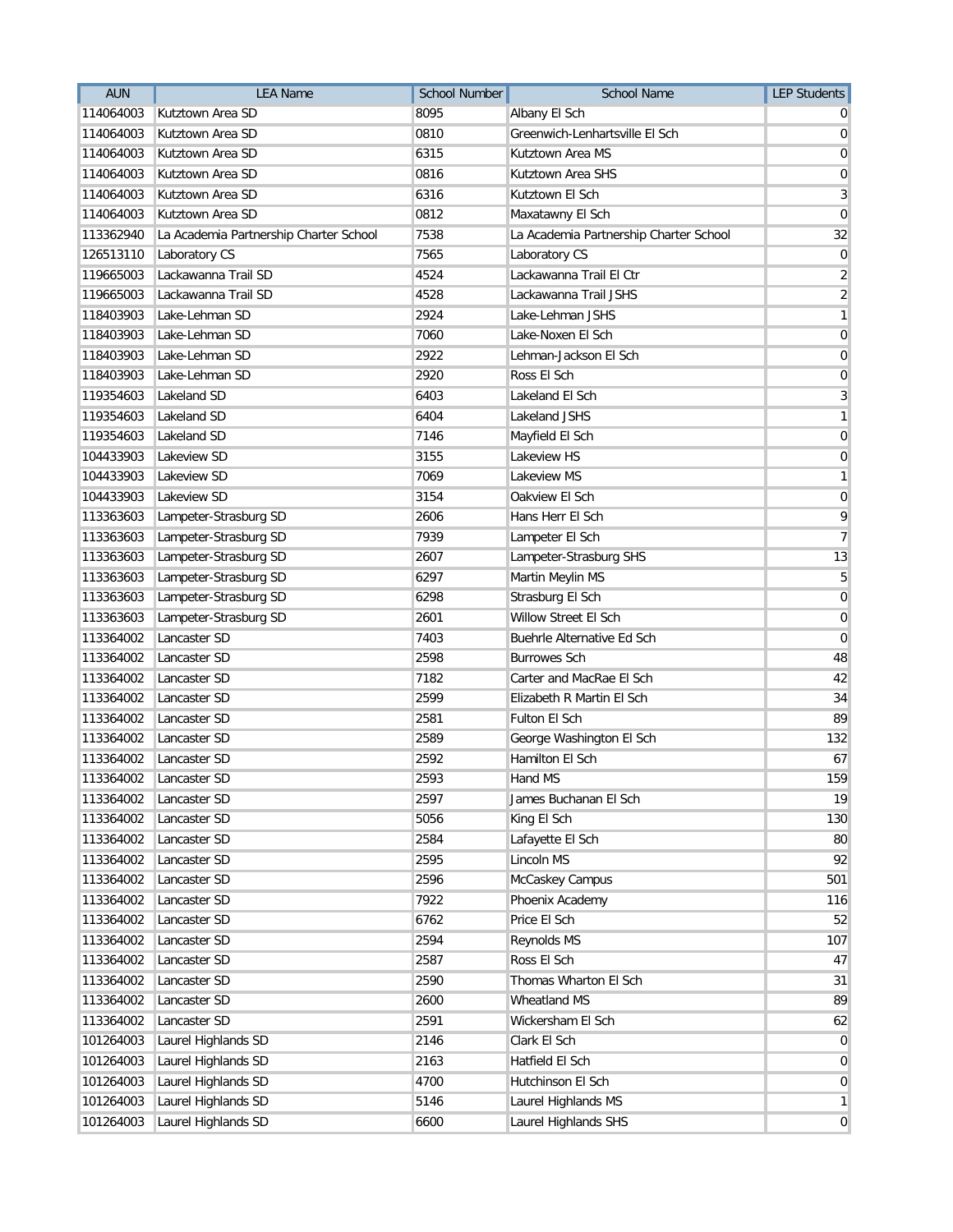| <b>AUN</b> | <b>LEA Name</b>                          | <b>School Number</b> | <b>School Name</b>                       | <b>LEP Students</b> |
|------------|------------------------------------------|----------------------|------------------------------------------|---------------------|
| 101264003  | Laurel Highlands SD                      | 4820                 | Marshall El Sch                          |                     |
| 104374003  | Laurel SD                                | 7001                 | Laurel El Sch                            | 0                   |
| 104374003  | Laurel SD                                | 2680                 | Laurel JSHS                              | 0                   |
| 104374207  | Lawrence County CTC                      | 4940                 | Lawrence County CTC                      | $\mathbf 0$         |
| 113384603  | Lebanon SD                               | 6616                 | Harding El Sch                           | 49                  |
| 113384603  | Lebanon SD                               | 5337                 | Houck El Sch                             | 17                  |
| 113384603  | Lebanon SD                               | 2754                 | Lebanon MS                               | 181                 |
| 113384603  | Lebanon SD                               | 5155                 | Lebanon SHS                              | 221                 |
| 113384603  | Lebanon SD                               | 6894                 | Northwest El Sch                         | 70                  |
| 113384603  | Lebanon SD                               | 2746                 | Southeast El Sch                         | 41                  |
| 113384603  | Lebanon SD                               | 2743                 | Southwest El Sch                         | 35                  |
| 128034503  | Leechburg Area SD                        | 6579                 | David Leech El Sch                       | $\overline{7}$      |
| 128034503  | Leechburg Area SD                        | 7923                 | Leechburg Area HS                        | $\boldsymbol{0}$    |
| 128034503  | Leechburg Area SD                        | 0603                 | Leechburg Area HS                        | 0                   |
| 128034503  | Leechburg Area SD                        | 7478                 | Leechburg Area MS                        | 0                   |
| 120480002  | Lehigh Valley Academy Regional CS        | 7681                 | Lehigh Valley Academy Regional CS        | 32                  |
| 120483170  | Lehigh Valley CHS for Performing Arts    | 7634                 | Lehigh Valley CHS for Performing Arts    | 0                   |
| 139481451  | Lehigh Valley Dual Language Charter Scho | 8130                 | Lehigh Valley Dual Language Charter Scho | 62                  |
| 121135503  | Lehighton Area SD                        | 1312                 | East Penn El Sch                         | $\boldsymbol{0}$    |
| 121135503  | Lehighton Area SD                        | 1313                 | Franklin El Sch                          | 4                   |
| 121135503  | Lehighton Area SD                        | 1315                 | Lehighton Area HS                        | $\sqrt{2}$          |
| 121135503  | Lehighton Area SD                        | 1314                 | Lehighton Area MS                        | 1                   |
| 121135503  | Lehighton Area SD                        | 1311                 | Mahoning El Sch                          | 0                   |
| 121135503  | Lehighton Area SD                        | 1310                 | Shull-David El Sch                       | 4                   |
| 128034607  | Lenape Tech                              | 4807                 | Lenape Tech                              | 0                   |
| 116604003  | Lewisburg Area SD                        | 4665                 | Donald H Eichhorn MS                     | 15                  |
| 116604003  | Lewisburg Area SD                        | 4084                 | Kelly El Sch                             | 15                  |
| 116604003  | Lewisburg Area SD                        | 4085                 | Lewisburg HS                             | 12                  |
| 116604003  | Lewisburg Area SD                        | 4081                 | Linntown El Sch                          | 7                   |
| 107654903  | Ligonier Valley SD                       | 6940                 | Laurel Valley El Sch                     | $\boldsymbol{0}$    |
| 107654903  | Ligonier Valley SD                       | 4437                 | Laurel Valley MS/HS                      | $\boldsymbol{0}$    |
| 107654903  | Ligonier Valley SD                       | 4442                 | Ligonier Valley HS                       | 0                   |
| 107654903  | Ligonier Valley SD                       | 4440                 | Ligonier Valley MS                       | $\mathbf 0$         |
|            | 107654903 Ligonier Valley SD             | 5361                 | Mellon El Sch                            | $\mathbf{1}$        |
| 112673500  | Lincoln CS                               | 7675                 | Lincoln CS                               | 86                  |
| 175390169  | Lincoln Leadership Academy Charter Schoo | 8125                 | Lincoln Leadership Academy Charter Schoo | 12                  |
| 127040002  | Lincoln Park Performing Arts CS          | 7859                 | Lincoln Park Performing Arts CS          | 1                   |
| 116493503  | Line Mountain SD                         | 3529                 | Dalmatia El Sch                          | 0                   |
| 116493503  | Line Mountain SD                         | 3531                 | Leck Kill El Sch                         | 0                   |
| 116493503  | Line Mountain SD                         | 3532                 | Line Mountain JSHS                       | 1                   |
| 116493503  | Line Mountain SD                         | 6786                 | <b>Trevorton El Sch</b>                  | 5                   |
| 112015203  | Littlestown Area SD                      | 7784                 | Alloway Creek Intrmd Sch                 | 1                   |
| 112015203  | Littlestown Area SD                      | 0014                 | Littlestown SHS                          | 4                   |
| 112015203  | Littlestown Area SD                      | 0013                 | Maple Avenue MS                          | 3                   |
| 112015203  | Littlestown Area SD                      | 0012                 | Rolling Acres El Sch                     | 9                   |
| 115224003  | Lower Dauphin SD                         | 1747                 | Conewago El Sch                          | 1                   |
| 115224003  | Lower Dauphin SD                         | 1752                 | East Hanover El Sch                      | 11                  |
| 115224003  | Lower Dauphin SD                         | 1775                 | Londonderry El Sch                       | 7                   |
| 115224003  | Lower Dauphin SD                         | 1776                 | Lower Dauphin HS                         | 4                   |
| 115224003  | Lower Dauphin SD                         | 7414                 | Lower Dauphin MS                         | 9                   |
| 115224003  | Lower Dauphin SD                         | 1774                 | Nye El Sch                               | 4                   |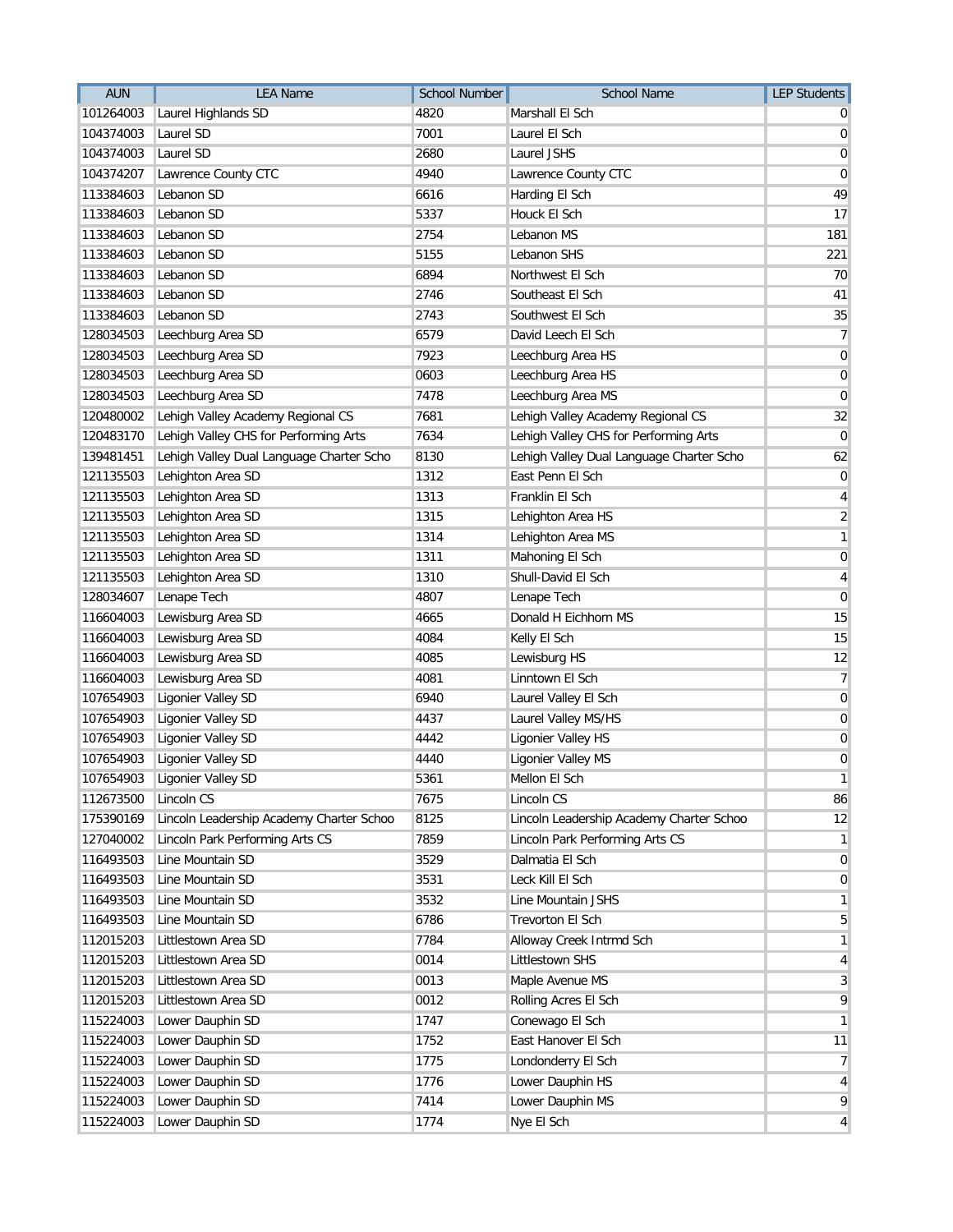| <b>AUN</b> | <b>LEA Name</b>               | <b>School Number</b> | <b>School Name</b>             | <b>LEP Students</b> |
|------------|-------------------------------|----------------------|--------------------------------|---------------------|
| 115224003  | Lower Dauphin SD              | 7844                 | Price                          |                     |
| 115224003  | Lower Dauphin SD              | 1797                 | South Hanover El Sch           | 5                   |
| 123464502  | Lower Merion SD               | 3293                 | Bala-Cynwyd MS                 | 17                  |
| 123464502  | Lower Merion SD               | 7597                 | Belmont Hills El Sch           | 9                   |
| 123464502  | Lower Merion SD               | 3286                 | Cynwyd Sch                     | 3                   |
| 123464502  | Lower Merion SD               | 3291                 | Gladwyne Sch                   | 9                   |
| 123464502  | Lower Merion SD               | 3296                 | <b>Harriton SHS</b>            | 17                  |
| 123464502  | Lower Merion SD               | 3295                 | Lower Merion HS                | 21                  |
| 123464502  | <b>Lower Merion SD</b>        | 3287                 | Merion El Sch                  | 20                  |
| 123464502  | Lower Merion SD               | 3288                 | Penn Valley Sch                | 12                  |
| 123464502  | Lower Merion SD               | 3289                 | Penn Wynne Sch                 | 9                   |
| 123464502  | Lower Merion SD               | 3294                 | Welsh Valley MS                | 14                  |
| 123464603  | Lower Moreland Township SD    | 4960                 | Lower Moreland HS              | 10                  |
| 123464603  | Lower Moreland Township SD    | 7212                 | Murray Avenue Sch              | 11                  |
| 123464603  | Lower Moreland Township SD    | 3297                 | Pine Road El Sch               | 98                  |
| 117414203  | Loyalsock Township SD         | 3036                 | Donald E. Schick Sch           | 4                   |
| 117414203  | Loyalsock Township SD         | 3037                 | Loyalsock Twp MS               | $\mathbf 0$         |
| 117414203  | Loyalsock Township SD         | 4828                 | Loyalsock Twp SHS              | $\mathbf 0$         |
| 126513150  | MAST Community Charter School | 7574                 | MAST Community Charter School  | 23                  |
| 129544503  | Mahanoy Area SD               | 7223                 | Mahanoy Area El Sch            | 7                   |
| 129544503  | Mahanoy Area SD               | 7012                 | Mahanoy Area HS                | $\sqrt{2}$          |
| 129544503  | Mahanoy Area SD               | 3902                 | Mahanoy Area MS                | $\mathbf 0$         |
| 102023030  | Manchester Academic CS        | 7549                 | Manchester Academic CS         | 0                   |
| 113364403  | Manheim Central SD            | 2611                 | Burgard El Sch                 | $\mathbf 0$         |
| 113364403  | Manheim Central SD            | 7954                 | Burgard El Sch                 | 8                   |
| 113364403  | Manheim Central SD            | 7955                 | Doe Run El Sch                 | $\overline{7}$      |
| 113364403  | Manheim Central SD            | 7356                 | Doe Run El Sch                 | $\mathbf 0$         |
| 113364403  | Manheim Central SD            | 2616                 | Elm Tree El Sch                | 0                   |
| 113364403  | Manheim Central SD            | 7953                 | Manheim Central MS             | 7                   |
| 113364403  | Manheim Central SD            | 2617                 | Manheim Central MS             | $\mathbf 0$         |
| 113364403  | Manheim Central SD            | 2618                 | Manheim Central SHS            | 4                   |
| 113364403  | Manheim Central SD            | 2614                 | Mastersonville El Sch          | 0                   |
| 113364403  | Manheim Central SD            | 2615                 | Sporting Hill El Sch           | 0                   |
| 113364403  | Manheim Central SD            | 2610                 | Stiegel El Sch                 | $\boldsymbol{0}$    |
| 113364403  | Manheim Central SD            | 7956                 | Stiegel El Sch                 | 3                   |
| 113364503  | Manheim Township SD           | 2619                 | <b>Brecht Sch</b>              | 30                  |
| 113364503  | Manheim Township SD           | 6733                 | <b>Bucher Sch</b>              | 17                  |
| 113364503  | Manheim Township SD           | 8246                 | Landis Run Intermediate School | 21                  |
| 113364503  | Manheim Township SD           | 2623                 | Manheim Twp HS                 | 39                  |
| 113364503  | Manheim Township SD           | 5114                 | Manheim Twp MS                 | 25                  |
| 113364503  | Manheim Township SD           | 7609                 | Neff 6                         | 0                   |
| 113364503  | Manheim Township SD           | 2621                 | Neff Sch                       | 16                  |
| 113364503  | Manheim Township SD           | 4708                 | Nitrauer Sch                   | 23                  |
| 113364503  | Manheim Township SD           | 7383                 | Reidenbaugh El Sch             | 10                  |
| 113364503  | Manheim Township SD           | 2620                 | Schaeffer Sch                  | 17                  |
| 126513480  | Mariana Bracetti Academy CS   | 7672                 | Mariana Bracetti Academy CS    | 160                 |
| 128325203  | Marion Center Area SD         | 8068                 | Canoe-Grant El Sch             | 0                   |
| 128325203  | Marion Center Area SD         | 8067                 | Creekside-Washington El Sch    | 0                   |
| 128325203  | Marion Center Area SD         | 7184                 | Marion Center Area El Sch      | $\mathbf 0$         |
| 128325203  | Marion Center Area SD         | 2339                 | Marion Center Area JR/SR HS    | 0                   |
| 128325203  | Marion Center Area SD         | 6581                 | Marion Center Area MS          | $\overline{0}$      |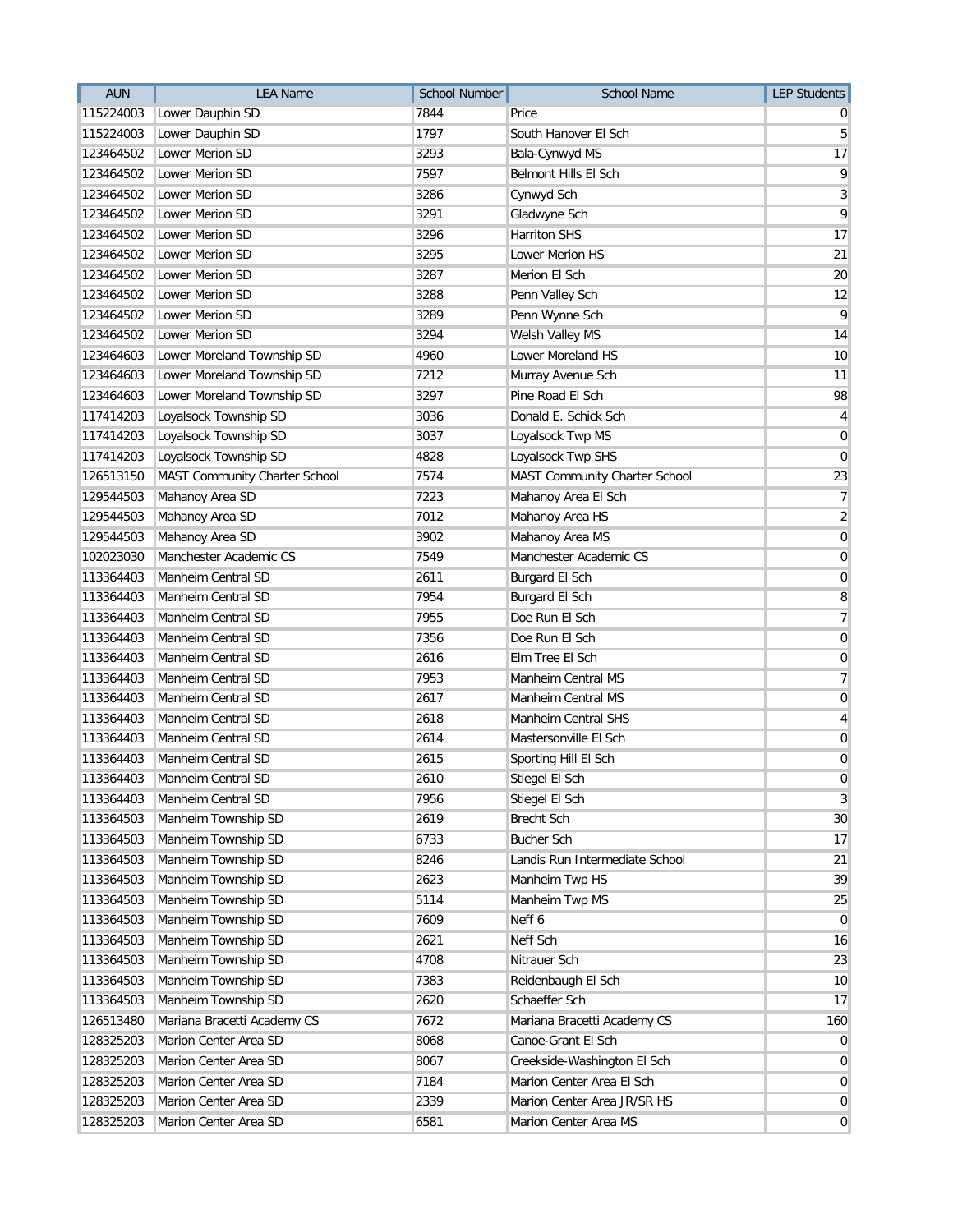| <b>AUN</b> | <b>LEA Name</b>                      | <b>School Number</b> | <b>School Name</b>                   | <b>LEP Students</b> |
|------------|--------------------------------------|----------------------|--------------------------------------|---------------------|
| 128325203  | Marion Center Area SD                | 8066                 | Rayne El Sch                         |                     |
| 128325203  | Marion Center Area SD                | 8138                 | W.A. McCreery El Sch                 | $\mathbf 0$         |
| 126510014  | Maritime Academy Charter School      | 7777                 | Maritime Academy CS                  | 7                   |
| 125235502  | Marple Newtown SD                    | 1898                 | <b>Culbertson El Sch</b>             | 3                   |
| 125235502  | Marple Newtown SD                    | 1899                 | Loomis El Sch                        | 12                  |
| 125235502  | Marple Newtown SD                    | 1902                 | Marple Newtown SHS                   | 8                   |
| 125235502  | Marple Newtown SD                    | 1901                 | Paxon Hollow MS                      | 13                  |
| 125235502  | Marple Newtown SD                    | 1894                 | Russell El Sch                       | 19                  |
| 125235502  | Marple Newtown SD                    | 1896                 | Worrall El Sch                       | 12                  |
| 104105003  | Mars Area SD                         | 7929                 | Mars Area Centennial Sch             | 5                   |
| 104105003  | Mars Area SD                         | 1155                 | Mars Area El Sch                     | 6                   |
| 104105003  | Mars Area SD                         | 5363                 | Mars Area MS                         | 1                   |
| 104105003  | Mars Area SD                         | 1158                 | Mars Area Primary Ctr                | $\overline{c}$      |
| 104105003  | Mars Area SD                         | 1159                 | Mars Area SHS                        | $\mathbf 0$         |
| 126519644  | Mastery CS-Cleveland Elementary      | 8259                 | Mastery CS-Cleveland Elementary      | 0                   |
| 126511748  | Mastery CS-Clymer Elementary         | 8208                 | Mastery CS-Clymer Elementary         | 1                   |
| 126513734  | Mastery CS-Gratz Campus              | 8207                 | Mastery CS-Gratz Campus              | 1                   |
| 126516457  | Mastery CS-Harrity Campus            | 8153                 | Mastery CS-Harrity Campus            | 1                   |
| 126519433  | Mastery CS-Mann Campus               | 8152                 | Mastery Charter School Mann Campus   | 25                  |
| 151514721  | Mastery CS-Pickett Campus            | 7961                 | Mastery CS-Pickett Campus            | 3                   |
| 126510022  | Mastery CS-Shoemaker Campus          | 7909                 | Mastery CS - Shoemaker Campus        | 4                   |
| 126517286  | Mastery CS-Smedley Campus            | 8151                 | Mastery CS-Smedley Campus            | 27                  |
| 126510023  | Mastery CS-Thomas Campus             | 7910                 | Mastery CS - Thomas Campus           | 17                  |
| 126510002  | Mastery Charter High School          | 7678                 | Mastery Charter High School          | 7                   |
| 126513230  | Math Civics and Sciences CS          | 7582                 | Math Civics and Sciences CS          | $\mathbf 0$         |
| 101633903  | McGuffey SD                          | 4248                 | Claysville El Sch                    | 0                   |
| 101633903  | McGuffey SD                          | 4244                 | Joe Walker El Sch                    | 1                   |
| 101633903  | McGuffey SD                          | 4249                 | McGuffey HS                          | 0                   |
| 101633903  | McGuffey SD                          | 6976                 | McGuffey MS                          | 0                   |
| 103026002  | McKeesport Area SD                   | 0213                 | Centennial El Sch                    | 0                   |
| 103026002  | McKeesport Area SD                   | 0224                 | Cornell Intrmd Sch                   | $\boldsymbol{0}$    |
| 103026002  | McKeesport Area SD                   | 7673                 | Founders Hall Sch                    | 0                   |
| 103026002  | McKeesport Area SD                   | 0222                 | George Washington Sch                | $\mathbf 0$         |
| 103026002  | McKeesport Area SD                   | 0499                 | McClure Intrmd Sch                   | 4                   |
| 103026002  | McKeesport Area SD                   | 6105                 | McKeesport Area SHS                  | 1                   |
| 103026002  | McKeesport Area SD                   | 0498                 | White Oak El Sch                     | 5                   |
| 115216503  | Mechanicsburg Area SD                | 1709                 | Broad Street El Sch                  | 1                   |
| 115216503  | Mechanicsburg Area SD                | 7837                 | Elmwood El Sch                       | 1                   |
| 115216503  | Mechanicsburg Area SD                | 8008                 | Kindergarten Center at Filbert St    | 11                  |
| 115216503  | Mechanicsburg Area SD                | 5098                 | Mechanicsburg Area SHS               | 39                  |
| 115216503  | Mechanicsburg Area SD                | 1715                 | Mechanicsburg MS                     | 18                  |
| 115216503  | Mechanicsburg Area SD                | 5021                 | Northside El Sch                     | 30                  |
| 115216503  | Mechanicsburg Area SD                | 1711                 | Shepherdstown El Sch                 | 0                   |
| 115216503  | Mechanicsburg Area SD                | 4851                 | Upper Allen El Sch                   | 1                   |
| 121392881  | Medical Academy CS                   | 8210                 | Medical Academy CS                   | 6                   |
| 126519392  | Memphis Street Academy CS @ JP Jones | 8257                 | Memphis Street Academy CS @ JP Jones | 113                 |
| 104435003  | Mercer Area SD                       | 3157                 | Mercer Area El Sch                   | 0                   |
| 104435003  | Mercer Area SD                       | 7792                 | Mercer Area MS                       | 0                   |
| 104435003  | Mercer Area SD                       | 3158                 | Mercer Area SHS                      | $\mathbf 0$         |
| 123465303  | Methacton SD                         | 6716                 | Arcola Intrmd Sch                    | 10                  |
| 123465303  | Methacton SD                         | 6845                 | Arrowhead El Sch                     | 10                  |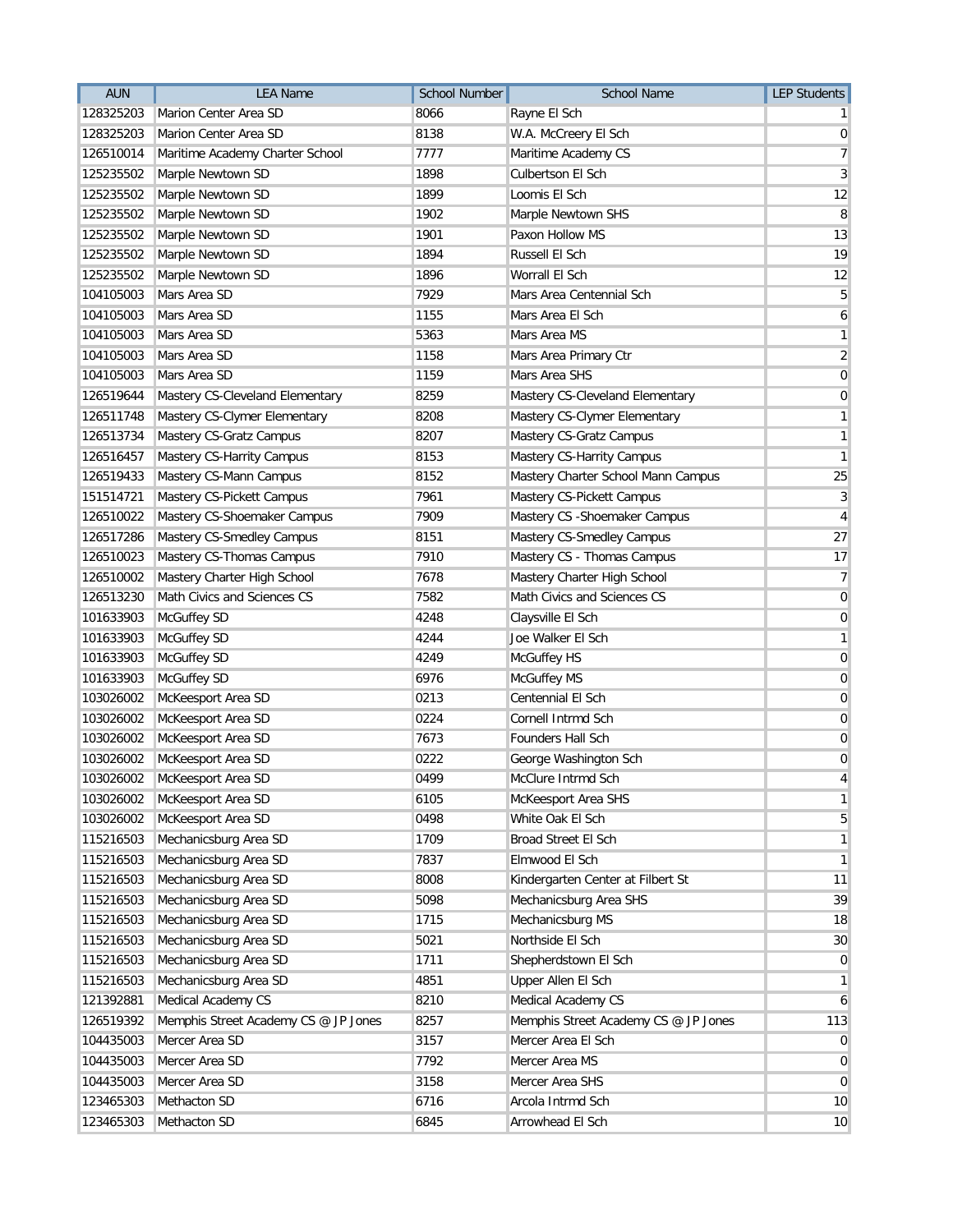| <b>AUN</b> | <b>LEA Name</b>             | <b>School Number</b> | <b>School Name</b>          | <b>LEP Students</b>     |
|------------|-----------------------------|----------------------|-----------------------------|-------------------------|
| 123465303  | Methacton SD                | 7433                 | Audubon El Sch              | 25                      |
| 123465303  | Methacton SD                | 3303                 | Eagleville El Sch           | 12                      |
| 123465303  | Methacton SD                | 3305                 | Methacton HS                | 16                      |
| 123465303  | Methacton SD                | 8139                 | Skyview Upper El Sch        | 8                       |
| 123465303  | Methacton SD                | 5252                 | Woodland El Sch             | 8                       |
| 123465303  | Methacton SD                | 7573                 | Worcester El Sch            | 10                      |
| 108565203  | Meyersdale Area SD          | 6208                 | Meyersdale Area El Sch      | $\mathbf 0$             |
| 108565203  | Meyersdale Area SD          | 3994                 | Meyersdale Area HS          | 0                       |
| 108565203  | Meyersdale Area SD          | 7613                 | Meyersdale Area MS          | 0                       |
| 119355503  | Mid Valley SD               | 2423                 | Mid Valley El Ctr           | 5                       |
| 119355503  | Mid Valley SD               | 7890                 | Mid Valley HS               | 3                       |
| 119355503  | Mid Valley SD               | 7891                 | Mid Valley MS               | 4                       |
| 119355503  | Mid Valley SD               | 7065                 | Mid Valley Sec Ctr          | 0                       |
| 116555003  | Midd-West SD                | 3962                 | Midd-West HS                | 0                       |
| 116555003  | Midd-West SD                | 7799                 | Midd-West MS                | 0                       |
| 116555003  | Midd-West SD                | 3961                 | Middleburg El Sch           | $\overline{\mathbf{c}}$ |
| 116555003  | Midd-West SD                | 3960                 | Perry-West Perry El Sch     | 0                       |
| 116555003  | Midd-West SD                | 6359                 | West Beaver El Sch          | $\overline{0}$          |
| 116555003  | Midd-West SD                | 8232                 | West Snyder El Sch          | 0                       |
| 116555003  | Midd-West SD                | 7807                 | West Snyder MS              | 0                       |
| 115226003  | Middletown Area SD          | 4685                 | Fink El Sch                 | 0                       |
| 115226003  | Middletown Area SD          | 8005                 | Fink El Sch                 | 0                       |
| 115226003  | Middletown Area SD          | 1788                 | Kunkel El Sch               | 1                       |
| 115226003  | Middletown Area SD          | 1790                 | Middletown Area HS          | 12                      |
| 115226003  | Middletown Area SD          | 1785                 | Middletown Area MS          | 4                       |
| 115226003  | Middletown Area SD          | 7756                 | Robert Reid El Sch          | 21                      |
| 127045303  | Midland Borough SD          | 6566                 | Midland El/MS               | 1                       |
| 111444602  | Mifflin County SD           | 3185                 | Armagh El Sch               | 0                       |
| 111444602  | Mifflin County SD           | 6257                 | Brown El Sch                | 0                       |
| 111444602  | Mifflin County SD           | 6258                 | Buchanan El Sch             | $\overline{0}$          |
| 111444602  | Mifflin County SD           | 6261                 | East Derry El Sch           | 0                       |
| 111444602  | Mifflin County SD           | 7188                 | Highland Park Area El Sch   | 0                       |
| 111444602  | Mifflin County SD           | 8182                 | Indian Valley El Sch        | 0                       |
|            | 111444602 Mifflin County SD | 8183                 | Indian Valley Intrmd Sch    | 0                       |
| 111444602  | Mifflin County SD           | 7171                 | Indian Valley MS            | $\overline{0}$          |
| 111444602  | Mifflin County SD           | 7170                 | Indian Valley SHS           | 0                       |
| 111444602  | Mifflin County SD           | 6887                 | Lewistown Area SHS          | $\mathbf 0$             |
| 111444602  | Mifflin County SD           | 7789                 | Lewistown El Sch            | 14                      |
| 111444602  | Mifflin County SD           | 8184                 | Lewistown Intrmd Sch        | 4                       |
| 111444602  | Mifflin County SD           | 6950                 | Lewistown MS                | 0                       |
| 111444602  | Mifflin County SD           | 8187                 | Mifflin Co HS               | $\overline{2}$          |
| 111444602  | Mifflin County SD           | 8186                 | Mifflin Co JHS              | 1                       |
| 111444602  | Mifflin County SD           | 8185                 | Mifflin Co MS               | 3                       |
| 111444602  | Mifflin County SD           | 3196                 | Strodes Mills El Sch        | $\overline{0}$          |
| 111444602  | Mifflin County SD           | 6951                 | <b>Strodes Mills MS</b>     | $\overline{0}$          |
| 111444602  | Mifflin County SD           | 6265                 | Union Twp El Sch            | $\overline{0}$          |
| 116605003  | Mifflinburg Area SD         | 4087                 | Buffalo Cross Roads El Sch  | 0                       |
| 116605003  | Mifflinburg Area SD         | 4088                 | Laurelton El Sch            | $\overline{0}$          |
| 116605003  | Mifflinburg Area SD         | 7863                 | Mifflinburg Area Intrmd Sch | $\overline{2}$          |
| 116605003  | Mifflinburg Area SD         | 6809                 | Mifflinburg Area MS         | $\overline{0}$          |
| 116605003  | Mifflinburg Area SD         | 4091                 | Mifflinburg Area SHS        | $\overline{0}$          |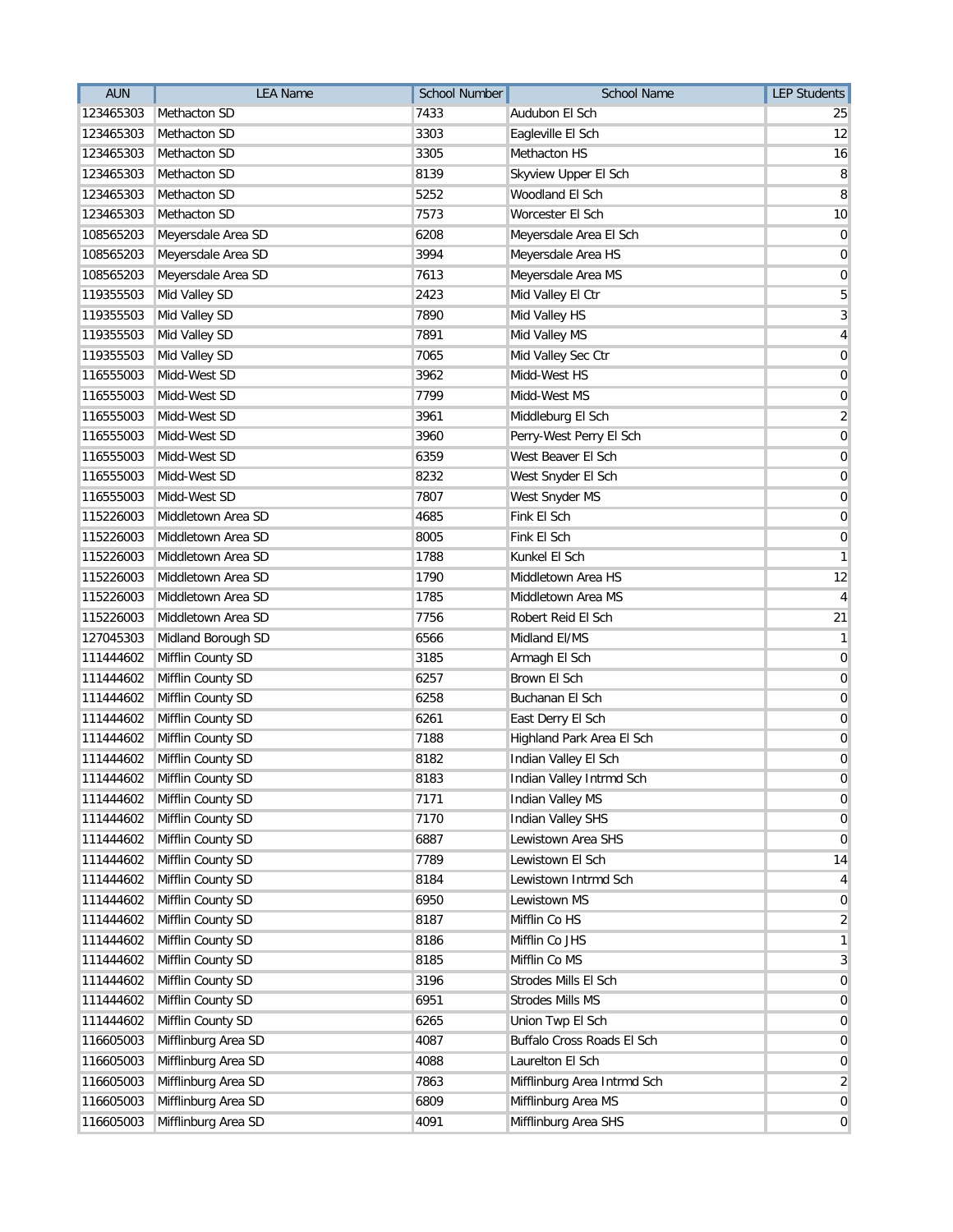| <b>AUN</b> | <b>LEA Name</b>        | <b>School Number</b> | <b>School Name</b>        | <b>LEP Students</b> |
|------------|------------------------|----------------------|---------------------------|---------------------|
| 116605003  | Mifflinburg Area SD    | 6360                 | Mifflinburg El Sch        | b                   |
| 116605003  | Mifflinburg Area SD    | 4089                 | New Berlin El Sch         | 0                   |
| 105257602  | Millcreek Township SD  | 2053                 | Asbury El Sch             | $\overline{2}$      |
| 105257602  | Millcreek Township SD  | 2054                 | Belle Valley El Sch       | 12                  |
| 105257602  | Millcreek Township SD  | 4724                 | Chestnut Hill El Sch      | 9                   |
| 105257602  | Millcreek Township SD  | 5329                 | Grandview El Sch          | 22                  |
| 105257602  | Millcreek Township SD  | 4954                 | James S Wilson MS         | 8                   |
| 105257602  | Millcreek Township SD  | 8071                 | McDowell HS               | 8                   |
| 105257602  | Millcreek Township SD  | 6711                 | McDowell IHS              | $\mathbf 0$         |
| 105257602  | Millcreek Township SD  | 2063                 | <b>McDowell SHS</b>       | 0                   |
| 105257602  | Millcreek Township SD  | 7995                 | Millcreek Learning Center | 0                   |
| 105257602  | Millcreek Township SD  | 7471                 | North Coast School        | $\overline{0}$      |
| 105257602  | Millcreek Township SD  | 2058                 | Ridgefield El Sch         | 5                   |
| 105257602  | Millcreek Township SD  | 2059                 | Tracy El Sch              | 0                   |
| 105257602  | Millcreek Township SD  | 2060                 | Vernondale El Sch         | 1                   |
| 105257602  | Millcreek Township SD  | 7384                 | <b>Walnut Creek MS</b>    | $\overline{3}$      |
| 105257602  | Millcreek Township SD  | 2062                 | Westlake MS               | 0                   |
| 115226103  | Millersburg Area SD    | 1793                 | Lenkerville El Sch        | 0                   |
| 115226103  | Millersburg Area SD    | 6682                 | Millersburg Area MS       | $\boldsymbol{0}$    |
| 115226103  | Millersburg Area SD    | 1794                 | Millersburg Area SHS      | 0                   |
| 116195004  | Millville Area SD      | 7064                 | Millville Area El Sch     | 1                   |
| 116195004  | Millville Area SD      | 1623                 | Millville Area JSHS       | 1                   |
| 116495003  | Milton Area SD         | 5353                 | James F Baugher El Sch    | 43                  |
| 116495003  | Milton Area SD         | 6863                 | Milton Area MS            | 17                  |
| 116495003  | Milton Area SD         | 3541                 | Milton HS                 | 34                  |
| 116495003  | Milton Area SD         | 7034                 | Montandon El Sch          | 3                   |
| 116495003  | Milton Area SD         | 3537                 | White Deer El Sch         | 14                  |
| 129544703  | Minersville Area SD    | 4836                 | Early Childhood Edu Ctr   | 2                   |
| 129544703  | Minersville Area SD    | 6699                 | Minersville Area El Ctr   | $\mathbf 0$         |
| 129544703  | Minersville Area SD    | 6583                 | Minersville Area JSHS     | 1                   |
| 104375003  | Mohawk Area SD         | 7108                 | Mohawk El Sch             | $\boldsymbol{0}$    |
| 104375003  | Mohawk Area SD         | 2686                 | Mohawk JSHS               | 0                   |
| 127045453  | Monaca SD              | 0682                 | Fifth Ward El Sch         | $\mathbf 0$         |
| 127045453  | Monaca SD              | 0681                 | High School El            | 0                   |
| 127045453  | Monaca SD              | 6979                 | Mangin El Sch             | 0                   |
| 127045453  | Monaca SD              | 0685                 | Monaca JSHS               | 0                   |
| 107655803  | Monessen City SD       | 4444                 | Monessen El Ctr           | 1                   |
| 107655803  | Monessen City SD       | 7399                 | Monessen MS               | 1                   |
| 107655803  | Monessen City SD       | 6181                 | Monessen SHS              | 1                   |
| 104105353  | Moniteau SD            | 6605                 | Dassa McKinney El Sch     | 1                   |
| 104105353  | Moniteau SD            | 1164                 | Moniteau JSHS             | $\overline{0}$      |
| 105250004  | Montessori Regional CS | 7800                 | Montessori Regional CS    | 2                   |
| 117415004  | Montgomery Area SD     | 3038                 | Elimsport El Sch          | $\mathbf 0$         |
| 117415004  | Montgomery Area SD     | 3039                 | Montgomery El Sch         | $\mathbf 0$         |
| 117415004  | Montgomery Area SD     | 7523                 | Montgomery MS             | $\overline{0}$      |
| 117415004  | Montgomery Area SD     | 3040                 | Montgomery SHS            | $\overline{0}$      |
| 103026303  | Montour SD             | 7840                 | David E Williams Lower MS | 0                   |
| 103026303  | Montour SD             | 8177                 | David E Williams MS       | 3                   |
| 103026303  | Montour SD             | 4805                 | David E Williams Upper MS | $\mathbf 0$         |
| 103026303  | Montour SD             | 6596                 | Forest Grove El Sch       | 12                  |
| 103026303  | Montour SD             | 0234                 | Ingram El Sch             | $\overline{0}$      |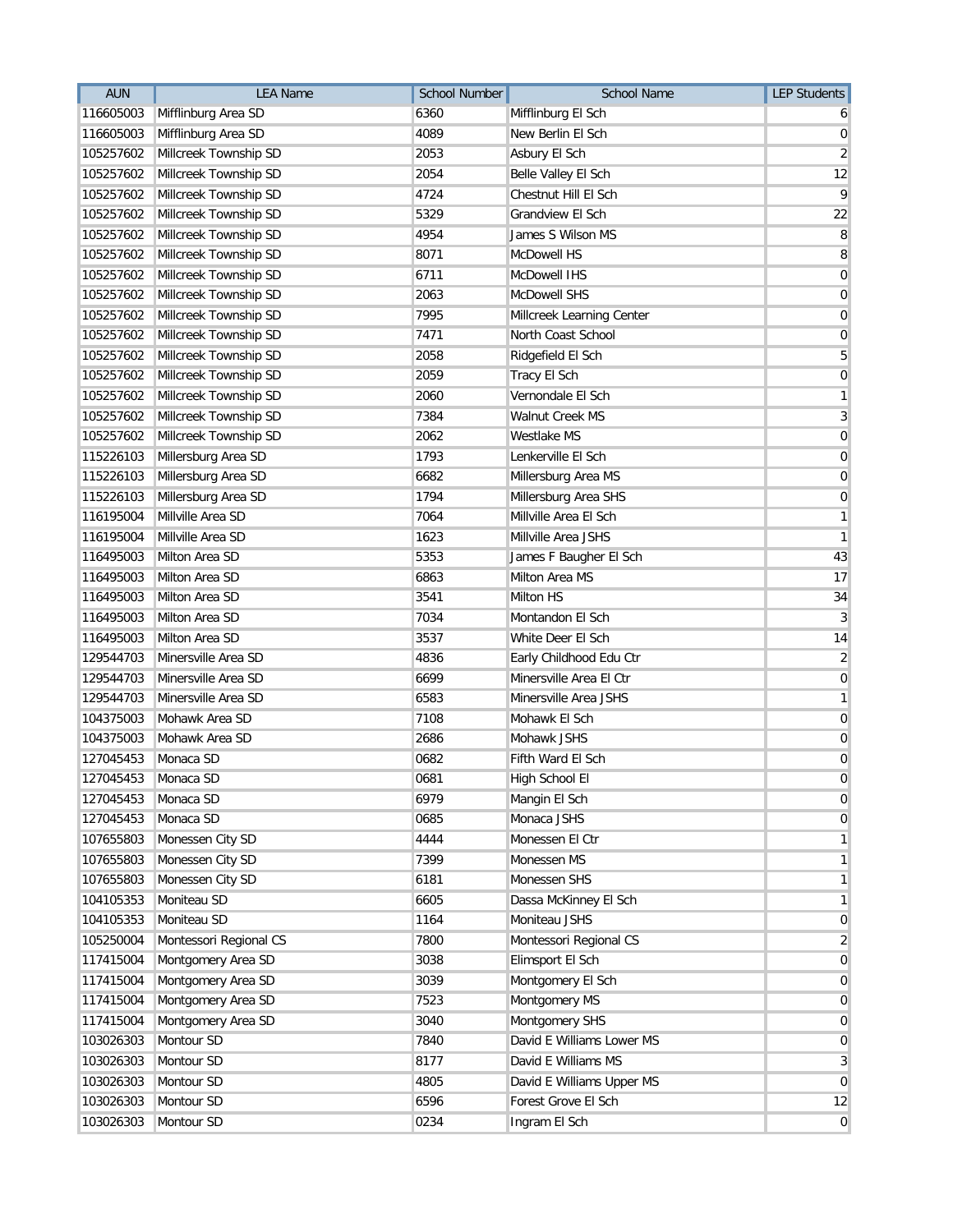| <b>AUN</b> | <b>LEA Name</b>        | <b>School Number</b> | <b>School Name</b>           | <b>LEP Students</b> |
|------------|------------------------|----------------------|------------------------------|---------------------|
| 103026303  | Montour SD             | 0229                 | J W Burkett El Sch           | 3                   |
| 103026303  | Montour SD             | 5017                 | Montour HS                   | 7                   |
| 117415103  | Montoursville Area SD  | 5343                 | C E McCall MS                | 3                   |
| 117415103  | Montoursville Area SD  | 3044                 | Loyalsock Valley El Sch      | $\mathbf 0$         |
| 117415103  | Montoursville Area SD  | 3042                 | Lyter El Sch                 | 3                   |
| 117415103  | Montoursville Area SD  | 3045                 | Montoursville Area SHS       | 3                   |
| 119584503  | Montrose Area SD       | 5354                 | Choconut Valley El Sch       | 0                   |
| 119584503  | Montrose Area SD       | 6421                 | Lathrop Street El Sch        | $\mathbf 0$         |
| 119584503  | Montrose Area SD       | 4044                 | Montrose Area JSHS           | $\overline{2}$      |
| 103026343  | Moon Area SD           | 5127                 | Allard El Sch                | 0                   |
| 103026343  | Moon Area SD           | 0240                 | Bon Meade El Sch             | 0                   |
| 103026343  | Moon Area SD           | 5299                 | Hyde El Sch                  | 3                   |
| 103026343  | Moon Area SD           | 7441                 | J H Brooks Sch               | $\overline{2}$      |
| 103026343  | Moon Area SD           | 7952                 | McCormick Elem Sch           | $\mathbf 0$         |
| 103026343  | Moon Area SD           | 8253                 | Moon Area Lower MS           | 5                   |
| 103026343  | Moon Area SD           | 8254                 | Moon Area Upper MS           | $\overline{2}$      |
| 103026343  | Moon Area SD           | 7205                 | Moon MS                      | 0                   |
| 103026343  | Moon Area SD           | 4951                 | Moon SHS                     | 1                   |
| 122097203  | Morrisville Borough SD | 8112                 | Grandview El Sch             | 32                  |
| 122097203  | Morrisville Borough SD | 1058                 | <b>Grandview El Sch</b>      | 0                   |
| 122097203  | Morrisville Borough SD | 1061                 | M R Reiter El Sch            | 0                   |
| 122097203  | Morrisville Borough SD | 7932                 | M R Reiter El Sch            | 0                   |
| 122097203  | Morrisville Borough SD | 1062                 | Morrisville Boro MS/HS       | 0                   |
| 122097203  | Morrisville Borough SD | 8114                 | Morrisville HS               | 8                   |
| 122097203  | Morrisville Borough SD | 8113                 | Morrisville Intermediate Sch | 20                  |
| 110175003  | Moshannon Valley SD    | 6929                 | Moshannon Valley El Sch      | $\overline{0}$      |
| 110175003  | Moshannon Valley SD    | 1550                 | Moshannon Valley JSHS        | 0                   |
| 116495103  | Mount Carmel Area SD   | 7498                 | Mount Carmel Area El Sch     | 7                   |
| 116495103  | Mount Carmel Area SD   | 6936                 | Mount Carmel Area HS         | 1                   |
| 116495103  | Mount Carmel Area SD   | 8135                 | Mount Carmel Area JH         | $\overline{0}$      |
| 107655903  | Mount Pleasant Area SD | 4454                 | Donegal El Sch               | 0                   |
| 107655903  | Mount Pleasant Area SD | 4458                 | Mount Pleasant Area HS       | 0                   |
| 107655903  | Mount Pleasant Area SD | 7791                 | Mount Pleasant Area JHS      | 0                   |
| 107655903  | Mount Pleasant Area SD | 4455                 | Norvelt El Sch               | $\mathbf{1}$        |
| 107655903  | Mount Pleasant Area SD | 4457                 | Ramsay El Sch                | $\overline{2}$      |
| 107655903  | Mount Pleasant Area SD | 4453                 | Rumbaugh El Sch              | 0                   |
| 111316003  | Mount Union Area SD    | 2295                 | Mapleton-Union El Sch        | 0                   |
| 111316003  | Mount Union Area SD    | 2297                 | Mount Union Area JHS         | 1                   |
| 111316003  | Mount Union Area SD    | 7944                 | Mount Union Area SHS         | 1                   |
| 111316003  | Mount Union Area SD    | 7733                 | Mount Union-Kistler El Sch   | $\overline{0}$      |
| 111316003  | Mount Union Area SD    | 2291                 | Shirley Twp El Sch           | 1                   |
| 119584603  | Mountain View SD       | 7339                 | Mountain View El Sch         | $\overline{0}$      |
| 119584603  | Mountain View SD       | 4049                 | Mountain View JSHS           | 0                   |
| 103026402  | Mt Lebanon SD          | 0249                 | Foster El Sch                | $\overline{2}$      |
| 103026402  | Mt Lebanon SD          | 0251                 | Hoover El Sch                | 1                   |
| 103026402  | Mt Lebanon SD          | 0248                 | Howe El Sch                  | 1                   |
| 103026402  | Mt Lebanon SD          | 0250                 | Jefferson El Sch             | 3                   |
| 103026402  | Mt Lebanon SD          | 7535                 | Jefferson MS                 | 5                   |
| 103026402  | Mt Lebanon SD          | 0246                 | Lincoln El Sch               | 5                   |
| 103026402  | Mt Lebanon SD          | 0247                 | Markham El Sch               | $\mathbf{1}$        |
| 103026402  | Mt Lebanon SD          | 7534                 | Mellon MS                    | $\overline{7}$      |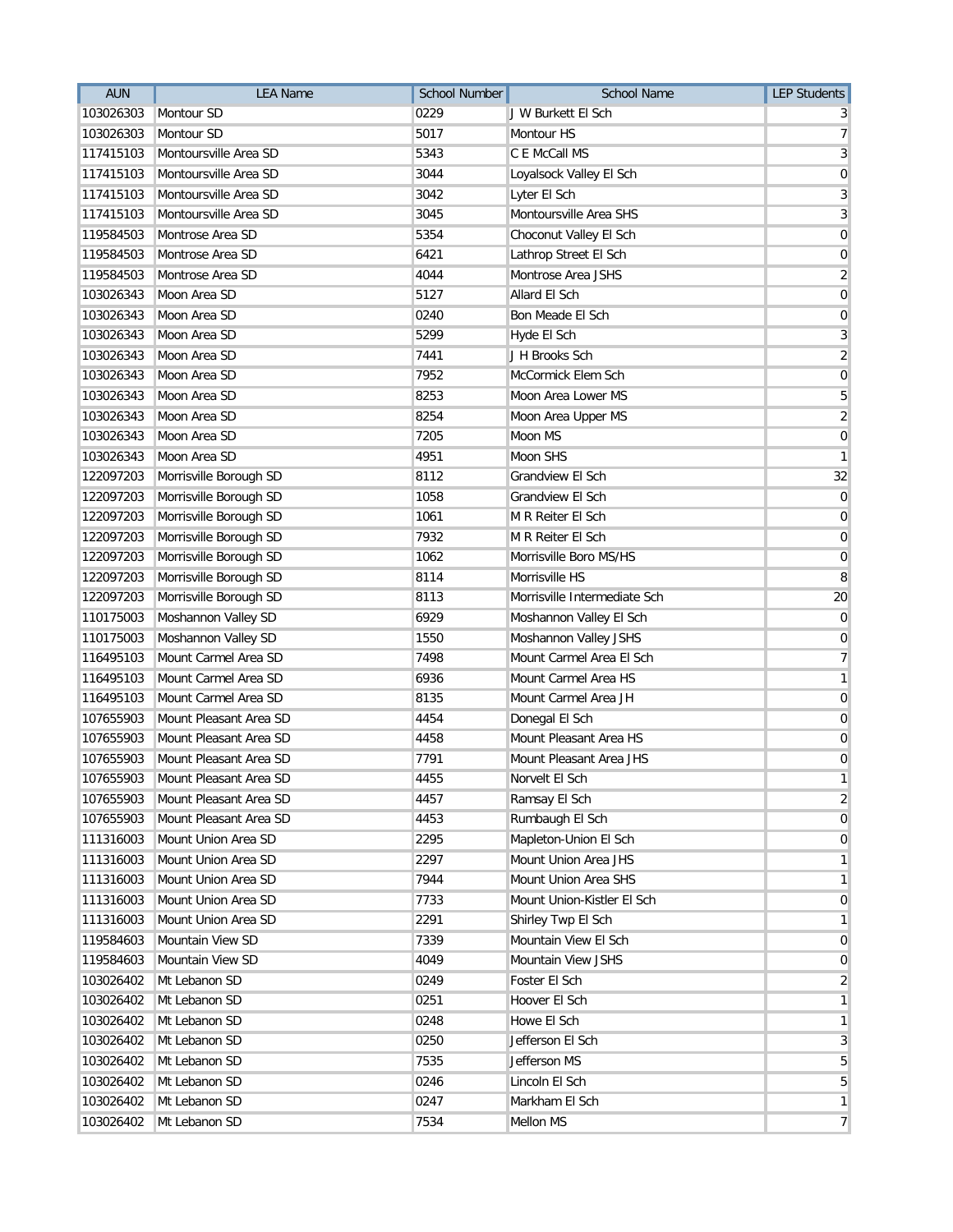| <b>AUN</b> | <b>LEA Name</b>           | <b>School Number</b> | <b>School Name</b>             | <b>LEP Students</b>     |
|------------|---------------------------|----------------------|--------------------------------|-------------------------|
| 103026402  | Mt Lebanon SD             | 0254                 | Mt Lebanon SHS                 | 27                      |
| 103026402  | Mt Lebanon SD             | 0245                 | Washington El Sch              | 11                      |
| 114065503  | Muhlenberg SD             | 8006                 | C E Cole Intermediate Sch      | 19                      |
| 114065503  | Muhlenberg SD             | 4919                 | Muhlenberg El Ctr              | 67                      |
| 114065503  | Muhlenberg SD             | 6610                 | Muhlenberg HS                  | 37                      |
| 114065503  | Muhlenberg SD             | 0827                 | Muhlenberg MS                  | 27                      |
| 126513000  | Multi-Cultural Academy CS | 7546                 | Multi-Cultural Academy CS      | $\mathbf 0$             |
| 117415303  | Muncy SD                  | 3048                 | Muncy JSHS                     | 1                       |
| 117415303  | Muncy SD                  | 3047                 | Ward L Myers El Sch            | $\overline{2}$          |
| 120484803  | Nazareth Area SD          | 3488                 | <b>Bushkill El Sch</b>         | 0                       |
| 120484803  | Nazareth Area SD          | 8054                 | <b>Bushkill El Sch</b>         | 1                       |
| 120484803  | Nazareth Area SD          | 8055                 | Lower Nazareth El Sch          | 5                       |
| 120484803  | Nazareth Area SD          | 6717                 | Lower Nazareth El Sch          | $\mathbf 0$             |
| 120484803  | Nazareth Area SD          | 3495                 | Nazareth Area HS               | 8                       |
| 120484803  | Nazareth Area SD          | 8053                 | Nazareth Area Intermediate Sch | 11                      |
| 120484803  | Nazareth Area SD          | 3494                 | Nazareth Area MS               | 0                       |
| 120484803  | Nazareth Area SD          | 3493                 | Shafer El Sch                  | 0                       |
| 120484803  | Nazareth Area SD          | 8056                 | Shafer El Sch                  | $\overline{7}$          |
| 122097502  | Neshaminy SD              | 5154                 | <b>Buck El Sch</b>             | $\overline{\mathbf{c}}$ |
| 122097502  | Neshaminy SD              | 1070                 | Everitt El Sch                 | $\sqrt{2}$              |
| 122097502  | Neshaminy SD              | 4948                 | <b>Heckman El Sch</b>          | 0                       |
| 122097502  | Neshaminy SD              | 7128                 | Hoover El Sch                  | $\overline{2}$          |
| 122097502  | Neshaminy SD              | 1069                 | Joseph E Ferderbar El Sch      | 19                      |
| 122097502  | Neshaminy SD              | 1065                 | Lower Southampton El Sch       | 4                       |
| 122097502  | <b>Neshaminy SD</b>       | 7380                 | Maple Point MS                 | 1                       |
| 122097502  | Neshaminy SD              | 1071                 | Miller El Sch                  | 1                       |
| 122097502  | Neshaminy SD              | 6455                 | Neshaminy HS                   | 14                      |
| 122097502  | Neshaminy SD              | 4679                 | Neshaminy MS                   | 0                       |
| 122097502  | Neshaminy SD              | 1077                 | Poquessing MS                  | 5                       |
| 122097502  | Neshaminy SD              | 1076                 | Sandburg MS                    | 1                       |
| 122097502  | Neshaminy SD              | 1072                 | Schweitzer El Sch              | 13                      |
| 122097502  | Neshaminy SD              | 7732                 | Tawanka Learning Ctr           | $\boldsymbol{0}$        |
| 104375203  | Neshannock Township SD    | 2689                 | Neshannock JSHS                | 1                       |
| 104375203  | Neshannock Township SD    | 2688                 | Neshannock Memorial El Sch     | 1                       |
| 127045653  | New Brighton Area SD      | 6720                 | New Brighton Area El Sch       | 0                       |
| 127045653  | New Brighton Area SD      | 0695                 | New Brighton Area HS           | 0                       |
| 127045653  | New Brighton Area SD      | 0694                 | New Brighton Area MS           | 0                       |
| 104375302  | New Castle Area SD        | 2701                 | Croton Pre-Kdg Ctr             | 2                       |
| 104375302  | New Castle Area SD        | 2691                 | Harry W Lockley Kdg Ctr        | 1                       |
| 104375302  | New Castle Area SD        | 2699                 | John F Kennedy Sch             | 0                       |
| 104375302  | New Castle Area SD        | 2704                 | New Castle JSHS                | 2                       |
| 104375302  | New Castle Area SD        | 2700                 | Thaddeus Stevens Sch           | 2                       |
| 104375302  | New Castle Area SD        | 7164                 | Washington Intrmd Sch          | 5                       |
| 104375302  | New Castle Area SD        | 2697                 | West Side Sch                  | 0                       |
| 111440001  | New Day Charter School    | 7762                 | New Day Charter School         | 0                       |
| 126513420  | New Foundations CS        | 7649                 | New Foundations CS             | 1                       |
| 181677919  | New Hope Academy CS       | 7942                 | New Hope Academy CS            | 114                     |
| 122097604  | New Hope-Solebury SD      | 1084                 | New Hope-Solebury HS           | 1                       |
| 122097604  | New Hope-Solebury SD      | 1082                 | New Hope-Solebury Lower El Sch | 8                       |
| 122097604  | New Hope-Solebury SD      | 7561                 | New Hope-Solebury MS           | 2                       |
| 122097604  | New Hope-Solebury SD      | 7830                 | New Hope-Solebury Upper El Sch | 10                      |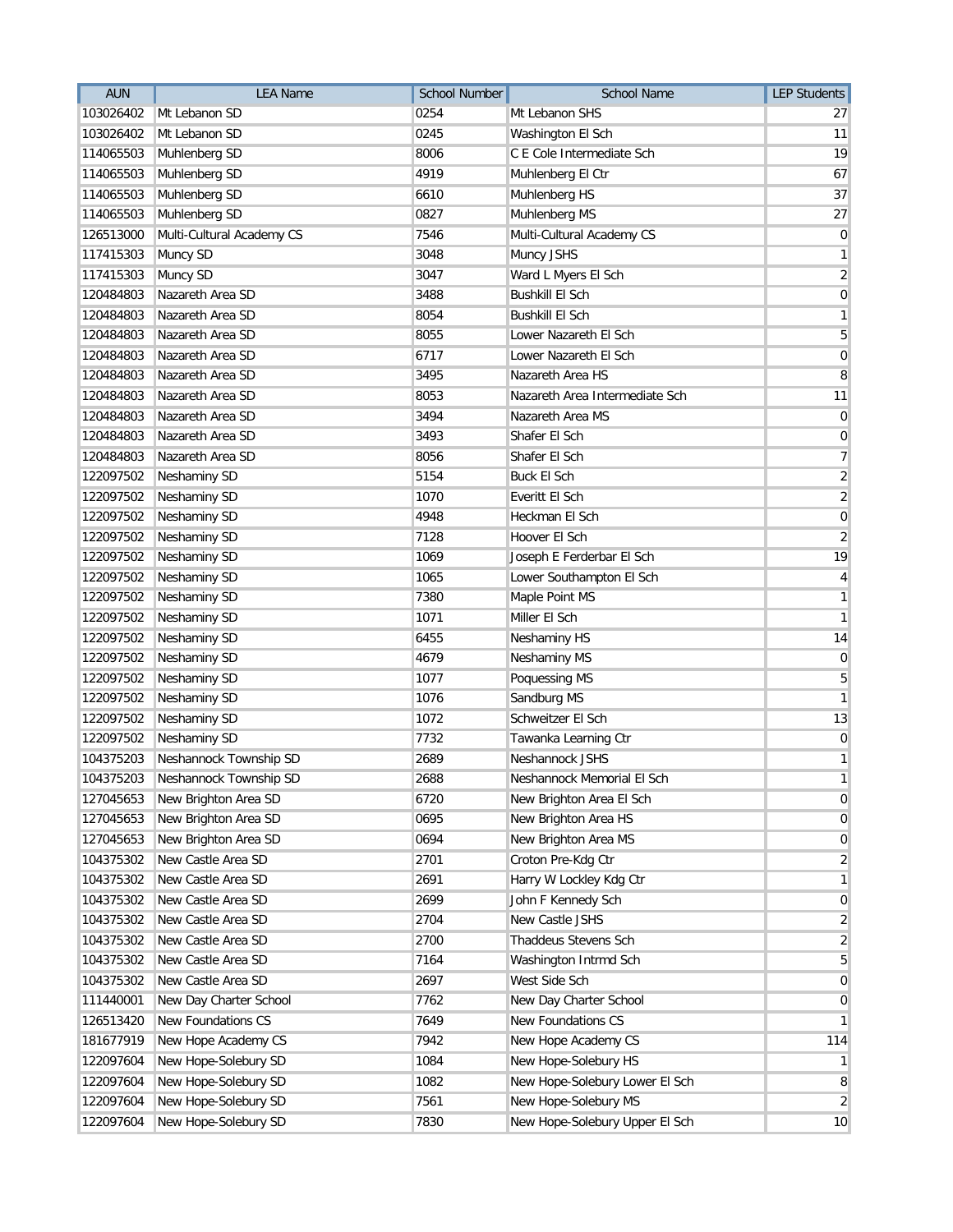| <b>AUN</b> | <b>LEA Name</b>              | <b>School Number</b> | <b>School Name</b>            | <b>LEP Students</b> |
|------------|------------------------------|----------------------|-------------------------------|---------------------|
| 107656303  | New Kensington-Arnold SD     | 5167                 | Berkey Sch                    |                     |
| 107656303  | New Kensington-Arnold SD     | 4463                 | Fort Crawford Sch             | 0                   |
| 107656303  | New Kensington-Arnold SD     | 4462                 | <b>Greenwald Memorial Sch</b> | 0                   |
| 107656303  | New Kensington-Arnold SD     | 4466                 | Martin Sch                    | 0                   |
| 107656303  | New Kensington-Arnold SD     | 6184                 | <b>Valley MS</b>              | 3                   |
| 107656303  | New Kensington-Arnold SD     | 4469                 | <b>Valley SHS</b>             | 3                   |
| 126510018  | New Media Technology CS      | 7829                 | New Media Technology CS       | $\overline{2}$      |
| 115504003  | Newport SD                   | 5260                 | Newport El Sch                | $\mathbf 0$         |
| 115504003  | Newport SD                   | 7930                 | Newport HS                    | 0                   |
| 115504003  | Newport SD                   | 3583                 | Newport JSHS                  | 0                   |
| 115504003  | Newport SD                   | 7931                 | Newport MS                    | $\mathbf 0$         |
| 110143120  | Nittany Valley CS            | 7566                 | Nittany Valley CS             | 6                   |
| 123465602  | Norristown Area SD           | 3263                 | Cole Manor El Sch             | 72                  |
| 123465602  | Norristown Area SD           | 3265                 | <b>East Norriton MS</b>       | 75                  |
| 123465602  | Norristown Area SD           | 3321                 | Eisenhower MS                 | 48                  |
| 123465602  | Norristown Area SD           | 5080                 | Gotwals El Sch                | 98                  |
| 123465602  | Norristown Area SD           | 3318                 | Hancock El Sch                | 62                  |
| 123465602  | Norristown Area SD           | 3408                 | Marshall Street El Sch        | 83                  |
| 123465602  | Norristown Area SD           | 6729                 | Norristown Area HS            | 92                  |
| 123465602  | Norristown Area SD           | 5253                 | Paul V Fly El Sch             | 50                  |
| 123465602  | Norristown Area SD           | 6998                 | Roosevelt Altern Sch          | 11                  |
| 123465602  | Norristown Area SD           | 3320                 | <b>Stewart MS</b>             | 56                  |
| 123465602  | Norristown Area SD           | 7364                 | Whitehall El Sch              | 107                 |
| 103026852  | North Allegheny SD           | 0263                 | Bradford Woods El Sch         | $\overline{0}$      |
| 103026852  | North Allegheny SD           | 5108                 | Carson MS                     | 13                  |
| 103026852  | North Allegheny SD           | 0265                 | Franklin El Sch               | $\mathbf 0$         |
| 103026852  | North Allegheny SD           | 6603                 | Hosack El Sch                 | 0                   |
| 103026852  | North Allegheny SD           | 0266                 | Ingomar El Sch                | 0                   |
| 103026852  | North Allegheny SD           | 0270                 | Ingomar MS                    | $\overline{2}$      |
| 103026852  | North Allegheny SD           | 7346                 | Marshall El Sch               | 7                   |
| 103026852  | North Allegheny SD           | 7379                 | Marshall MS                   | 6                   |
| 103026852  | North Allegheny SD           | 0268                 | McKnight El Sch               | 43                  |
| 103026852  | North Allegheny SD           | 0271                 | North Allegheny IHS           | 6                   |
|            | 103026852 North Allegheny SD | 6793                 | North Allegheny SHS           | $\overline{c}$      |
| 103026852  | North Allegheny SD           | 0269                 | Peebles El Sch                | $\overline{0}$      |
| 106167504  | North Clarion County SD      | 5139                 | North Clarion Co El Sch       | 0                   |
| 106167504  | North Clarion County SD      | 1489                 | North Clarion Co JSHS         | 0                   |
| 105258303  | North East SD                | 4946                 | Earle C Davis Primary         | $\mathbf 0$         |
| 105258303  | North East SD                | 6145                 | North East HS                 | $\mathbf 0$         |
| 105258303  | North East SD                | 6144                 | North East Intrmd El          | 0                   |
| 105258303  | North East SD                | 7360                 | North East MS                 | 1                   |
| 103026902  | North Hills SD               | 0286                 | Highcliff El Sch              | 0                   |
| 103026902  | North Hills SD               | 8142                 | Highcliff El Sch              | 0                   |
| 103026902  | North Hills SD               | 4869                 | McIntyre El Sch               | $\overline{0}$      |
| 103026902  | North Hills SD               | 8052                 | McIntyre El Sch               | 32                  |
| 103026902  | North Hills SD               | 6106                 | North Hills JHS               | 3                   |
| 103026902  | North Hills SD               | 7101                 | North Hills SHS               | 18                  |
| 103026902  | North Hills SD               | 0287                 | Northway El Sch               | 0                   |
| 103026902  | North Hills SD               | 0282                 | Perrysville El Sch            | $\mathbf 0$         |
| 103026902  | North Hills SD               | 0291                 | Ross El Sch                   | 0                   |
| 103026902  | North Hills SD               | 0285                 | Seville El Sch                | $\overline{0}$      |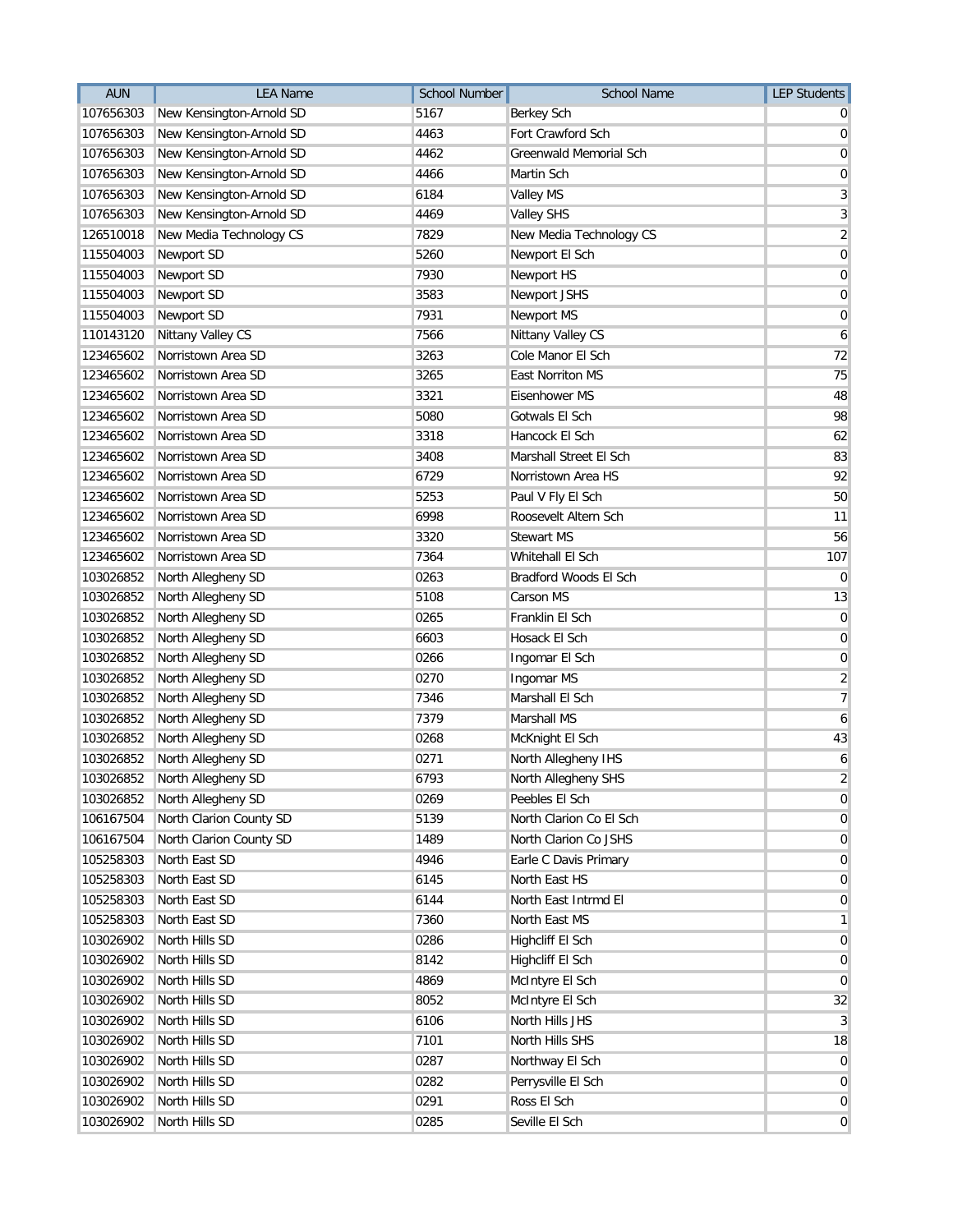| <b>AUN</b> | <b>LEA Name</b>                 | <b>School Number</b> | <b>School Name</b>              | <b>LEP Students</b> |
|------------|---------------------------------|----------------------|---------------------------------|---------------------|
| 103026902  | North Hills SD                  | 0290                 | West View El Sch                |                     |
| 123465507  | North Montco Tech Career Center | 4958                 | North Montco Tech Career Center | 0                   |
| 123465702  | North Penn SD                   | 7406                 | Bridle Path El Sch              | 11                  |
| 123465702  | North Penn SD                   | 6907                 | General Nash El Sch             | 2                   |
| 123465702  | North Penn SD                   | 4831                 | Gwyn-Nor El Sch                 | 23                  |
| 123465702  | North Penn SD                   | 7314                 | Gwynedd Square El Sch           | 12                  |
| 123465702  | North Penn SD                   | 5344                 | Hatfield El Sch                 | 83                  |
| 123465702  | North Penn SD                   | 3379                 | Inglewood El Sch                | 23                  |
| 123465702  | North Penn SD                   | 3309                 | Knapp El Sch                    | 51                  |
| 123465702  | North Penn SD                   | 3275                 | Kulp El Sch                     | 21                  |
| 123465702  | North Penn SD                   | 4830                 | Montgomery El Sch               | 14                  |
| 123465702  | North Penn SD                   | 5345                 | North Penn SHS                  | 64                  |
| 123465702  | North Penn SD                   | 3325                 | North Wales El Sch              | $\mathbf{1}$        |
| 123465702  | North Penn SD                   | 3280                 | Oak Park El Sch                 | 40                  |
| 123465702  | North Penn SD                   | 3322                 | Pennbrook MS                    | $\overline{7}$      |
| 123465702  | North Penn SD                   | 3324                 | Penndale MS                     | 31                  |
| 123465702  | North Penn SD                   | 3323                 | Pennfield MS                    | 27                  |
| 123465702  | North Penn SD                   | 7407                 | Walton Farm El Sch              | 16                  |
| 123465702  | North Penn SD                   | 3278                 | York Avenue El Sch              | 20                  |
| 119356503  | North Pocono SD                 | 2447                 | Academy Street School           | $\mathbf 0$         |
| 119356503  | North Pocono SD                 | 8097                 | Jefferson El Sch                | 0                   |
| 119356503  | North Pocono SD                 | 2444                 | Jefferson El Sch                | 0                   |
| 119356503  | North Pocono SD                 | 7409                 | Moscow El Ctr                   | 0                   |
| 119356503  | North Pocono SD                 | 8098                 | Moscow El Sch                   | 1                   |
| 119356503  | North Pocono SD                 | 2446                 | North Pocono HS                 | 1                   |
| 119356503  | North Pocono SD                 | 8099                 | North Pocono Intmd Sch          | 0                   |
| 119356503  | North Pocono SD                 | 5233                 | North Pocono MS                 | 1                   |
| 129545003  | North Schuylkill SD             | 6974                 | Ashland Area El Sch             | 0                   |
| 129545003  | North Schuylkill SD             | 6973                 | Frackville Area El Sch          | 0                   |
| 129545003  | North Schuylkill SD             | 7950                 | North Schuylkill Elem Sch       | $\overline{2}$      |
| 129545003  | North Schuylkill SD             | 3883                 | North Schuylkill JSHS           | 1                   |
| 129545003  | North Schuylkill SD             | 6584                 | Ringtown El Sch                 | 0                   |
| 108565503  | North Star SD                   | 4837                 | North Star Central El Sch       | 0                   |
| 108565503  | North Star SD                   | 7499                 | North Star East El Sch          | 0                   |
| 108565503  | North Star SD                   | 7259                 | North Star East MS              | $\mathbf 0$         |
| 108565503  | North Star SD                   | 3988                 | North Star HS                   | 0                   |
| 120484903  | Northampton Area SD             | 5062                 | George Wolf El Sch              | 3                   |
| 120484903  | Northampton Area SD             | 3499                 | Lehigh Twp El Sch               | $\overline{2}$      |
| 120484903  | Northampton Area SD             | 3500                 | Moore Twp El Sch                | $\mathbf 0$         |
| 120484903  | Northampton Area SD             | 3505                 | Northampton Area HS             | 9                   |
| 120484903  | Northampton Area SD             | 7430                 | Northampton Borough El          | 7                   |
| 120484903  | Northampton Area SD             | 5258                 | Northampton MS                  | 6                   |
| 117083004  | Northeast Bradford SD           | 5209                 | Northeast Bradford El Sch       | 0                   |
| 117083004  | Northeast Bradford SD           | 0964                 | Northeast Bradford JSHS         | $\mathbf 0$         |
| 112674403  | Northeastern York SD            | 4572                 | Conewago El Sch                 | 6                   |
| 112674403  | Northeastern York SD            | 7375                 | Mt Wolf El Sch                  | $\overline{2}$      |
| 112674403  | Northeastern York SD            | 4578                 | Northeastern MS                 | 4                   |
| 112674403  | Northeastern York SD            | 4577                 | Northeastern SHS                | 6                   |
| 112674403  | Northeastern York SD            | 5272                 | Orendorf El Sch                 | 13                  |
| 112674403  | Northeastern York SD            | 7962                 | Shallow Brook Inter Sch         | 10                  |
| 112674403  | Northeastern York SD            | 7644                 | Spring Forge Intrd Sch          | $\overline{2}$      |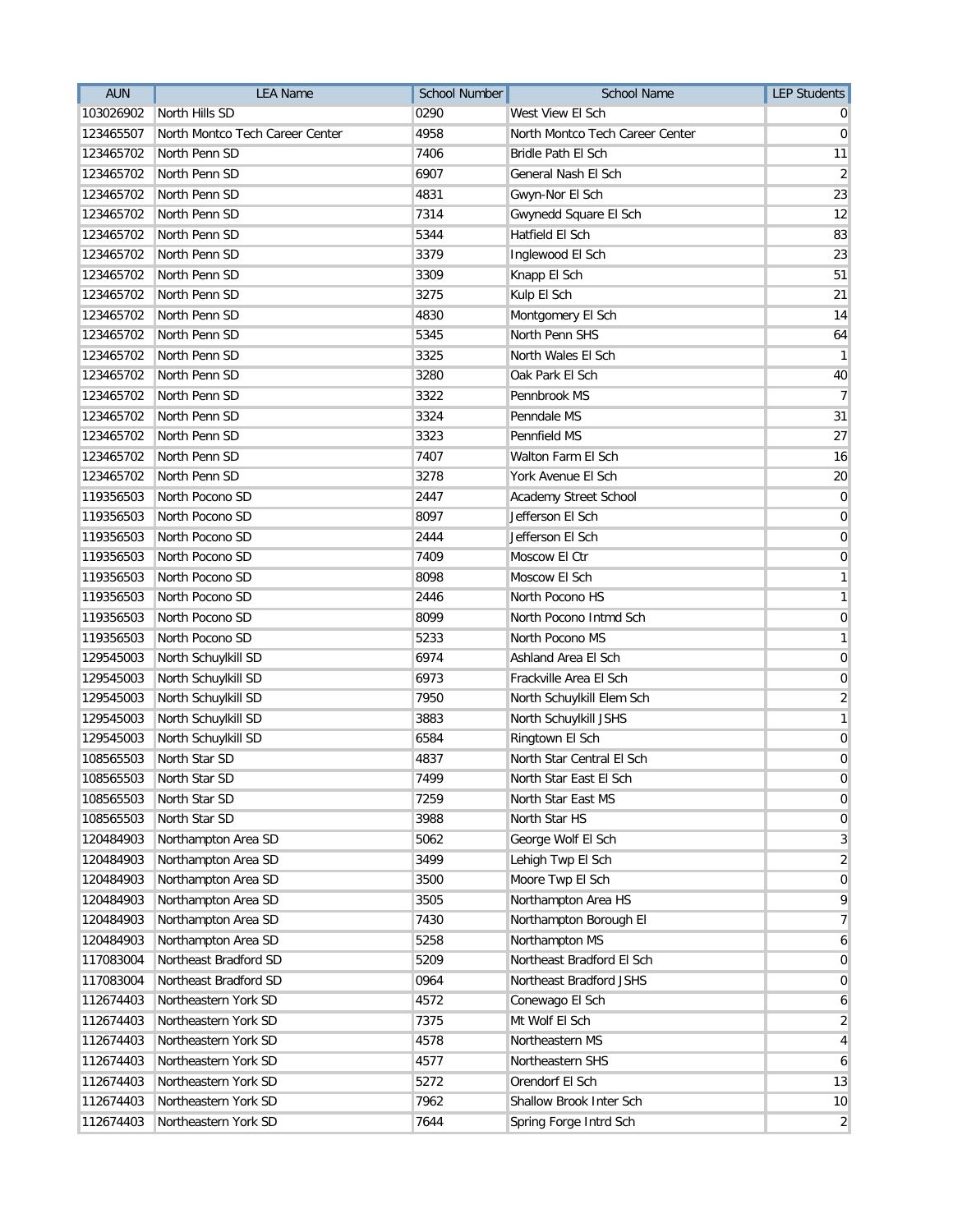| <b>AUN</b> | <b>LEA Name</b>            | School Number | <b>School Name</b>              | <b>LEP Students</b>     |
|------------|----------------------------|---------------|---------------------------------|-------------------------|
| 112674403  | Northeastern York SD       | 4576          | York Haven El Sch               |                         |
| 108056004  | Northern Bedford County SD | 7167          | Northern Bedford Co El Sch      | 3                       |
| 108056004  | Northern Bedford County SD | 0747          | Northern Bedford Co MS/SHS      | 1                       |
| 108114503  | Northern Cambria SD        | 6859          | Northern Cambria El Sch         | 0                       |
| 108114503  | Northern Cambria SD        | 6201          | Northern Cambria HS             | 1                       |
| 108114503  | Northern Cambria SD        | 6860          | Northern Cambria MS             | 0                       |
| 113385003  | Northern Lebanon SD        | 2758          | East Hanover El Sch             | 14                      |
| 113385003  | Northern Lebanon SD        | 2755          | Fredericksburg El Sch           | 0                       |
| 113385003  | Northern Lebanon SD        | 2757          | Jonestown El Sch                | 0                       |
| 113385003  | Northern Lebanon SD        | 2756          | Lickdale El Sch                 | 0                       |
| 113385003  | Northern Lebanon SD        | 7392          | Northern Lebanon MS             | 5                       |
| 113385003  | Northern Lebanon SD        | 2760          | Northern Lebanon SHS            | 8                       |
| 121394503  | Northern Lehigh SD         | 6829          | Northern Lehigh MS              | 1                       |
| 121394503  | Northern Lehigh SD         | 2818          | Northern Lehigh SHS             | $\overline{\mathbf{4}}$ |
| 121394503  | Northern Lehigh SD         | 2813          | Peters El Sch                   | $\mathbf 0$             |
| 121394503  | Northern Lehigh SD         | 6727          | Slatington El Sch               | $\overline{2}$          |
| 109535504  | Northern Potter SD         | 6931          | Northern Potter Childrens Sch   | $\mathbf 0$             |
| 109535504  | Northern Potter SD         | 3875          | Northern Potter JSHS            | $\mathbf 0$             |
| 117596003  | Northern Tioga SD          | 6371          | Clark Wood El Sch               | 0                       |
| 117596003  | Northern Tioga SD          | 4058          | Cowanesque Valley JSHS          | 1                       |
| 117596003  | Northern Tioga SD          | 6372          | <b>Elkland Area HS</b>          | 0                       |
| 117596003  | Northern Tioga SD          | 4060          | Russell B Walter El Sch         | 1                       |
| 117596003  | Northern Tioga SD          | 4057          | Westfield Area El Sch           | $\mathbf 0$             |
| 117596003  | Northern Tioga SD          | 6373          | Williamson SHS                  | $\mathbf 0$             |
| 115674603  | Northern York County SD    | 4579          | Dillsburg El Sch                | $\mathbf 0$             |
| 115674603  | Northern York County SD    | 4581          | Northern El Sch                 | 11                      |
| 115674603  | Northern York County SD    | 6345          | Northern HS                     | $\overline{2}$          |
| 115674603  | Northern York County SD    | 6346          | Northern MS                     | $\overline{\mathbf{c}}$ |
| 115674603  | Northern York County SD    | 7572          | South Mountain El Sch           | 1                       |
| 115674603  | Northern York County SD    | 4580          | Wellsville Campus               | $\mathbf 0$             |
| 103026873  | Northgate SD               | 0030          | Avalon El Sch                   | $\mathbf 0$             |
| 103026873  | Northgate SD               | 6977          | Bellevue El Sch                 | 9                       |
| 103026873  | Northgate SD               | 0053          | Northgate MSHS                  | 17                      |
| 118406003  | Northwest Area SD          | 2957          | Garrison Memorial Sch           | 0                       |
| 118406003  | Northwest Area SD          | 2958          | Northwest Area HS               | 0                       |
| 118406003  | Northwest Area SD          | 2955          | Northwest Area Intermediate Sch | 0                       |
| 118406003  | Northwest Area SD          | 2956          | Northwest Area Primary Sch      | $\mathbf 0$             |
| 105258503  | Northwestern SD            | 5144          | Northwestern El Sch             | $\overline{2}$          |
| 105258503  | Northwestern SD            | 6146          | Northwestern MS                 | $\overline{0}$          |
| 105258503  | Northwestern SD            | 6745          | Northwestern SHS                | 0                       |
| 105258503  | Northwestern SD            | 2070          | Springfield El Sch              | $\mathbf{0}$            |
| 121394603  | Northwestern Lehigh SD     | 6449          | Northwestern Lehigh El Sch      | 4                       |
| 121394603  | Northwestern Lehigh SD     | 2821          | Northwestern Lehigh HS          | $\mathbf{3}$            |
| 121394603  | Northwestern Lehigh SD     | 7353          | Northwestern Lehigh MS          | $\overline{0}$          |
| 121394603  | Northwestern Lehigh SD     | 2819          | Weisenberg El Sch               | $\overline{0}$          |
| 126510019  | Northwood Academy CS       | 7856          | Northwood Academy CS            | 25                      |
| 107656502  | Norwin SD                  | 8101          | Hahntown El Sch                 | 3                       |
| 107656502  | Norwin SD                  | 7758          | Hillcrest Intermediate Sch      | 1                       |
| 107656502  | Norwin SD                  | 4482          | Norwin MS                       | 3                       |
| 107656502  | Norwin SD                  | 4717          | Norwin SHS                      | 5                       |
| 107656502  | Norwin SD                  | 4474          | Scull El Sch                    | $\overline{0}$          |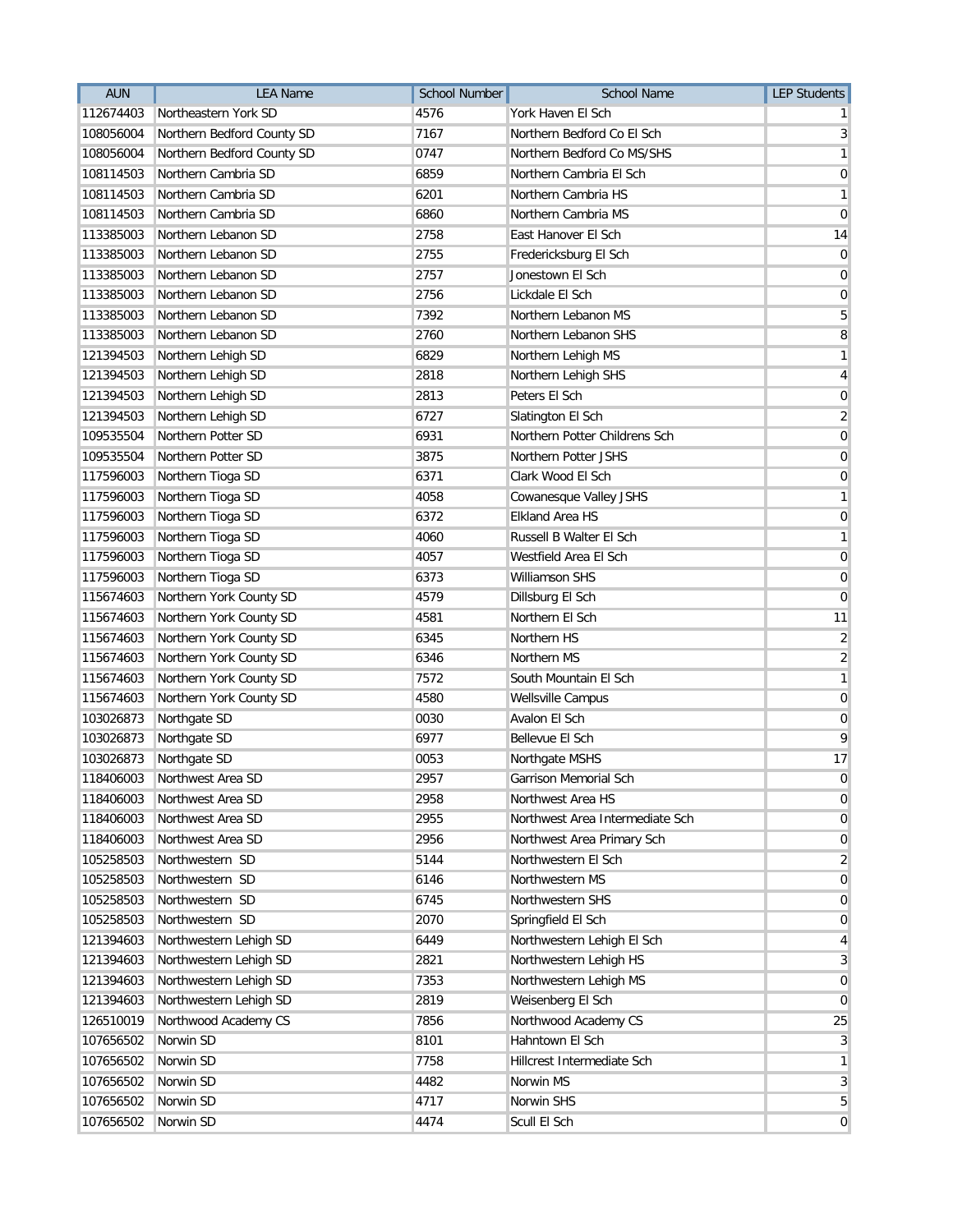| <b>AUN</b> | <b>LEA Name</b>                      | <b>School Number</b> | <b>School Name</b>                   | <b>LEP Students</b> |
|------------|--------------------------------------|----------------------|--------------------------------------|---------------------|
| 107656502  | Norwin SD                            | 7757                 | Sheridan Terrace El Sch              | U                   |
| 107656502  | Norwin SD                            | 5270                 | Stewartsville El Sch                 | 2                   |
| 107656502  | Norwin SD                            | 7716                 | Sunset Valley El Sch                 | 1                   |
| 124156503  | Octorara Area SD                     | 1414                 | Octorara Area JSHS                   | 12                  |
| 124156503  | Octorara Area SD                     | 1413                 | Octorara El Sch                      | 9                   |
| 124156503  | Octorara Area SD                     | 8004                 | Octorara Intermediate Sch            | 6                   |
| 124156503  | Octorara Area SD                     | 6484                 | Octorara MS                          | 0                   |
| 124156503  | Octorara Area SD                     | 7656                 | Octorara Primary LC                  | 26                  |
| 106616203  | Oil City Area SD                     | 4115                 | Hasson Heights Sch                   | 0                   |
| 106616203  | Oil City Area SD                     | 4109                 | Oakland Sch                          | 0                   |
| 106616203  | Oil City Area SD                     | 7215                 | Oil City Area MS                     | 4                   |
| 106616203  | Oil City Area SD                     | 4931                 | Oil City SHS                         | 3                   |
| 106616203  | Oil City Area SD                     | 8235                 | Seventh Street Sch                   | 0                   |
| 106616203  | Oil City Area SD                     | 4112                 | Seventh Street Sch                   | 0                   |
| 106616203  | Oil City Area SD                     | 4116                 | Smedley Street Sch                   | 0                   |
| 119356603  | Old Forge SD                         | 2448                 | Old Forge El Sch                     | 3                   |
| 119356603  | Old Forge SD                         | 2449                 | Old Forge JSHS                       | 4                   |
| 114066503  | Oley Valley SD                       | 7378                 | Oley Valley El Sch                   | 0                   |
| 114066503  | Oley Valley SD                       | 6319                 | Oley Valley MS                       | 1                   |
| 114066503  | Oley Valley SD                       | 6318                 | Oley Valley SHS                      | 3                   |
| 126513452  | Olney Charter High School            | 8205                 | Olney Charter High School            | 292                 |
| 109537504  | Oswayo Valley SD                     | 3876                 | Oswayo Valley El Sch                 | 0                   |
| 109537504  | Oswayo Valley SD                     | 3877                 | Oswayo Valley HS                     | 0                   |
| 109537504  | Oswayo Valley SD                     | 7753                 | Oswayo Valley MS                     | $\mathbf 0$         |
| 109426003  | Otto-Eldred SD                       | 3106                 | Otto-Eldred El Sch                   | $\mathbf 0$         |
| 109426003  | Otto-Eldred SD                       | 3107                 | Otto-Eldred JSHS                     | 0                   |
| 124156603  | Owen J Roberts SD                    | 7304                 | East Coventry El Sch                 | 7                   |
| 124156603  | Owen J Roberts SD                    | 7198                 | East Vincent El Sch                  | 3                   |
| 124156603  | Owen J Roberts SD                    | 7197                 | French Creek El Sch                  | 0                   |
| 124156603  | Owen J Roberts SD                    | 6487                 | North Coventry El Sch                | 5                   |
| 124156603  | Owen J Roberts SD                    | 1406                 | Owen J Roberts HS                    | 8                   |
| 124156603  | Owen J Roberts SD                    | 5010                 | Owen J Roberts MS                    | 4                   |
| 124156603  | Owen J Roberts SD                    | 7994                 | West Vincent El Sch                  | 5                   |
| 124156703  | Oxford Area SD                       | 7358                 | Elk Ridge School                     | $\boldsymbol{0}$    |
| 124156703  | Oxford Area SD                       | 8063                 | Elk Ridge School                     | 49                  |
| 124156703  | Oxford Area SD                       | 8064                 | Hopewell El Sch                      | 40                  |
| 124156703  | Oxford Area SD                       | 6624                 | Jordan Bank Sch                      | 37                  |
| 124156703  | Oxford Area SD                       | 6623                 | Nottingham Sch                       | 63                  |
| 124156703  | Oxford Area SD                       | 1420                 | Oxford Area HS                       | 39                  |
| 124156703  | Oxford Area SD                       | 1418                 | Penn's Grove Sch                     | 33                  |
| 103020001  | PA Learners Online Regional Cyber CS | 7690                 | PA Learners Online Regional Cyber CS | 1                   |
| 122098003  | Palisades SD                         | 7063                 | Durham-Nockamixon El Sch             | 3                   |
| 122098003  | Palisades SD                         | 1094                 | Palisades HS                         | $\overline{2}$      |
| 122098003  | Palisades SD                         | 7312                 | Palisades MS                         | $\overline{2}$      |
| 122098003  | Palisades SD                         | 1091                 | Springfield El Sch                   | $\overline{0}$      |
| 122098003  | Palisades SD                         | 6456                 | Tinicum El Sch                       | 0                   |
| 121136503  | Palmerton Area SD                    | 7993                 | Palmer Franklin Education Center     | 0                   |
| 121136503  | Palmerton Area SD                    | 4734                 | Palmerton Area HS                    | 2                   |
| 121136503  | Palmerton Area SD                    | 7140                 | Palmerton Area JHS                   | $\overline{0}$      |
| 121136503  | Palmerton Area SD                    | 7172                 | S S Palmer El Sch                    | 4                   |
| 121136503  | Palmerton Area SD                    | 1319                 | Towamensing El Sch                   | $\mathbf{0}$        |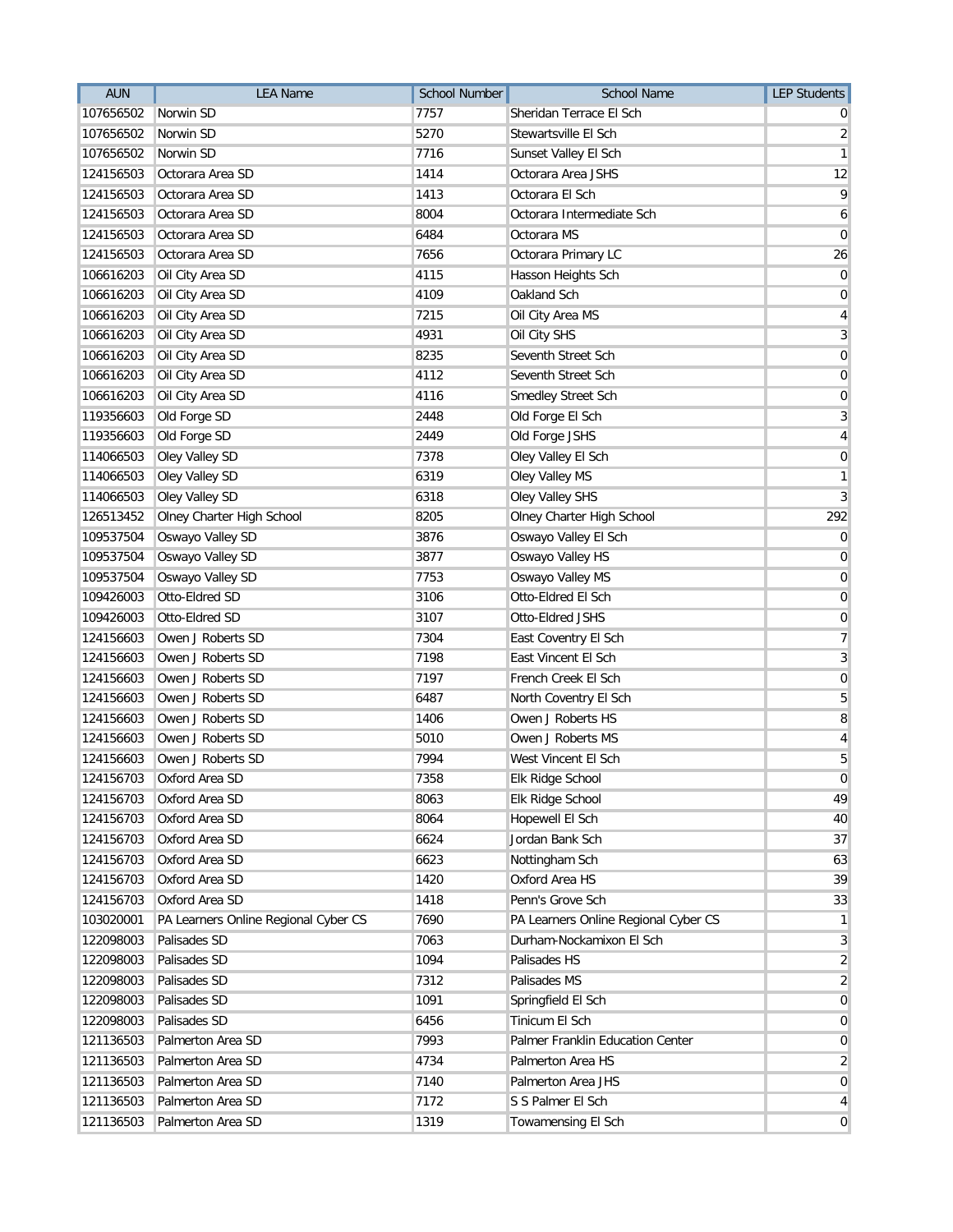| <b>AUN</b> | <b>LEA Name</b>                          | <b>School Number</b> | <b>School Name</b>                       | <b>LEP Students</b> |
|------------|------------------------------------------|----------------------|------------------------------------------|---------------------|
| 113385303  | Palmyra Area SD                          | 2761                 | Forge Road El Sch                        |                     |
| 113385303  | Palmyra Area SD                          | 8157                 | Lingle Avenue El Sch                     | 6                   |
| 113385303  | Palmyra Area SD                          | 8162                 | Northside El Sch                         | 0                   |
| 113385303  | Palmyra Area SD                          | 4904                 | Northside El Sch                         | 0                   |
| 113385303  | Palmyra Area SD                          | 2765                 | Palmyra Area MS                          | 5                   |
| 113385303  | Palmyra Area SD                          | 2766                 | Palmyra Area SHS                         | 10                  |
| 113385303  | Palmyra Area SD                          | 2764                 | Pine Street El Sch                       | 5                   |
| 173515368  | Pan American Academy CS                  | 7985                 | Pan American Academy CS                  | 198                 |
| 121136603  | Panther Valley SD                        | 1322                 | Panther Valley El Sch                    | 11                  |
| 121136603  | Panther Valley SD                        | 1323                 | Panther Valley MS                        | 5                   |
| 121136603  | Panther Valley SD                        | 6693                 | Panther Valley SHS                       | 4                   |
| 121395103  | Parkland SD                              | 2824                 | Cetronia Sch                             | 17                  |
| 121395103  | Parkland SD                              | 4672                 | Fogelsville Sch                          | 17                  |
| 121395103  | Parkland SD                              | 8141                 | Fred J. Jaindl El Sch                    | 20                  |
| 121395103  | Parkland SD                              | 2823                 | <b>Ironton Sch</b>                       | 6                   |
| 121395103  | Parkland SD                              | 6801                 | Kernsville Sch                           | 5                   |
| 121395103  | Parkland SD                              | 2827                 | <b>Kratzer Sch</b>                       | 10                  |
| 121395103  | Parkland SD                              | 7604                 | Orefield MS                              | 9                   |
| 121395103  | Parkland SD                              | 2829                 | Parkland SHS                             | 19                  |
| 121395103  | Parkland SD                              | 2826                 | Parkway Manor Sch                        | 8                   |
| 121395103  | Parkland SD                              | 2825                 | Schnecksville Sch                        | 5                   |
| 121395103  | Parkland SD                              | 7603                 | Springhouse MS                           | 25                  |
| 120485603  | Pen Argyl Area SD                        | 6439                 | Pen Argyl Area HS                        | $\mathbf{1}$        |
| 120485603  | Pen Argyl Area SD                        | 3511                 | Plainfield El Sch                        | 13                  |
| 120485603  | Pen Argyl Area SD                        | 5351                 | Wind Gap MS                              | 1                   |
| 108116003  | Penn Cambria SD                          | 1213                 | Penn Cambria HS                          | 1                   |
| 108116003  | Penn Cambria SD                          | 7139                 | Penn Cambria Intrmd Sch                  | 0                   |
| 108116003  | Penn Cambria SD                          | 6990                 | Penn Cambria MS                          | 1                   |
| 108116003  | Penn Cambria SD                          | 6202                 | Penn Cambria Pre-Primary                 | 0                   |
| 108116003  | Penn Cambria SD                          | 1255                 | Penn Cambria Primary Sch                 | 1                   |
| 103022481  | Penn Hills Charter School for Entreprene | 8160                 | Penn Hills Charter School for Entreprene | 0                   |
| 103027352  | Penn Hills SD                            | 5171                 | Dible El Sch                             | 0                   |
| 103027352  | Penn Hills SD                            | 8012                 | Dible El Sch                             | 0                   |
|            | 103027352 Penn Hills SD                  | 0305                 | Forbes El Sch                            | 0                   |
| 103027352  | Penn Hills SD                            | 8013                 | Forbes El Sch                            | $\overline{2}$      |
| 103027352  | Penn Hills SD                            | 5019                 | <b>Linton MS</b>                         | 6                   |
| 103027352  | Penn Hills SD                            | 0297                 | Penn Hebron El Academy                   | $\overline{0}$      |
| 103027352  | Penn Hills SD                            | 8014                 | Penn Hebron El Academy                   | 3                   |
| 103027352  | Penn Hills SD                            | 0309                 | Penn Hills SHS                           | 6                   |
| 103027352  | Penn Hills SD                            | 4663                 | Shenandoah El Sch                        | 0                   |
| 103027352  | Penn Hills SD                            | 0306                 | Washington El Sch                        | 0                   |
| 103027352  | Penn Hills SD                            | 8015                 | Washington El Sch                        | 1                   |
| 103027352  | Penn Hills SD                            | 0302                 | William Penn El Sch                      | 0                   |
| 113365203  | Penn Manor SD                            | 7141                 | Central Manor El Sch                     | 9                   |
| 113365203  | Penn Manor SD                            | 2516                 | Conestoga El Sch                         | $\overline{0}$      |
| 113365203  | Penn Manor SD                            | 2629                 | Eshleman El Sch                          | 8                   |
| 113365203  | Penn Manor SD                            | 2626                 | Hambright El Sch                         | 12                  |
| 113365203  | Penn Manor SD                            | 2627                 | Letort El Sch                            | 3                   |
| 113365203  | Penn Manor SD                            | 7410                 | Manor Middle School                      | 8                   |
| 113365203  | Penn Manor SD                            | 2628                 | Martic El Sch                            | $\overline{0}$      |
| 113365203  | Penn Manor SD                            | 5238                 | Marticville MS                           | $\overline{0}$      |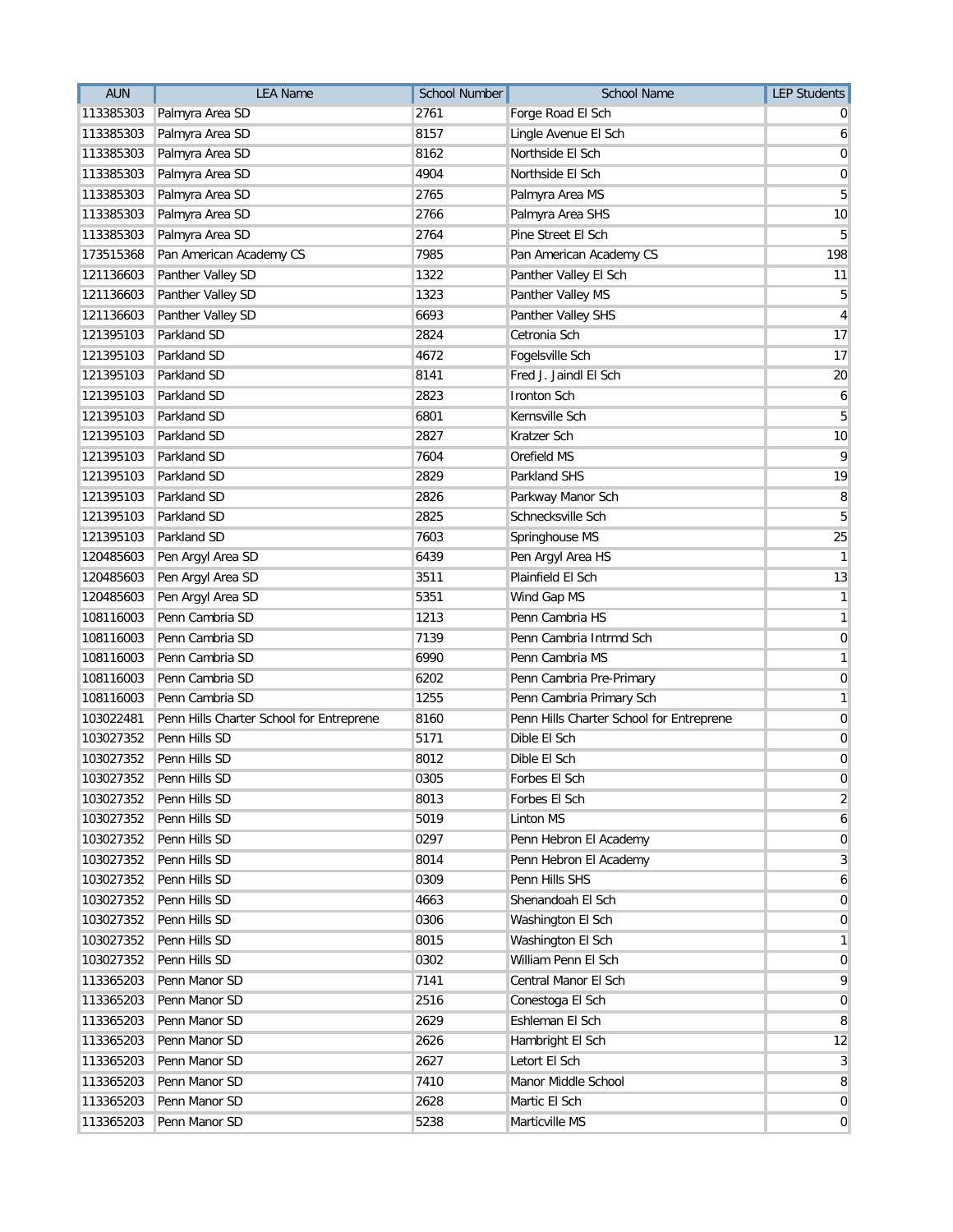| <b>AUN</b> | <b>LEA Name</b>        | <b>School Number</b> | School Name                         | <b>LEP Students</b>     |
|------------|------------------------|----------------------|-------------------------------------|-------------------------|
| 113365203  | Penn Manor SD          | 2633                 | Penn Manor HS                       | 13                      |
| 113365203  | Penn Manor SD          | 2634                 | Pequea El Sch                       | 6                       |
| 125236903  | Penn-Delco SD          | 1911                 | Aston El Sch                        | $\overline{\mathbf{c}}$ |
| 125236903  | Penn-Delco SD          | 1910                 | Coebourn El Sch                     | $\overline{2}$          |
| 125236903  | Penn-Delco SD          | 5143                 | Northley MS                         | 7                       |
| 125236903  | Penn-Delco SD          | 1912                 | Parkside El Sch                     | $\overline{2}$          |
| 125236903  | Penn-Delco SD          | 5223                 | Pennell El Sch                      | $\overline{2}$          |
| 125236903  | Penn-Delco SD          | 1915                 | Sun Valley HS                       | $\overline{\bf 8}$      |
| 107657103  | Penn-Trafford SD       | 6185                 | Harrison Park El Sch                | $\mathbf 0$             |
| 107657103  | Penn-Trafford SD       | 6186                 | Level Green El Sch                  | 0                       |
| 107657103  | Penn-Trafford SD       | 4490                 | McCullough El Sch                   | 1                       |
| 107657103  | Penn-Trafford SD       | 4492                 | Penn MS                             | $\mathbf{1}$            |
| 107657103  | Penn-Trafford SD       | 6648                 | Penn Trafford HS                    | $\overline{c}$          |
| 107657103  | Penn-Trafford SD       | 6187                 | Sunrise El Sch                      | 1                       |
| 107657103  | Penn-Trafford SD       | 7111                 | <b>Trafford El Sch</b>              | 1                       |
| 107657103  | Penn-Trafford SD       | 6189                 | <b>Trafford MS</b>                  | $\mathbf 0$             |
| 105204703  | Penncrest SD           | 1630                 | Cambridge Springs El Sch            | $\overline{2}$          |
| 105204703  | <b>Penncrest SD</b>    | 1629                 | Cambridge Springs JSHS              | $\mathbf 0$             |
| 105204703  | Penncrest SD           | 1640                 | Cussewago El Sch                    | $\mathbf 0$             |
| 105204703  | Penncrest SD           | 6137                 | Maplewood El Sch                    | $\overline{0}$          |
| 105204703  | Penncrest SD           | 6942                 | Maplewood JSHS                      | 1                       |
| 105204703  | Penncrest SD           | 7278                 | Saegertown El Sch                   | 1                       |
| 105204703  | Penncrest SD           | 6136                 | Saegertown JSHS                     | $\overline{7}$          |
| 122098103  | Pennridge SD           | 1053                 | Bedminster El Sch                   | $\mathbf 0$             |
| 122098103  | Pennridge SD           | 1054                 | Deibler El Sch                      | $\mathbf 0$             |
| 122098103  | Pennridge SD           | 1055                 | Grasse El Sch                       | $\overline{0}$          |
| 122098103  | Pennridge SD           | 1097                 | Patricia A Guth El Sch              | 41                      |
| 122098103  | Pennridge SD           | 4681                 | Pennridge Central MS                | $\mathbf{1}$            |
| 122098103  | Pennridge SD           | 1100                 | Pennridge HS                        | 11                      |
| 122098103  | Pennridge SD           | 7957                 | Pennridge North MS                  | 8                       |
| 122098103  | Pennridge SD           | 1099                 | Pennridge South MS                  | 0                       |
| 122098103  | Pennridge SD           | 1098                 | Sellersville El Sch                 | 0                       |
| 122098103  | Pennridge SD           | 1052                 | Seylar El Sch                       | $\mathbf 0$             |
|            | 122098103 Pennridge SD | 7260                 | West Rockhill El Sch                | 0                       |
| 128326303  | Penns Manor Area SD    | 7028                 | Penns Manor Area El Sch             | 0                       |
| 128326303  | Penns Manor Area SD    | 2345                 | Penns Manor Area JSHS               | 0                       |
| 110147003  | Penns Valley Area SD   | 1347                 | Centre Hall-Potter El Sch           | $\mathbf{1}$            |
| 110147003  | Penns Valley Area SD   | 1346                 | Miles Township El Sch               | $\mathbf{1}$            |
| 110147003  | Penns Valley Area SD   | 6847                 | Penns Valley Area El and Intrmd Sch | $\overline{4}$          |
| 110147003  | Penns Valley Area SD   | 6231                 | Penns Valley Area JSHS              | $\overline{0}$          |
| 122098202  | Pennsbury SD           | 7519                 | Afton El Sch                        | 11                      |
| 122098202  | Pennsbury SD           | 7308                 | Charles H Boehm MS                  | 5                       |
| 122098202  | Pennsbury SD           | 4853                 | Edgewood El Sch                     | 9                       |
| 122098202  | Pennsbury SD           | 1111                 | Eleanor Roosevelt El Sch            | 11                      |
| 122098202  | Pennsbury SD           | 7465                 | Fallsington El Sch                  | 8                       |
| 122098202  | Pennsbury SD           | 1109                 | Makefield El Sch                    | $\mathbf{1}$            |
| 122098202  | Pennsbury SD           | 1107                 | Manor El Sch                        | 8                       |
| 122098202  | Pennsbury SD           | 1106                 | Oxford Valley El Sch                | 4                       |
| 122098202  | Pennsbury SD           | 1101                 | Penn Valley El Sch                  | 6                       |
| 122098202  | Pennsbury SD           | 4682                 | Pennsbury HS                        | 13                      |
| 122098202  | Pennsbury SD           | 1116                 | Pennwood MS                         | 6                       |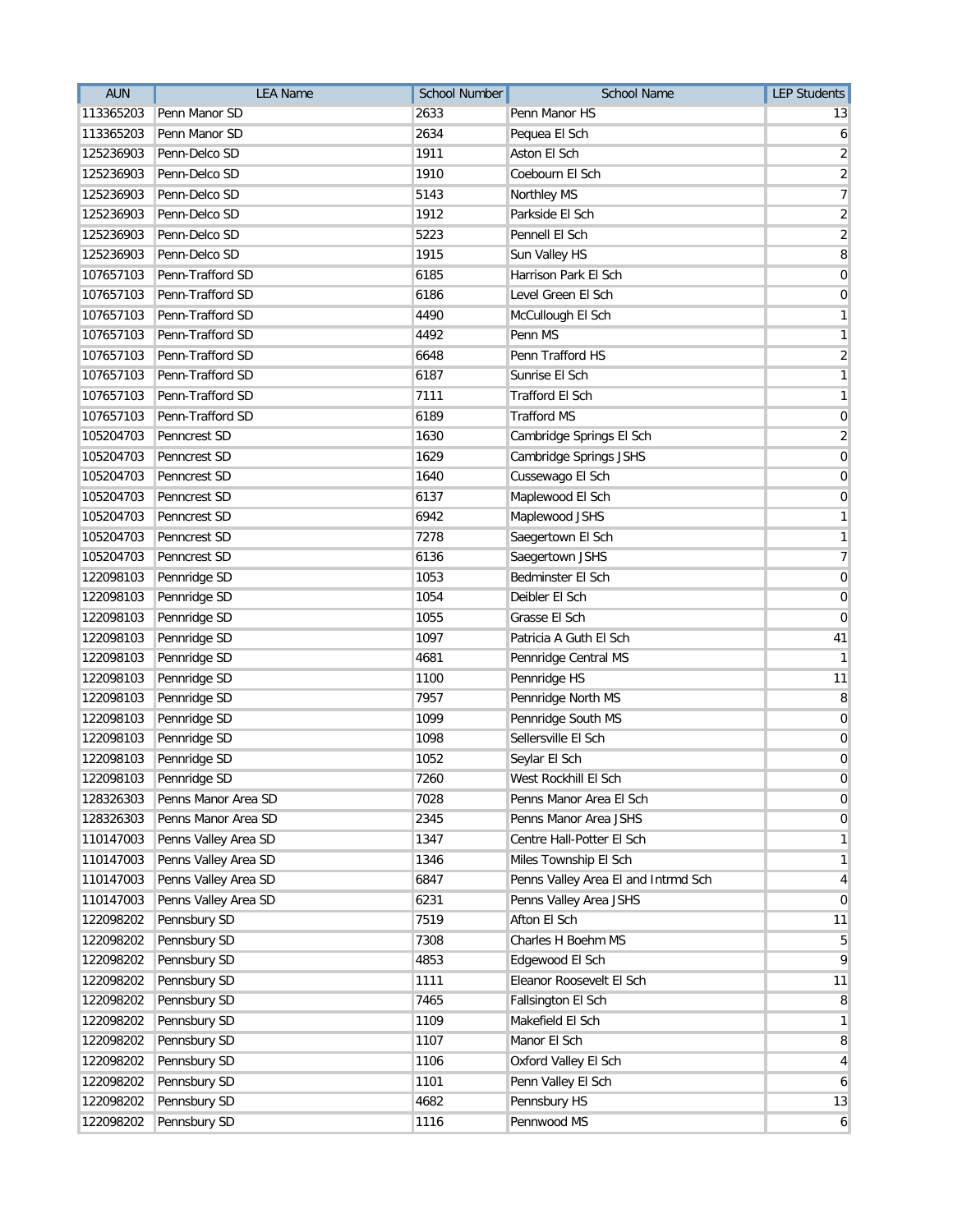| <b>AUN</b> | <b>LEA Name</b>                        | School Number | <b>School Name</b>                | <b>LEP Students</b> |
|------------|----------------------------------------|---------------|-----------------------------------|---------------------|
| 122098202  | Pennsbury SD                           | 1102          | Quarry Hill El Sch                | 10                  |
| 122098202  | Pennsbury SD                           | 1104          | Village Park El Sch               | 26                  |
| 122098202  | Pennsbury SD                           | 1112          | Walt Disney El Sch                | 9                   |
| 122098202  | Pennsbury SD                           | 1113          | William Penn MS                   | 6                   |
| 127043430  | Pennsylvania Cyber CS                  | 7650          | Pennsylvania Cyber CS             | 3                   |
| 115220003  | Pennsylvania Distance Learning CS      | 7821          | Pennsylvania Distance Learning CS | 4                   |
| 124150004  | Pennsylvania Leadership Charter School | 7819          | Pennsylvania Leadership CS        | 28                  |
| 123460001  | Pennsylvania Virtual CS                | 7687          | Pennsylvania Virtual CS           | $\mathbf 0$         |
| 126510004  | People for People CS                   | 7685          | People for People CS              | 0                   |
| 113365303  | Pequea Valley SD                       | 2635          | Leacock El Sch                    | $\mathbf 0$         |
| 113365303  | Pequea Valley SD                       | 8037          | Paradise El Sch                   | 11                  |
| 113365303  | Pequea Valley SD                       | 2647          | Paradise El Sch                   | $\mathbf 0$         |
| 113365303  | Pequea Valley SD                       | 2649          | Pequea Valley HS                  | 6                   |
| 113365303  | Pequea Valley SD                       | 6300          | Pequea Valley Intrmd Sch          | $\overline{2}$      |
| 113365303  | Pequea Valley SD                       | 2648          | Salisbury El Sch                  | 0                   |
| 123466103  | Perkiomen Valley SD                    | 7459          | Evergreen El Sch                  | 0                   |
| 123466103  | Perkiomen Valley SD                    | 3328          | Perkiomen Valley HS               | $\overline{2}$      |
| 123466103  | Perkiomen Valley SD                    | 3326          | Perkiomen Valley MS-East          | 1                   |
| 123466103  | Perkiomen Valley SD                    | 7794          | Perkiomen Valley MS-West          | $\mathbf 0$         |
| 123466103  | Perkiomen Valley SD                    | 7766          | Schwenksville El Sch              | 3                   |
| 123466103  | Perkiomen Valley SD                    | 7554          | Skippack El Sch                   | 3                   |
| 123466103  | Perkiomen Valley SD                    | 3327          | South El Sch                      | 1                   |
| 105250001  | Perseus House CS of Excellence         | 7770          | Perseus House CS of Excellence    | 113                 |
| 101636503  | Peters Township SD                     | 7594          | Bower Hill El Sch                 | 3                   |
| 101636503  | Peters Township SD                     | 7393          | McMurray El Sch                   | $\overline{2}$      |
| 101636503  | Peters Township SD                     | 5083          | Peters Twp HS                     | 0                   |
| 101636503  | Peters Township SD                     | 4256          | Peters Twp MS                     | $\mathbf 0$         |
| 101636503  | Peters Township SD                     | 4255          | Pleasant Valley El Sch            | 3                   |
| 126513280  | Philadelphia Academy CS                | 7587          | Philadelphia Academy CS           | $\mathbf 0$         |
| 126515001  | Philadelphia City SD                   | 7904          | Academy at Palumbo                | 15                  |
| 126515001  | Philadelphia City SD                   | 7256          | Adaire Alexander Sch              | $\overline{2}$      |
| 126515001  | Philadelphia City SD                   | 3617          | Alcorn James Sch                  | 6                   |
| 126515001  | Philadelphia City SD                   | 5292          | Allen Dr Ethel Sch                | 1                   |
|            | 126515001 Philadelphia City SD         | 3758          | Allen Ethan Sch                   | 139                 |
| 126515001  | Philadelphia City SD                   | 6823          | Amy At Martin                     | 3                   |
| 126515001  | Philadelphia City SD                   | 7024          | Amy NW                            | $\mathbf 0$         |
| 126515001  | Philadelphia City SD                   | 3804          | Anderson Add B Sch                | 3                   |
| 126515001  | Philadelphia City SD                   | 3805          | Arthur Chester A Sch              | 5                   |
| 126515001  | Philadelphia City SD                   | 8039          | Arts Academy at Benjamin Rush     | 10                  |
| 126515001  | Philadelphia City SD                   | 8040          | <b>Audenried SHS</b>              | 0                   |
| 126515001  | Philadelphia City SD                   | 3618          | Bache-Martin Sch                  | 13                  |
| 126515001  | Philadelphia City SD                   | 6824          | Baldi C C A MS                    | 87                  |
| 126515001  | Philadelphia City SD                   | 7237          | <b>Barratt Norris S MS</b>        | $\mathbf 0$         |
| 126515001  | Philadelphia City SD                   | 7919          | Barry Comm John Sch               | $\mathbf 0$         |
| 126515001  | Philadelphia City SD                   | 3598          | Barry Comm John Sch               | $\mathbf 0$         |
| 126515001  | Philadelphia City SD                   | 8029          | Barry Comm John Sch               | $\mathbf 0$         |
| 126515001  | Philadelphia City SD                   | 3732          | Barton Clara Sch                  | 152                 |
| 126515001  | Philadelphia City SD                   | 3847          | Bartram John - Main               | 81                  |
| 126515001  | Philadelphia City SD                   | 7238          | Beeber Dimner MS                  | 3                   |
| 126515001  | Philadelphia City SD                   | 5183          | Bethune Mary McLeod Sch           | 50                  |
| 126515001  | Philadelphia City SD                   | 3733          | Birney Gen Davis B Sch            | $\mathbf 0$         |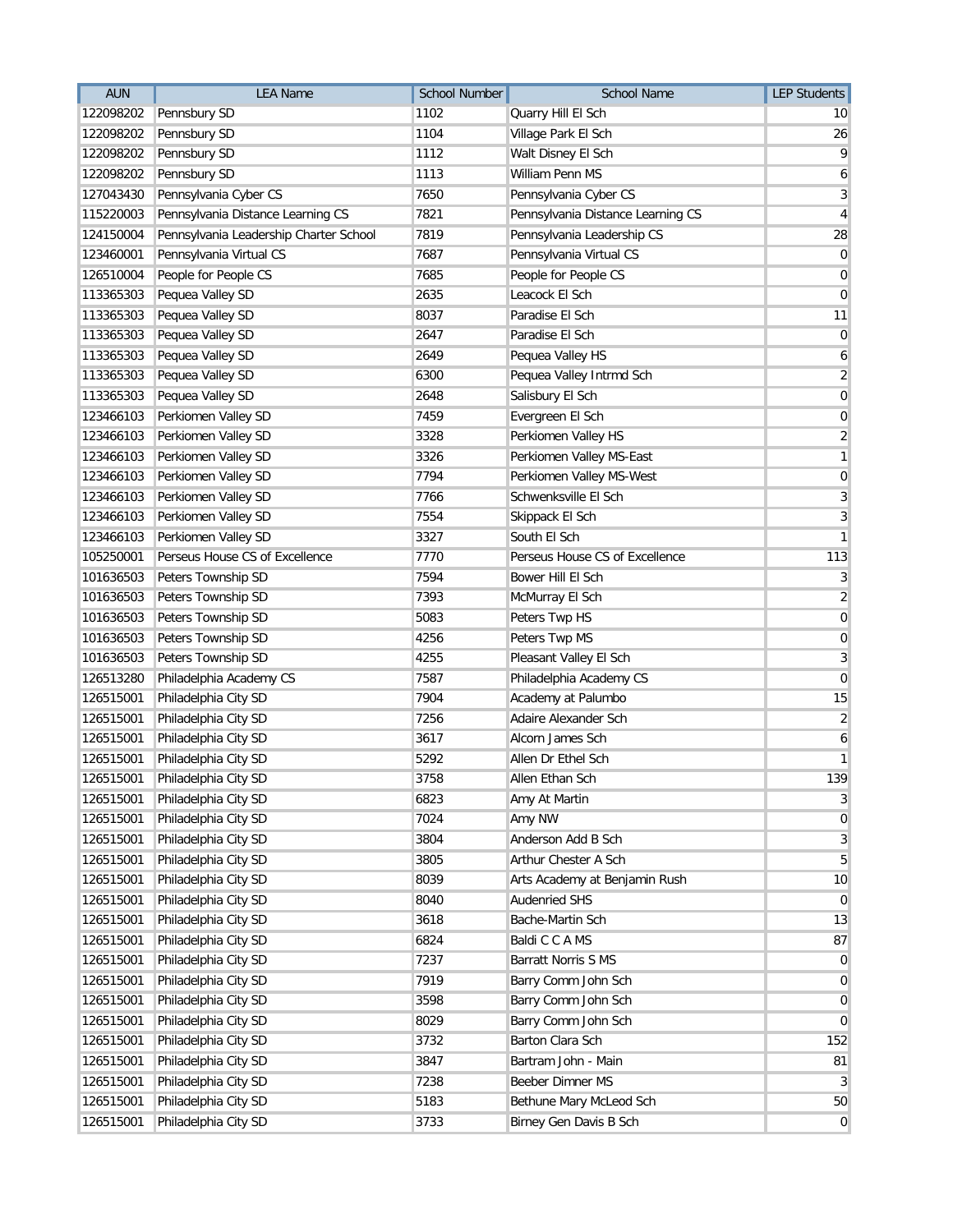| AUN       | <b>LEA Name</b>      | <b>School Number</b> | <b>School Name</b>                  | <b>LEP Students</b> |
|-----------|----------------------|----------------------|-------------------------------------|---------------------|
| 126515001 | Philadelphia City SD | 3662                 | Blaine James G Sch                  | 4                   |
| 126515001 | Philadelphia City SD | 3663                 | Blankenburg Rudolph Sch             | $\mathbf{1}$        |
| 126515001 | Philadelphia City SD | 3792                 | Bluford Guion El Sch                | 0                   |
| 126515001 | Philadelphia City SD | 7070                 | Bodine William W HS                 | 8                   |
| 126515001 | Philadelphia City SD | 3840                 | Bok Edw W Technical High School     | 83                  |
| 126515001 | Philadelphia City SD | 3638                 | Boone Daniel Sch                    | $\mathbf 0$         |
| 126515001 | Philadelphia City SD | 3620                 | Bregy F Amedee Sch                  | 12                  |
| 126515001 | Philadelphia City SD | 3745                 | Bridesburg Sch                      | 1                   |
| 126515001 | Philadelphia City SD | 3684                 | Brown Henry A Sch                   | 79                  |
| 126515001 | Philadelphia City SD | 6529                 | Brown Joseph H Sch                  | 50                  |
| 126515001 | Philadelphia City SD | 3601                 | Bryant William C Sch                | 3                   |
| 126515001 | Philadelphia City SD | 7783                 | CEP/Allegheny                       | $\mathbf 0$         |
| 126515001 | Philadelphia City SD | 7676                 | <b>CEP/Hunting Park</b>             | $\mathbf 0$         |
| 126515001 | Philadelphia City SD | 7230                 | Carnell Laura H Sch                 | 260                 |
| 126515001 | Philadelphia City SD | 4728                 | Carroll Charles Sch                 | 26                  |
| 126515001 | Philadelphia City SD | 7023                 | Carver HS                           | 20                  |
| 126515001 | Philadelphia City SD | 3664                 | Cassidy Lewis C AC Plus Sch         | 27                  |
| 126515001 | Philadelphia City SD | 3602                 | Catharine Joseph Sch                | 68                  |
| 126515001 | Philadelphia City SD | 7404                 | Cayuga School                       | 74                  |
| 126515001 | Philadelphia City SD | 3848                 | Central HS                          | 20                  |
| 126515001 | Philadelphia City SD | 3622                 | Childs George W Sch                 | 84                  |
| 126515001 | Philadelphia City SD | 6767                 | Clemente Roberto MS                 | 124                 |
| 126515001 | Philadelphia City SD | 3666                 | Cleveland Grover Sch                | $\overline{0}$      |
| 126515001 | Philadelphia City SD | 4733                 | Clymer George Sch                   | 0                   |
| 126515001 | Philadelphia City SD | 3782                 | Comegys Benjamin B Sch              | $\mathbf 0$         |
| 126515001 | Philadelphia City SD | 3760                 | Comly Watson Sch                    | 54                  |
| 126515001 | Philadelphia City SD | 7781                 | <b>Communications Technology HS</b> | 10                  |
| 126515001 | Philadelphia City SD | 7905                 | <b>Constitution HS</b>              | 15                  |
| 126515001 | Philadelphia City SD | 6525                 | <b>Conwell Russell MS</b>           | 11                  |
| 126515001 | Philadelphia City SD | 5122                 | Cook-Wissahickon Sch                | 0                   |
| 126515001 | Philadelphia City SD | 7239                 | Cooke Jay MS                        | 28                  |
| 126515001 | Philadelphia City SD | 5123                 | Cramp William Sch                   | 132                 |
| 126515001 | Philadelphia City SD | 6996                 | <b>Creative and Performing Arts</b> | 6                   |
| 126515001 | Philadelphia City SD | 3736                 | Creighton Thomas Sch                | $\Omega$            |
| 126515001 | Philadelphia City SD | 3762                 | Crossan Kennedy C Sch               | 26                  |
| 126515001 | Philadelphia City SD | 6763                 | Daroff Samuel Sch                   | $\overline{0}$      |
| 126515001 | Philadelphia City SD | 3706                 | Day Anna B Sch                      | $\mathbf{1}$        |
| 126515001 | Philadelphia City SD | 7175                 | DeBurgos Bilingual Magnet MS        | 153                 |
| 126515001 | Philadelphia City SD | 4727                 | Decatur Stephen Sch                 | 37                  |
| 126515001 | Philadelphia City SD | 3786                 | Dick William Sch                    | $\overline{0}$      |
| 126515001 | Philadelphia City SD | 3763                 | Disston Hamilton Sch                | 56                  |
| 126515001 | Philadelphia City SD | 3841                 | Dobbins AVT HS                      | 19                  |
| 126515001 | Philadelphia City SD | 3726                 | Dobson James Sch                    | 2                   |
| 126515001 | Philadelphia City SD | 3787                 | Douglas Stephen A Sch               | 15                  |
| 126515001 | Philadelphia City SD | 3624                 | Douglass Frederick Sch              | $\overline{0}$      |
| 126515001 | Philadelphia City SD | 3604                 | Drew Charles R Sch                  | $\overline{0}$      |
| 126515001 | Philadelphia City SD | 5040                 | Duckrey Tanner Sch                  | $\mathbf{1}$        |
| 126515001 | Philadelphia City SD | 3687                 | Dunbar Paul L Sch                   | $\overline{2}$      |
| 126515001 | Philadelphia City SD | 3849                 | Edison HS/Fareira Skills            | 321                 |
| 126515001 | Philadelphia City SD | 3708                 | Edmonds Franklin S Sch              | 5                   |
| 126515001 | Philadelphia City SD | 3737                 | Edmunds Henry R Sch                 | $\overline{0}$      |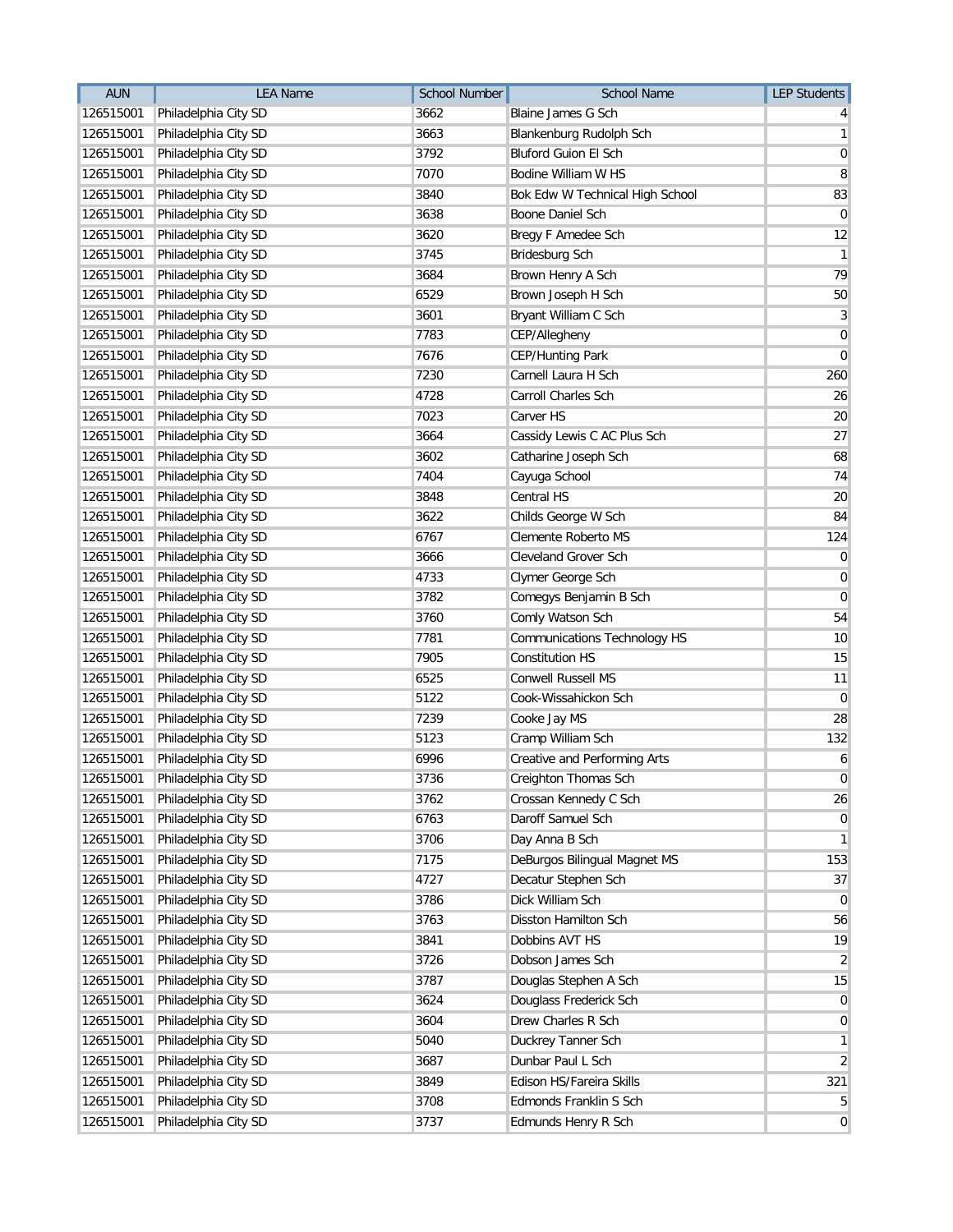| <b>AUN</b> | <b>LEA Name</b>      | <b>School Number</b> | School Name                        | <b>LEP Students</b> |
|------------|----------------------|----------------------|------------------------------------|---------------------|
| 126515001  | Philadelphia City SD | 3688                 | <b>Elkin Lewis Sch</b>             | 159                 |
| 126515001  | Philadelphia City SD | 3738                 | Ellwood Sch                        | 2                   |
| 126515001  | Philadelphia City SD | 3709                 | Emlen Eleanor C Sch                | 3                   |
| 126515001  | Philadelphia City SD | 5039                 | <b>Fairhill Sch</b>                | 61                  |
| 126515001  | Philadelphia City SD | 7235                 | Farrell Louis H Sch                | 159                 |
| 126515001  | Philadelphia City SD | 7226                 | Fell D Newlin Sch                  | 120                 |
| 126515001  | Philadelphia City SD | 3816                 | Fels Samuel HS                     | 205                 |
| 126515001  | Philadelphia City SD | 3751                 | Feltonville Intermediate School    | 103                 |
| 126515001  | Philadelphia City SD | 7368                 | Feltonville Sch of Arts & Sciences | 123                 |
| 126515001  | Philadelphia City SD | 3690                 | Ferguson Joseph C Sch              | 33                  |
| 126515001  | Philadelphia City SD | 3739                 | Finletter Thomas K Sch             | 46                  |
| 126515001  | Philadelphia City SD | 6913                 | <b>Fitler Academics Plus</b>       | $\overline{0}$      |
| 126515001  | Philadelphia City SD | 3781                 | Fitzpatrick Aloysius L Sch         | 32                  |
| 126515001  | Philadelphia City SD | 7240                 | <b>Fitzsimons Thomas HS</b>        | $\mathbf 0$         |
| 126515001  | Philadelphia City SD | 3764                 | Forrest Edwin Sch                  | 33                  |
| 126515001  | Philadelphia City SD | 3765                 | Fox Chase Sch                      | 38                  |
| 126515001  | Philadelphia City SD | 3803                 | Frank Anne Sch                     | 122                 |
| 126515001  | Philadelphia City SD | 3850                 | Frankford HS                       | 151                 |
| 126515001  | Philadelphia City SD | 3851                 | Franklin Benjamin HS               | 88                  |
| 126515001  | Philadelphia City SD | 7231                 | Franklin Benjamin Sch              | 120                 |
| 126515001  | Philadelphia City SD | 6822                 | Franklin LC                        | 19                  |
| 126515001  | Philadelphia City SD | 3791                 | <b>Fulton Robert Sch</b>           | $\mathbf{1}$        |
| 126515001  | Philadelphia City SD | 3818                 | Furness Horace HS                  | 213                 |
| 126515001  | Philadelphia City SD | 7664                 | Gamp                               | 1                   |
| 126515001  | Philadelphia City SD | 3852                 | Germantown HS                      | 5                   |
| 126515001  | Philadelphia City SD | 3625                 | Gideon Edward Sch                  | $\mathbf 0$         |
| 126515001  | Philadelphia City SD | 7241                 | Gillespie Eliz D MS                | $\mathbf 0$         |
| 126515001  | Philadelphia City SD | 3776                 | Girard Stephen Sch                 | 115                 |
| 126515001  | Philadelphia City SD | 3843                 | Girls HS                           | 14                  |
| 126515001  | Philadelphia City SD | 3668                 | Gompers Samuel Sch                 | 8                   |
| 126515001  | Philadelphia City SD | 3853                 | Gratz Simon HS                     | 0                   |
| 126515001  | Philadelphia City SD | 4726                 | Greenberg Joseph Sch               | 41                  |
| 126515001  | Philadelphia City SD | 5186                 | Greenfield Albert M Sch            | 15                  |
| 126515001  | Philadelphia City SD | 5120                 | Hackett Horatio B Sch              | 9                   |
| 126515001  | Philadelphia City SD | 5185                 | Hamilton Andrew Sch                | 3                   |
| 126515001  | Philadelphia City SD | 5041                 | Hancock John Sch                   | 34                  |
| 126515001  | Philadelphia City SD | 7242                 | Harding Warren G MS                | 45                  |
| 126515001  | Philadelphia City SD | 6528                 | Harrington Avery D Sch             | 4                   |
| 126515001  | Philadelphia City SD | 3793                 | Harrison William H Sch             | $\mathbf 0$         |
| 126515001  | Philadelphia City SD | 3608                 | Harrity William F Sch              | $\mathbf 0$         |
| 126515001  | Philadelphia City SD | 5125                 | Hartranft John F Sch               | 34                  |
| 126515001  | Philadelphia City SD | 3712                 | Henry Charles W Sch                | 0                   |
| 126515001  | Philadelphia City SD | 5187                 | <b>Heston Edward Sch</b>           | 0                   |
| 126515001  | Philadelphia City SD | 7229                 | Hill J E/Freedman Samson           | 1                   |
| 126515001  | Philadelphia City SD | 3806                 | Hill Leslie P Sch                  | $\mathbf{1}$        |
| 126515001  | Philadelphia City SD | 3766                 | Holme Thomas Sch                   | 44                  |
| 126515001  | Philadelphia City SD | 3742                 | Hopkinson Francis Sch              | 129                 |
| 126515001  | Philadelphia City SD | 3713                 | Houston Henry E Sch                |                     |
| 126515001  | Philadelphia City SD | 3743                 | Howe Julia Ward Sch                | 2                   |
| 126515001  | Philadelphia City SD | 3807                 | Huey Samuel B Sch                  | 5                   |
| 126515001  | Philadelphia City SD | 3693                 | Hunter William H Sch               | 62                  |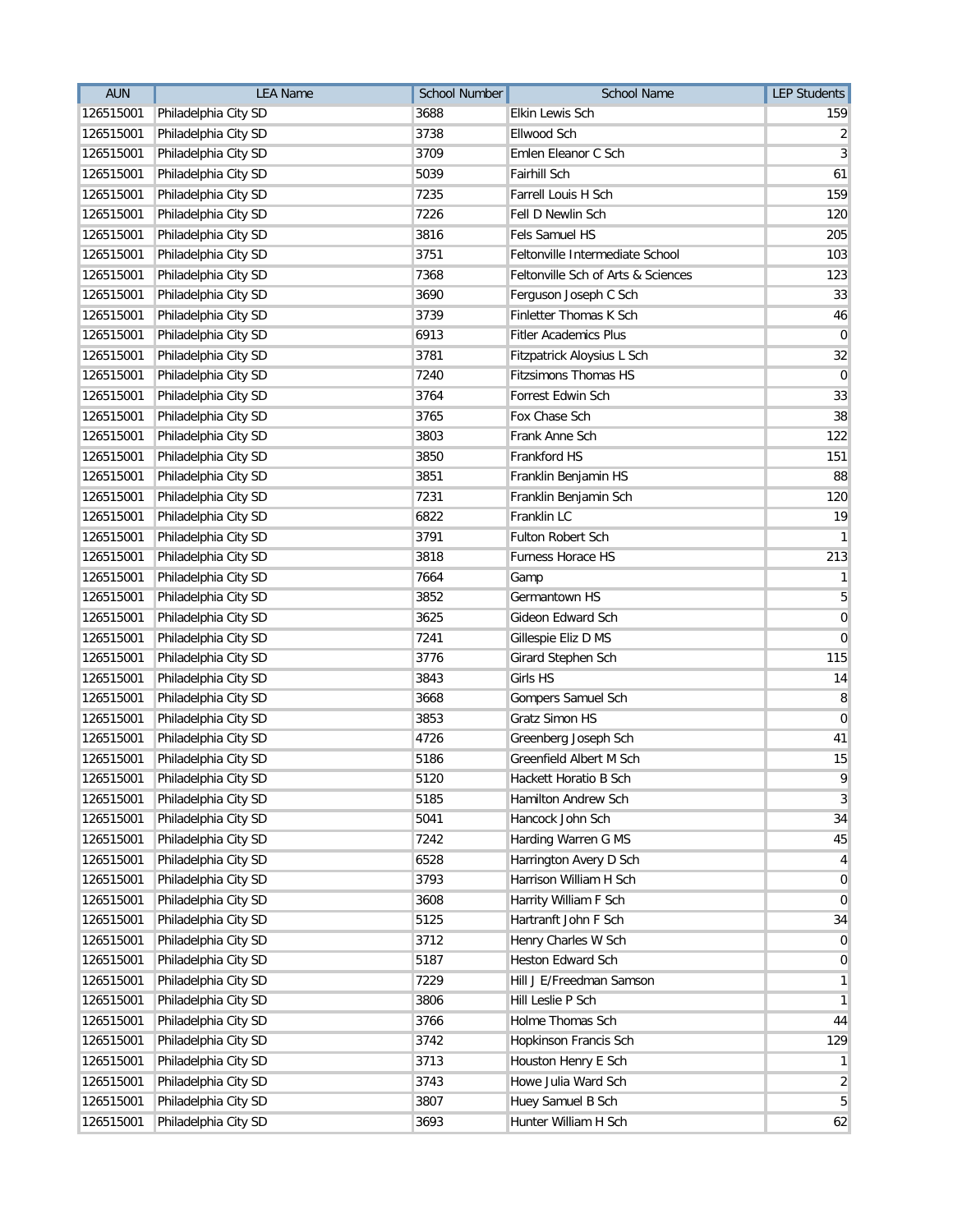| <b>AUN</b> | <b>LEA Name</b>                | School Number | School Name                              | <b>LEP Students</b> |
|------------|--------------------------------|---------------|------------------------------------------|---------------------|
| 126515001  | Philadelphia City SD           | 3642          | Jackson Andrew Sch                       | 72                  |
| 126515001  | Philadelphia City SD           | 7227          | Jenks Abram Sch                          | 13                  |
| 126515001  | Philadelphia City SD           | 3714          | Jenks John S Sch                         | 1                   |
| 126515001  | Philadelphia City SD           | 7243          | Jones John Paul MS                       | 0                   |
| 126515001  | Philadelphia City SD           | 7963          | Juniata Park Academy                     | 165                 |
| 126515001  | Philadelphia City SD           | 3645          | Kearny Gen Philip Sch                    | $\overline{2}$      |
| 126515001  | Philadelphia City SD           | 3626          | Kelley William D Sch                     | 1                   |
| 126515001  | Philadelphia City SD           | 5294          | Kelly John B Sch                         | 1                   |
| 126515001  | Philadelphia City SD           | 3795          | Kenderton Sch                            | $\overline{2}$      |
| 126515001  | Philadelphia City SD           | 7852          | Kensington Creative & Performing Arts HS | 61                  |
| 126515001  | Philadelphia City SD           | 7855          | Kensington Culinary Arts                 | 55                  |
| 126515001  | Philadelphia City SD           | 7851          | Kensington Intern Business Finance & En  | 59                  |
| 126515001  | Philadelphia City SD           | 8143          | Kensington Urban Education Academy       | 26                  |
| 126515001  | Philadelphia City SD           | 7228          | Key Francis Scott Sch                    | 186                 |
| 126515001  | Philadelphia City SD           | 6675          | King Martin Luther HS                    | 24                  |
| 126515001  | Philadelphia City SD           | 3715          | Kinsey John L Sch                        | 4                   |
| 126515001  | Philadelphia City SD           | 3647          | Kirkbride Eliza B Sch                    | 196                 |
| 126515001  | Philadelphia City SD           | 6825          | La Brum Gen J Harry MS                   | $\overline{2}$      |
| 126515001  | Philadelphia City SD           | 3670          | Lamberton Robert E Sch                   | 11                  |
| 126515001  | Philadelphia City SD           | 7810          | Lamberton Robert HS                      | 0                   |
| 126515001  | Philadelphia City SD           | 7811          | Lankenau HS                              | $\overline{2}$      |
| 126515001  | Philadelphia City SD           | 3744          | Lawton Henry W Sch                       | 41                  |
| 126515001  | Philadelphia City SD           | 6530          | Lea Henry C Sch                          | 80                  |
| 126515001  | Philadelphia City SD           | 3822          | Leeds Morris E MS                        | 1                   |
| 126515001  | Philadelphia City SD           | 3671          | Leidy Joseph Sch                         | 1                   |
| 126515001  | Philadelphia City SD           | 3716          | Levering William Sch                     | $\mathbf 0$         |
| 126515001  | Philadelphia City SD           | 6764          | Lewis Ada H MS                           | $\mathbf 0$         |
| 126515001  | Philadelphia City SD           | 3845          | Lincoln HS                               | 95                  |
| 126515001  | Philadelphia City SD           | 3717          | Lingelbach Anna L Sch                    | 28                  |
| 126515001  | Philadelphia City SD           | 4732          | Locke Alain Sch                          | 30                  |
| 126515001  | Philadelphia City SD           | 4961          | Loesche William H Sch                    | 211                 |
| 126515001  | Philadelphia City SD           | 3718          | Logan James Sch                          | 11                  |
| 126515001  | Philadelphia City SD           | 6533          | Longstreth William C Sch                 | $\overline{7}$      |
|            | 126515001 Philadelphia City SD | 7232          | Lowell James R Sch                       | 180                 |
| 126515001  | Philadelphia City SD           | 3694          | Ludlow James R Sch                       | 25                  |
| 126515001  | Philadelphia City SD           | 3672          | Mann William B Sch                       | $\mathbf 0$         |
| 126515001  | Philadelphia City SD           | 3797          | Marshall John Sch                        | 19                  |
| 126515001  | Philadelphia City SD           | 7521          | Marshall Thurgood                        | 83                  |
| 126515001  | Philadelphia City SD           | 3842          | Mastbaum Jules E AVTS                    | 62                  |
| 126515001  | Philadelphia City SD           | 3808          | Masterman Julia R Sec Sch                | 2                   |
| 126515001  | Philadelphia City SD           | 3769          | Mayfair Sch                              | 123                 |
| 126515001  | Philadelphia City SD           | 3648          | McCall Gen George A Sch                  | 165                 |
| 126515001  | Philadelphia City SD           | 3719          | McCloskey John F Sch                     | $\overline{0}$      |
| 126515001  | Philadelphia City SD           | 6534          | McClure Alexander K Sch                  | 109                 |
| 126515001  | Philadelphia City SD           | 3629          | McDaniel Delaplaine Sch                  |                     |
| 126515001  | Philadelphia City SD           | 5293          | McKinley William Sch                     | 27                  |
| 126515001  | Philadelphia City SD           | 3611          | McMichael Morton Sch                     | 0                   |
| 126515001  | Philadelphia City SD           | 3630          | Meade Gen George C Sch                   | 5                   |
| 126515001  | Philadelphia City SD           | 6768          | Meehan Austin MS                         | 38                  |
| 126515001  | Philadelphia City SD           | 3649          | Meredith William M Sch                   | $\overline{0}$      |
| 126515001  | Philadelphia City SD           | 7022          | Middle Years Alternative                 | 13                  |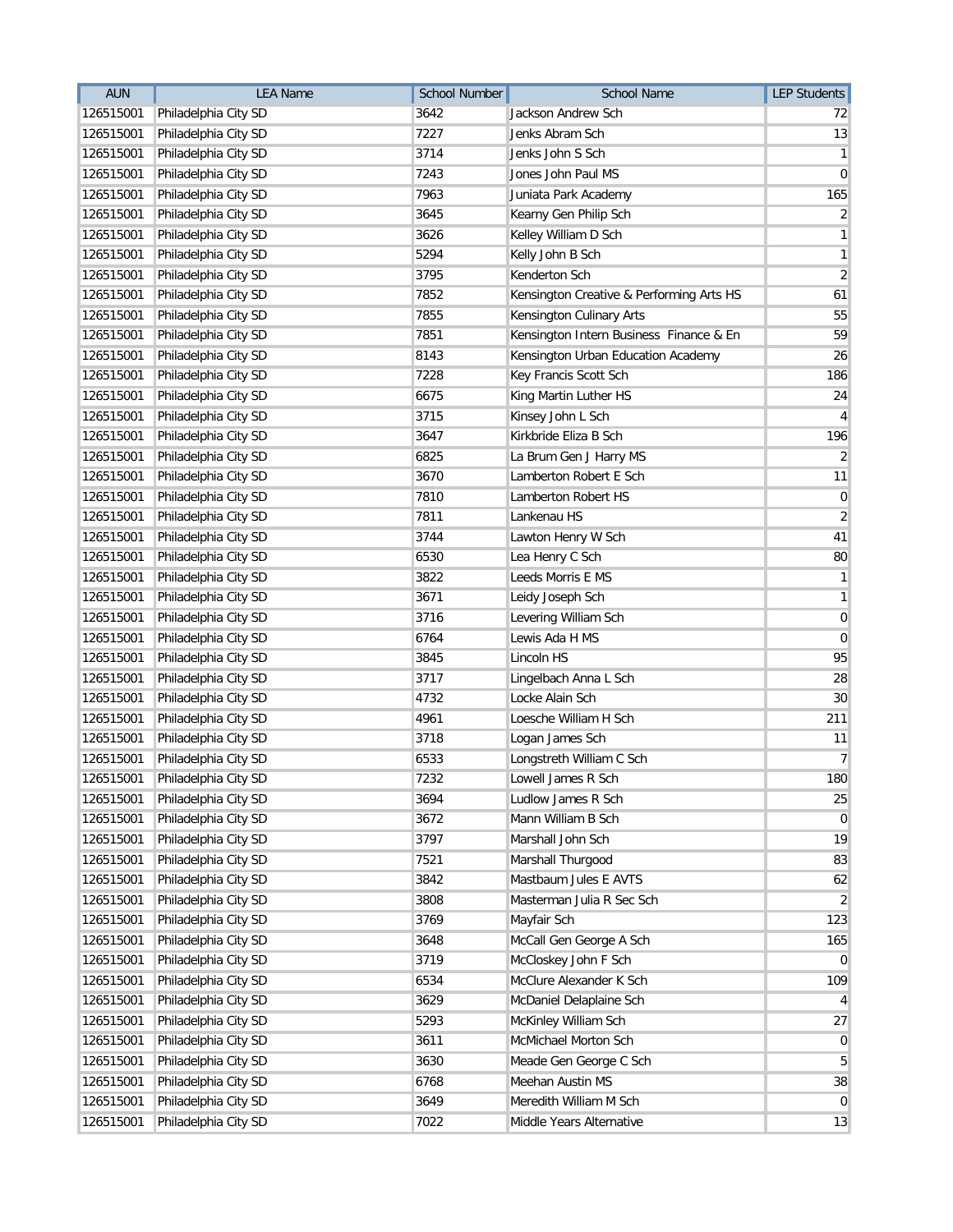| <b>AUN</b> | <b>LEA Name</b>                | <b>School Number</b> | School Name                            | <b>LEP Students</b> |
|------------|--------------------------------|----------------------|----------------------------------------|---------------------|
| 126515001  | Philadelphia City SD           | 3720                 | Mifflin Thomas Sch                     |                     |
| 126515001  | Philadelphia City SD           | 3809                 | Miller E S Sch                         | 0                   |
| 126515001  | Philadelphia City SD           | 3798                 | Mitchell El Sch                        | 3                   |
| 126515001  | Philadelphia City SD           | 3697                 | Moffet John Sch                        | 50                  |
| 126515001  | Philadelphia City SD           | 3770                 | Moore J Hampton Sch                    | 237                 |
| 126515001  | Philadelphia City SD           | 4868                 | Morris Robert Sch                      | -1                  |
| 126515001  | Philadelphia City SD           | 3749                 | Morrison Andrew J Sch                  | 89                  |
| 126515001  | Philadelphia City SD           | 6535                 | Morton Thomas G Sch                    | 78                  |
| 126515001  | Philadelphia City SD           | 7815                 | <b>Motivation HS</b>                   | 10                  |
| 126515001  | Philadelphia City SD           | 7522                 | Munoz-Marin Luis                       | 140                 |
| 126515001  | Philadelphia City SD           | 3650                 | Nebinger George W Sch                  | 29                  |
| 126515001  | Philadelphia City SD           | 3855                 | Northeast HS                           | 444                 |
| 126515001  | Philadelphia City SD           | 3750                 | Olney El Sch                           | 172                 |
| 126515001  | Philadelphia City SD           | 7853                 | Olney HS East                          | $\mathbf 0$         |
| 126515001  | Philadelphia City SD           | 7854                 | Olney HS West                          | 0                   |
| 126515001  | Philadelphia City SD           | 6960                 | Overbrook Edu Ctr                      | 13                  |
| 126515001  | Philadelphia City SD           | 7472                 | Overbrook Elementary School            | 0                   |
| 126515001  | Philadelphia City SD           | 3857                 | Overbrook HS                           | 7                   |
| 126515001  | Philadelphia City SD           | 6548                 | Parkway Northwest                      | 1                   |
| 126515001  | Philadelphia City SD           | 7808                 | Parkway West                           | 0                   |
| 126515001  | Philadelphia City SD           | 7782                 | Parkway-Center City                    | 9                   |
| 126515001  | Philadelphia City SD           | 3721                 | Pastorius Francis P Sch                | 0                   |
| 126515001  | Philadelphia City SD           | 3613                 | Patterson John M Sch                   | 83                  |
| 126515001  | Philadelphia City SD           | 7780                 | Paul Robeson HS for Human Services     | 5                   |
| 126515001  | Philadelphia City SD           | 3675                 | Peirce Thomas M Sch                    | $\mathbf 0$         |
| 126515001  | Philadelphia City SD           | 3799                 | Peirce William S MS                    | $\mathbf 0$         |
| 126515001  | Philadelphia City SD           | 7706                 | Penn Alexander Sch                     | 56                  |
| 126515001  | Philadelphia City SD           | 7244                 | Penn Treaty MS                         | 22                  |
| 126515001  | Philadelphia City SD           | 8119                 | Penn William HS                        | $\mathbf 0$         |
| 126515001  | Philadelphia City SD           | 3858                 | Penn William HS                        | $\mathbf 0$         |
| 126515001  | Philadelphia City SD           | 3722                 | Pennell Joseph Sch                     | $\mathbf 0$         |
| 126515001  | Philadelphia City SD           | 6539                 | Pennypacker Samuel Sch                 | 5                   |
| 126515001  | Philadelphia City SD           | 3616                 | Penrose Sch                            | 27                  |
|            | 126515001 Philadelphia City SD | 6821                 | Pepper George MS                       | $46\,$              |
| 126515001  | Philadelphia City SD           | 7814                 | Philadelphia HS for Business & Tech    | 0                   |
| 126515001  | Philadelphia City SD           | 8120                 | Philadelphia Learning Academy - North  | 20                  |
| 126515001  | Philadelphia City SD           | 8121                 | Philadelphia Learning Academy - South  | 4                   |
| 126515001  | Philadelphia City SD           | 7850                 | Philadelphia Military Acad at Elverson | 8                   |
| 126515001  | Philadelphia City SD           | 7812                 | Philadelphia Military Acad at Leeds    | 6                   |
| 126515001  | Philadelphia City SD           | 5184                 | Pickett Clarence E MS                  | $\mathbf 0$         |
| 126515001  | Philadelphia City SD           | 3801                 | Pollock Robert B Sch                   | 98                  |
| 126515001  | Philadelphia City SD           | 5121                 | Potter-Thomas Sch                      | 74                  |
| 126515001  | Philadelphia City SD           | 3783                 | Powel Samuel Sch                       | 6                   |
| 126515001  | Philadelphia City SD           | 6540                 | Pratt Anna B Sch                       | $\overline{c}$      |
| 126515001  | Philadelphia City SD           | 6765                 | Prince Hall                            | 3                   |
| 126515001  | Philadelphia City SD           | 7813                 | Randolph A. Philip AVT HS              | 9                   |
| 126515001  | Philadelphia City SD           | 3632                 | Reynolds Gen John F Sch                | $\overline{0}$      |
| 126515001  | Philadelphia City SD           | 3771                 | Rhawnhurst Sch                         | 129                 |
| 126515001  | Philadelphia City SD           | 3614                 | Rhoads James Sch                       | 0                   |
| 126515001  | Philadelphia City SD           | 6522                 | Rhodes E Washington MS                 | $\mathbf 0$         |
| 126515001  | Philadelphia City SD           | 3701                 | Richmond Sch                           | 38                  |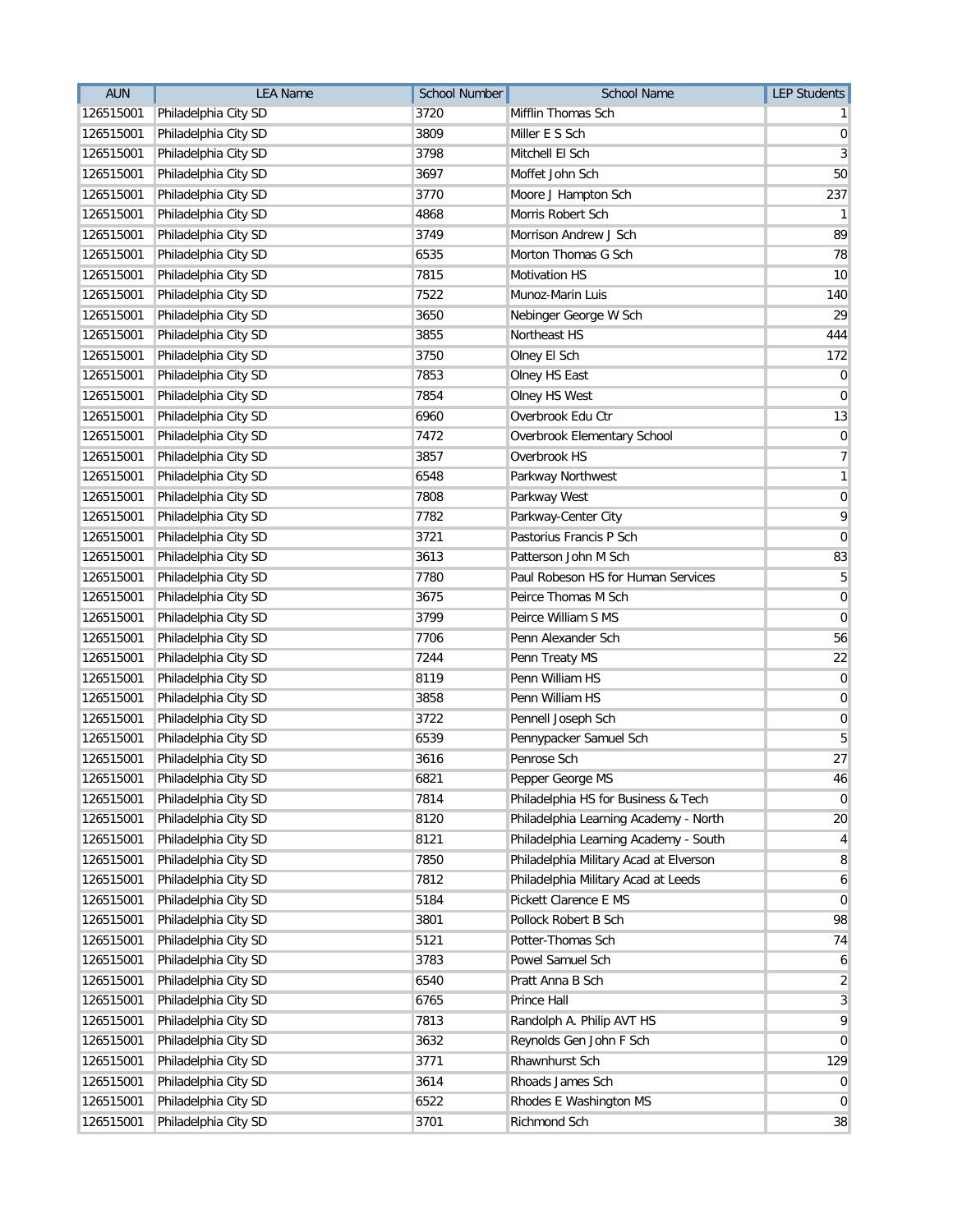| <b>AUN</b> | <b>LEA Name</b>                | <b>School Number</b> | School Name                  | <b>LEP Students</b> |
|------------|--------------------------------|----------------------|------------------------------|---------------------|
| 126515001  | Philadelphia City SD           | 3824                 | Roosevelt Theodore MS        |                     |
| 126515001  | Philadelphia City SD           | 3724                 | Rowen William Sch            | 1                   |
| 126515001  | Philadelphia City SD           | 3844                 | Roxborough HS                | 6                   |
| 126515001  | Philadelphia City SD           | 5042                 | Rush Benjamin MS             | 0                   |
| 126515001  | Philadelphia City SD           | 3861                 | Saul W B Agricultural School | 4                   |
| 126515001  | Philadelphia City SD           | 7245                 | Sayre William L MS           | 1                   |
| 126515001  | Philadelphia City SD           | 7903                 | School of the Future         | 7                   |
| 126515001  | Philadelphia City SD           | 7906                 | Science Leadership Academy   | 9                   |
| 126515001  | Philadelphia City SD           | 3653                 | Sharswood George Sch         | 41                  |
| 126515001  | Philadelphia City SD           | 7246                 | Shaw Anna H MS               | 1                   |
| 126515001  | Philadelphia City SD           | 3725                 | Shawmont Sch                 | 3                   |
| 126515001  | Philadelphia City SD           | 3702                 | Sheppard Isaac Sch           | 77                  |
| 126515001  | Philadelphia City SD           | 3800                 | Sheridan Sch                 | 118                 |
| 126515001  | Philadelphia City SD           | 7809                 | Sheridan West                | 9                   |
| 126515001  | Philadelphia City SD           | 3752                 | Smedley Franklin Sch         | 0                   |
| 126515001  | Philadelphia City SD           | 3634                 | Smith Walter G Sch           | 2                   |
| 126515001  | Philadelphia City SD           | 3773                 | Solis-Cohen Solomon Sch      | 338                 |
| 126515001  | Philadelphia City SD           | 3859                 | South Philadelphia HS        | 177                 |
| 126515001  | Philadelphia City SD           | 3654                 | Southwark Sch                | 239                 |
| 126515001  | Philadelphia City SD           | 3655                 | Spring Garden Sch            | 10                  |
| 126515001  | Philadelphia City SD           | 7234                 | Spruance Gilbert Sch         | 175                 |
| 126515001  | Philadelphia City SD           | 3635                 | Stanton Edwin M Sch          | 2                   |
| 126515001  | Philadelphia City SD           | 6541                 | Stanton M Hall Sch           | 0                   |
| 126515001  | Philadelphia City SD           | 4963                 | Stearne Allen M Sch          | 33                  |
| 126515001  | Philadelphia City SD           | 3727                 | Steel Edward Sch             | 5                   |
| 126515001  | Philadelphia City SD           | 7248                 | Stetson John B MS            | $\mathbf 0$         |
| 126515001  | Philadelphia City SD           | 7255                 | <b>Strawberry Mansion HS</b> | 1                   |
| 126515001  | Philadelphia City SD           | 3753                 | Sullivan James J Sch         | 51                  |
| 126515001  | Philadelphia City SD           | 7249                 | Sulzberger Mayer MS          | 0                   |
| 126515001  | Philadelphia City SD           | 8030                 | Sulzberger Mayer MS          | $\mathbf 0$         |
| 126515001  | Philadelphia City SD           | 7072                 | Swenson Arts & Technology HS | 40                  |
| 126515001  | Philadelphia City SD           | 3657                 | Taggart John H Sch           | 118                 |
| 126515001  | Philadelphia City SD           | 3755                 | Taylor Bayard Sch            | 128                 |
|            | 126515001 Philadelphia City SD | 3832                 | Tilden William T MS          | 15                  |
| 126515001  | Philadelphia City SD           | 6521                 | Turner John P MS             | 0                   |
| 126515001  | Philadelphia City SD           | 6523                 | University City HS           | 25                  |
| 126515001  | Philadelphia City SD           | 3658                 | Vare Abigail Sch             | 48                  |
| 126515001  | Philadelphia City SD           | 7251                 | Vare Edwin H MS              | $\mathbf 0$         |
| 126515001  | Philadelphia City SD           | 7252                 | Vaux Roberts HS              | 1                   |
| 126515001  | Philadelphia City SD           | 3835                 | Wagner Gen Louis MS          | 4                   |
| 126515001  | Philadelphia City SD           | 7225                 | Waring Laura W Sch           | 4                   |
| 126515001  | Philadelphia City SD           | 6527                 | <b>Washington George HS</b>  | 204                 |
| 126515001  | Philadelphia City SD           | 3659                 | Washington George Sch        | 74                  |
| 126515001  | Philadelphia City SD           | 7663                 | Washington Grover Jr Sch     | 74                  |
| 126515001  | Philadelphia City SD           | 3615                 | Washington Martha Sch        | 3                   |
| 126515001  | Philadelphia City SD           | 5124                 | Webster Sch                  | 57                  |
| 126515001  | Philadelphia City SD           | 3703                 | Welsh John Sch               | 93                  |
| 126515001  | Philadelphia City SD           | 3860                 | West Philadelphia HS         | 19                  |
| 126515001  | Philadelphia City SD           | 3681                 | Whittier John G Sch          | $\mathbf{1}$        |
| 126515001  | Philadelphia City SD           | 3728                 | Widener Memorial Sch         | 5                   |
| 126515001  | Philadelphia City SD           | 6544                 | Willard Frances E Sch        | 82                  |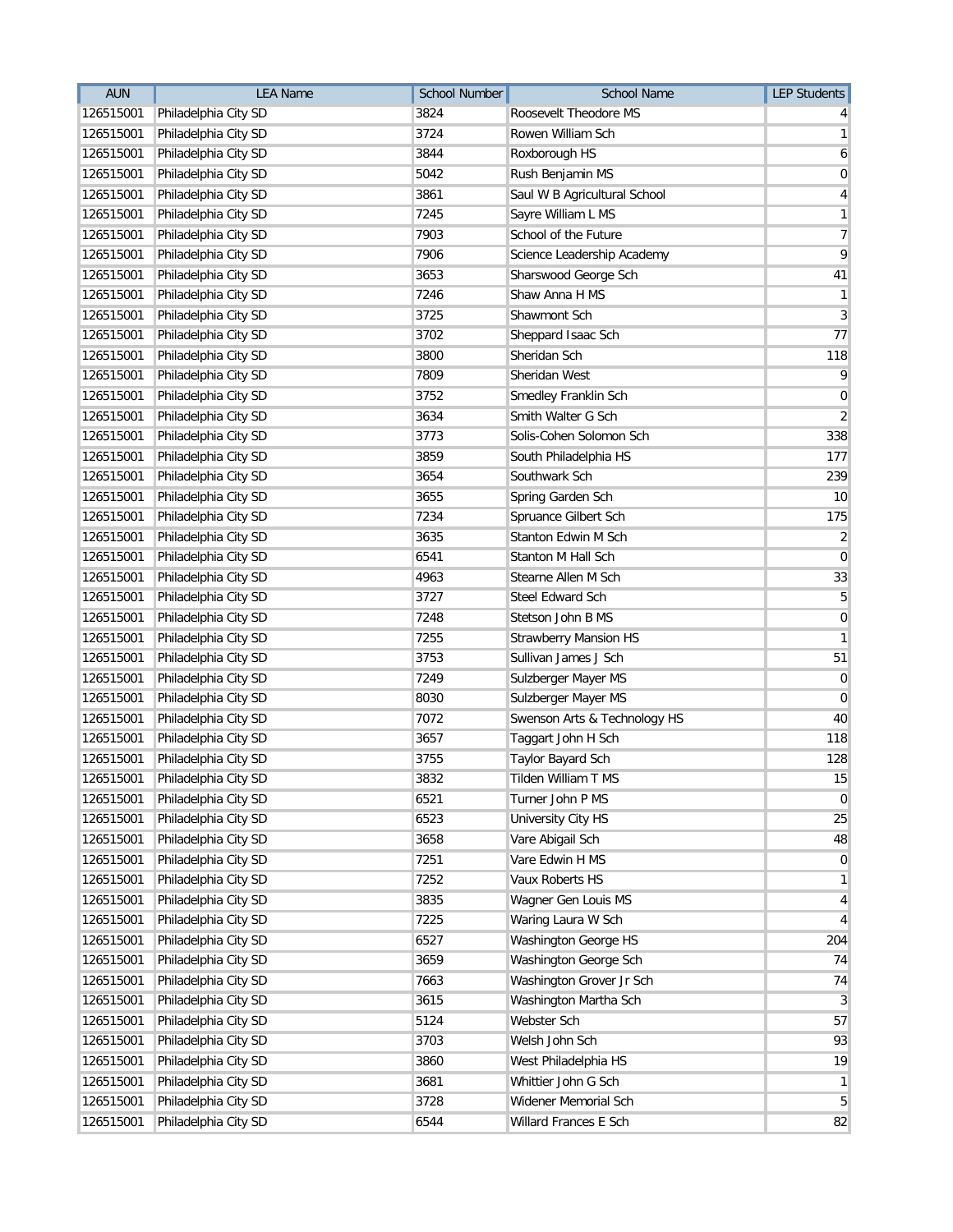| <b>AUN</b> | <b>LEA Name</b>                    | <b>School Number</b> | <b>School Name</b>                 | <b>LEP Students</b> |
|------------|------------------------------------|----------------------|------------------------------------|---------------------|
| 126515001  | Philadelphia City SD               | 3775                 | Wilson Alexander Sch               | 13                  |
| 126515001  | Philadelphia City SD               | 7253                 | Wilson Woodrow MS                  | 116                 |
| 126515001  | Philadelphia City SD               | 3731                 | Wister John Sch                    | 0                   |
| 126515001  | Philadelphia City SD               | 5188                 | Wright Richard R Sch               | 2                   |
| 126515001  | Philadelphia City SD               | 7233                 | Ziegler William H Sch              | 82                  |
| 126510009  | Philadelphia Electrical & Tech CHS | 7737                 | Philadelphia Electrical & Tech CHS | 8                   |
| 126512850  | Philadelphia Harambee Inst CS      | 7511                 | Philadelphia Harambee Inst CS      | 0                   |
| 126510016  | Philadelphia Montessori CS         | 7828                 | Philadelphia Montessori CS         | 0                   |
| 126513400  | Philadelphia Performing Arts CS    | 7647                 | Philadelphia Performing Arts CS    | 0                   |
| 110177003  | Philipsburg-Osceola Area SD        | 8170                 | North Lincoln Hill El Sch          | 0                   |
| 110177003  | Philipsburg-Osceola Area SD        | 5140                 | North Lincoln Hill El Sch          | 0                   |
| 110177003  | Philipsburg-Osceola Area SD        | 6239                 | Osceola Mills El Sch               | $\overline{0}$      |
| 110177003  | Philipsburg-Osceola Area SD        | 1555                 | Philipsburg El Sch                 | 6                   |
| 110177003  | Philipsburg-Osceola Area SD        | 1560                 | Philipsburg-Osceola Area HS        | 1                   |
| 110177003  | Philipsburg-Osceola Area SD        | 1559                 | Philipsburg-Osceola JHS            | 1                   |
| 124157203  | Phoenixville Area SD               | 1430                 | <b>Barkley El Sch</b>              | 35                  |
| 124157203  | Phoenixville Area SD               | 1396                 | East Pikeland El Sch               | 5                   |
| 124157203  | Phoenixville Area SD               | 1426                 | Phoenixville Area HS               | 10                  |
| 124157203  | Phoenixville Area SD               | 7213                 | Phoenixville Area Kdg Ctr          | 14                  |
| 124157203  | Phoenixville Area SD               | 1425                 | Phoenixville Area MS               | 13                  |
| 124157203  | Phoenixville Area SD               | 4841                 | Schuylkill El Sch                  | 14                  |
| 129546003  | Pine Grove Area SD                 | 3910                 | Pine Grove Area HS                 | 1                   |
| 129546003  | Pine Grove Area SD                 | 5262                 | Pine Grove Area MS                 | 3                   |
| 129546003  | Pine Grove Area SD                 | 3909                 | Pine Grove El Sch                  | 1                   |
| 103021003  | Pine-Richland SD                   | 7999                 | Eden Hall Upper El Sch             | 4                   |
| 103021003  | Pine-Richland SD                   | 0312                 | Hance El Sch                       | $\mathbf 0$         |
| 103021003  | Pine-Richland SD                   | 7998                 | Hance El Sch                       | 4                   |
| 103021003  | Pine-Richland SD                   | 0315                 | Pine-Richland HS                   | 3                   |
| 103021003  | Pine-Richland SD                   | 0314                 | Pine-Richland MS                   | $\overline{2}$      |
| 103021003  | Pine-Richland SD                   | 7997                 | Richland El Sch                    | 0                   |
| 103021003  | Pine-Richland SD                   | 7416                 | Richland El Sch                    | $\mathbf 0$         |
| 103021003  | Pine-Richland SD                   | 7996                 | Wexford El Sch                     | 4                   |
| 103021003  | Pine-Richland SD                   | 0313                 | Wexford El Sch                     | 0                   |
| 102027451  | Pittsburgh SD                      | 8203                 | Acadamy at Westinghouse            | 0                   |
| 102027451  | Pittsburgh SD                      | 6015                 | <b>Arsenal MS</b>                  | 0                   |
| 102027451  | Pittsburgh SD                      | 6020                 | Brookline El Sch                   | 0                   |
| 102027451  | Pittsburgh SD                      | 7617                 | Clayton El Sch                     | 0                   |
| 102027451  | Pittsburgh SD                      | 7618                 | Columbus MS                        | 0                   |
| 102027451  | Pittsburgh SD                      | 6077                 | East Hills El Sch                  | $\overline{0}$      |
| 102027451  | Pittsburgh SD                      | 7816                 | Faison Helen S Arts Acad           | $\overline{0}$      |
| 102027451  | Pittsburgh SD                      | 6030                 | Frick Intl Studies Academy         | 0                   |
| 102027451  | Pittsburgh SD                      | 6813                 | <b>Greenway MS</b>                 | 0                   |
| 102027451  | Pittsburgh SD                      | 6742                 | King M L El Sch                    | $\mathbf 0$         |
| 102027451  | Pittsburgh SD                      | 7631                 | Knoxville El Sch                   | 0                   |
| 102027451  | Pittsburgh SD                      | 6039                 | Knoxville MS                       | $\overline{0}$      |
| 102027451  | Pittsburgh SD                      | 6040                 | Lemington El Sch                   | $\overline{0}$      |
| 102027451  | Pittsburgh SD                      | 7361                 | McCleary El Sch                    | 0                   |
| 102027451  | Pittsburgh SD                      | 6048                 | Mifflin El Sch                     | 0                   |
| 102027451  | Pittsburgh SD                      | 7872                 | Miller African-Centered Academy    | $\mathbf 0$         |
| 102027451  | Pittsburgh SD                      | 6917                 | Milliones MS                       | 0                   |
| 102027451  | Pittsburgh SD                      | 7454                 | Morningside El Sch                 | $\overline{0}$      |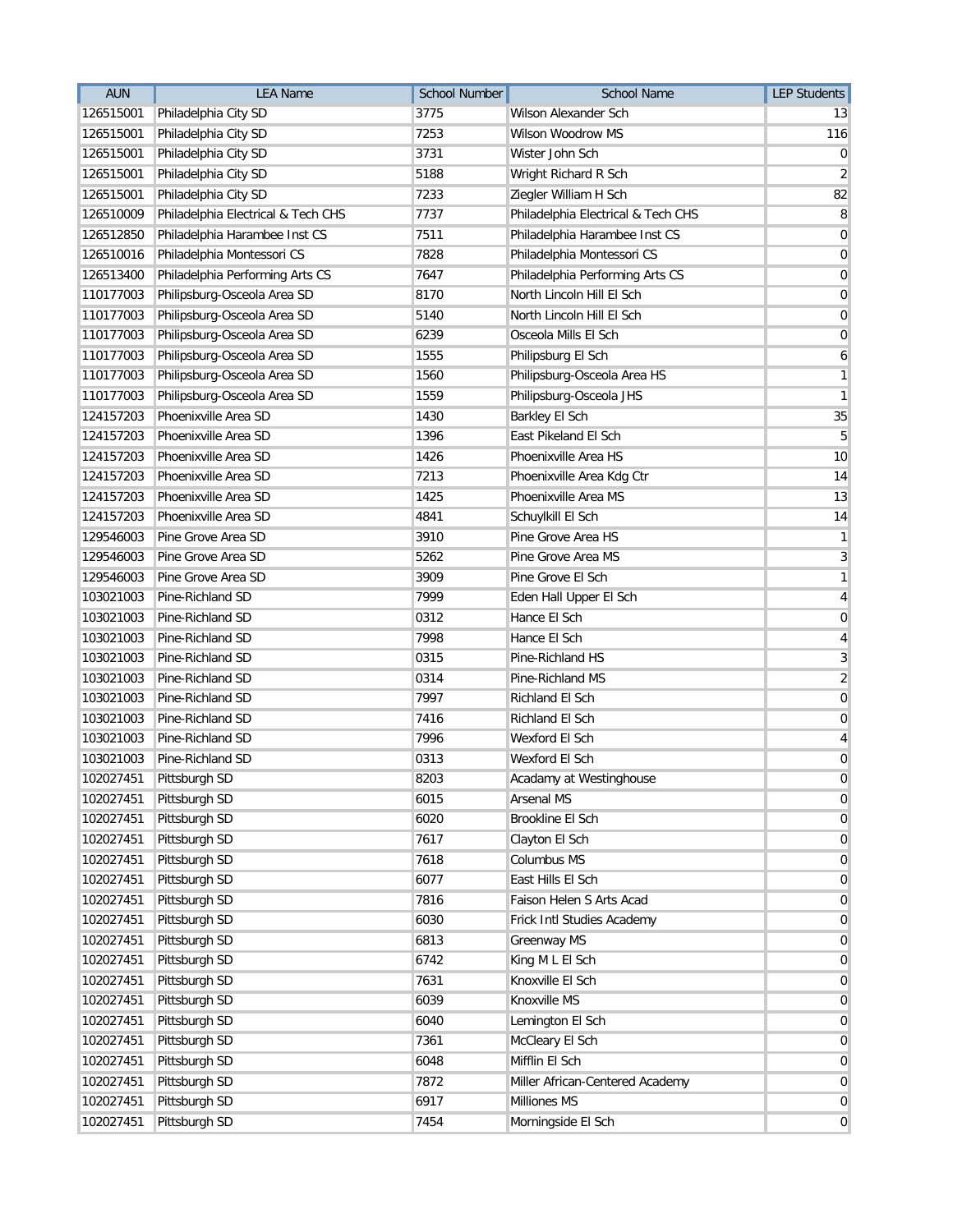| <b>AUN</b> | <b>LEA Name</b> | <b>School Number</b> | <b>School Name</b>                       | <b>LEP Students</b> |
|------------|-----------------|----------------------|------------------------------------------|---------------------|
| 102027451  | Pittsburgh SD   | 7443                 | <b>Options Center</b>                    |                     |
| 102027451  | Pittsburgh SD   | 0409                 | Pittsburgh Allderdice HS                 | 44                  |
| 102027451  | Pittsburgh SD   | 7616                 | Pittsburgh Allegheny 6-8                 | 1                   |
| 102027451  | Pittsburgh SD   | 7615                 | Pittsburgh Allegheny K-5                 | 0                   |
| 102027451  | Pittsburgh SD   | 7878                 | Pittsburgh Arlington K-8                 | 1                   |
| 102027451  | Pittsburgh SD   | 7886                 | Pittsburgh Arsenal 6-8                   | 31                  |
| 102027451  | Pittsburgh SD   | 7889                 | Pittsburgh Arsenal K-5                   | 67                  |
| 102027451  | Pittsburgh SD   | 7501                 | Pittsburgh Banksville K-5                | 43                  |
| 102027451  | Pittsburgh SD   | 6019                 | Pittsburgh Beechwood K-5                 | 47                  |
| 102027451  | Pittsburgh SD   | 6915                 | Pittsburgh Brashear HS                   | 176                 |
| 102027451  | Pittsburgh SD   | 7868                 | Pittsburgh Brookline K-8                 | 1                   |
| 102027451  | Pittsburgh SD   | 8106                 | Pittsburgh CAPA 6-12                     | $\mathbf{1}$        |
| 102027451  | Pittsburgh SD   | 0326                 | Pittsburgh Carmalt K-8                   | $\mathbf{1}$        |
| 102027451  | Pittsburgh SD   | 0412                 | Pittsburgh Carrick HS                    | $\overline{0}$      |
| 102027451  | Pittsburgh SD   | 7913                 | Pittsburgh Chartiers Early Childhood Ctr | 0                   |
| 102027451  | Pittsburgh SD   | 7692                 | Pittsburgh Classical 6-8                 | 1                   |
| 102027451  | Pittsburgh SD   | 6022                 | Pittsburgh Colfax K-8                    | 32                  |
| 102027451  | Pittsburgh SD   | 0330                 | Pittsburgh Concord K-5                   | 59                  |
| 102027451  | Pittsburgh SD   | 6811                 | Pittsburgh Conroy                        | $\overline{2}$      |
| 102027451  | Pittsburgh SD   | 6024                 | Pittsburgh Dilworth K-5                  | 0                   |
| 102027451  | Pittsburgh SD   | 8204                 | Pittsburgh Faison K-5                    | 0                   |
| 102027451  | Pittsburgh SD   | 7869                 | Pittsburgh Faison K-8                    | 0                   |
| 102027451  | Pittsburgh SD   | 7879                 | Pittsburgh Fort Pitt K-5                 | 0                   |
| 102027451  | Pittsburgh SD   | 6026                 | Pittsburgh Fulton K-5                    | 0                   |
| 102027451  | Pittsburgh SD   | 0400                 | Pittsburgh Grandview K-5                 | $\mathbf 0$         |
| 102027451  | Pittsburgh SD   | 6028                 | Pittsburgh Greenfield K-8                | 16                  |
| 102027451  | Pittsburgh SD   | 7103                 | Pittsburgh HS Creat & Per Arts           | $\overline{0}$      |
| 102027451  | Pittsburgh SD   | 7914                 | Pittsburgh Homewood Early Childhood Ctr  | 0                   |
| 102027451  | Pittsburgh SD   | 7880                 | Pittsburgh King K-8                      | 3                   |
| 102027451  | Pittsburgh SD   | 0415                 | Pittsburgh Langley HS                    | $\overline{0}$      |
| 102027451  | Pittsburgh SD   | 8255                 | Pittsburgh Langley K-8                   | 0                   |
| 102027451  | Pittsburgh SD   | 6042                 | Pittsburgh Liberty K-5                   | 0                   |
| 102027451  | Pittsburgh SD   | 7870                 | Pittsburgh Lincoln K-5                   | 0                   |
| 102027451  | Pittsburgh SD   | 6044                 | Pittsburgh Linden K-5                    | $\overline{0}$      |
| 102027451  | Pittsburgh SD   | 7871                 | Pittsburgh Manchester K-8                | 0                   |
| 102027451  | Pittsburgh SD   | 7915                 | Pittsburgh McCleary Early Childhood Ctr  | 0                   |
| 102027451  | Pittsburgh SD   | 7881                 | Pittsburgh Mifflin K-8                   | 0                   |
| 102027451  | Pittsburgh SD   | 8108                 | Pittsburgh Miller K-5                    | $\overline{0}$      |
| 102027451  | Pittsburgh SD   | 8110                 | Pittsburgh Milliones 6-12                | $\overline{0}$      |
| 102027451  | Pittsburgh SD   | 0363                 | Pittsburgh Minadeo K-5                   | 15                  |
| 102027451  | Pittsburgh SD   | 0351                 | Pittsburgh Montessori K-8                | 0                   |
| 102027451  | Pittsburgh SD   | 0365                 | Pittsburgh Morrow K-5                    | $\overline{0}$      |
| 102027451  | Pittsburgh SD   | 7882                 | Pittsburgh Murray K-8                    | 0                   |
| 102027451  | Pittsburgh SD   | 7883                 | Pittsburgh Northview K-8                 | $\overline{0}$      |
| 102027451  | Pittsburgh SD   | 8105                 | Pittsburgh Obama 6-12                    | $\overline{0}$      |
| 102027451  | Pittsburgh SD   | 6047                 | Pittsburgh Oliver                        | 0                   |
| 102027451  | Pittsburgh SD   | 0422                 | Pittsburgh Oliver HS                     | 0                   |
| 102027451  | Pittsburgh SD   | 8256                 | Pittsburgh Online Academy                | $\overline{0}$      |
| 102027451  | Pittsburgh SD   | 0424                 | Pittsburgh Peabody HS                    | $\overline{0}$      |
| 102027451  | Pittsburgh SD   | 0416                 | Pittsburgh Perry HS                      | $\overline{0}$      |
| 102027451  | Pittsburgh SD   | 0395                 | Pittsburgh Phillips K-5                  | $\overline{0}$      |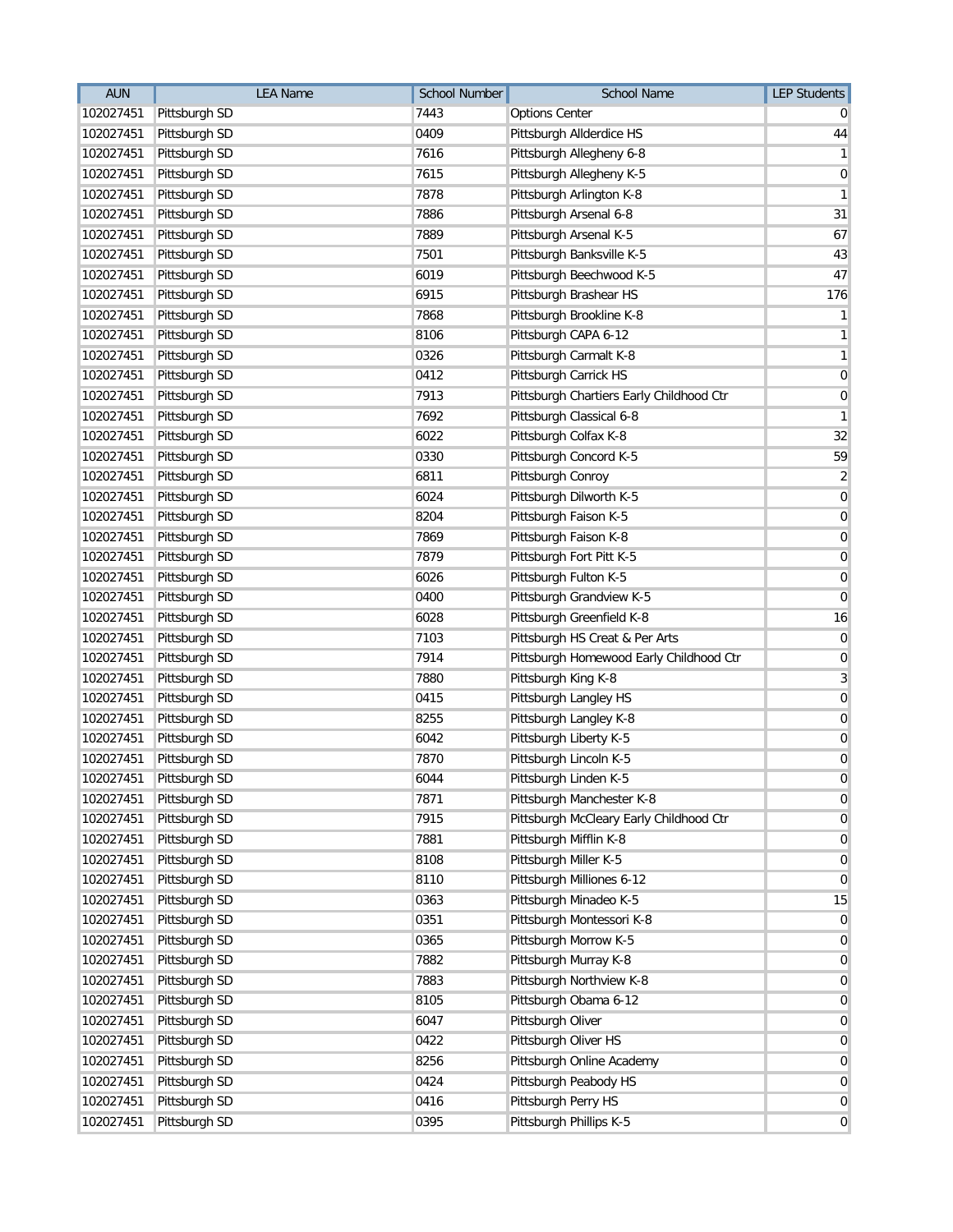| <b>AUN</b> | <b>LEA Name</b>         | <b>School Number</b> | School Name                              | <b>LEP Students</b> |
|------------|-------------------------|----------------------|------------------------------------------|---------------------|
| 102027451  | Pittsburgh SD           | 6664                 | Pittsburgh Pioneer                       |                     |
| 102027451  | Pittsburgh SD           | 7742                 | Pittsburgh Roosevelt K -5                | 0                   |
| 102027451  | Pittsburgh SD           | 7873                 | Pittsburgh Schaeffer K-8                 | 0                   |
| 102027451  | Pittsburgh SD           | 0425                 | Pittsburgh Schenley HS                   | 0                   |
| 102027451  | Pittsburgh SD           | 0379                 | Pittsburgh Schiller 6-8                  | 1                   |
| 102027451  | Pittsburgh SD           | 8107                 | Pittsburgh Science and Technology Academ | 0                   |
| 102027451  | Pittsburgh SD           | 7693                 | Pittsburgh South Brook 6-8               | 0                   |
| 102027451  | Pittsburgh SD           | 7888                 | Pittsburgh South Hills 6-8               | 83                  |
| 102027451  | Pittsburgh SD           | 7916                 | Pittsburgh Spring Garden Early Childhood | $\overline{0}$      |
| 102027451  | Pittsburgh SD           | 7362                 | Pittsburgh Spring Hill K-5               | 0                   |
| 102027451  | Pittsburgh SD           | 7039                 | Pittsburgh Sterrett 6-8                  | 0                   |
| 102027451  | Pittsburgh SD           | 7874                 | Pittsburgh Stevens K-8                   | 0                   |
| 102027451  | Pittsburgh SD           | 6873                 | Pittsburgh Student Achievement Ctr       | $\mathbf 0$         |
| 102027451  | Pittsburgh SD           | 7884                 | Pittsburgh Sunnyside K-8                 | 4                   |
| 102027451  | Pittsburgh SD           | 8109                 | Pittsburgh Vann K-5                      | 0                   |
| 102027451  | Pittsburgh SD           | 7876                 | Pittsburgh Weil K-8                      | 0                   |
| 102027451  | Pittsburgh SD           | 7694                 | Pittsburgh West Liberty K-5              | 0                   |
| 102027451  | Pittsburgh SD           | 0420                 | Pittsburgh Westinghouse HS               | $\mathbf 0$         |
| 102027451  | Pittsburgh SD           | 7877                 | Pittsburgh Westwood K-8                  | 0                   |
| 102027451  | Pittsburgh SD           | 7885                 | Pittsburgh Whittier K-5                  | $\mathbf 0$         |
| 102027451  | Pittsburgh SD           | 7502                 | Pittsburgh Woolslair K-5                 | 0                   |
| 102027451  | Pittsburgh SD           | 7633                 | Prospect El Sch                          | 0                   |
| 102027451  | Pittsburgh SD           | 7619                 | Prospect MS                              | 0                   |
| 102027451  | Pittsburgh SD           | 6872                 | Reizenstein MS                           | 0                   |
| 102027451  | Pittsburgh SD           | 6080                 | Rogers Ctr Creat & Per Arts              | 0                   |
| 102027451  | Pittsburgh SD           | 7503                 | Rooney Arthur J MS                       | 0                   |
| 102027451  | Pittsburgh SD           | 7887                 | Rooney Arthur J MS                       | $\mathbf 0$         |
| 102027451  | Pittsburgh SD           | 7861                 | South Construction Technology Center     | 0                   |
| 102027451  | Pittsburgh SD           | 7455                 | South Hills MS                           | 0                   |
| 102027451  | Pittsburgh SD           | 6072                 | Stevens El Sch                           | 0                   |
| 102027451  | Pittsburgh SD           | 6068                 | Sunnyside El Sch                         | 0                   |
| 102027451  | Pittsburgh SD           | 8026                 | <b>University Prep</b>                   | 0                   |
| 102027451  | Pittsburgh SD           | 6064                 | Vann El Sch                              | $\mathbf 0$         |
|            | 102027451 Pittsburgh SD | 7875                 | Vann Robert Lee El Sch                   | $\overline{0}$      |
| 102027451  | Pittsburgh SD           | 7040                 | Washington Polytechnic Academy           | 0                   |
| 118406602  | Pittston Area SD        | 2943                 | Ben Franklin Kdg Ctr                     | $\overline{0}$      |
| 118406602  | Pittston Area SD        | 6385                 | Pittston Area MS                         | 3                   |
| 118406602  | Pittston Area SD        | 7730                 | Pittston Area Pri Ctr                    | $\overline{2}$      |
| 118406602  | Pittston Area SD        | 5058                 | Pittston Area SHS                        | $\overline{2}$      |
| 118406602  | Pittston Area SD        | 6622                 | Pittston City Intrmd Ctr                 | 3                   |
| 182514568  | Planet Abacus CS        | 7979                 | Planet Abacus CS                         | 0                   |
| 120455203  | Pleasant Valley SD      | 3208                 | Chestnuthill El Sch                      | $\overline{0}$      |
| 120455203  | Pleasant Valley SD      | 3207                 | Eldred El Sch                            | $\overline{0}$      |
| 120455203  | Pleasant Valley SD      | 7434                 | Pleasant Valley El Sch                   | 13                  |
| 120455203  | Pleasant Valley SD      | 3210                 | Pleasant Valley HS                       | 11                  |
| 120455203  | Pleasant Valley SD      | 7660                 | Pleasant Valley Intrmd Sch               | 10                  |
| 120455203  | Pleasant Valley SD      | 7183                 | Pleasant Valley MS                       | $\overline{7}$      |
| 120455203  | Pleasant Valley SD      | 3209                 | Polk El Sch                              | 8                   |
| 103027503  | Plum Borough SD         | 0427                 | Center El Sch                            | $\overline{0}$      |
| 103027503  | Plum Borough SD         | 0432                 | Holiday Park El Sch                      | 8                   |
| 103027503  | Plum Borough SD         | 5105                 | Oblock JHS                               | $\overline{0}$      |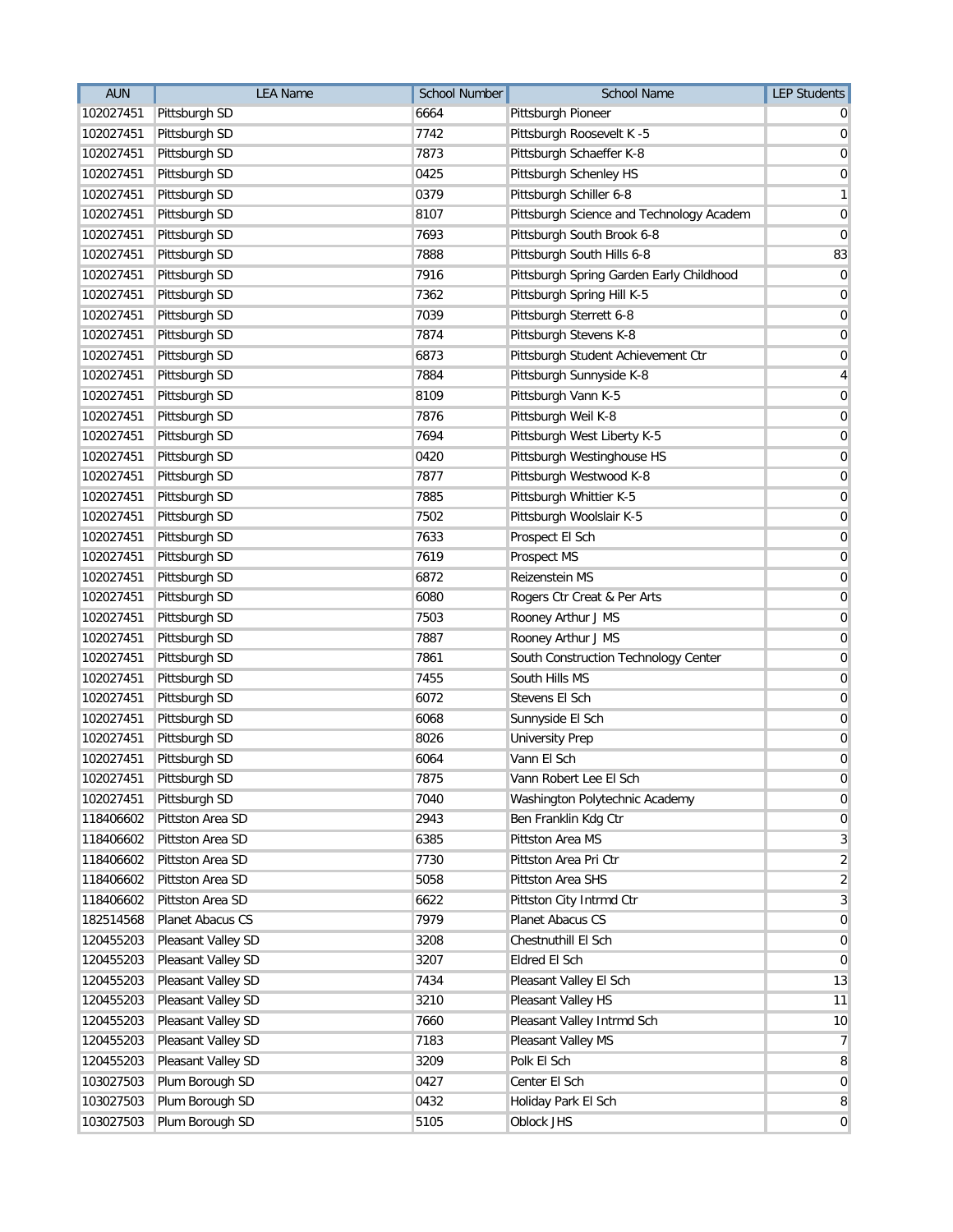| <b>AUN</b> | <b>LEA Name</b>                       | <b>School Number</b> | School Name                           | <b>LEP Students</b> |
|------------|---------------------------------------|----------------------|---------------------------------------|---------------------|
| 103027503  | Plum Borough SD                       | 7193                 | Pivik El Sch                          |                     |
| 103027503  | Plum Borough SD                       | 0435                 | Plum SHS                              | 0                   |
| 103027503  | Plum Borough SD                       | 0433                 | Regency Park El Sch                   | 0                   |
| 103027503  | Plum Borough SD                       | 4901                 | Stevenson El Sch                      | 0                   |
| 120450002  | Pocono Mountain Charter School        | 7771                 | Pocono Mountain Charter School        | 6                   |
| 120455403  | Pocono Mountain SD                    | 3212                 | Barrett El Ctr                        | 17                  |
| 120455403  | Pocono Mountain SD                    | 7482                 | Clear Run El Ctr                      | 52                  |
| 120455403  | Pocono Mountain SD                    | 7483                 | Clear Run Intrmd Sch                  | $\mathbf 0$         |
| 120455403  | Pocono Mountain SD                    | 8236                 | Clear Run Intrmd Sch                  | 75                  |
| 120455403  | Pocono Mountain SD                    | 3213                 | Coolbaugh El Ctr                      | $\boldsymbol{0}$    |
| 120455403  | Pocono Mountain SD                    | 7318                 | Coolbaugh LC                          | 0                   |
| 120455403  | Pocono Mountain SD                    | 6432                 | Pocono El Ctr                         | 39                  |
| 120455403  | Pocono Mountain SD                    | 3216                 | Pocono Mountain East HS               | 17                  |
| 120455403  | Pocono Mountain SD                    | 8010                 | Pocono Mountain East JHS              | 10                  |
| 120455403  | Pocono Mountain SD                    | 7738                 | Pocono Mountain West HS               | 17                  |
| 120455403  | Pocono Mountain SD                    | 7867                 | Pocono Mountain West JHS              | 17                  |
| 120455403  | Pocono Mountain SD                    | 7739                 | Swiftwater El Ctr                     | 54                  |
| 120455403  | Pocono Mountain SD                    | 7740                 | Swiftwater Interm Sch                 | $\mathbf 0$         |
| 120455403  | Pocono Mountain SD                    | 8009                 | Swiftwater Interm Sch                 | 0                   |
| 120455403  | Pocono Mountain SD                    | 3214                 | Tobyhanna El Ctr                      | 14                  |
| 109426303  | Port Allegany SD                      | 7055                 | Port Allegany El Sch                  | 1                   |
| 109426303  | Port Allegany SD                      | 3111                 | Port Allegany JSHS                    | 0                   |
| 108116303  | Portage Area SD                       | 7984                 | Portage Area El Sch                   | $\overline{2}$      |
| 108116303  | Portage Area SD                       | 1269                 | Portage Area El Sch                   | $\mathbf 0$         |
| 108116303  | Portage Area SD                       | 1270                 | Portage Area JSHS                     | 1                   |
| 108116303  | Portage Area SD                       | 6857                 | Portage Area MS                       | $\mathbf 0$         |
| 123466303  | Pottsgrove SD                         | 3334                 | Lower Pottsgrove El Sch               | 9                   |
| 123466303  | Pottsgrove SD                         | 6746                 | Pottsgrove MS                         | 7                   |
| 123466303  | Pottsgrove SD                         | 3338                 | Pottsgrove SHS                        | 7                   |
| 123466303  | Pottsgrove SD                         | 3337                 | Ringing Rocks El Sch                  | 12                  |
| 123466303  | Pottsgrove SD                         | 3336                 | West Pottsgrove El Sch                | $\mathbf 0$         |
| 123466403  | Pottstown SD                          | 3345                 | Barth El Sch                          | 4                   |
| 123466403  | Pottstown SD                          | 5110                 | Edgewood El Sch                       | 6                   |
| 123466403  | Pottstown SD                          | 3339                 | Franklin El Sch                       | 12                  |
| 123466403  | Pottstown SD                          | 3341                 | Lincoln El Sch                        | 10                  |
| 123466403  | Pottstown SD                          | 3346                 | Pottstown MS                          | 15                  |
| 123466403  | Pottstown SD                          | 3348                 | Pottstown SHS                         | 9                   |
| 123466403  | Pottstown SD                          | 3342                 | Rupert El Sch                         | $\overline{2}$      |
| 129546103  | Pottsville Area SD                    | 3915                 | Clarke El Ctr                         | 3                   |
| 129546103  | Pottsville Area SD                    | 5265                 | Lengel MS                             | 7                   |
| 129546103  | Pottsville Area SD                    | 3924                 | Pottsville Area HS                    | 3                   |
| 126512960  | Preparatory CS of Mathematics Science | 7540                 | Preparatory CS of Mathematics Science | 11                  |
| 103024162  | Propel CS - Pitcairn                  | 8218                 | Propel CS - Pitcairn                  | 0                   |
| 160028259  | Propel CS-Braddock Hills              | 8129                 | Propel CS-Braddock Hills              | 0                   |
| 103020005  | Propel CS-East                        | 7848                 | Propel CS-East                        | $\overline{0}$      |
| 103020002  | Propel CS-Homestead                   | 7772                 | Propel CS-Homestead                   | $\mathbf 0$         |
| 103020003  | Propel CS-McKeesport                  | 7831                 | Propel CS-McKeesport                  | 0                   |
| 103020004  | Propel CS-Montour                     | 7832                 | Propel CS-Montour                     | 0                   |
| 103028192  | Propel CS-Northside                   | 8193                 | Propel CS-Northside                   | 0                   |
| 106338003  | Punxsutawney Area SD                  | 8077                 | Bell Twp El Sch                       | 0                   |
| 106338003  | Punxsutawney Area SD                  | 2377                 | <b>Bell Twp El Sch</b>                | $\mathbf 0$         |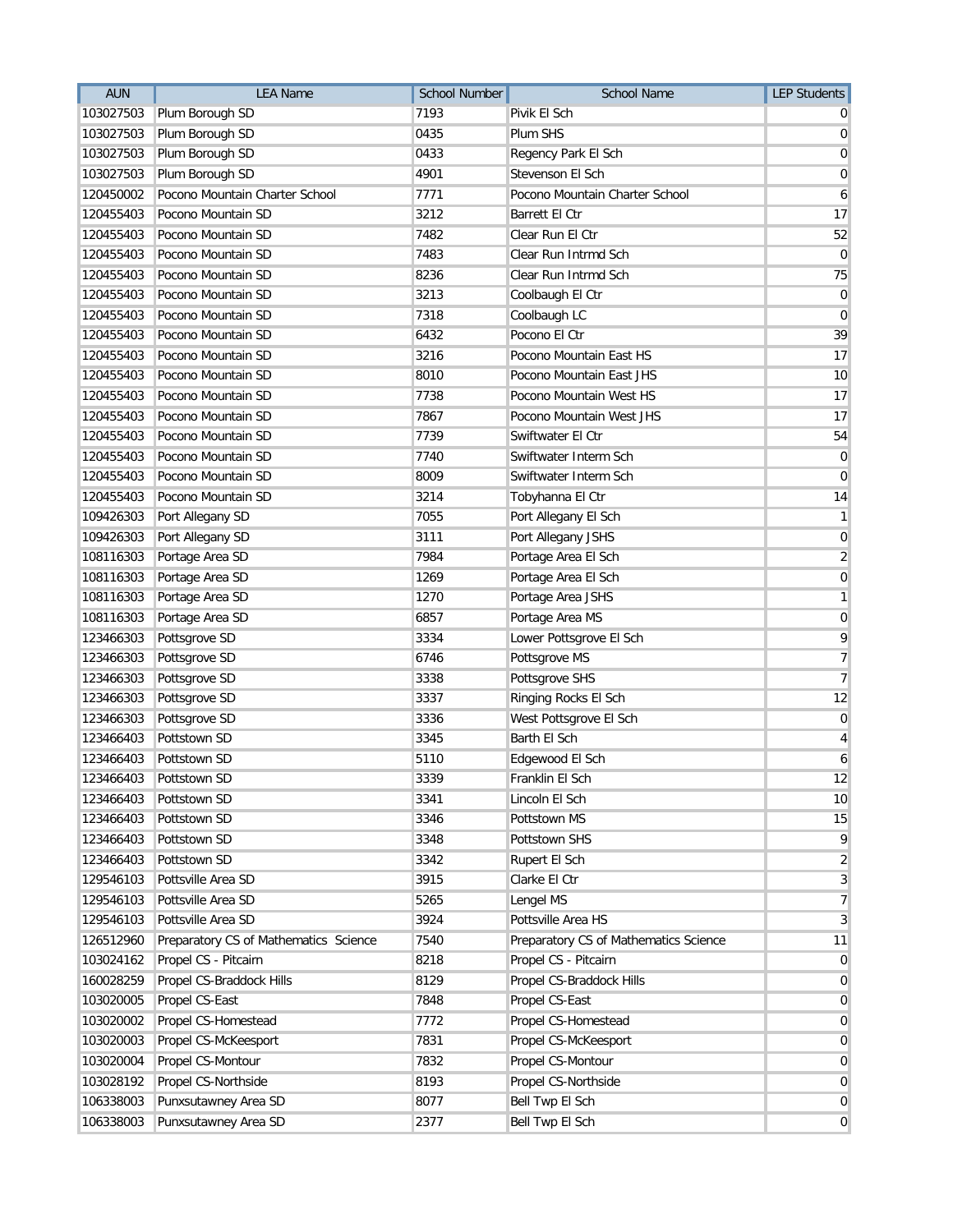| <b>AUN</b> | <b>LEA Name</b>         | <b>School Number</b> | <b>School Name</b>                       | <b>LEP Students</b>     |
|------------|-------------------------|----------------------|------------------------------------------|-------------------------|
| 106338003  | Punxsutawney Area SD    | 2373                 | Jenks Hill El Sch                        |                         |
| 106338003  | Punxsutawney Area SD    | 8078                 | Jenks Hill El Sch                        | 0                       |
| 106338003  | Punxsutawney Area SD    | 8079                 | Longview El Sch                          | 0                       |
| 106338003  | Punxsutawney Area SD    | 2375                 | Longview El Sch                          | 0                       |
| 106338003  | Punxsutawney Area SD    | 2378                 | Mapleview El Sch                         | $\mathbf 0$             |
| 106338003  | Punxsutawney Area SD    | 8080                 | Mapleview El Sch                         | $\overline{\mathbf{c}}$ |
| 106338003  | Punxsutawney Area SD    | 2374                 | Mary A Wilson El Sch                     | 0                       |
| 106338003  | Punxsutawney Area SD    | 2376                 | Parkview El Sch                          | 0                       |
| 106338003  | Punxsutawney Area SD    | 8081                 | Parkview El Sch                          | 0                       |
| 106338003  | Punxsutawney Area SD    | 6165                 | Punxsutawney Area HS                     | 0                       |
| 106338003  | Punxsutawney Area SD    | 8082                 | Punxsutawney Area MS                     | $\overline{2}$          |
| 106338003  | Punxsutawney Area SD    | 7524                 | Punxsutawney Area MS                     | $\mathbf 0$             |
| 106338003  | Punxsutawney Area SD    | 2379                 | West End El Sch                          | 0                       |
| 128327303  | Purchase Line SD        | 6893                 | Purchase Line El Sch                     | 1                       |
| 128327303  | Purchase Line SD        | 2350                 | Purchase Line JSHS                       | 5                       |
| 128327303  | Purchase Line SD        | 6892                 | Purchase Line North El Sch               | 0                       |
| 103027753  | Quaker Valley SD        | 6108                 | Edgeworth El Sch                         | $\overline{2}$          |
| 103027753  | Quaker Valley SD        | 6852                 | Osborne El Sch                           | $\mathbf 0$             |
| 103027753  | Quaker Valley SD        | 0448                 | Quaker Valley HS                         | 1                       |
| 103027753  | Quaker Valley SD        | 0447                 | Quaker Valley MS                         | $\overline{c}$          |
| 122098403  | Quakertown Community SD | 1118                 | Haycock El Sch                           | $\mathbf 0$             |
| 122098403  | Quakertown Community SD | 6781                 | Milford MS                               | 0                       |
| 122098403  | Quakertown Community SD | 1122                 | Neidig El Sch                            | 4                       |
| 122098403  | Quakertown Community SD | 7836                 | Pfaff El Sch                             | $\overline{2}$          |
| 122098403  | Quakertown Community SD | 7835                 | Quakertown Community Freshmen Ctr        | $\sqrt{3}$              |
| 122098403  | Quakertown Community SD | 1128                 | Quakertown Community SHS                 | $\overline{7}$          |
| 122098403  | Quakertown Community SD | 5132                 | Quakertown El Sch                        | 26                      |
| 122098403  | Quakertown Community SD | 1121                 | Richland El Sch                          | 14                      |
| 122098403  | Quakertown Community SD | 4965                 | <b>Strayer MS</b>                        | 14                      |
| 122098403  | Quakertown Community SD | 1123                 | Tohickon Valley El Sch                   | 14                      |
| 122098403  | Quakertown Community SD | 7630                 | Trumbauersville El Sch                   | 3                       |
| 125237603  | Radnor Township SD      | 6510                 | Ithan El Sch                             | 24                      |
| 125237603  | Radnor Township SD      | 7697                 | Radnor El Sch                            | 8                       |
| 125237603  | Radnor Township SD      | 6511                 | Radnor MS                                | 14                      |
| 125237603  | Radnor Township SD      | 1921                 | Radnor SHS                               | 18                      |
| 125237603  | Radnor Township SD      | 6512                 | Wayne El Sch                             | 28                      |
| 114067002  | Reading SD              | 0840                 | Amanda E Stout El Sch                    | 163                     |
| 114067002  | Reading SD              | 8117                 | Citadel Intermediate HS                  | 513                     |
| 114067002  | Reading SD              | 8118                 | Gateway School for Intl. Business and Wo | $\overline{0}$          |
| 114067002  | <b>Reading SD</b>       | 7928                 | Gateway School for Performing Arts (magn | 0                       |
| 114067002  | <b>Reading SD</b>       | 0844                 | Glenside El Sch                          | 39                      |
| 114067002  | <b>Reading SD</b>       | 0852                 | Lauers Park El Sch                       | 158                     |
| 114067002  | Reading SD              | 0851                 | Millmont El Sch                          | $\overline{0}$          |
| 114067002  | <b>Reading SD</b>       | 8247                 | Millmont El Sch                          | 76                      |
| 114067002  | <b>Reading SD</b>       | 0858                 | Northeast MS                             | 165                     |
| 114067002  | <b>Reading SD</b>       | 5206                 | Northwest El Sch                         | 172                     |
| 114067002  | <b>Reading SD</b>       | 0856                 | Northwest MS                             | 124                     |
| 114067002  | <b>Reading SD</b>       | 0859                 | <b>Reading SHS</b>                       | 0                       |
| 114067002  | <b>Reading SD</b>       | 8116                 | <b>Reading SHS</b>                       | 592                     |
| 114067002  | Reading SD              | 0845                 | Riverside El Sch                         | 132                     |
| 114067002  | Reading SD              | 7927                 | School of Technology and Communication a | $\overline{0}$          |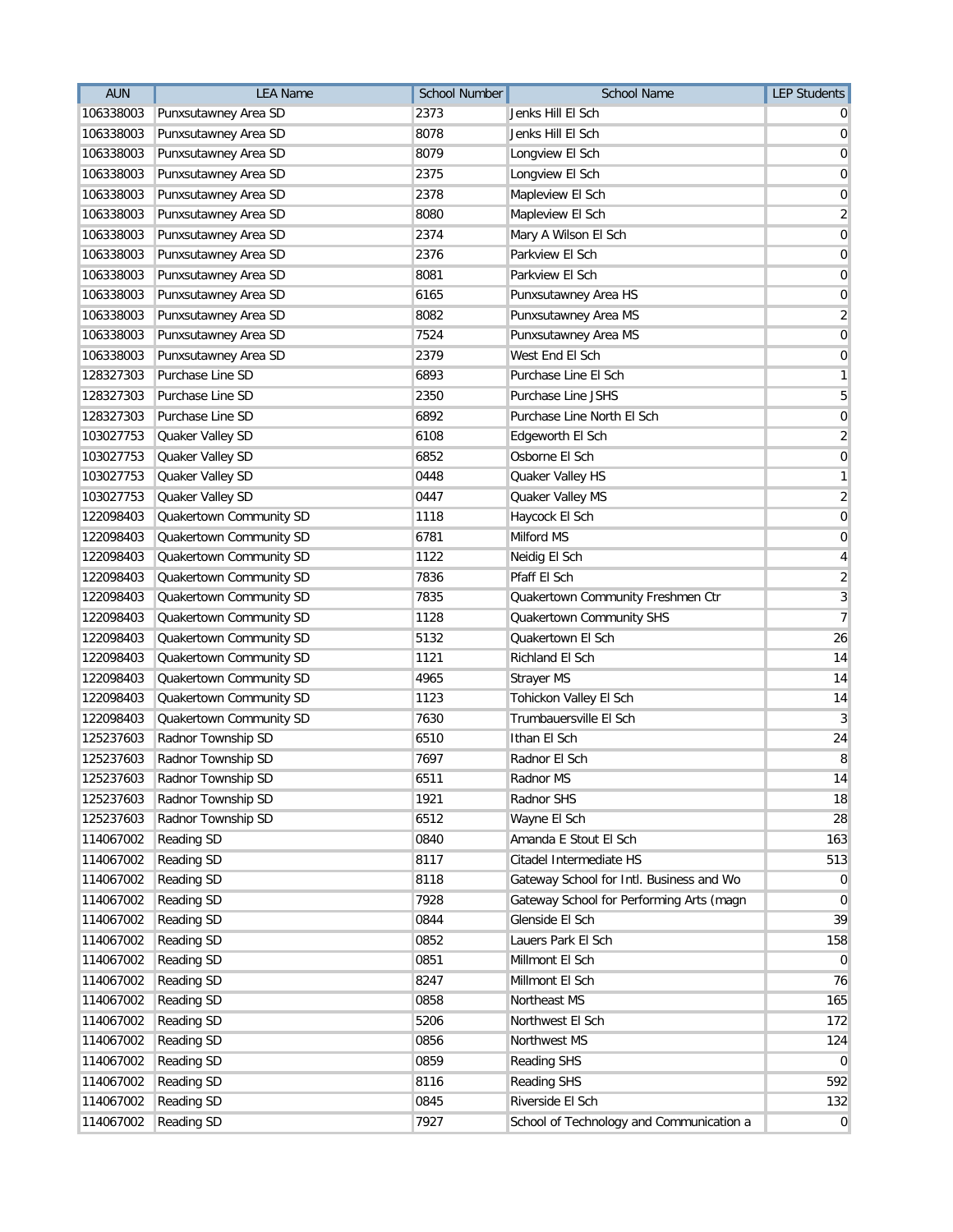| <b>AUN</b> | <b>LEA Name</b>                        | <b>School Number</b> | <b>School Name</b>                      | <b>LEP Students</b>     |
|------------|----------------------------------------|----------------------|-----------------------------------------|-------------------------|
| 114067002  | <b>Reading SD</b>                      | 5028                 | Sixteenth & Haak El Sch                 | 49                      |
| 114067002  | <b>Reading SD</b>                      | 0855                 | Southern MS                             | 153                     |
| 114067002  | <b>Reading SD</b>                      | 0857                 | Southwest MS                            | 114                     |
| 114067002  | <b>Reading SD</b>                      | 5026                 | Tenth & Green El Sch                    | 198                     |
| 114067002  | Reading SD                             | 7484                 | Tenth & Penn El Sch                     | 122                     |
| 114067002  | <b>Reading SD</b>                      | 8027                 | The School of Agriculture Ecology and S | 0                       |
| 114067002  | <b>Reading SD</b>                      | 5027                 | Thirteenth & Green El Sch               | 142                     |
| 114067002  | Reading SD                             | 0832                 | Thirteenth & Union El Sch               | 138                     |
| 114067002  | <b>Reading SD</b>                      | 0833                 | Thomas H Ford El Sch                    | 0                       |
| 114067002  | Reading SD                             | 5025                 | Twelfth & Marion El Sch                 | 156                     |
| 114067002  | <b>Reading SD</b>                      | 0831                 | Tyson-Schoener El Sch                   | 138                     |
| 112675503  | Red Lion Area SD                       | 4592                 | Chanceford El Sch                       | $\overline{0}$          |
| 112675503  | Red Lion Area SD                       | 6837                 | Clearview El Sch                        | $\mathbf 0$             |
| 112675503  | Red Lion Area SD                       | 4596                 | Edgar Moore El Sch                      | $\mathbf 0$             |
| 112675503  | Red Lion Area SD                       | 8050                 | Larry J. Macaluso El Sch                | 8                       |
| 112675503  | Red Lion Area SD                       | 4593                 | Locust Grove El Sch                     | 8                       |
| 112675503  | Red Lion Area SD                       | 4595                 | Mazie Gable El Sch                      | 6                       |
| 112675503  | Red Lion Area SD                       | 4589                 | N Hopewell-Winterstown El Sch           | $\mathbf 0$             |
| 112675503  | Red Lion Area SD                       | 5362                 | Pleasant View El Sch                    | $\overline{7}$          |
| 112675503  | Red Lion Area SD                       | 4597                 | Red Lion Area JHS                       | $\overline{\mathbf{4}}$ |
| 112675503  | Red Lion Area SD                       | 4598                 | Red Lion Area SHS                       | $\overline{2}$          |
| 112675503  | Red Lion Area SD                       | 7319                 | Windsor Manor El Sch                    | 0                       |
| 106168003  | Redbank Valley SD                      | 1491                 | Mahoning El Sch                         | 0                       |
| 106168003  | Redbank Valley SD                      | 1494                 | New Bethlehem-S Bethlehem El            | $\mathbf 0$             |
| 106168003  | Redbank Valley SD                      | 1495                 | Redbank Valley HS                       | $\mathbf 0$             |
| 106168003  | <b>Redbank Valley SD</b>               | 8168                 | Redbank Valley Intrmd Sch               | $\mathbf 0$             |
| 106168003  | Redbank Valley SD                      | 8169                 | Redbank Valley Primary School           | $\mathbf 0$             |
| 106168003  | Redbank Valley SD                      | 1493                 | Redbank-Hawthorn El Sch                 | 0                       |
| 102020002  | Renaissance Acad Pgh Alt of Hope CS    | 7745                 | Renaissance Acad Pgh Alt of Hope CS     | 0                       |
| 124153350  | Renaissance Academy CS                 | 7636                 | Renaissance Academy CS                  | 11                      |
| 126513240  | Renaissance CS                         | 7583                 | Renaissance CS                          | 0                       |
| 104435303  | Reynolds SD                            | 3164                 | Reynolds El Sch                         | 0                       |
| 104435303  | Reynolds SD                            | 3165                 | Reynolds JSHS                           | 0                       |
|            | 126510008 Richard Allen Preparatory CS | 7684                 | Richard Allen Preparatory CS            | 0                       |
| 108116503  | <b>Richland SD</b>                     | 1278                 | Richland El Sch                         | 8                       |
| 108116503  | <b>Richland SD</b>                     | 7941                 | Richland HS                             | 1                       |
| 108116503  | Richland SD                            | 1279                 | <b>Richland MS</b>                      | $\mathbf 0$             |
| 108116503  | <b>Richland SD</b>                     | 5214                 | Richland SHS                            | $\overline{0}$          |
| 109246003  | Ridgway Area SD                        | 7413                 | Francis S Grandinetti El Sch            | $\mathbf 0$             |
| 109246003  | Ridgway Area SD                        | 1989                 | Ridgway Area HS                         | 0                       |
| 109246003  | Ridgway Area SD                        | 6805                 | Ridgway Area MS                         | $\mathbf 0$             |
| 125237702  | <b>Ridley SD</b>                       | 1925                 | Amosland El Sch                         | 0                       |
| 125237702  | <b>Ridley SD</b>                       | 5043                 | Eddystone El Sch                        | $\overline{2}$          |
| 125237702  | <b>Ridley SD</b>                       | 1926                 | Edgewood El Sch                         | 5                       |
| 125237702  | <b>Ridley SD</b>                       | 1928                 | Grace Park El Sch                       | $\mathbf 0$             |
| 125237702  | <b>Ridley SD</b>                       | 4705                 | Lakeview El Sch                         | 0                       |
| 125237702  | <b>Ridley SD</b>                       | 1930                 | Leedom El Sch                           | 0                       |
| 125237702  | <b>Ridley SD</b>                       | 1934                 | Ridley HS                               | 6                       |
| 125237702  | <b>Ridley SD</b>                       | 7218                 | <b>Ridley MS</b>                        | 7                       |
| 125237702  | <b>Ridley SD</b>                       | 1932                 | Woodlyn El Sch                          | 7                       |
| 101637002  | Ringgold SD                            | 4270                 | Carroll MS                              | $\overline{0}$          |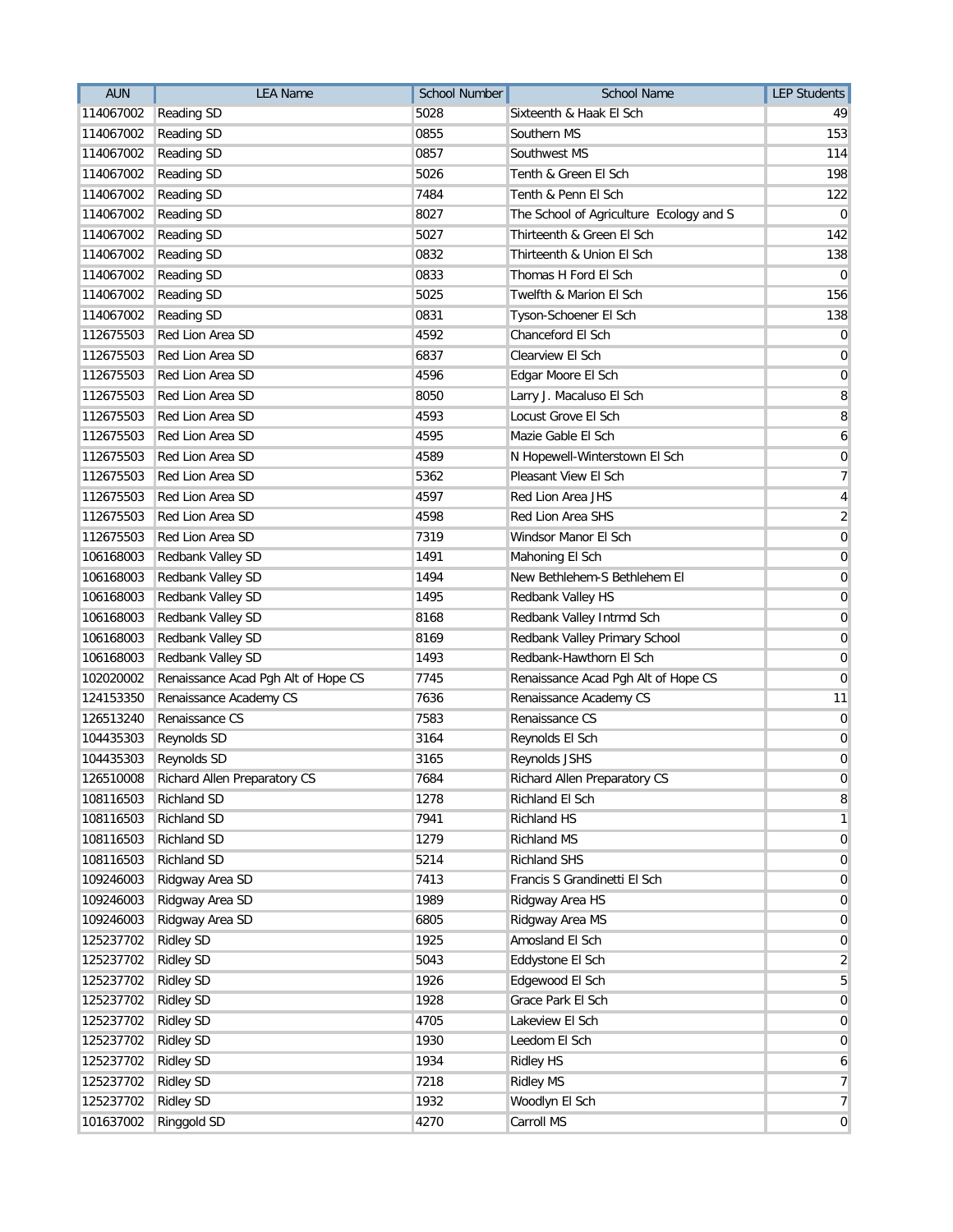| <b>AUN</b> | <b>LEA Name</b>                        | <b>School Number</b> | <b>School Name</b>                     | <b>LEP Students</b> |
|------------|----------------------------------------|----------------------|----------------------------------------|---------------------|
| 101637002  | Ringgold SD                            | 7018                 | Donora El Ctr                          |                     |
| 101637002  | Ringgold SD                            | 4271                 | <b>Finley MS</b>                       | 0                   |
| 101637002  | Ringgold SD                            | 7017                 | Monongahela El Ctr                     | 0                   |
| 101637002  | Ringgold SD                            | 4268                 | Ringgold El Sch North                  | 4                   |
| 101637002  | Ringgold SD                            | 8197                 | Ringgold El Sch South                  | 4                   |
| 101637002  | Ringgold SD                            | 8103                 | Ringgold MS                            | 0                   |
| 101637002  | Ringgold SD                            | 7019                 | Ringgold SHS                           | 0                   |
| 127045853  | Riverside Beaver County SD             | 8189                 | Riverside El Sch                       | 4                   |
| 127045853  | Riverside Beaver County SD             | 0700                 | Riverside HS                           | 1                   |
| 127045853  | Riverside Beaver County SD             | 7285                 | Riverside Intrmd Ctr                   | 0                   |
| 127045853  | Riverside Beaver County SD             | 0696                 | <b>Riverside MS</b>                    | 0                   |
| 127045853  | Riverside Beaver County SD             | 8188                 | <b>Riverside MS</b>                    | $\overline{2}$      |
| 127045853  | Riverside Beaver County SD             | 0698                 | Riverside Primary Ctr                  | 0                   |
| 119357003  | Riverside SD                           | 5093                 | Riverside El Sch East                  | 13                  |
| 119357003  | Riverside SD                           | 6748                 | Riverside El Sch West                  | 6                   |
| 119357003  | Riverside SD                           | 2496                 | Riverside JSHS                         | 9                   |
| 103028203  | <b>Riverview SD</b>                    | 6928                 | <b>Riverview HS</b>                    | 1                   |
| 103028203  | <b>Riverview SD</b>                    | 0295                 | Tenth Street El Sch                    | $\overline{2}$      |
| 103028203  | <b>Riverview SD</b>                    | 6109                 | Verner El Sch                          | 1                   |
| 105252920  | Robert Benjamin Wiley Community CS     | 7532                 | Robert Benjamin Wiley Community CS     | 0                   |
| 121393330  | Roberto Clemente CS                    | 7629                 | Roberto Clemente CS                    | 33                  |
| 127046903  | Rochester Area SD                      | 7333                 | Rochester Area El Sch                  | 0                   |
| 127046903  | Rochester Area SD                      | 8000                 | Rochester Area HS                      | 0                   |
| 127046903  | Rochester Area SD                      | 0712                 | Rochester Area HS                      | $\mathbf 0$         |
| 127046903  | Rochester Area SD                      | 7401                 | Rochester Area MS                      | $\mathbf 0$         |
| 108566303  | Rockwood Area SD                       | 3996                 | Kingwood El Sch                        | $\mathbf 0$         |
| 108566303  | Rockwood Area SD                       | 6209                 | Rockwood Area El Sch                   | 0                   |
| 108566303  | Rockwood Area SD                       | 6210                 | Rockwood Area JSHS                     | 0                   |
| 125237903  | Rose Tree Media SD                     | 1940                 | Glenwood El Sch                        | 11                  |
| 125237903  | Rose Tree Media SD                     | 7365                 | Indian Lane El Sch                     | 9                   |
| 125237903  | Rose Tree Media SD                     | 6514                 | Media El Sch                           | 5                   |
| 125237903  | Rose Tree Media SD                     | 1942                 | Penncrest HS                           | 4                   |
| 125237903  | Rose Tree Media SD                     | 1937                 | Rose Tree El Sch                       | 13                  |
| 125237903  | Rose Tree Media SD                     | 6625                 | Springton Lake MS                      | 8                   |
| 126510001  | <b>Russell Byers CS</b>                | 7677                 | Russell Byers CS                       | 11                  |
| 129546803  | Saint Clair Area SD                    | 3930                 | Saint Clair Area El/MS                 | 2                   |
| 109248003  | Saint Marys Area SD                    | 1978                 | Bennetts Valley El Sch                 | 0                   |
| 109248003  | Saint Marys Area SD                    | 1991                 | Fox Twp El Sch                         | 0                   |
| 109248003  | Saint Marys Area SD                    | 6697                 | South St Marys Street El Sch           | 4                   |
| 109248003  | Saint Marys Area SD                    | 1992                 | St Marys Area MS                       | 0                   |
| 109248003  | Saint Marys Area SD                    | 5169                 | St Marys Area SHS                      | 0                   |
| 121395603  | Salisbury Township SD                  | 6864                 | Harry S Truman El Sch                  | 37                  |
| 121395603  | Salisbury Township SD                  | 5365                 | Salisbury MS                           | 9                   |
| 121395603  | Salisbury Township SD                  | 2833                 | Salisbury SHS                          | 11                  |
| 121395603  | Salisbury Township SD                  | 2832                 | Western Salisbury El Sch               | 12                  |
| 108567004  | Salisbury-Elk Lick SD                  | 6818                 | Salisbury-Elk Lick El Sch              | 0                   |
| 108567004  | Salisbury-Elk Lick SD                  | 4002                 | Salisbury-Elk Lick JSHS                | 0                   |
| 124150005  | Sankofa Academy CS                     | 7834                 | Sankofa Academy CS                     | 1                   |
| 114514135  | Sankofa Freedom Academy Charter School | 8083                 | Sankofa Freedom Academy Charter School | 10                  |
| 120486003  | Saucon Valley SD                       | 3485                 | Saucon Valley El Sch                   | 16                  |
| 120486003  | Saucon Valley SD                       | 7210                 | Saucon Valley MS                       | 1                   |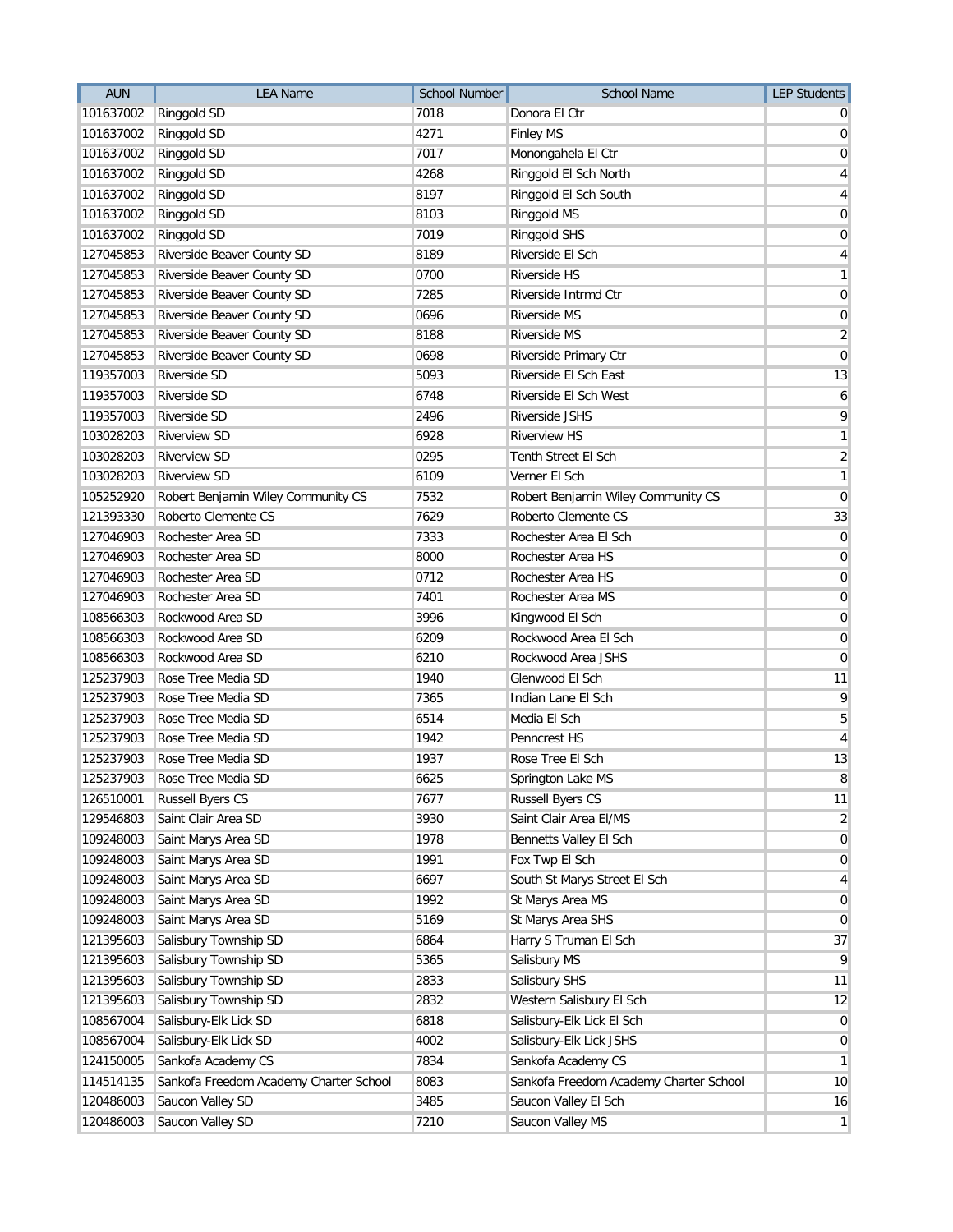| <b>AUN</b> | <b>LEA Name</b>                  | <b>School Number</b> | School Name                      | <b>LEP Students</b> |
|------------|----------------------------------|----------------------|----------------------------------|---------------------|
| 120486003  | Saucon Valley SD                 | 5352                 | Saucon Valley SHS                |                     |
| 117086003  | Sayre Area SD                    | 4949                 | Litchfield Twp El Sch            | $\mathbf 0$         |
| 117086003  | Sayre Area SD                    | 0965                 | Sayre Area HS                    | 1                   |
| 117086003  | Sayre Area SD                    | 6713                 | Snyder El Sch                    | 0                   |
| 122093140  | School Lane CS                   | 7568                 | School Lane CS                   | 15                  |
| 129547303  | Schuylkill Haven Area SD         | 7331                 | Schuylkill Haven El Ctr          | 1                   |
| 129547303  | Schuylkill Haven Area SD         | 3935                 | Schuylkill Haven MS              | 1                   |
| 129547303  | Schuylkill Haven Area SD         | 5264                 | Schuylkill Haven SHS             | $\sqrt{2}$          |
| 114067503  | Schuylkill Valley SD             | 7429                 | Schuylkill Valley El Sch         | 0                   |
| 114067503  | Schuylkill Valley SD             | 0864                 | Schuylkill Valley HS             | 8                   |
| 114067503  | Schuylkill Valley SD             | 6888                 | Schuylkill Valley MS             | $\overline{2}$      |
| 119357402  | Scranton SD                      | 5149                 | Charles Sumner #18               | 4                   |
| 119357402  | Scranton SD                      | 2474                 | Frances Willard #32              | 25                  |
| 119357402  | Scranton SD                      | 2476                 | George Bancroft #34              | 38                  |
| 119357402  | Scranton SD                      | 2481                 | Isaac Tripp El Sch               | 24                  |
| 119357402  | Scranton SD                      | 2455                 | John Adams #4                    | 49                  |
| 119357402  | Scranton SD                      | 4736                 | John F. Kennedy #7               | 38                  |
| 119357402  | Scranton SD                      | 4858                 | John G Whittier #2               | 49                  |
| 119357402  | Scranton SD                      | 2482                 | John J. Audubon #42              | 0                   |
| 119357402  | Scranton SD                      | 6971                 | Lincoln-Jackson #14              | 0                   |
| 119357402  | Scranton SD                      | 6970                 | <b>McNichols Plaza</b>           | 56                  |
| 119357402  | Scranton SD                      | 5232                 | Neil Armstrong #40               | 22                  |
| 119357402  | Scranton SD                      | 7700                 | Northeast Intrmd Sch             | 85                  |
| 119357402  | Scranton SD                      | 4952                 | Robert Morris #27                | 4                   |
| 119357402  | Scranton SD                      | 6413                 | <b>Scranton HS</b>               | 191                 |
| 119357402  | Scranton SD                      | 2487                 | South Scranton Intrmd Sch        | 59                  |
| 119357402  | Scranton SD                      | 2489                 | West Scranton HS                 | 24                  |
| 119357402  | Scranton SD                      | 6791                 | West Scranton Intrmd Sch         | 27                  |
| 119357402  | Scranton SD                      | 4857                 | William Prescott #38             | 28                  |
| 116557103  | Selinsgrove Area SD              | 3965                 | Jackson-Penn El Sch              | $\boldsymbol{0}$    |
| 116557103  | Selinsgrove Area SD              | 3968                 | Selinsgrove Area El Sch          | $\overline{2}$      |
| 116557103  | Selinsgrove Area SD              | 3969                 | Selinsgrove Area HS              | 10                  |
| 116557103  | Selinsgrove Area SD              | 6817                 | Selinsgrove Area MS              | 4                   |
| 116557103  | Selinsgrove Area SD              | 7507                 | Selinsgrove Intrmd Sch           | 10                  |
| 104107903  | Seneca Valley SD                 | 1178                 | Connoquenessing Valley El Sch    | 2                   |
| 104107903  | Seneca Valley SD                 | 1180                 | Evans City El Sch                | 1                   |
| 104107903  | Seneca Valley SD                 | 7488                 | Evans City MS                    | $\mathbf 0$         |
| 104107903  | Seneca Valley SD                 | 4907                 | Haine El Sch                     | 12                  |
| 104107903  | Seneca Valley SD                 | 7489                 | Haine MS                         | 7                   |
| 104107903  | Seneca Valley SD                 | 1179                 | Rowan El Sch                     | 1                   |
| 104107903  | Seneca Valley SD                 | 7412                 | Seneca Valley IHS                | 3                   |
| 104107903  | Seneca Valley SD                 | 5311                 | Seneca Valley MS                 | 3                   |
| 104107903  | Seneca Valley SD                 | 1183                 | Seneca Valley SHS                | 8                   |
| 188392660  | Seven Generations Charter School | 8084                 | Seven Generations Charter School | $\mathbf{1}$        |
| 108567204  | Shade-Central City SD            | 6594                 | Cairnbrook El Sch                | $\mathbf 0$         |
| 108567204  | Shade-Central City SD            | 4006                 | Shade JSHS                       | 0                   |
| 103028302  | Shaler Area SD                   | 4696                 | <b>Burchfield Primary Sch</b>    | 0                   |
| 103028302  | Shaler Area SD                   | 0457                 | Jeffery Primary Sch              | 0                   |
| 103028302  | Shaler Area SD                   | 5101                 | Marzolf Primary Sch              | 1                   |
| 103028302  | Shaler Area SD                   | 4843                 | Reserve Primary Sch              | 1                   |
| 103028302  | Shaler Area SD                   | 0458                 | Rogers Primary Sch               | $\overline{0}$      |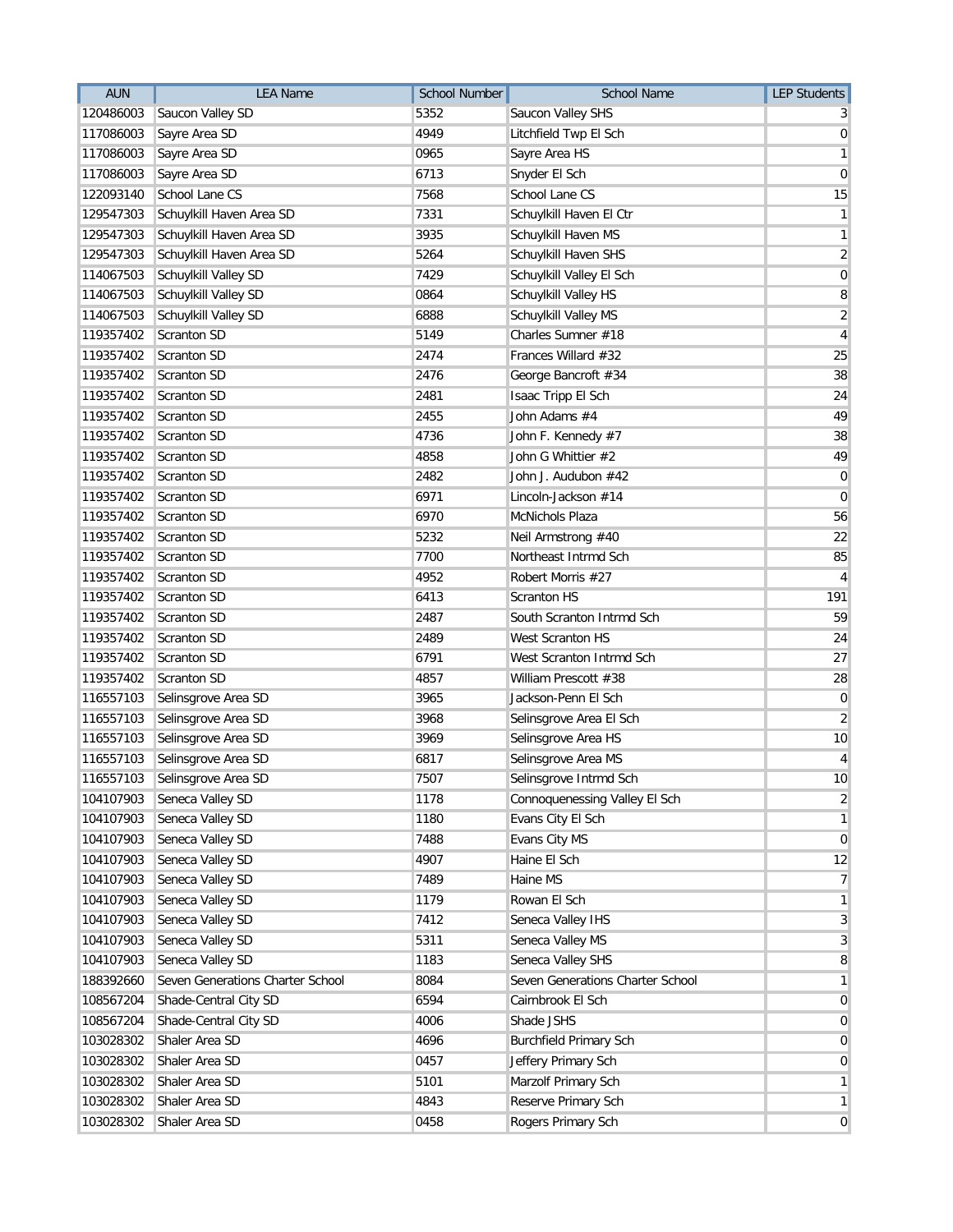| <b>AUN</b> | <b>LEA Name</b>           | <b>School Number</b> | <b>School Name</b>            | <b>LEP Students</b>     |
|------------|---------------------------|----------------------|-------------------------------|-------------------------|
| 103028302  | Shaler Area SD            | 8001                 | Shaler Area El Sch            |                         |
| 103028302  | Shaler Area SD            | 0460                 | Shaler Area HS                | 4                       |
| 103028302  | Shaler Area SD            | 7558                 | Shaler Area Imtrmd Sch        | 0                       |
| 103028302  | Shaler Area SD            | 8002                 | Shaler Area MS                | 1                       |
| 103028302  | Shaler Area SD            | 7002                 | Shaler Area MS                | 0                       |
| 116496503  | Shamokin Area SD          | 7009                 | Shamokin Area El Sch          | 3                       |
| 116496503  | Shamokin Area SD          | 7893                 | Shamokin Area HS              | $\overline{c}$          |
| 116496503  | Shamokin Area SD          | 6354                 | Shamokin Area JSHS            | 0                       |
| 116496503  | Shamokin Area SD          | 7892                 | Shamokin Area MS              | 4                       |
| 108567404  | Shanksville-Stonycreek SD | 7397                 | Shanksville-Stonycreek El Sch | 0                       |
| 108567404  | Shanksville-Stonycreek SD | 6800                 | Shanksville-Stonycreek HS     | 0                       |
| 108567404  | Shanksville-Stonycreek SD | 7398                 | Shanksville-Stonycreek MS     | 0                       |
| 104435603  | Sharon City SD            | 3173                 | Case Avenue El Sch            | 4                       |
| 104435603  | Sharon City SD            | 3170                 | Musser El Sch                 | 5                       |
| 104435603  | Sharon City SD            | 8093                 | Sharon HS                     | 5                       |
| 104435603  | Sharon City SD            | 8092                 | Sharon MS                     | $\overline{\mathbf{c}}$ |
| 104435603  | Sharon City SD            | 5246                 | Sharon MS/HS                  | 0                       |
| 104435603  | Sharon City SD            | 3171                 | West Hill El Sch              | 7                       |
| 104435703  | Sharpsville Area SD       | 7705                 | Sharpsville Area El Sch       | $\boldsymbol{0}$        |
| 104435703  | Sharpsville Area SD       | 7387                 | Sharpsville Area MS           | 0                       |
| 104435703  | Sharpsville Area SD       | 3124                 | Sharpsville Area SHS          | $\mathbf 0$             |
| 129547203  | Shenandoah Valley SD      | 3938                 | Shenandoah Valley El Sch      | 67                      |
| 129547203  | Shenandoah Valley SD      | 3940                 | Shenandoah Valley JSHS        | 22                      |
| 104376203  | Shenango Area SD          | 2706                 | Shenango El Sch               | 2                       |
| 104376203  | Shenango Area SD          | 2708                 | Shenango HS                   | $\overline{0}$          |
| 116496603  | Shikellamy SD             | 7741                 | Chief Shikellamy Sch          | 12                      |
| 116496603  | Shikellamy SD             | 6357                 | Grace S Beck Sch              | 7                       |
| 116496603  | Shikellamy SD             | 3567                 | Oaklyn Sch                    | $\overline{\mathbf{c}}$ |
| 116496603  | Shikellamy SD             | 3549                 | <b>Priestley Sch</b>          | 1                       |
| 116496603  | Shikellamy SD             | 3552                 | <b>Rice MS</b>                | 0                       |
| 116496603  | Shikellamy SD             | 3569                 | Shikellamy HS                 | 15                      |
| 116496603  | Shikellamy SD             | 8181                 | Shikellamy MS                 | 5                       |
| 116496603  | Shikellamy SD             | 3568                 | Sunbury MS                    | $\mathbf 0$             |
| 115218003  | Shippensburg Area SD      | 1724                 | Grace B Luhrs Univ Elem       | 0                       |
| 115218003  | Shippensburg Area SD      | 1726                 | James Burd El Sch             | 0                       |
| 115218003  | Shippensburg Area SD      | 7925                 | James Burd El Sch             | 1                       |
| 115218003  | Shippensburg Area SD      | 1725                 | Nancy Grayson El Sch          | $\mathbf 0$             |
| 115218003  | Shippensburg Area SD      | 7924                 | Nancy Grayson El Sch          | 3                       |
| 115218003  | Shippensburg Area SD      | 1729                 | Shippensburg Area MS          | 13                      |
| 115218003  | Shippensburg Area SD      | 5221                 | Shippensburg Area SHS         | 10                      |
| 115218003  | Shippensburg Area SD      | 7921                 | Shippensburg Intrm Sch        | 6                       |
| 104107503  | Slippery Rock Area SD     | 1167                 | Har-Mer El Sch                | 0                       |
| 104107503  | Slippery Rock Area SD     | 1169                 | Moraine El Sch                | $\mathbf 0$             |
| 104107503  | Slippery Rock Area SD     | 1171                 | Slippery Rock Area El Sch     | $\mathbf{3}$            |
| 104107503  | Slippery Rock Area SD     | 1172                 | Slippery Rock Area HS         | $\overline{2}$          |
| 104107503  | Slippery Rock Area SD     | 6647                 | Slippery Rock Area MS         | 4                       |
| 109427503  | Smethport Area SD         | 3116                 | Smethport Area El Sch         | 1                       |
| 109427503  | Smethport Area SD         | 3117                 | Smethport Area JSHS           | 0                       |
| 113367003  | Solanco SD                | 2656                 | Bart-Colerain El Sch          | $\overline{2}$          |
| 113367003  | Solanco SD                | 7354                 | Clermont El Sch               | 7                       |
| 113367003  | Solanco SD                | 2654                 | Providence El Sch             | 4                       |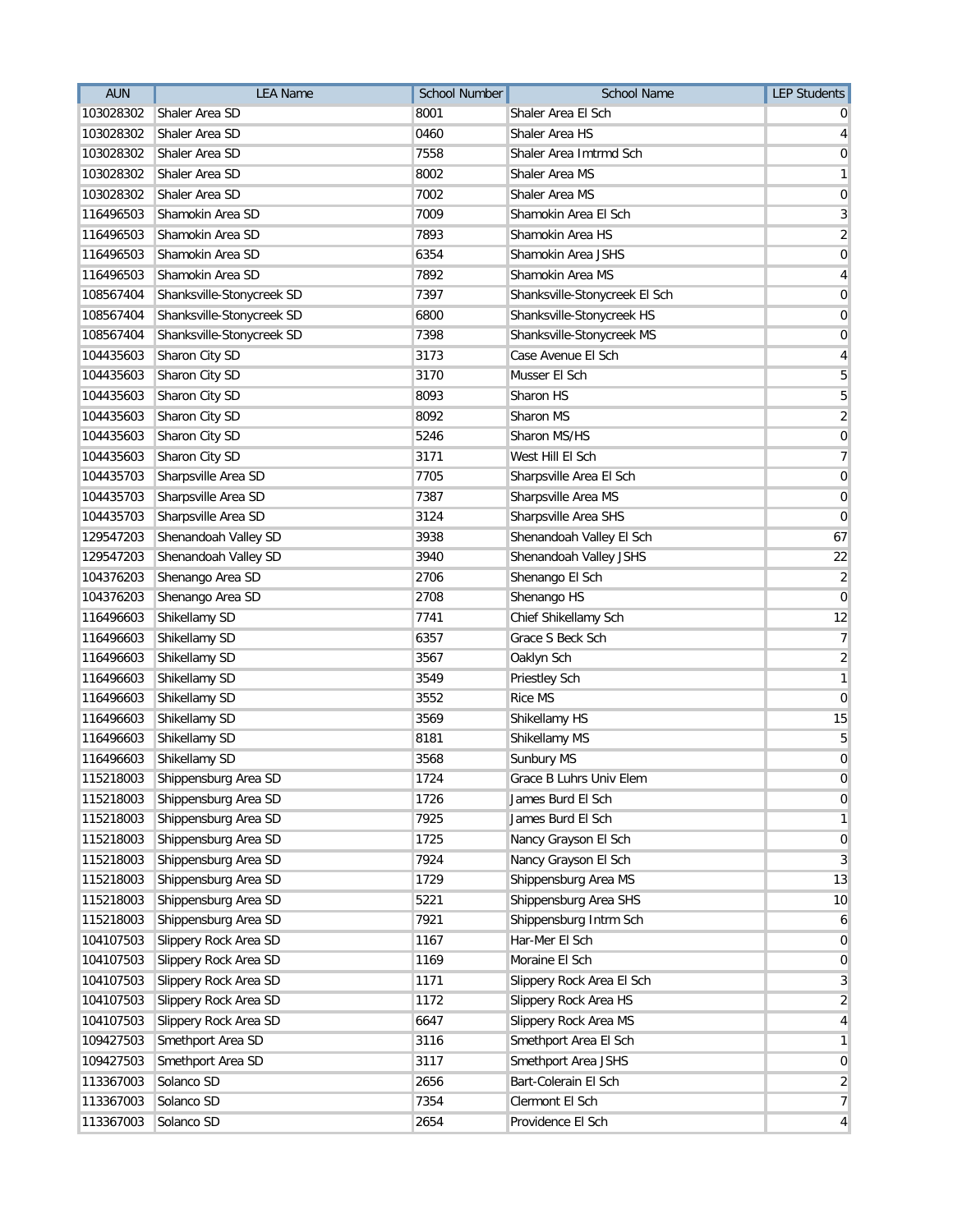| <b>AUN</b> | <b>LEA Name</b>             | <b>School Number</b> | <b>School Name</b>                  | <b>LEP Students</b> |
|------------|-----------------------------|----------------------|-------------------------------------|---------------------|
| 113367003  | Solanco SD                  | 2655                 | Quarryville El Sch                  | 6                   |
| 113367003  | Solanco SD                  | 2657                 | Smith MS                            | 3                   |
| 113367003  | Solanco SD                  | 2658                 | Solanco HS                          | 5                   |
| 113367003  | Solanco SD                  | 5054                 | Swift MS                            | 1                   |
| 126512213  | Solomon Charter School Inc. | 8227                 | Solomon Charter School Inc.         | 0                   |
| 108567703  | Somerset Area SD            | 7481                 | Eagle View El Sch                   | 6                   |
| 108567703  | Somerset Area SD            | 4012                 | Friedens El Sch                     | 0                   |
| 108567703  | Somerset Area SD            | 4009                 | Maple Ridge El Sch                  | 6                   |
| 108567703  | Somerset Area SD            | 4011                 | Sipesville El Sch                   | $\mathbf 0$         |
| 108567703  | Somerset Area SD            | 4015                 | Somerset Area HS                    | $\overline{2}$      |
| 108567703  | Somerset Area SD            | 4014                 | Somerset Area MS                    | 3                   |
| 123467103  | Souderton Area SD           | 3357                 | E M Crouthamel El Sch               | 49                  |
| 123467103  | Souderton Area SD           | 3266                 | Franconia El Sch                    | 22                  |
| 123467103  | Souderton Area SD           | 4721                 | <b>Indian Crest JHS</b>             | $\Omega$            |
| 123467103  | Souderton Area SD           | 8062                 | <b>Indian Crest MS</b>              | 31                  |
| 123467103  | Souderton Area SD           | 4722                 | <b>Indian Valley MS</b>             | 3                   |
| 123467103  | Souderton Area SD           | 3306                 | Lower Salford El Sch                | 12                  |
| 123467103  | Souderton Area SD           | 7262                 | Oak Ridge El Sch                    | 9                   |
| 123467103  | Souderton Area SD           | 3350                 | Salford Hills El Sch                | 5                   |
| 123467103  | Souderton Area SD           | 3354                 | Souderton Area SHS                  | 35                  |
| 123467103  | Souderton Area SD           | 7752                 | Vernfield El Sch                    | 6                   |
| 123467103  | Souderton Area SD           | 4900                 | West Broad Street El Sch            | 32                  |
| 123463370  | Souderton CS Collaborative  | 7638                 | Souderton CS Collaborative          | 7                   |
| 103028653  | South Allegheny SD          | 0438                 | South Allegheny Early Childhood Ctr | $\mathbf 0$         |
| 103028653  | South Allegheny SD          | 7751                 | South Allegheny El Sch              | 3                   |
| 103028653  | South Allegheny SD          | 0440                 | South Allegheny MS/HS               | $\mathbf 0$         |
| 104107803  | South Butler County SD      | 1177                 | Knoch HS                            | $\overline{0}$      |
| 104107803  | South Butler County SD      | 7460                 | Knoch MS                            | 0                   |
| 104107803  | South Butler County SD      | 7718                 | South Butler Intermediate EL Sch    | 0                   |
| 104107803  | South Butler County SD      | 7717                 | South Butler Primary Sch            | 0                   |
| 112676203  | South Eastern SD            | 4599                 | Delta-Peach Bottom El Sch           | 0                   |
| 112676203  | South Eastern SD            | 4601                 | Fawn Area El Sch                    | 1                   |
| 112676203  | South Eastern SD            | 4602                 | Kennard-Dale HS                     | 1                   |
| 112676203  | South Eastern SD            | 6832                 | South Eastern MS West               | $\overline{0}$      |
| 112676203  | South Eastern SD            | 7699                 | South Eastern MS-East               | 0                   |
| 112676203  | South Eastern SD            | 4600                 | Stewartstown El Sch                 | 0                   |
| 103028703  | South Fayette Township SD   | 7490                 | South Fayette MS                    | $\overline{2}$      |
| 103028703  | South Fayette Township SD   | 0468                 | South Fayette Twp El Sch            | 7                   |
| 103028703  | South Fayette Township SD   | 0470                 | South Fayette Twp HS                | 1                   |
| 115218303  | South Middleton SD          | 6328                 | <b>Boiling Springs HS</b>           | 3                   |
| 115218303  | South Middleton SD          | 6853                 | Iron Forge Educnl Ctr               | 10                  |
| 115218303  | South Middleton SD          | 1730                 | W.G. Rice El Sch                    | 11                  |
| 115218303  | South Middleton SD          | 7611                 | Yellow Breeches MS                  | 10                  |
| 103028753  | South Park SD               | 7682                 | South Park Elem Center              | $\mathbf{3}$        |
| 103028753  | South Park SD               | 6906                 | South Park MS                       | 4                   |
| 103028753  | South Park SD               | 0467                 | South Park SHS                      | 1                   |
| 127047404  | South Side Area SD          | 6568                 | South Side El Sch                   | 0                   |
| 127047404  | South Side Area SD          | 0714                 | South Side HS                       | 0                   |
| 127047404  | South Side Area SD          | 6937                 | South Side MS                       | 0                   |
| 112676403  | South Western SD            | 4603                 | Baresville El Sch                   | 10                  |
| 112676403  | South Western SD            | 4605                 | Manheim El Sch                      | $\overline{0}$      |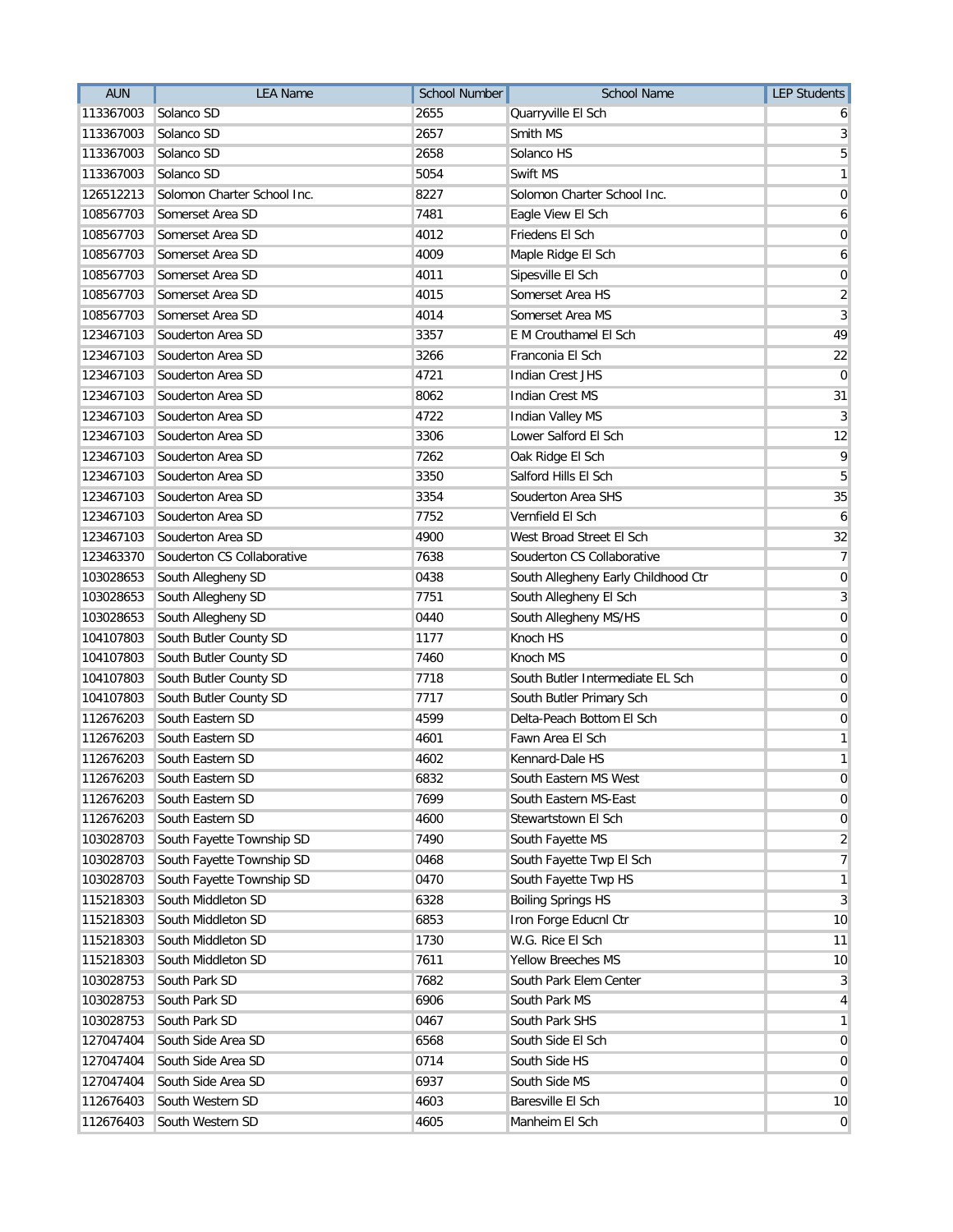| <b>AUN</b> | <b>LEA Name</b>               | <b>School Number</b> | <b>School Name</b>                  | <b>LEP Students</b> |
|------------|-------------------------------|----------------------|-------------------------------------|---------------------|
| 112676403  | South Western SD              | 6641                 | Markle Intrmd Sch                   |                     |
| 112676403  | South Western SD              | 4606                 | Park Hills El Sch                   | 12                  |
| 112676403  | South Western SD              | 4608                 | South Western SHS                   | 5                   |
| 112676403  | South Western SD              | 4607                 | West Manheim El Sch                 | 1                   |
| 117416103  | South Williamsport Area SD    | 3054                 | Central El Sch                      | 0                   |
| 117416103  | South Williamsport Area SD    | 7719                 | Rommelt El Sch                      | $\mathbf 0$         |
| 117416103  | South Williamsport Area SD    | 3056                 | South Williamsport Area JSHS        | 4                   |
| 125238402  | Southeast Delco SD            | 6516                 | Academy Park HS                     | 19                  |
| 125238402  | Southeast Delco SD            | 1861                 | Darby Twp Sch                       | 7                   |
| 125238402  | Southeast Delco SD            | 6505                 | Delcroft Sch                        | 12                  |
| 125238402  | Southeast Delco SD            | 6501                 | Harris Sch                          | 30                  |
| 125238402  | Southeast Delco SD            | 1943                 | Sharon Hill Sch                     | 19                  |
| 125238402  | Southeast Delco SD            | 7946                 | Southeast Delco Kindergarten Center | 10                  |
| 101306503  | Southeastern Greene SD        | 2271                 | Bobtown El Sch                      | 0                   |
| 101306503  | Southeastern Greene SD        | 2284                 | Mapletown JSHS                      | 0                   |
| 116197503  | Southern Columbia Area SD     | 6900                 | Hartman El Ctr                      | 0                   |
| 116197503  | Southern Columbia Area SD     | 1627                 | Southern Columbia HS                | 0                   |
| 116197503  | Southern Columbia Area SD     | 7668                 | Southern Columbia MS                | 1                   |
| 111297504  | Southern Fulton SD            | 7391                 | Southern Fulton El Sch              | $\overline{2}$      |
| 111297504  | Southern Fulton SD            | 2253                 | Southern Fulton JSHS                | $\mathbf 0$         |
| 111317503  | Southern Huntingdon County SD | 2309                 | Rockhill El Sch                     | 0                   |
| 111317503  | Southern Huntingdon County SD | 2310                 | Shade Gap El Sch                    | 0                   |
| 111317503  | Southern Huntingdon County SD | 2313                 | Southern Huntingdon Co HS/MS        | 0                   |
| 111317503  | Southern Huntingdon County SD | 2312                 | Spring Farms El Sch                 | $\mathbf 0$         |
| 111317503  | Southern Huntingdon County SD | 2311                 | Trough Creek Valley El Sch          | 0                   |
| 121395703  | Southern Lehigh SD            | 5240                 | Hopewell El Sch                     | 0                   |
| 121395703  | Southern Lehigh SD            | 8072                 | Hopewell El Sch                     | 1                   |
| 121395703  | Southern Lehigh SD            | 2838                 | Liberty Bell El Sch                 | 0                   |
| 121395703  | Southern Lehigh SD            | 8073                 | Liberty Bell El Sch                 | 8                   |
| 121395703  | Southern Lehigh SD            | 2837                 | Lower Milford El Sch                | $\overline{0}$      |
| 121395703  | Southern Lehigh SD            | 8074                 | Lower Milford El Sch                | 1                   |
| 121395703  | Southern Lehigh SD            | 8075                 | Southern Lehigh Intermediate Sch    | 3                   |
| 121395703  | Southern Lehigh SD            | 4808                 | Southern Lehigh MS                  | $\overline{2}$      |
| 121395703  | Southern Lehigh SD            | 2839                 | Southern Lehigh SHS                 | $\overline{c}$      |
| 117597003  | Southern Tioga SD             | 4070                 | <b>Blossburg El Sch</b>             | $\overline{2}$      |
| 117597003  | Southern Tioga SD             | 4062                 | Liberty El Sch                      | 0                   |
| 117597003  | Southern Tioga SD             | 4064                 | Liberty JSHS                        | $\mathbf 0$         |
| 117597003  | Southern Tioga SD             | 4068                 | Mansfield JSHS                      | 3                   |
| 117597003  | Southern Tioga SD             | 4071                 | North Penn JSHS                     | 1                   |
| 117597003  | Southern Tioga SD             | 4839                 | Warren L Miller El Sch              | 8                   |
| 112676503  | Southern York County SD       | 4613                 | Friendship El Sch                   | 8                   |
| 112676503  | Southern York County SD       | 7556                 | Shrewsbury El Sch                   | 3                   |
| 112676503  | Southern York County SD       | 6692                 | Southern El Sch                     | 1                   |
| 112676503  | Southern York County SD       | 6286                 | Southern MS                         | 4                   |
| 112676503  | Southern York County SD       | 4614                 | Susquehannock HS                    | $\overline{2}$      |
| 107657503  | Southmoreland SD              | 6190                 | Alverton El Sch                     | $\overline{0}$      |
| 107657503  | Southmoreland SD              | 4496                 | Ruffsdale El Sch                    | $\overline{0}$      |
| 107657503  | Southmoreland SD              | 6932                 | Southmoreland El Sch                | 3                   |
| 107657503  | Southmoreland SD              | 4502                 | Southmoreland JHS                   | $\mathbf 0$         |
| 107657503  | Southmoreland SD              | 8102                 | Southmoreland MS                    | 0                   |
| 107657503  | Southmoreland SD              | 7978                 | Southmoreland Primary Center        | $\mathbf{0}$        |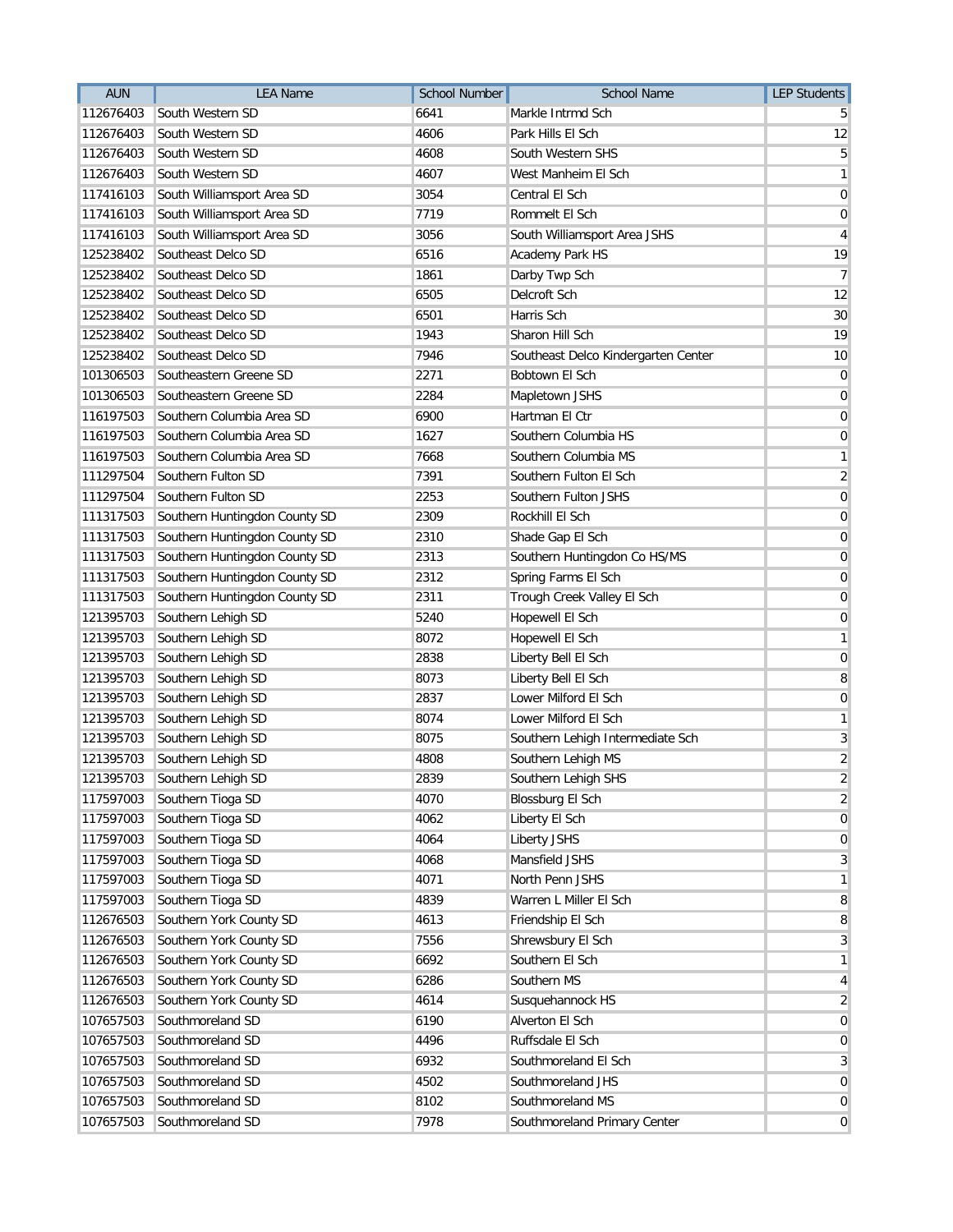| <b>AUN</b> | <b>LEA Name</b>                 | <b>School Number</b> | <b>School Name</b>              | <b>LEP Students</b> |
|------------|---------------------------------|----------------------|---------------------------------|---------------------|
| 107657503  | Southmoreland SD                | 6191                 | Southmoreland SHS               |                     |
| 108515107  | Southwest Leadership Academy CS | 7960                 | Southwest Leadership Academy CS | 4                   |
| 103023410  | Spectrum CS                     | 7648                 | Spectrum CS                     | 0                   |
| 108077503  | Spring Cove SD                  | 0941                 | Central HS                      | 0                   |
| 108077503  | Spring Cove SD                  | 0934                 | East Freedom El Sch             | 0                   |
| 108077503  | Spring Cove SD                  | 0936                 | Martinsburg El Sch              | 3                   |
| 108077503  | Spring Cove SD                  | 0939                 | Roaring Spring El Sch           | $\mathbf 0$         |
| 108077503  | Spring Cove SD                  | 8076                 | Spring Cove El Sch              | 0                   |
| 108077503  | Spring Cove SD                  | 5130                 | Spring Cove MS                  | $\mathbf 0$         |
| 112676703  | Spring Grove Area SD            | 4617                 | New Salem El Sch                | 0                   |
| 112676703  | Spring Grove Area SD            | 4620                 | Paradise El Sch                 | 0                   |
| 112676703  | Spring Grove Area SD            | 4622                 | Spring Grove Area Intrmd Sch    | 7                   |
| 112676703  | Spring Grove Area SD            | 6725                 | Spring Grove Area MS            | $\mathbf{3}$        |
| 112676703  | Spring Grove Area SD            | 4623                 | Spring Grove Area SHS           | $\overline{4}$      |
| 112676703  | Spring Grove Area SD            | 4618                 | Spring Grove El Sch             | 18                  |
| 123467303  | Spring-Ford Area SD             | 7321                 | Brooke El Sch                   | 4                   |
| 123467303  | Spring-Ford Area SD             | 7940                 | Evans El Sch                    | 0                   |
| 123467303  | Spring-Ford Area SD             | 3358                 | Limerick El Sch                 | 1                   |
| 123467303  | Spring-Ford Area SD             | 4809                 | Oaks El Sch                     | 27                  |
| 123467303  | Spring-Ford Area SD             | 3364                 | Royersford El Sch               | 3                   |
| 123467303  | Spring-Ford Area SD             | 7458                 | Spring City El Sch              | $\mathbf 0$         |
| 123467303  | Spring-Ford Area SD             | 3365                 | Spring-Ford Intrmd Sch 5th/6th  | 5                   |
| 123467303  | Spring-Ford Area SD             | 7817                 | Spring-Ford MS 7th Grade Ctr    | $\overline{2}$      |
| 123467303  | Spring-Ford Area SD             | 7818                 | Spring-Ford MS 8th Grade Ctr    | $\overline{2}$      |
| 123467303  | Spring-Ford Area SD             | 3367                 | Spring-Ford SHS 10-12 Gr Ctr    | $\overline{2}$      |
| 123467303  | Spring-Ford Area SD             | 7599                 | Spring-Ford SHS 9th Grade Ctr   | $\mathbf 0$         |
| 123467303  | Spring-Ford Area SD             | 7763                 | Upper Providence El Sch         | 1                   |
| 125238502  | Springfield SD                  | 1949                 | Richardson MS                   | 4                   |
| 125238502  | Springfield SD                  | 6518                 | Sabold El Sch                   | 19                  |
| 125238502  | Springfield SD                  | 6519                 | Scenic Hills El Sch             | 7                   |
| 125238502  | Springfield SD                  | 1950                 | Springfield HS                  | $\overline{7}$      |
| 125238502  | Springfield SD                  | 8134                 | Springfield Literacy Center     | 19                  |
| 123467203  | Springfield Township SD         | 3368                 | Springfield Twp El Sch-Enfield  | 8                   |
| 123467203  | Springfield Township SD         | 3370                 | Springfield Twp El Sch-Erdenhm  | 11                  |
| 123467203  | Springfield Township SD         | 3376                 | Springfield Twp HS              | 8                   |
| 123467203  | Springfield Township SD         | 3375                 | Springfield Twp MS              | 3                   |
| 110148002  | State College Area SD           | 1354                 | Corl Street El Sch              | $\mathbf 0$         |
| 110148002  | State College Area SD           | 1356                 | Easterly Parkway El Sch         | 24                  |
| 110148002  | State College Area SD           | 1350                 | Ferguson Twp El Sch             | 7                   |
| 110148002  | State College Area SD           | 7735                 | Gray's Woods El Sch             | 0                   |
| 110148002  | State College Area SD           | 1357                 | Houserville/Lemont El Sch       | 0                   |
| 110148002  | State College Area SD           | 1358                 | Mount Nittany El Sch            | 19                  |
| 110148002  | State College Area SD           | 7426                 | Mount Nittany MS                | 13                  |
| 110148002  | State College Area SD           | 6233                 | Park Forest El Sch              | 28                  |
| 110148002  | State College Area SD           | 6234                 | Park Forest MS                  | 18                  |
| 110148002  | State College Area SD           | 1359                 | Radio Park El Sch               | 36                  |
| 110148002  | State College Area SD           | 1364                 | State College Area HS           | 31                  |
| 103028833  | Steel Valley SD                 | 0193                 | Barrett El Sch                  | 0                   |
| 103028833  | Steel Valley SD                 | 0256                 | Franklin Primary Ctr            | $\mathbf 0$         |
| 103028833  | Steel Valley SD                 | 0259                 | Park El Sch                     | 0                   |
| 103028833  | Steel Valley SD                 | 0260                 | <b>Steel Valley MS</b>          | $\overline{0}$      |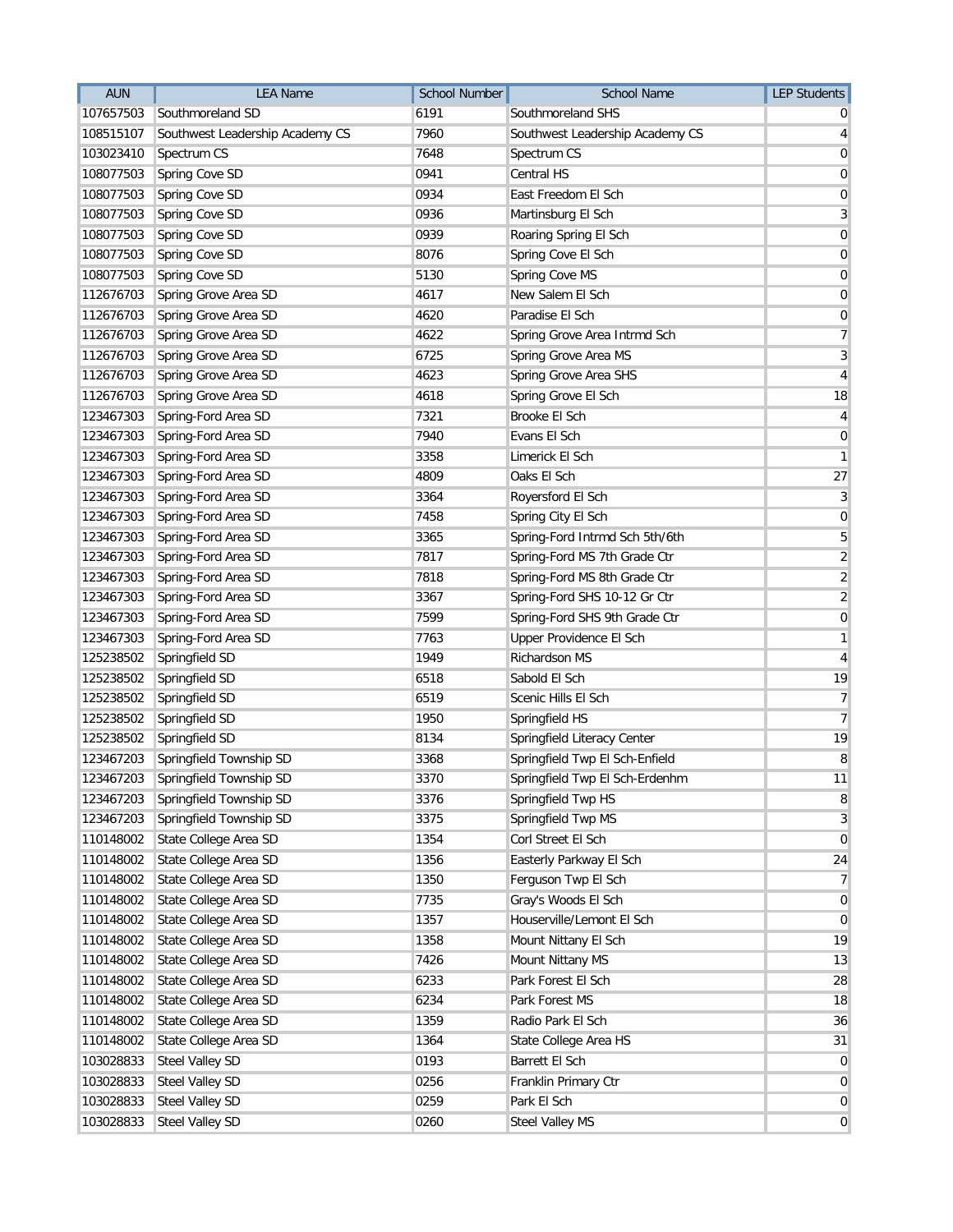| <b>AUN</b> | <b>LEA Name</b>                          | <b>School Number</b> | <b>School Name</b>                       | <b>LEP Students</b> |
|------------|------------------------------------------|----------------------|------------------------------------------|---------------------|
| 103028833  | <b>Steel Valley SD</b>                   | 0196                 | <b>Steel Valley SHS</b>                  |                     |
| 115228003  | Steelton-Highspire SD                    | 1799                 | Steelton-Highspire El Sch                | 24                  |
| 115228003  | Steelton-Highspire SD                    | 1801                 | Steelton-Highspire HS                    | 22                  |
| 103028853  | Sto-Rox SD                               | 0475                 | Foster Kindergarten Ctr                  | 0                   |
| 103028853  | Sto-Rox SD                               | 7505                 | Sto-Rox El Sch                           | 1                   |
| 103028853  | Sto-Rox SD                               | 0477                 | Sto-Rox HS                               | $\overline{c}$      |
| 103028853  | Sto-Rox SD                               | 7606                 | Sto-Rox MS                               | $\overline{c}$      |
| 111315438  | Stone Valley Community CS                | 8158                 | Stone Valley Community CS                | $\mathbf 0$         |
| 120456003  | Stroudsburg Area SD                      | 7123                 | Arlington Heights El Sch                 | 21                  |
| 120456003  | Stroudsburg Area SD                      | 3221                 | <b>B F Morey El Sch</b>                  | 15                  |
| 120456003  | Stroudsburg Area SD                      | 3219                 | Clearview El Sch                         | 11                  |
| 120456003  | Stroudsburg Area SD                      | 3223                 | Hamilton Twp El Sch                      | 3                   |
| 120456003  | Stroudsburg Area SD                      | 3224                 | Stroudsburg HS                           | 10                  |
| 120456003  | Stroudsburg Area SD                      | 6683                 | Stroudsburg Intrmd El Sch                | 18                  |
| 120456003  | Stroudsburg Area SD                      | 7593                 | Stroudsburg JHS                          | 13                  |
| 120456003  | Stroudsburg Area SD                      | 7839                 | <b>Stroudsburg MS</b>                    | 31                  |
| 120456003  | Stroudsburg Area SD                      | 3222                 | W H Ramsey El Sch                        | 10                  |
| 101833400  | Sugar Valley Rural CS                    | 7635                 | Sugar Valley Rural CS                    | $\overline{2}$      |
| 117576303  | Sullivan County SD                       | 5159                 | Sullivan Co El Sch                       | $\mathbf 0$         |
| 117576303  | Sullivan County SD                       | 8180                 | Sullivan Co El Sch                       | 0                   |
| 117576303  | Sullivan County SD                       | 4030                 | Sullivan Co JSHS                         | $\overline{0}$      |
| 117576303  | Sullivan County SD                       | 4028                 | Turnpike Area El Sch                     | 0                   |
| 116493130  | Susq-Cyber CS                            | 7567                 | Susq-Cyber CS                            | 0                   |
| 119586503  | Susquehanna Community SD                 | 6885                 | Susquehanna Community El Sch             | 1                   |
| 119586503  | Susquehanna Community SD                 | 4054                 | Susquehanna Community JSHS               | $\overline{2}$      |
| 115228303  | Susquehanna Township SD                  | 1803                 | Anna L Carter Kdg Ctr                    | 0                   |
| 115228303  | Susquehanna Township SD                  | 4945                 | Sara Lindemuth El Sch                    | 9                   |
| 115228303  | Susquehanna Township SD                  | 1806                 | Susquehanna Twp HS                       | 20                  |
| 115228303  | Susquehanna Township SD                  | 1805                 | Susquehanna Twp MS                       | 5                   |
| 115228303  | Susquehanna Township SD                  | 1802                 | Thomas W Holtzman Jr El Sch              | 11                  |
| 115506003  | Susquenita SD                            | 6608                 | Susquenita El Sch                        | 4                   |
| 115506003  | Susquenita SD                            | 3589                 | Susquenita HS                            | 1                   |
| 115506003  | Susquenita SD                            | 7367                 | Susquenita MS                            | 3                   |
| 115223050  | Sylvan Heights Science CS                | 7551                 | Sylvan Heights Science CS                | $\mathbf{1}$        |
| 192518422  | Tacony Academy Charter School            | 8126                 | Tacony Academy Charter School            | $\overline{0}$      |
| 129547603  | Tamaqua Area SD                          | 6588                 | Rush El Sch                              | 0                   |
| 129547603  | Tamaqua Area SD                          | 8136                 | Rush El Sch                              | 9                   |
| 129547603  | Tamaqua Area SD                          | 7662                 | Tamaqua Area MS                          | 1                   |
| 129547603  | Tamaqua Area SD                          | 5070                 | Tamaqua Area SHS                         | 3                   |
| 129547603  | Tamaqua Area SD                          | 7031                 | Tamaqua El Sch                           | 9                   |
| 129547603  | Tamaqua Area SD                          | 3948                 | West Penn Twp El Sch                     | $\overline{0}$      |
| 126515691  | The Philadelphia CS for Arts and Science | 8252                 | The Philadelphia CS for Arts and Science | 0                   |
| 105620001  | <b>Tidioute Community CS</b>             | 7833                 | <b>Tidioute Community CS</b>             | 0                   |
| 106617203  | Titusville Area SD                       | 1665                 | Cherrytree El Sch                        | 0                   |
| 106617203  | Titusville Area SD                       | 7363                 | Early Childhood Lc                       | 1                   |
| 106617203  | Titusville Area SD                       | 1666                 | Hydetown El Sch                          | 1                   |
| 106617203  | Titusville Area SD                       | 1663                 | Main Street El Sch                       | 5                   |
| 106617203  | Titusville Area SD                       | 6168                 | Pleasantville El Sch                     | 0                   |
| 106617203  | Titusville Area SD                       | 7601                 | <b>Titusville MS</b>                     | 1                   |
| 106617203  | Titusville Area SD                       | 1668                 | <b>Titusville SHS</b>                    | 0                   |
| 117086503  | Towanda Area SD                          | 4811                 | Morrow El Sch                            | $\mathbf{3}$        |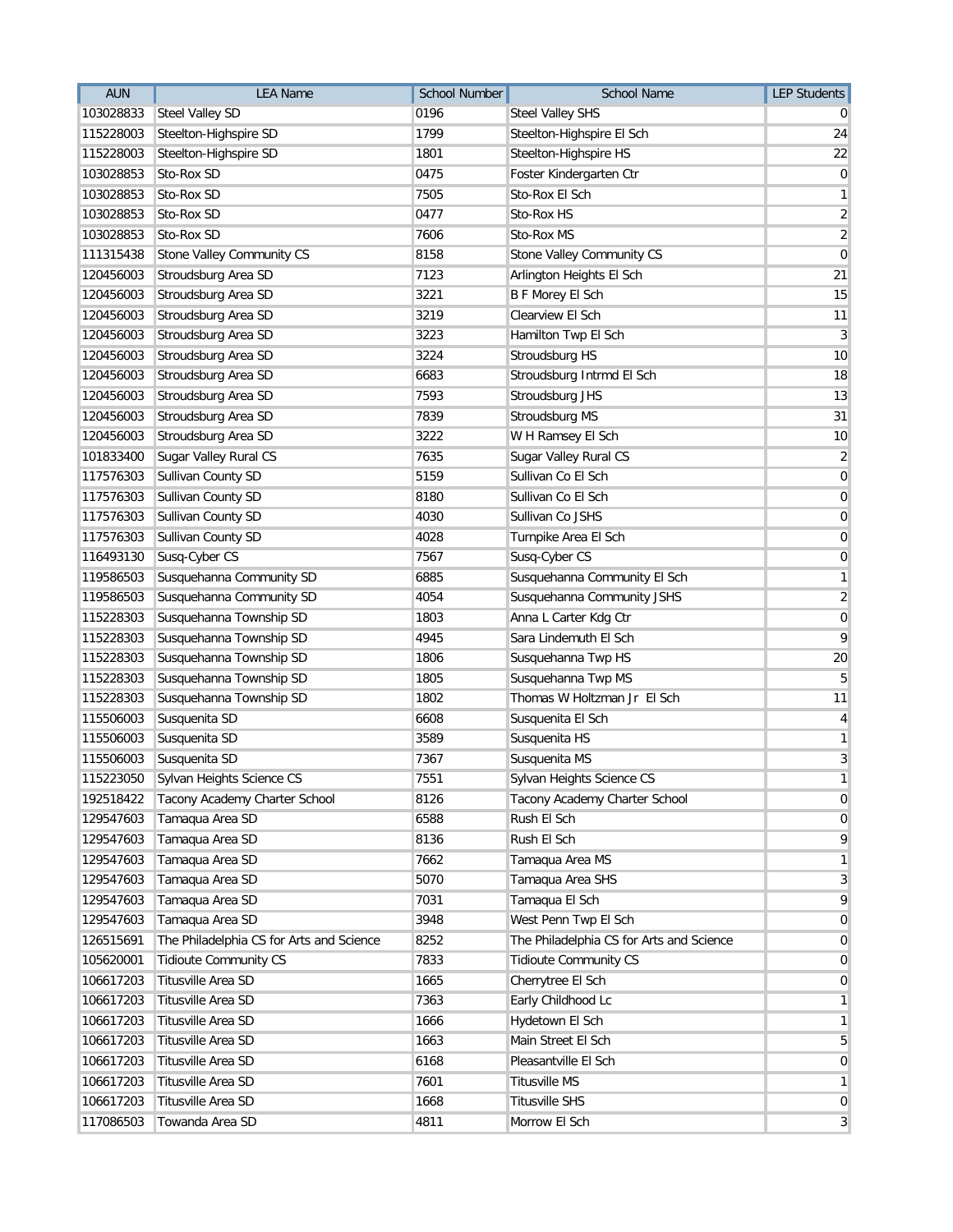| <b>AUN</b> | <b>LEA Name</b>               | School Number | <b>School Name</b>            | <b>LEP Students</b> |
|------------|-------------------------------|---------------|-------------------------------|---------------------|
| 117086503  | Towanda Area SD               | 7862          | Towanda Area El Sch           |                     |
| 117086503  | Towanda Area SD               | 5208          | Towanda Area JSHS             | 6                   |
| 124157802  | Tredyffrin-Easttown SD        | 4690          | Beaumont El Sch               | 10                  |
| 124157802  | Tredyffrin-Easttown SD        | 1423          | Conestoga SHS                 | 15                  |
| 124157802  | Tredyffrin-Easttown SD        | 1434          | Devon El Sch                  | 20                  |
| 124157802  | Tredyffrin-Easttown SD        | 1439          | Hillside El Sch               | 6                   |
| 124157802  | Tredyffrin-Easttown SD        | 1440          | New Eagle El Sch              | $\overline{7}$      |
| 124157802  | Tredyffrin-Easttown SD        | 1421          | Tredyffrin-Easttown MS        | $\overline{7}$      |
| 124157802  | Tredyffrin-Easttown SD        | 1438          | Valley Forge El Sch           | 13                  |
| 124157802  | Tredyffrin-Easttown SD        | 4689          | Valley Forge MS               | 10                  |
| 129547803  | <b>Tri-Valley SD</b>          | 3955          | Hegins-Hubley El Sch          | $\mathbf 0$         |
| 129547803  | <b>Tri-Valley SD</b>          | 3954          | Mahantongo El Sch             | $\mathbf 0$         |
| 129547803  | <b>Tri-Valley SD</b>          | 3957          | Tri-Valley JSHS               | $\overline{0}$      |
| 101638003  | <b>Trinity Area SD</b>        | 4276          | Trinity East El Sch           | $\overline{0}$      |
| 101638003  | <b>Trinity Area SD</b>        | 6638          | <b>Trinity MS</b>             | 1                   |
| 101638003  | <b>Trinity Area SD</b>        | 7402          | Trinity North El Sch          | 1                   |
| 101638003  | <b>Trinity Area SD</b>        | 6012          | <b>Trinity SHS</b>            | 1                   |
| 101638003  | <b>Trinity Area SD</b>        | 7424          | Trinity South El Sch          | 0                   |
| 101638003  | <b>Trinity Area SD</b>        | 7388          | Trinity West El Sch           | $\overline{c}$      |
| 117086653  | Troy Area SD                  | 1000          | Troy Area JSHS                | $\sqrt{2}$          |
| 117086653  | Troy Area SD                  | 5304          | Troy El Ctr East              | $\mathbf 0$         |
| 117086653  | Troy Area SD                  | 8192          | Troy Intrmd Sch               | 0                   |
| 117086653  | Troy Area SD                  | 0999          | Troy Intrmd Sch               | $\mathbf 0$         |
| 117086653  | Troy Area SD                  | 0996          | W R Croman Primary Sch        | $\mathbf 0$         |
| 117086653  | Troy Area SD                  | 0994          | Wells Twp El Sch              | $\mathbf 0$         |
| 171510293  | Truebright Science Academy CS | 7982          | Truebright Science Academy CS | 0                   |
| 171510293  | Truebright Science Academy CS | 7983          | Truebright Science Academy CS | 0                   |
| 114068003  | Tulpehocken Area SD           | 6321          | Bethel El Sch                 | 22                  |
| 114068003  | Tulpehocken Area SD           | 6322          | Penn Bernville El Sch         | 13                  |
| 114068003  | Tulpehocken Area SD           | 4670          | Tulpehocken JSHS              | 24                  |
| 118667503  | Tunkhannock Area SD           | 6991          | Evans Falls El Sch            | 0                   |
| 118667503  | Tunkhannock Area SD           | 6993          | Mehoopany El Sch              | 0                   |
| 118667503  | Tunkhannock Area SD           | 6992          | Mill City El Sch              | 4                   |
| 118667503  | Tunkhannock Area SD           | 6396          | Roslund El Sch                | 3                   |
| 118667503  | Tunkhannock Area SD           | 5271          | Tunkhannock HS                | $\mathbf 0$         |
| 118667503  | Tunkhannock Area SD           | 4536          | Tunkhannock MS                | 2                   |
| 108568404  | Turkeyfoot Valley Area SD     | 6215          | Turkeyfoot Valley Area El Sch | 0                   |
| 108568404  | Turkeyfoot Valley Area SD     | 6216          | Turkeyfoot Valley Area JSHS   | $\overline{0}$      |
| 112286003  | Tuscarora SD                  | 6280          | James Buchanan HS             | 1                   |
| 112286003  | Tuscarora SD                  | 6281          | James Buchanan MS             | 5                   |
| 112286003  | Tuscarora SD                  | 6282          | Mercersburg El Sch            | 3                   |
| 112286003  | Tuscarora SD                  | 2221          | Montgomery El Sch             | 4                   |
| 112286003  | Tuscarora SD                  | 2222          | Mountain View El Sch          | 0                   |
| 112286003  | Tuscarora SD                  | 2226          | St Thomas El Sch              | 6                   |
| 108058003  | <b>Tussey Mountain SD</b>     | 0748          | Defiance Gr Sch               | 0                   |
| 108058003  | <b>Tussey Mountain SD</b>     | 0751          | Robertsdale Gr Sch            | 0                   |
| 108058003  | <b>Tussey Mountain SD</b>     | 0752          | Saxton-Liberty Gr Sch         | 0                   |
| 108058003  | <b>Tussey Mountain SD</b>     | 0753          | Tussey Mountain HS            | 0                   |
| 108058003  | <b>Tussey Mountain SD</b>     | 8144          | Tussey Mountain JH            | $\overline{0}$      |
| 114068103  | Twin Valley SD                | 0872          | Honey Brook El Ctr            | 3                   |
| 114068103  | Twin Valley SD                | 0868          | Robeson El Ctr                | $\mathbf{1}$        |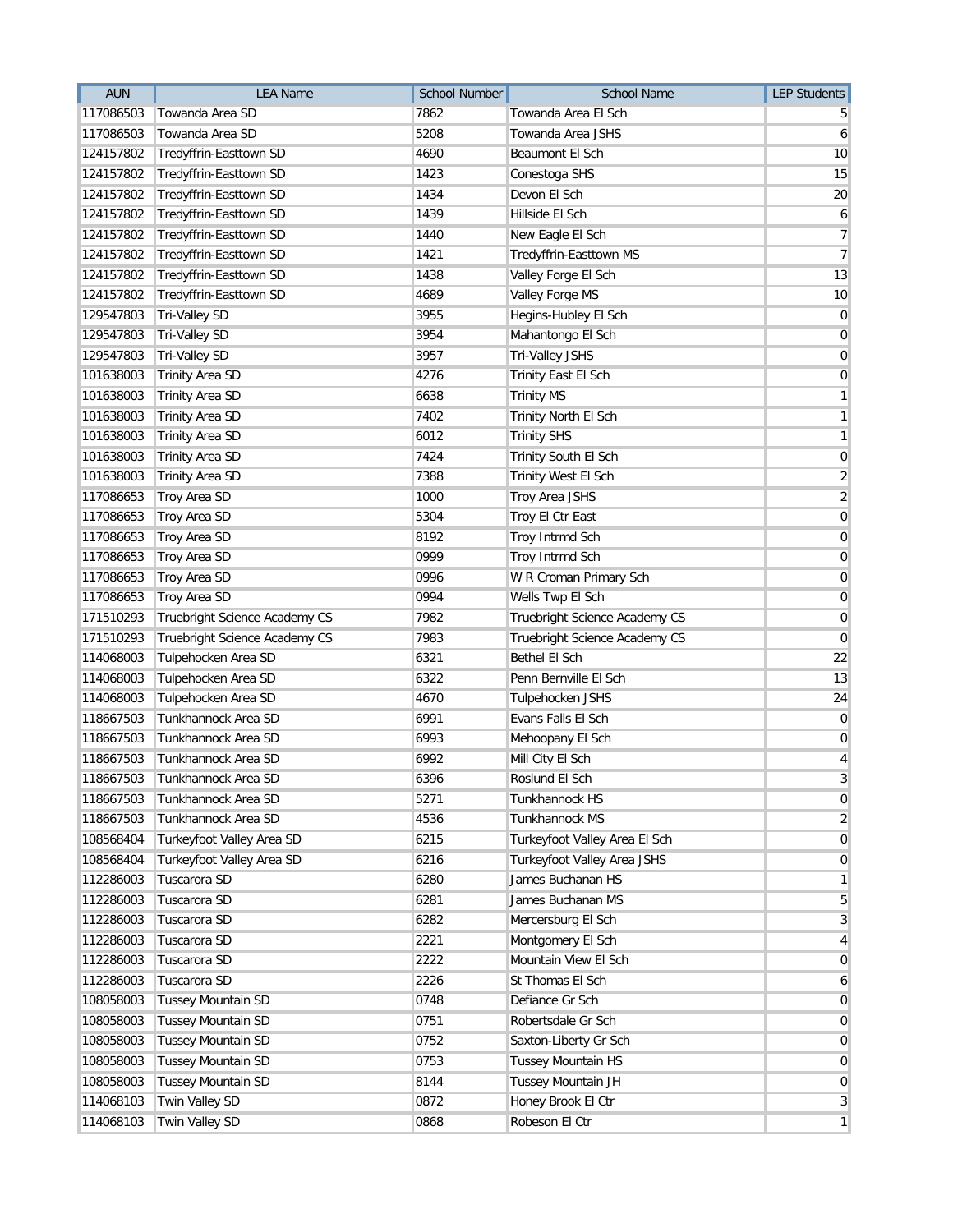| <b>AUN</b> | <b>LEA Name</b>                    | <b>School Number</b> | <b>School Name</b>                 | <b>LEP Students</b> |
|------------|------------------------------------|----------------------|------------------------------------|---------------------|
| 114068103  | Twin Valley SD                     | 5029                 | Twin Valley El Ctr                 |                     |
| 114068103  | Twin Valley SD                     | 0873                 | Twin Valley HS                     | 4                   |
| 114068103  | Twin Valley SD                     | 7328                 | Twin Valley MS                     | 9                   |
| 108078003  | Tyrone Area SD                     | 7614                 | Tyrone Area El Sch                 | 1                   |
| 108078003  | Tyrone Area SD                     | 0949                 | Tyrone Area HS                     | 4                   |
| 108078003  | Tyrone Area SD                     | 7518                 | Tyrone Area MS                     | 4                   |
| 104377003  | Union Area SD                      | 2712                 | Union Area HS                      | 0                   |
| 104377003  | Union Area SD                      | 7083                 | Union Area MS                      | 0                   |
| 104377003  | Union Area SD                      | 2709                 | Union Memorial El Sch              | 1                   |
| 105259103  | Union City Area SD                 | 6795                 | Union City El Sch                  | 1                   |
| 105259103  | Union City Area SD                 | 2075                 | Union City HS                      | 0                   |
| 105259103  | Union City Area SD                 | 7289                 | Union City MS                      | 1                   |
| 106169003  | <b>Union SD</b>                    | 5033                 | Rimersburg El Sch                  | 0                   |
| 106169003  | Union SD                           | 5034                 | Sligo El Sch                       | 0                   |
| 106169003  | <b>Union SD</b>                    | 1501                 | <b>Union HS</b>                    | 0                   |
| 101268003  | Uniontown Area SD                  | 6933                 | A J McMullen Sch                   | 1                   |
| 101268003  | Uniontown Area SD                  | 2182                 | Ben Franklin Sch                   | 3                   |
| 101268003  | Uniontown Area SD                  | 6007                 | Franklin Sch                       | $\mathbf 0$         |
| 101268003  | Uniontown Area SD                  | 7933                 | Lafayette El Sch                   | 0                   |
| 101268003  | Uniontown Area SD                  | 7934                 | Lafayette MS                       | 0                   |
| 101268003  | Uniontown Area SD                  | 7100                 | Lafayette Sch                      | 0                   |
| 101268003  | Uniontown Area SD                  | 2137                 | Marclay Sch                        | 0                   |
| 101268003  | Uniontown Area SD                  | 2139                 | Menallen Sch                       | 0                   |
| 101268003  | Uniontown Area SD                  | 2184                 | Uniontown Area SHS                 | $\mathbf 0$         |
| 101268003  | Uniontown Area SD                  | 2185                 | Wharton Sch                        | 3                   |
| 124158503  | Unionville-Chadds Ford SD          | 1441                 | Chadds Ford El Sch                 | 1                   |
| 124158503  | Unionville-Chadds Ford SD          | 6719                 | Charles F Patton MS                | 10                  |
| 124158503  | Unionville-Chadds Ford SD          | 7214                 | Hillendale El Sch                  | 2                   |
| 124158503  | Unionville-Chadds Ford SD          | 7736                 | Pocopson El Sch                    | 3                   |
| 124158503  | Unionville-Chadds Ford SD          | 1442                 | Unionville El Sch                  | 20                  |
| 124158503  | Unionville-Chadds Ford SD          | 1443                 | Unionville HS                      | 10                  |
| 128328003  | <b>United SD</b>                   | 6680                 | United El Sch                      | 2                   |
| 128328003  | <b>United SD</b>                   | 2358                 | <b>United JSHS</b>                 | $\mathbf 0$         |
| 126519434  | Universal Audenried Charter School | 8195                 | Universal Audenried Charter School | 14                  |
| 168513758  | Universal Bluford Charter School   | 8145                 | Universal Bluford Charter School   | $\overline{2}$      |
| 126517442  | Universal Creighton Charter School | 8251                 | Universal Creighton Charter School | 150                 |
| 103519376  | Universal Daroff Charter School    | 8146                 | Universal Daroff Charter School    | 10                  |
| 126513210  | Universal Institute CS             | 7580                 | Universal Institute CS             | 15                  |
| 126513415  | Universal Vare Charter School      | 8196                 | Universal Vare Charter School      | 22                  |
| 112018523  | <b>Upper Adams SD</b>              | 0018                 | Arendtsville El Sch                | 6                   |
| 112018523  | <b>Upper Adams SD</b>              | 0019                 | Bendersville El Sch                | 18                  |
| 112018523  | <b>Upper Adams SD</b>              | 0020                 | Biglerville El Sch                 | $\overline{0}$      |
| 112018523  | <b>Upper Adams SD</b>              | 7938                 | Biglerville El Sch                 | 56                  |
| 112018523  | <b>Upper Adams SD</b>              | 0021                 | <b>Biglerville HS</b>              | 12                  |
| 112018523  | <b>Upper Adams SD</b>              | 7437                 | <b>Upper Adams MS</b>              | 8                   |
| 125239452  | <b>Upper Darby SD</b>              | 1959                 | Aronimink El Sch                   | 13                  |
| 125239452  | <b>Upper Darby SD</b>              | 1970                 | <b>Beverly Hills MS</b>            | 107                 |
| 125239452  | <b>Upper Darby SD</b>              | 1960                 | Bywood El Sch                      | 71                  |
| 125239452  | <b>Upper Darby SD</b>              | 7943                 | Charles Kelly El Sch               | 37                  |
| 125239452  | <b>Upper Darby SD</b>              | 1971                 | Drexel Hill MS                     | 15                  |
| 125239452  | <b>Upper Darby SD</b>              | 1964                 | Garrettford El Sch                 | 28                  |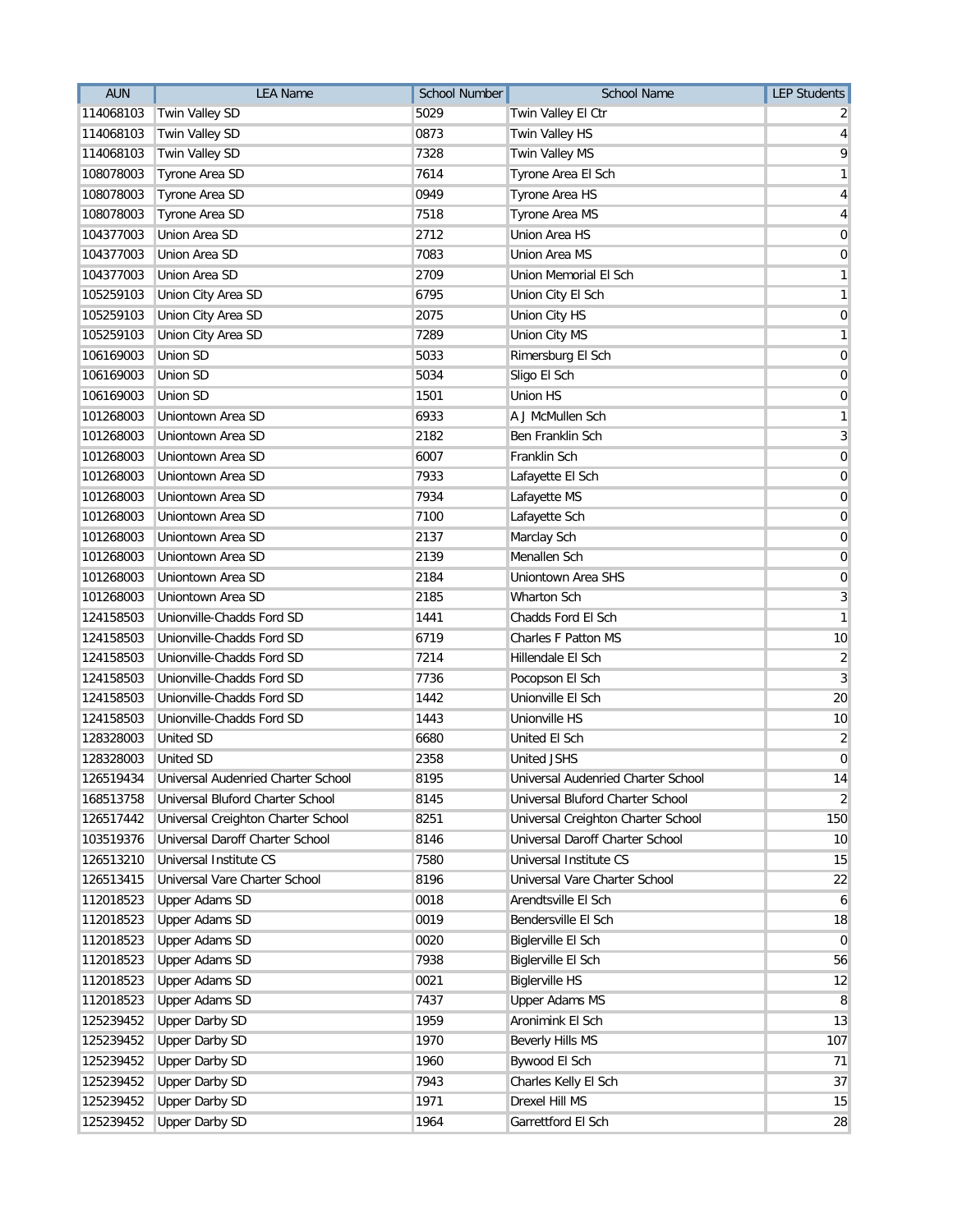| <b>AUN</b> | <b>LEA Name</b>                          | <b>School Number</b> | School Name                              | <b>LEP Students</b> |
|------------|------------------------------------------|----------------------|------------------------------------------|---------------------|
| 125239452  | <b>Upper Darby SD</b>                    | 1965                 | Highland Park El Sch                     | 61                  |
| 125239452  | <b>Upper Darby SD</b>                    | 1966                 | Hillcrest El Sch                         | 14                  |
| 125239452  | <b>Upper Darby SD</b>                    | 7359                 | Primos El Sch                            | 17                  |
| 125239452  | <b>Upper Darby SD</b>                    | 1968                 | Stonehurst Hills El Sch                  | 36                  |
| 125239452  | <b>Upper Darby SD</b>                    | 7480                 | Upper Darby Kdg Ctr                      | 52                  |
| 125239452  | <b>Upper Darby SD</b>                    | 1972                 | <b>Upper Darby SHS</b>                   | 177                 |
| 125239452  | <b>Upper Darby SD</b>                    | 7845                 | Walter M Senkow El Sch                   | 56                  |
| 125239452  | <b>Upper Darby SD</b>                    | 1969                 | Westbrook Park El Sch                    | 9                   |
| 115229003  | Upper Dauphin Area SD                    | 7263                 | Upper Dauphin Area El Sch                | 1                   |
| 115229003  | Upper Dauphin Area SD                    | 6340                 | Upper Dauphin Area HS                    | 1                   |
| 115229003  | Upper Dauphin Area SD                    | 6339                 | Upper Dauphin Area MS                    | 0                   |
| 123468303  | <b>Upper Dublin SD</b>                   | 3385                 | Fitzwater El Sch                         | 9                   |
| 123468303  | <b>Upper Dublin SD</b>                   | 5251                 | Fort Washington El Sch                   | 4                   |
| 123468303  | <b>Upper Dublin SD</b>                   | 3382                 | Jarrettown El Sch                        | 4                   |
| 123468303  | <b>Upper Dublin SD</b>                   | 7652                 | Maple Glen El Sch                        | 7                   |
| 123468303  | <b>Upper Dublin SD</b>                   | 4943                 | Sandy Run MS                             | 15                  |
| 123468303  | <b>Upper Dublin SD</b>                   | 5078                 | <b>Upper Dublin HS</b>                   | 6                   |
| 123468402  | <b>Upper Merion Area SD</b>              | 6468                 | Bridgeport El Sch                        | 33                  |
| 123468402  | <b>Upper Merion Area SD</b>              | 4832                 | Caley El Sch                             | 31                  |
| 123468402  | <b>Upper Merion Area SD</b>              | 3389                 | Candlebrook El Sch                       | 17                  |
| 123468402  | <b>Upper Merion Area SD</b>              | 3391                 | Roberts El Sch                           | 11                  |
| 123468402  | <b>Upper Merion Area SD</b>              | 3395                 | <b>Upper Merion HS</b>                   | 26                  |
| 123468402  | <b>Upper Merion Area SD</b>              | 3394                 | <b>Upper Merion MS</b>                   | 16                  |
| 123468503  | Upper Moreland Township SD               | 3401                 | <b>Upper Moreland HS</b>                 | 23                  |
| 123468503  | <b>Upper Moreland Township SD</b>        | 7798                 | Upper Moreland Intermediate Sch          | 16                  |
| 123468503  | Upper Moreland Township SD               | 5249                 | <b>Upper Moreland MS</b>                 | 14                  |
| 123468503  | Upper Moreland Township SD               | 7797                 | Upper Moreland Primary Sch               | 32                  |
| 123468603  | <b>Upper Perkiomen SD</b>                | 7073                 | Hereford El Sch                          | 7                   |
| 123468603  | Upper Perkiomen SD                       | 7264                 | Marlborough El Sch                       | 4                   |
| 123468603  | <b>Upper Perkiomen SD</b>                | 5081                 | <b>Upper Perkiomen HS</b>                | 1                   |
| 123468603  | <b>Upper Perkiomen SD</b>                | 3406                 | <b>Upper Perkiomen MS</b>                | $\boldsymbol{0}$    |
| 103029203  | Upper Saint Clair SD                     | 5195                 | Baker El Sch                             | 7                   |
| 103029203  | Upper Saint Clair SD                     | 5196                 | <b>Boyce MS</b>                          | 5                   |
| 103029203  | Upper Saint Clair SD                     | 0490                 | Eisenhower El Sch                        | $13\,$              |
| 103029203  | Upper Saint Clair SD                     | 0491                 | Fort Couch MS                            | 6                   |
| 103029203  | Upper Saint Clair SD                     | 4859                 | Streams El Sch                           | 9                   |
| 103029203  | <b>Upper Saint Clair SD</b>              | 0492                 | Upper Saint Clair HS                     | 13                  |
| 103023090  | Urban League of Greater Pittsburgh CS    | 7563                 | Urban League of Greater Pittsburgh CS    | 0                   |
| 102023080  | Urban Pathways 6-12 CS                   | 7562                 | Urban Pathways 6-12 CS                   | $\overline{0}$      |
| 103028246  | Urban Pathways K-5 College Charter Schoo | 8194                 | Urban Pathways K-5 College Charter Schoo | 0                   |
| 106618603  | Valley Grove SD                          | 4122                 | Cooperstown El Sch                       | 0                   |
| 106618603  | Valley Grove SD                          | 4125                 | Rocky Grove El Sch                       | 0                   |
| 106618603  | Valley Grove SD                          | 4126                 | Rocky Grove JSHS                         | 0                   |
| 106618603  | Valley Grove SD                          | 5161                 | Sugarcreek Intrm Sch                     | 0                   |
| 106618603  | Valley Grove SD                          | 7920                 | Valley Grove El Sch                      | 0                   |
| 119358403  | Valley View SD                           | 6776                 | Valley View El Ctr                       | $\overline{2}$      |
| 119358403  | Valley View SD                           | 6775                 | Valley View HS                           | 1                   |
| 119358403  | Valley View SD                           | 7487                 | Valley View Intrmd Sch                   | 1                   |
| 119358403  | Valley View SD                           | 7283                 | Valley View MS                           | $\overline{2}$      |
| 141019741  | Vida Charter School                      | 8128                 | Vida Charter School                      | 77                  |
| 125232900  | Village CS of Chester-Upland             | 7530                 | Village CS of Chester-Upland             | $\overline{0}$      |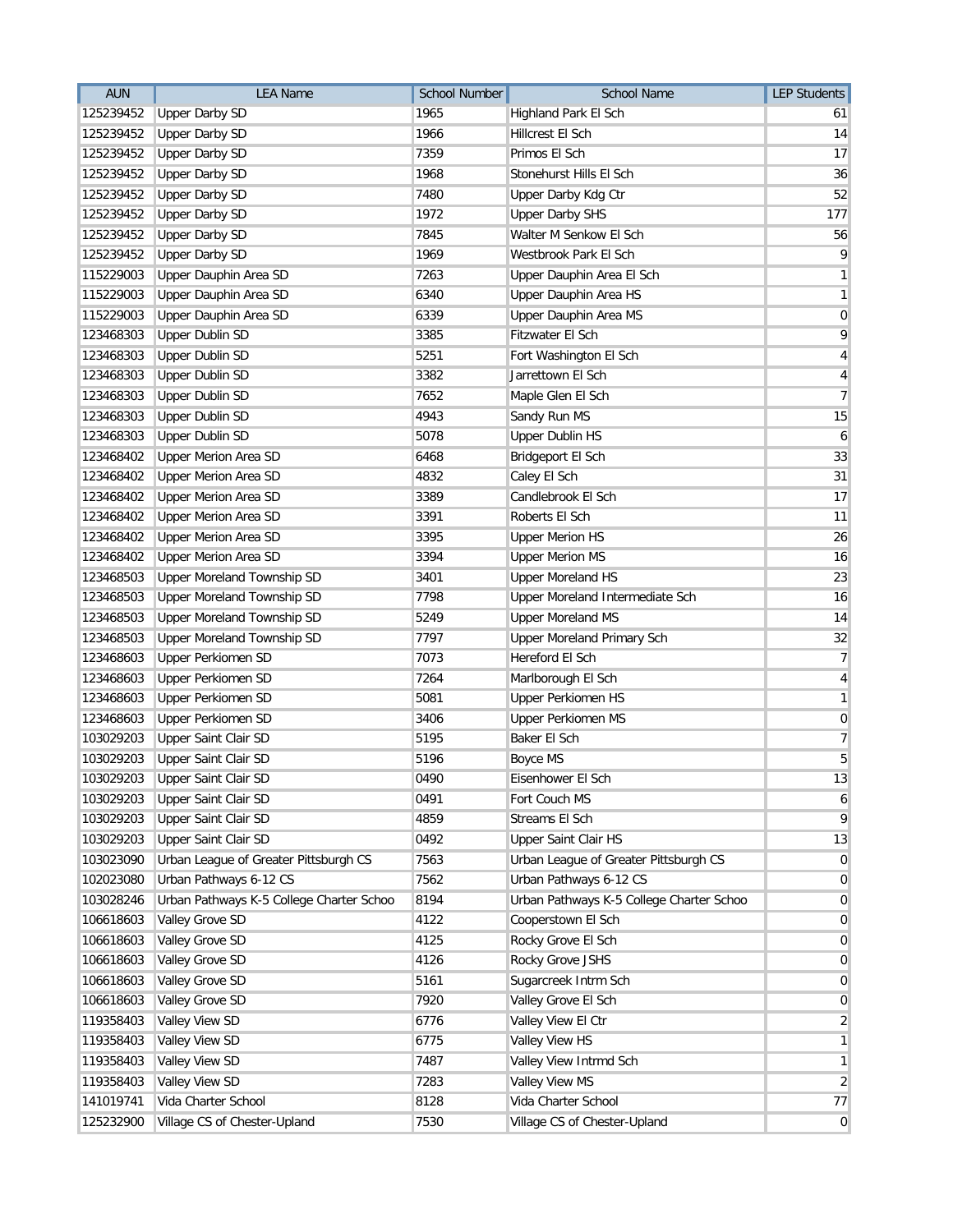| <b>AUN</b> | <b>LEA Name</b>                          | <b>School Number</b> | <b>School Name</b>                       | <b>LEP Students</b>     |
|------------|------------------------------------------|----------------------|------------------------------------------|-------------------------|
| 120480001  | Vitalistic Therapeutic CS of the Lehigh  | 7679                 | Vitalistic Therapeutic CS of the Lehigh  | 0                       |
| 126513220  | Wakisha CS                               | 7581                 | Wakisha CS                               | 0                       |
| 119648303  | Wallenpaupack Area SD                    | 7773                 | Hawley Kindergarten Ctr                  | 0                       |
| 119648303  | Wallenpaupack Area SD                    | 4310                 | Wallenpaupack Area HS                    | 4                       |
| 119648303  | Wallenpaupack Area SD                    | 6956                 | Wallenpaupack Area MS                    | $\overline{2}$          |
| 119648303  | Wallenpaupack Area SD                    | 7169                 | Wallenpaupack North Intrmd Sch           | $\overline{c}$          |
| 119648303  | Wallenpaupack Area SD                    | 7417                 | Wallenpaupack Pri Sch                    | 3                       |
| 119648303  | Wallenpaupack Area SD                    | 4305                 | Wallenpaupack South El Sch               | 1                       |
| 125239603  | Wallingford-Swarthmore SD                | 1951                 | Kid's Place the                          | 0                       |
| 125239603  | Wallingford-Swarthmore SD                | 1905                 | Nether Providence El Sch                 | 7                       |
| 125239603  | Wallingford-Swarthmore SD                | 5287                 | <b>Strath Haven HS</b>                   | 5                       |
| 125239603  | Wallingford-Swarthmore SD                | 1908                 | Strath Haven MS                          | $\overline{7}$          |
| 125239603  | Wallingford-Swarthmore SD                | 1952                 | Swarthmore-Rutledge Sch                  | $\sqrt{2}$              |
| 125239603  | Wallingford-Swarthmore SD                | 1906                 | Wallingford El Sch                       | 1                       |
| 126513490  | Walter D Palmer Leadership Learning Part | 7674                 | Walter D Palmer Leadership Learning Part | 49                      |
| 105628302  | Warren County SD                         | 6149                 | Allegheny Valley El Sch                  | 0                       |
| 105628302  | Warren County SD                         | 4148                 | Beaty-Warren MS                          | 0                       |
| 105628302  | Warren County SD                         | 4143                 | Eisenhower M/HS                          | $\overline{\mathbf{c}}$ |
| 105628302  | Warren County SD                         | 4140                 | Russell El Sch                           | $\mathbf 0$             |
| 105628302  | Warren County SD                         | 4145                 | Sheffield El Sch                         | 0                       |
| 105628302  | Warren County SD                         | 4146                 | Sheffield M/HS                           | 0                       |
| 105628302  | Warren County SD                         | 6150                 | South Street Early LC                    | 1                       |
| 105628302  | Warren County SD                         | 4142                 | Sugar Grove El Sch                       | 0                       |
| 105628302  | Warren County SD                         | 7843                 | Warren Area El Ctr                       | 1                       |
| 105628302  | Warren County SD                         | 4149                 | Warren Area HS                           | 1                       |
| 105628302  | Warren County SD                         | 4133                 | Youngsville El/MS                        | 0                       |
| 105628302  | Warren County SD                         | 4135                 | Youngsville HS                           | 0                       |
| 116498003  | Warrior Run SD                           | 3572                 | Turbotville El Sch                       | 0                       |
| 116498003  | Warrior Run SD                           | 5103                 | Warrior Run HS                           | 0                       |
| 116498003  | Warrior Run SD                           | 3575                 | Warrior Run MS                           | $\overline{2}$          |
| 116498003  | Warrior Run SD                           | 3574                 | Watsontown El Sch                        | 4                       |
| 113369003  | <b>Warwick SD</b>                        | 2661                 | John Beck El Sch                         | $\overline{\mathbf{c}}$ |
| 113369003  | <b>Warwick SD</b>                        | 7420                 | John R Bonfield El Sch                   | 6                       |
| 113369003  | Warwick SD                               | 4823                 | Kissel Hill El Sch                       | 11                      |
| 113369003  | Warwick SD                               | 2660                 | Lititz El Sch                            | 14                      |
| 113369003  | Warwick SD                               | 5336                 | Warwick MS                               | 5                       |
| 113369003  | Warwick SD                               | 2663                 | <b>Warwick SHS</b>                       | 11                      |
| 101638803  | Washington SD                            | 4286                 | Washington HS                            | 5                       |
| 101638803  | Washington SD                            | 6912                 | Washington Junior High School            | $\overline{2}$          |
| 101638803  | Washington SD                            | 7456                 | Washington Park El Sch                   | 6                       |
| 105259703  | Wattsburg Area SD                        | 6148                 | Seneca HS                                | 1                       |
| 105259703  | Wattsburg Area SD                        | 7475                 | Wattsburg Area El Ctr                    | 3                       |
| 105259703  | Wattsburg Area SD                        | 6654                 | Wattsburg Area MS                        | 0                       |
| 119648703  | Wayne Highlands SD                       | 6424                 | Damascus Area Sch                        | 0                       |
| 119648703  | Wayne Highlands SD                       | 4295                 | Honesdale HS                             | $\overline{2}$          |
| 119648703  | Wayne Highlands SD                       | 7446                 | Lakeside Elementary School               | 5                       |
| 119648703  | Wayne Highlands SD                       | 6425                 | Preston Sch                              | $\overline{2}$          |
| 119648703  | Wayne Highlands SD                       | 4291                 | Stourbridge Primary Ctr                  | 3                       |
| 119648703  | Wayne Highlands SD                       | 6865                 | Wayne Highlands MS                       | $\overline{2}$          |
| 112289003  | Waynesboro Area SD                       | 2233                 | Fairview Avenue El Sch                   | 3                       |
| 112289003  | Waynesboro Area SD                       | 2234                 | Hooverville El Sch                       | $\mathbf 0$             |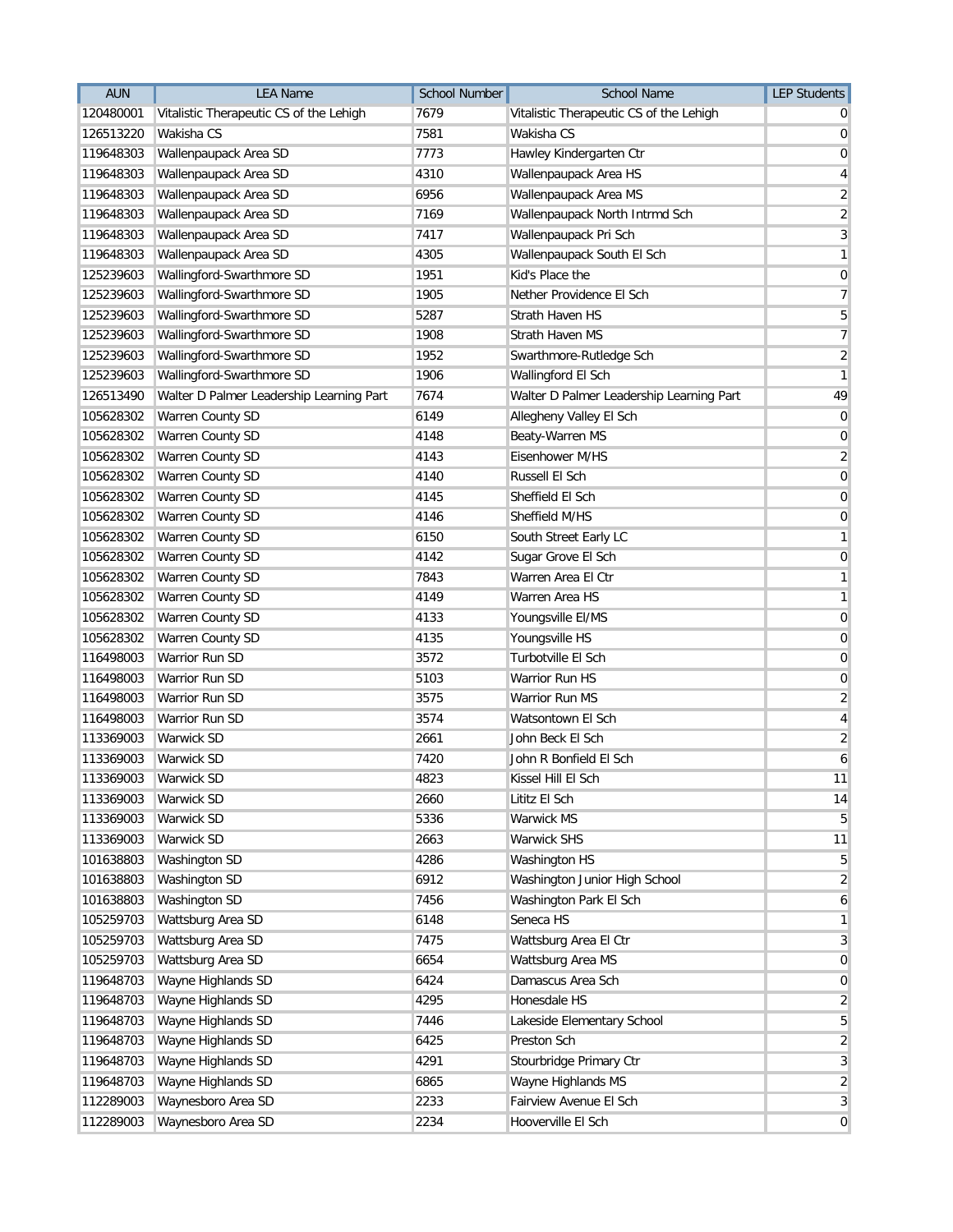| <b>AUN</b> | <b>LEA Name</b>         | <b>School Number</b> | <b>School Name</b>               | <b>LEP Students</b> |
|------------|-------------------------|----------------------|----------------------------------|---------------------|
| 112289003  | Waynesboro Area SD      | 2238                 | Mowrey El Sch                    |                     |
| 112289003  | Waynesboro Area SD      | 5330                 | Summitview El Sch                | 16                  |
| 112289003  | Waynesboro Area SD      | 5331                 | Waynesboro Area MS               | 1                   |
| 112289003  | Waynesboro Area SD      | 2243                 | Waynesboro Area SHS              | 11                  |
| 121139004  | Weatherly Area SD       | 6446                 | Weatherly Area El Sch            | $\mathbf 0$         |
| 121139004  | Weatherly Area SD       | 6838                 | Weatherly Area MS                | $\mathbf 0$         |
| 121139004  | Weatherly Area SD       | 1327                 | Weatherly Area SHS               | $\mathbf 0$         |
| 117598503  | Wellsboro Area SD       | 4075                 | Charlotte Lappla El Sch          | 0                   |
| 117598503  | Wellsboro Area SD       | 5095                 | Don Gill El Sch                  | 0                   |
| 117598503  | Wellsboro Area SD       | 4079                 | Rock L Butler MS                 | 0                   |
| 117598503  | Wellsboro Area SD       | 4080                 | Wellsboro Area HS                | 1                   |
| 103029403  | West Allegheny SD       | 7760                 | Donaldson Elem Sch               | 9                   |
| 103029403  | West Allegheny SD       | 5366                 | McKee El Sch                     | $\mathbf 0$         |
| 103029403  | West Allegheny SD       | 6895                 | West Allegheny MS                | $\sqrt{2}$          |
| 103029403  | West Allegheny SD       | 0509                 | West Allegheny SHS               | 5                   |
| 103029403  | West Allegheny SD       | 5367                 | Wilson El Sch                    | $\mathbf 0$         |
| 110179003  | West Branch Area SD     | 6599                 | West Branch Area El Sch          | 0                   |
| 110179003  | West Branch Area SD     | 1566                 | West Branch Area JSHS            | 1                   |
| 124159002  | West Chester Area SD    | 1452                 | E N Peirce MS                    | 22                  |
| 124159002  | West Chester Area SD    | 1392                 | East Bradford El Sch             | 27                  |
| 124159002  | West Chester Area SD    | 1395                 | East Goshen El Sch               | 30                  |
| 124159002  | West Chester Area SD    | 1456                 | Exton El Sch                     | 20                  |
| 124159002  | West Chester Area SD    | 1454                 | Fern Hill El Sch                 | 27                  |
| 124159002  | West Chester Area SD    | 4812                 | Glen Acres El Sch                | 27                  |
| 124159002  | West Chester Area SD    | 6910                 | Hillsdale El Sch                 | 53                  |
| 124159002  | West Chester Area SD    | 5137                 | J R Fugett MS                    | 24                  |
| 124159002  | West Chester Area SD    | 1457                 | Mary C Howse El Sch              | 20                  |
| 124159002  | West Chester Area SD    | 4813                 | Penn Wood El Sch                 | 16                  |
| 124159002  | West Chester Area SD    | 7324                 | Sarah W Starkweather El Sch      | 23                  |
| 124159002  | West Chester Area SD    | 1451                 | <b>Stetson MS</b>                | 14                  |
| 124159002  | West Chester Area SD    | 7894                 | West Chester Bayard Rustin HS    | 8                   |
| 124159002  | West Chester Area SD    | 6734                 | West Chester East HS             | 24                  |
| 124159002  | West Chester Area SD    | 1453                 | West Chester Henderson HS        | 19                  |
| 124159002  | West Chester Area SD    | 1458                 | Westtown-Thornbury El Sch        |                     |
| 101308503  | West Greene SD          | 2285                 | Aleppo El Sch                    | 0                   |
| 101308503  | West Greene SD          | 5332                 | Graysville El Sch                | 0                   |
| 101308503  | West Greene SD          | 2287                 | Springhill-Freeport El Sch       | 0                   |
| 101308503  | West Greene SD          | 7136                 | West Greene HS                   | $\overline{0}$      |
| 101308503  | West Greene SD          | 7496                 | West Greene MS                   | $\overline{0}$      |
| 103029553  | West Jefferson Hills SD | 0516                 | Gill Hall El Sch                 | 1                   |
| 103029553  | West Jefferson Hills SD | 7382                 | Jefferson El Sch                 | 5                   |
| 103029553  | West Jefferson Hills SD | 0519                 | McClellan El Sch                 |                     |
| 103029553  | West Jefferson Hills SD | 4867                 | Pleasant Hills MS                | 1                   |
| 103029553  | West Jefferson Hills SD | 0523                 | Thomas Jefferson HS              | 3                   |
| 104437503  | West Middlesex Area SD  | 6803                 | Luther W Low El Sch              |                     |
| 104437503  | West Middlesex Area SD  | 7307                 | Oakview El Sch                   | 0                   |
| 104437503  | West Middlesex Area SD  | 6129                 | West Middlesex Area HS           | 0                   |
| 104437503  | West Middlesex Area SD  | 8164                 | West Middlesex Area MS           | 0                   |
| 103029603  | West Mifflin Area SD    | 0528                 | Clara Barton El Sch              | $\overline{0}$      |
| 103029603  | West Mifflin Area SD    | 7980                 | Early Childhood Education Center | 0                   |
| 103029603  | West Mifflin Area SD    | 0532                 | Homeville El Sch                 | $\overline{2}$      |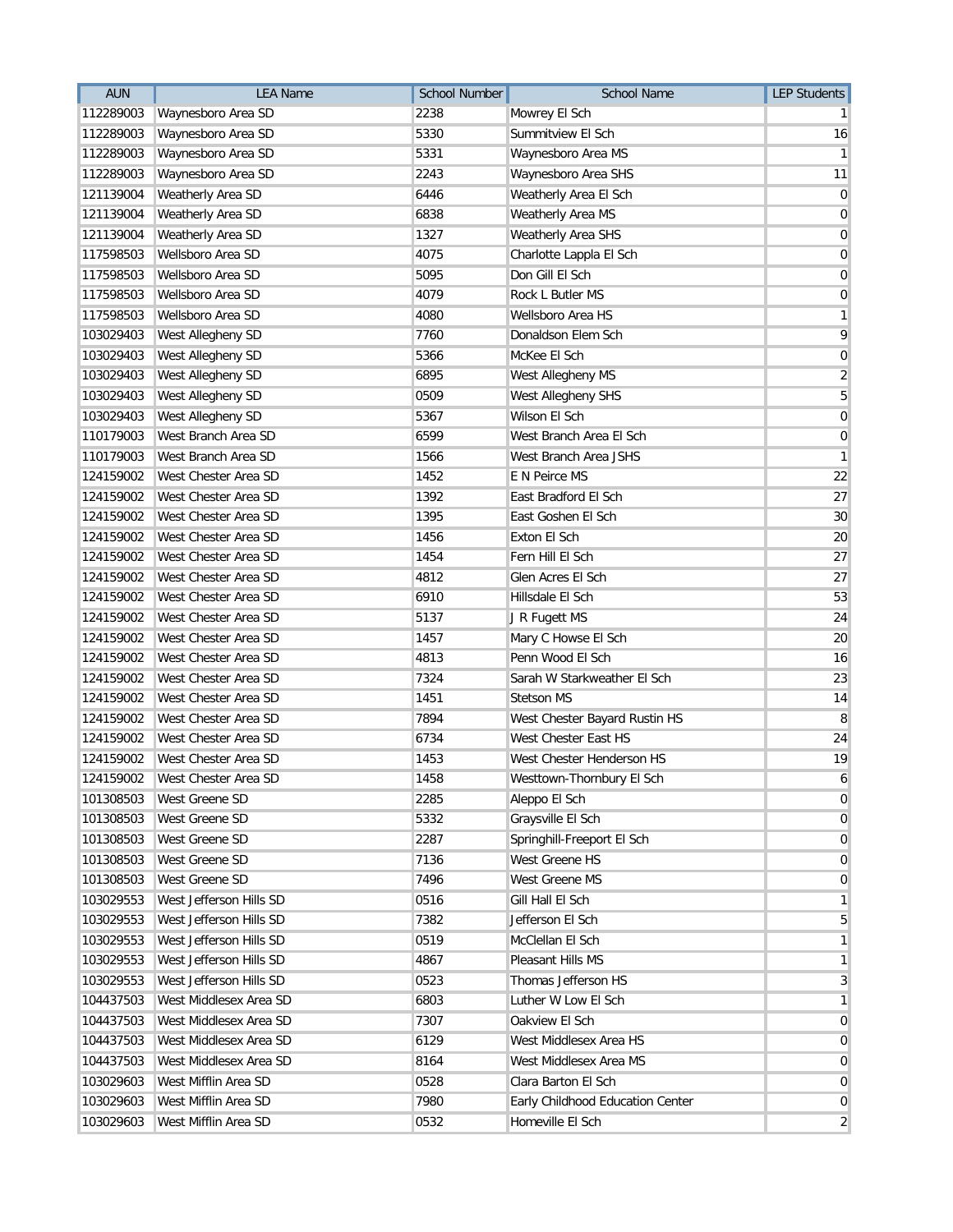| <b>AUN</b> | <b>LEA Name</b>             | <b>School Number</b> | <b>School Name</b>                      | <b>LEP Students</b>     |
|------------|-----------------------------|----------------------|-----------------------------------------|-------------------------|
| 103029603  | West Mifflin Area SD        | 0526                 | New Emerson El Sch                      |                         |
| 103029603  | West Mifflin Area SD        | 4953                 | New England El Sch                      | 0                       |
| 103029603  | West Mifflin Area SD        | 0536                 | West Mifflin Area HS                    | $\overline{\mathbf{c}}$ |
| 103029603  | West Mifflin Area SD        | 0535                 | West Mifflin Area MS                    | 3                       |
| 126513020  | West Oak Lane CS            | 7548                 | West Oak Lane CS                        | 0                       |
| 115508003  | West Perry SD               | 6344                 | <b>Blain El Sch</b>                     | 3                       |
| 115508003  | West Perry SD               | 3594                 | Carroll El Sch                          | $\overline{2}$          |
| 115508003  | West Perry SD               | 7703                 | Hidden Valley Emotional Support Program | $\mathbf 0$             |
| 115508003  | West Perry SD               | 4920                 | New Bloomfield El Sch                   | 0                       |
| 115508003  | West Perry SD               | 3597                 | West Perry MS                           | $\overline{2}$          |
| 115508003  | West Perry SD               | 3596                 | <b>West Perry SHS</b>                   | 1                       |
| 126510006  | West Phila. Achievement CES | 7722                 | West Phila. Achievement CES             | 0                       |
| 115219002  | West Shore SD               | 1741                 | Allen MS                                | 12                      |
| 115219002  | West Shore SD               | 1732                 | Cedar Cliff HS                          | 42                      |
| 115219002  | West Shore SD               | 7395                 | <b>Crossroads MS</b>                    | 1                       |
| 115219002  | <b>West Shore SD</b>        | 4588                 | Fairview El Sch                         | $\sqrt{2}$              |
| 115219002  | West Shore SD               | 4583                 | Fishing Creek El Sch                    | 4                       |
| 115219002  | <b>West Shore SD</b>        | 1736                 | Highland El Sch                         | 29                      |
| 115219002  | West Shore SD               | 1716                 | Hillside El Sch                         | 15                      |
| 115219002  | West Shore SD               | 1740                 | Lemoyne MS                              | 21                      |
| 115219002  | West Shore SD               | 1735                 | Lower Allen El Sch                      | 17                      |
| 115219002  | West Shore SD               | 4584                 | Mt Zion El Sch                          | 0                       |
| 115219002  | West Shore SD               | 1718                 | New Cumberland MS                       | $\overline{2}$          |
| 115219002  | West Shore SD               | 4585                 | Newberry El Sch                         | 1                       |
| 115219002  | West Shore SD               | 4704                 | Red Land SHS                            | $\sqrt{2}$              |
| 115219002  | West Shore SD               | 7332                 | Red Mill El Sch                         | $\overline{2}$          |
| 115219002  | West Shore SD               | 1738                 | Rossmoyne El Sch                        | 15                      |
| 115219002  | West Shore SD               | 1734                 | Washington Heights El Sch               | 31                      |
| 118408707  | West Side CTC               | 5059                 | West Side CTC                           | $\mathbf 0$             |
| 112678503  | West York Area SD           | 4625                 | Lincolnway El Sch                       | 13                      |
| 112678503  | West York Area SD           | 4627                 | Loucks El Sch                           | 12                      |
| 112678503  | West York Area SD           | 4629                 | Trimmer El Sch                          | $\mathbf 0$             |
| 112678503  | West York Area SD           | 4626                 | Wallace El Sch                          | 0                       |
| 112678503  | West York Area SD           | 6705                 | West York Area HS                       | 11                      |
| 112678503  | West York Area SD           | 7286                 | West York Area MS                       | 12                      |
| 127049303  | Western Beaver County SD    | 0715                 | Fairview El Sch                         | 0                       |
| 127049303  | Western Beaver County SD    | 0718                 | Snyder El Sch                           | 0                       |
| 127049303  | Western Beaver County SD    | 0719                 | Western Beaver Co JSHS                  | $\overline{0}$          |
| 119648903  | Western Wayne SD            | 8173                 | EverGreen El Sch                        | $\mathbf 0$             |
| 119648903  | Western Wayne SD            | 6426                 | Hamlin El Ctr                           | 0                       |
| 119648903  | Western Wayne SD            | 6703                 | Lake Ariel El Sch                       | 0                       |
| 119648903  | Western Wayne SD            | 6704                 | Western Wayne HS                        | 0                       |
| 119648903  | Western Wayne SD            | 7341                 | Western Wayne MS                        | 1                       |
| 119648903  | Western Wayne SD            | 4311                 | Wilson El Sch                           | $\mathbf 0$             |
| 108118503  | Westmont Hilltop SD         | 1290                 | Westmont Hilltop El Sch                 | $\overline{2}$          |
| 108118503  | Westmont Hilltop SD         | 1293                 | Westmont Hilltop HS                     | 1                       |
| 108118503  | Westmont Hilltop SD         | 1292                 | Westmont Hilltop MS                     | $\overline{2}$          |
| 121397803  | Whitehall-Coplay SD         | 6983                 | Clarence M Gockley El Sch               | 20                      |
| 121397803  | Whitehall-Coplay SD         | 6841                 | George D Steckel El Sch                 | 33                      |
| 121397803  | Whitehall-Coplay SD         | 2848                 | Whitehall HS                            | 42                      |
| 121397803  | Whitehall-Coplay SD         | 5241                 | Whitehall-Coplay MS                     | 47                      |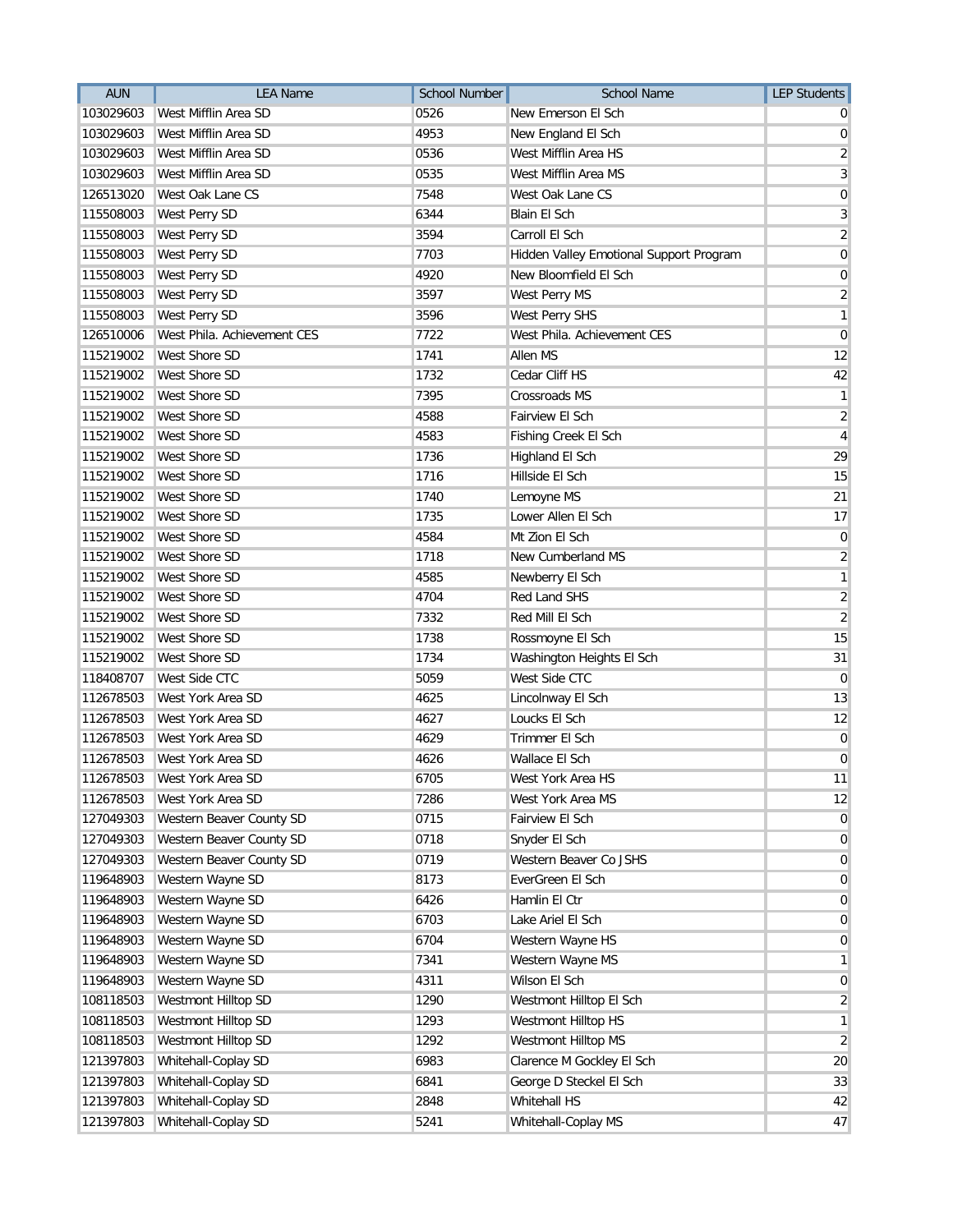| <b>AUN</b> | <b>LEA Name</b>           | <b>School Number</b> | <b>School Name</b>                | <b>LEP Students</b> |
|------------|---------------------------|----------------------|-----------------------------------|---------------------|
| 121397803  | Whitehall-Coplay SD       | 8048                 | Zephyr El Sch                     | 32                  |
| 125230002  | Widener Partnership CS    | 7907                 | Widener Partnership CS            | $\overline{0}$      |
| 118408852  | Wilkes-Barre Area SD      | 5152                 | Daniel J Flood El Sch             | 43                  |
| 118408852  | Wilkes-Barre Area SD      | 2995                 | Dodson El Sch                     | 43                  |
| 118408852  | Wilkes-Barre Area SD      | 6924                 | Dr David W Kistler El Sch         | 50                  |
| 118408852  | Wilkes-Barre Area SD      | 3009                 | Elmer L Meyers JSHS               | 83                  |
| 118408852  | Wilkes-Barre Area SD      | 3008                 | <b>G A R Memorial JSHS</b>        | 104                 |
| 118408852  | Wilkes-Barre Area SD      | 6923                 | Heights/Murray El Sch             | 60                  |
| 118408852  | Wilkes-Barre Area SD      | 3007                 | James M Coughlin JSHS             | 45                  |
| 118408852  | Wilkes-Barre Area SD      | 7492                 | Solomon/Plains El Sch             | 5                   |
| 118408852  | Wilkes-Barre Area SD      | 7497                 | Solomon/Plains JHS                | 18                  |
| 103029803  | Wilkinsburg Borough SD    | 0550                 | Johnston El Sch                   | $\overline{0}$      |
| 103029803  | Wilkinsburg Borough SD    | 5106                 | Kelly El Sch                      | $\mathbf 0$         |
| 103029803  | Wilkinsburg Borough SD    | 0553                 | Turner El Sch                     | $\mathbf 0$         |
| 103029803  | Wilkinsburg Borough SD    | 0554                 | Wilkinsburg MS                    | 0                   |
| 103029803  | Wilkinsburg Borough SD    | 0555                 | <b>Wilkinsburg SHS</b>            | $\mathbf 0$         |
| 125239652  | William Penn SD           | 6509                 | Aldan Magnet School               | 46                  |
| 125239652  | William Penn SD           | 1887                 | Ardmore Avenue Sch                | $\mathbf 0$         |
| 125239652  | William Penn SD           | 7385                 | <b>Bell Avenue School</b>         | 1                   |
| 125239652  | William Penn SD           | 1856                 | Colwyn El Sch                     | $\mathbf 0$         |
| 125239652  | William Penn SD           | 1890                 | East Lansdowne El Sch             | $\overline{2}$      |
| 125239652  | William Penn SD           | 7020                 | Park Lane El Sch                  | 43                  |
| 125239652  | William Penn SD           | 8231                 | Penn Wood HS                      | 73                  |
| 125239652  | William Penn SD           | 7917                 | Penn Wood HS - Cypress St. Campus | $\overline{0}$      |
| 125239652  | William Penn SD           | 1892                 | Penn Wood HS - Green Ave Campus   | $\mathbf 0$         |
| 125239652  | William Penn SD           | 7918                 | Penn Wood MS                      | 28                  |
| 125239652  | William Penn SD           | 1974                 | W B Evans Magnet Sch              | $\overline{3}$      |
| 125239652  | William Penn SD           | 8018                 | Walnut Street El Sch              | 0                   |
| 125239652  | William Penn SD           | 1857                 | Walnut Street Sch                 | 0                   |
| 129548803  | Williams Valley SD        | 7357                 | Williams Valley El Sch            | 1                   |
| 129548803  | Williams Valley SD        | 3914                 | Williams Valley JSHS              | 3                   |
| 108079004  | Williamsburg Community SD | 0950                 | Williamsburg Community El Sch     | 0                   |
| 108079004  | Williamsburg Community SD | 0951                 | Williamsburg Community JSHS       | $\mathbf 0$         |
| 117417202  | Williamsport Area SD      | 3057                 | Cochran El Sch                    | 6                   |
| 117417202  | Williamsport Area SD      | 3073                 | Curtin MS                         | 1                   |
| 117417202  | Williamsport Area SD      | 6367                 | Hepburn-Lycoming El Sch           | 0                   |
| 117417202  | Williamsport Area SD      | 3058                 | Jackson El Sch                    | 0                   |
| 117417202  | Williamsport Area SD      | 6861                 | Lycoming Valley MS                | $\overline{0}$      |
| 117417202  | Williamsport Area SD      | 3074                 | Roosevelt MS                      | $\mathbf 0$         |
| 117417202  | Williamsport Area SD      | 3070                 | Round Hills El Sch                | 0                   |
| 117417202  | Williamsport Area SD      | 3062                 | Sheridan El Sch                   | $\mathbf 0$         |
| 117417202  | Williamsport Area SD      | 7061                 | Stevens El Sch                    | 0                   |
| 117417202  | Williamsport Area SD      | 7701                 | Williamsport Area Alternative Sch | 0                   |
| 117417202  | Williamsport Area SD      | 6368                 | Williamsport Area SHS             | $\mathbf 0$         |
| 104378003  | Wilmington Area SD        | 4864                 | East Lawrence El Sch              | $\mathbf 0$         |
| 104378003  | Wilmington Area SD        | 6963                 | New Wilmington El Sch             | 3                   |
| 104378003  | Wilmington Area SD        | 4865                 | Pulaski El Sch                    | 0                   |
| 104378003  | Wilmington Area SD        | 2721                 | Wilmington Area HS                | 4                   |
| 104378003  | Wilmington Area SD        | 7352                 | Wilmington Area MS                | $\mathbf 0$         |
| 114069103  | Wilson SD                 | 6773                 | Cornwall Terrace El Sch           | 19                  |
| 114069103  | Wilson SD                 | 8234                 | Green Valley El Sch               | 11                  |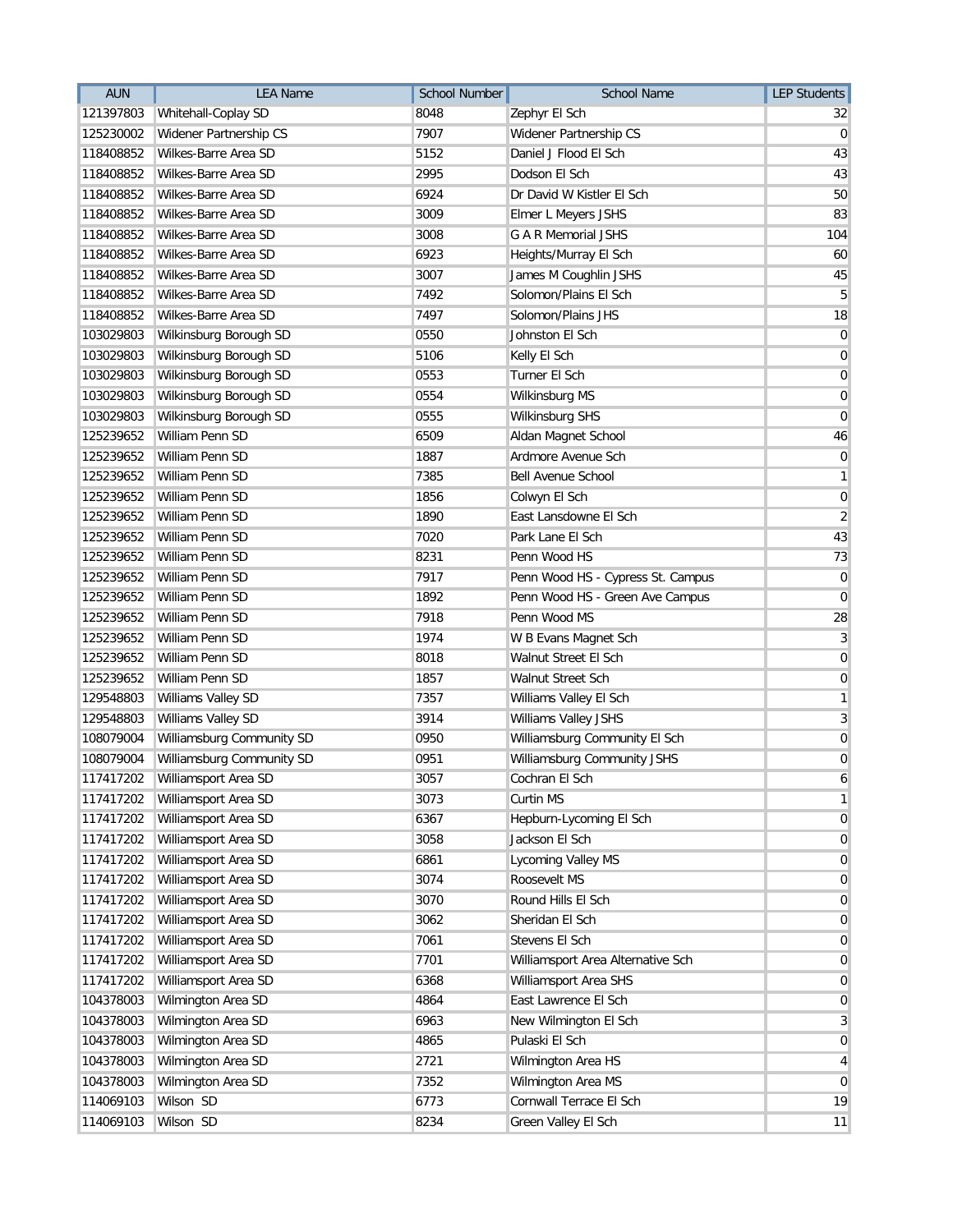| <b>AUN</b> | <b>LEA Name</b>                | <b>School Number</b> | <b>School Name</b>           | <b>LEP Students</b> |
|------------|--------------------------------|----------------------|------------------------------|---------------------|
| 114069103  | Wilson SD                      | 7864                 | Green Valley El Sch          |                     |
| 114069103  | Wilson SD                      | 0880                 | Lincoln Park El Sch          | $\mathbf 0$         |
| 114069103  | Wilson SD                      | 8233                 | Shiloh Hills El Sch          | 14                  |
| 114069103  | Wilson SD                      | 7659                 | Shiloh Hills El Sch          | 0                   |
| 114069103  | Wilson SD                      | 7436                 | Spring Ridge El Sch          | 31                  |
| 114069103  | Wilson SD                      | 0882                 | West Wyomissing El Sch       | 0                   |
| 114069103  | Wilson SD                      | 0883                 | Whitfield El Sch             | 18                  |
| 114069103  | Wilson SD                      | 6980                 | <b>Wilson HS</b>             | 32                  |
| 114069103  | Wilson SD                      | 6982                 | <b>Wilson Southern MS</b>    | 12                  |
| 114069103  | Wilson SD                      | 6981                 | <b>Wilson West MS</b>        | 19                  |
| 120488603  | Wilson Area SD                 | 3516                 | Avona El Sch                 | 14                  |
| 120488603  | Wilson Area SD                 | 3520                 | Williams Township El Sch     | 0                   |
| 120488603  | Wilson Area SD                 | 3522                 | Wilson Area HS               | 9                   |
| 120488603  | Wilson Area SD                 | 6785                 | Wilson Area Intermediate Sch | 13                  |
| 120488603  | Wilson Area SD                 | 7053                 | Wilson Borough El Sch        | 0                   |
| 108569103  | Windber Area SD                | 4026                 | Windber Area HS              | 0                   |
| 108569103  | Windber Area SD                | 7145                 | Windber Area MS              | 0                   |
| 108569103  | Windber Area SD                | 7500                 | Windber El Sch               | $\mathbf 0$         |
| 126510007  | Wissahickon CS                 | 7724                 | Wissahickon CS               | 0                   |
| 123469303  | Wissahickon SD                 | 6470                 | Blue Bell El Sch             | 15                  |
| 123469303  | Wissahickon SD                 | 7491                 | Lower Gwynedd El Sch         | 19                  |
| 123469303  | Wissahickon SD                 | 4914                 | Mattison Avenue El Sch       | 29                  |
| 123469303  | Wissahickon SD                 | 6835                 | Shady Grove El Sch           | 18                  |
| 123469303  | Wissahickon SD                 | 3414                 | Stony Creek El Sch           | 5                   |
| 123469303  | Wissahickon SD                 | 3245                 | Wissahickon MS               | 20                  |
| 123469303  | Wissahickon SD                 | 3247                 | Wissahickon SHS              | 24                  |
| 110143310  | <b>Wonderland CS</b>           | 7626                 | Wonderland CS                | $\mathbf 0$         |
| 103029902  | Woodland Hills SD              | 6969                 | Dickson El Sch               | 0                   |
| 103029902  | Woodland Hills SD              | 8088                 | Edgewood El Sch              | 0                   |
| 103029902  | Woodland Hills SD              | 0132                 | Edgewood Primary Sch         | 0                   |
| 103029902  | Woodland Hills SD              | 0274                 | Fairless El Sch              | 1                   |
| 103029902  | Woodland Hills SD              | 0449                 | Rankin Intrmd Sch            | 0                   |
| 103029902  | Woodland Hills SD              | 8089                 | Shaffer El Sch               | 0                   |
| 103029902  | Woodland Hills SD              | 0104                 | Shaffer Primary Sch          | 0                   |
| 103029902  | Woodland Hills SD              | 8090                 | Wilkins El Sch               | 1                   |
| 103029902  | Woodland Hills SD              | 0106                 | Wilkins Primary Sch          | 0                   |
| 103029902  | Woodland Hills SD              | 8091                 | Woodland Hills Academy       | 0                   |
| 103029902  | Woodland Hills SD              | 8038                 | Woodland Hills JHS           | 3                   |
| 103029902  | Woodland Hills SD              | 6116                 | Woodland Hills JHS-East      | $\mathbf 0$         |
| 103029902  | Woodland Hills SD              | 0483                 | Woodland Hills JHS-West      | 0                   |
| 103029902  | Woodland Hills SD              | 0107                 | Woodland Hills SHS           | 4                   |
| 126512860  | <b>World Communications CS</b> | 7512                 | World Communications CS      | 16                  |
| 117089003  | <b>Wyalusing Area SD</b>       | 1001                 | Camptown El Sch              | 0                   |
| 117089003  | <b>Wyalusing Area SD</b>       | 1004                 | Laceyville El Sch            | 0                   |
| 117089003  | Wyalusing Area SD              | 1002                 | New Albany El Sch            | $\mathbf 0$         |
| 117089003  | Wyalusing Area SD              | 1003                 | Wyalusing El Sch             | 0                   |
| 117089003  | Wyalusing Area SD              | 8175                 | Wyalusing Valley El Sch      | 4                   |
| 117089003  | Wyalusing Area SD              | 1005                 | <b>Wyalusing Valley JSHS</b> | 7                   |
| 118409203  | Wyoming Area SD                | 2875                 | Kennedy El Ctr               | $\mathbf 0$         |
| 118409203  | Wyoming Area SD                | 7273                 | Montgomery Avenue El Sch     | $\overline{2}$      |
| 118409203  | Wyoming Area SD                | 6388                 | Sara J Dymond El Sch         | $\overline{0}$      |